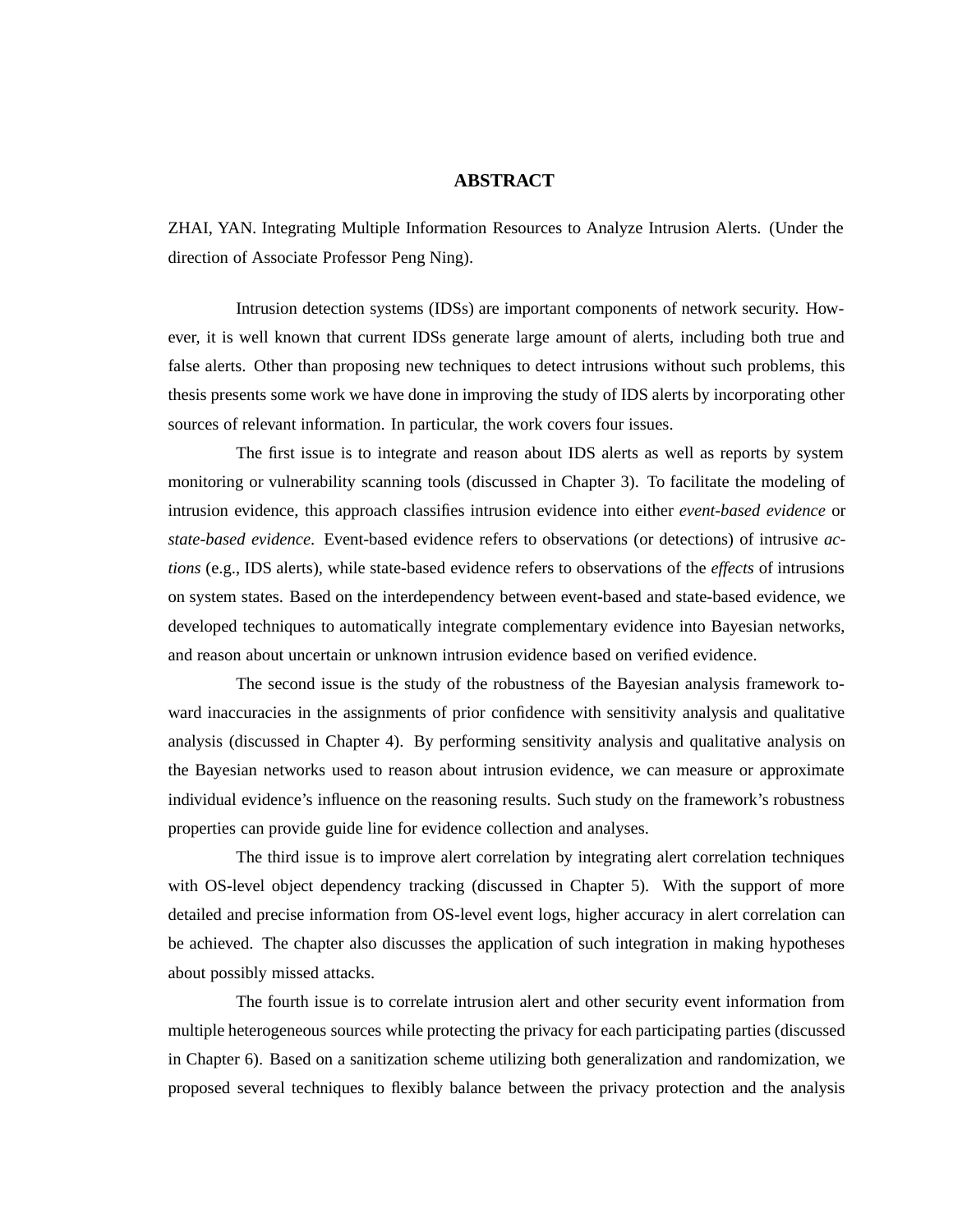capability of the sanitized data. We also studied the various analyses supported by the sharing framework and its security against some different types of attacks.

Finally, the conclusion of my dissertation is provided and future work is pointed out.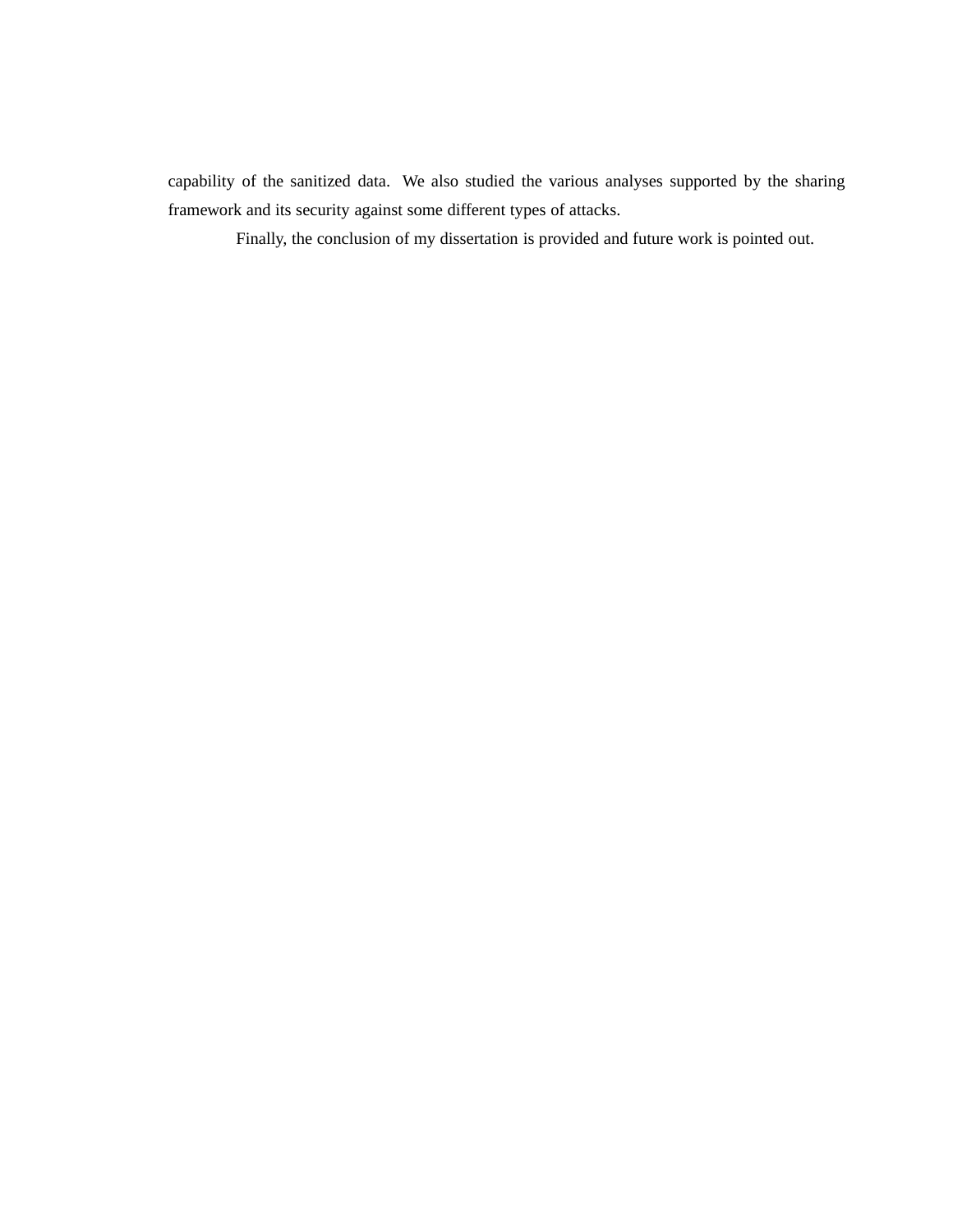## **Integrating Multiple Information Resources to Analyze Intrusion Alerts**

by

## **Yan Zhai**

A dissertation submitted to the Graduate Faculty of North Carolina State University in partial fulfillment of the requirements for the Degree of Doctor of Philosophy

## **Computer Science**

Raleigh, NC

2006

**Approved By:**

Dr. S. Purushothaman Iyer Dr. Ting Yu

Dr. Peng Ning Dr. Douglas S. Reeves Chair of Advisory Committee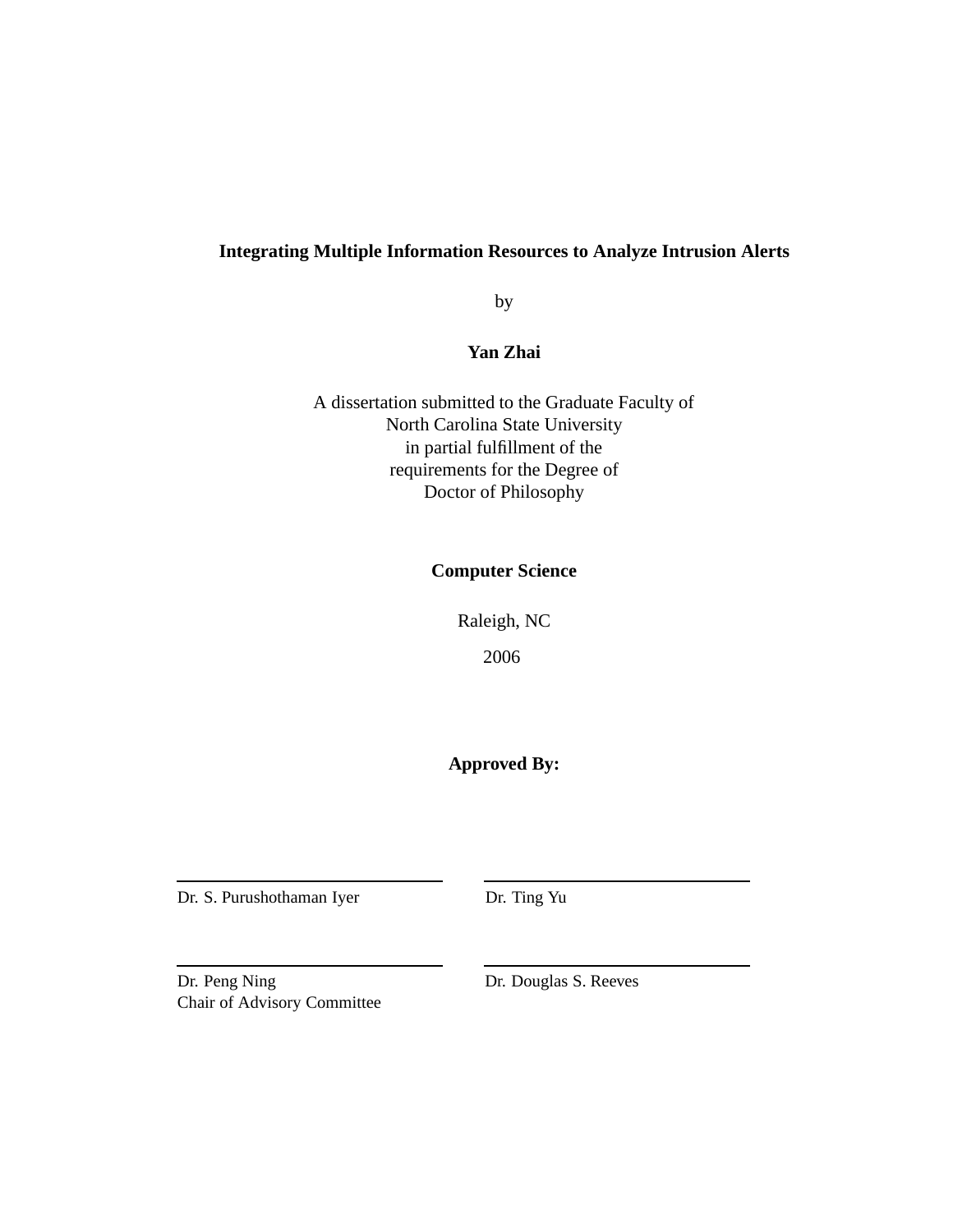This paper is dedicated to my parents and my wife without whom none of this would have been even possible.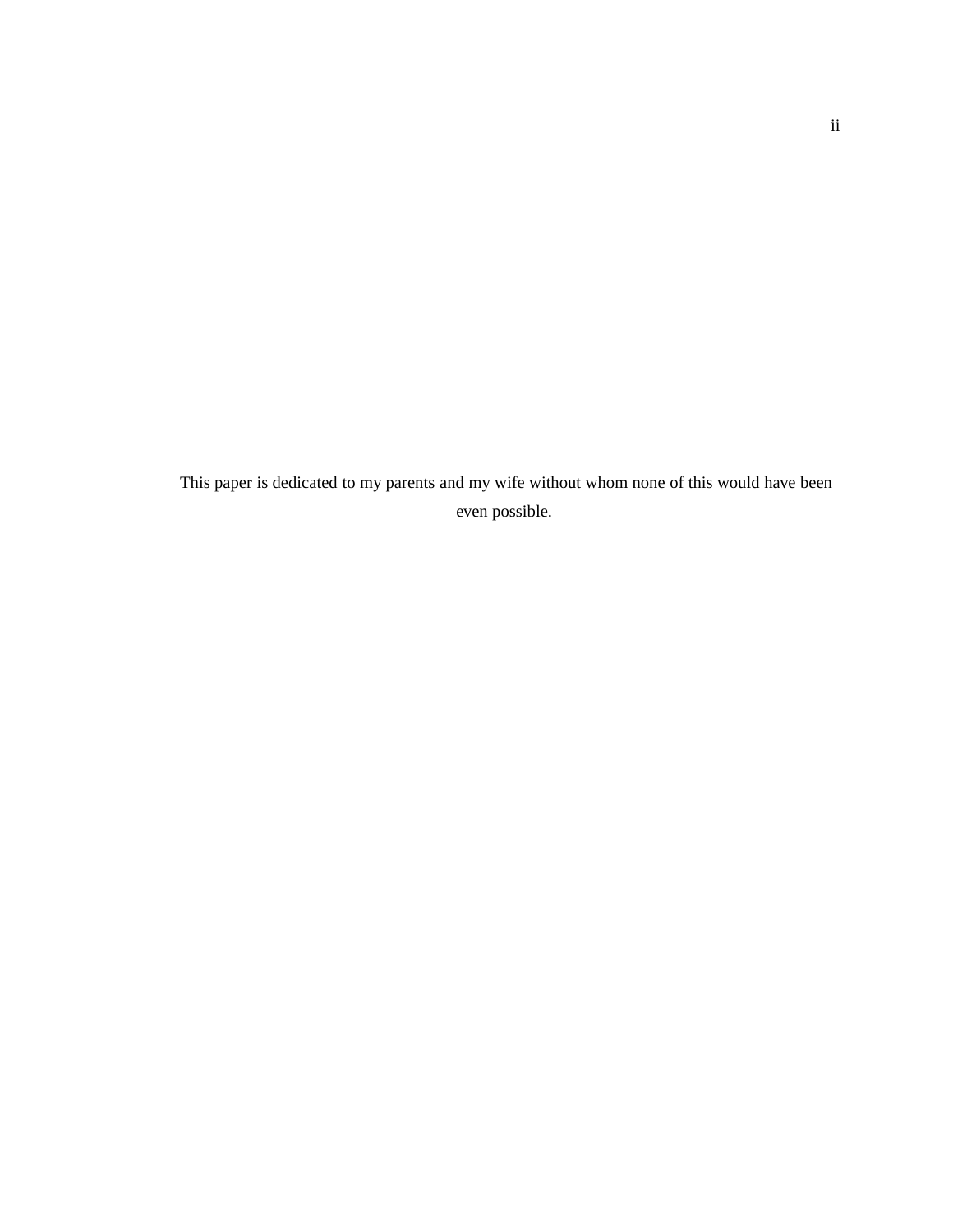## **Biography**

Yan Zhai received a Bachelor's degree on electrical engineering from Peking University and a Master's degree on computer engineering from North Carolina State University. He is a Ph.D. student in the Department of Computer Science at North Carolina State University from 2002 to 2006. His research interests are information and network security. In particular, he is interested in intrusion detection techniques, belief reasoning techniques on information security data, and privacy protection techniques.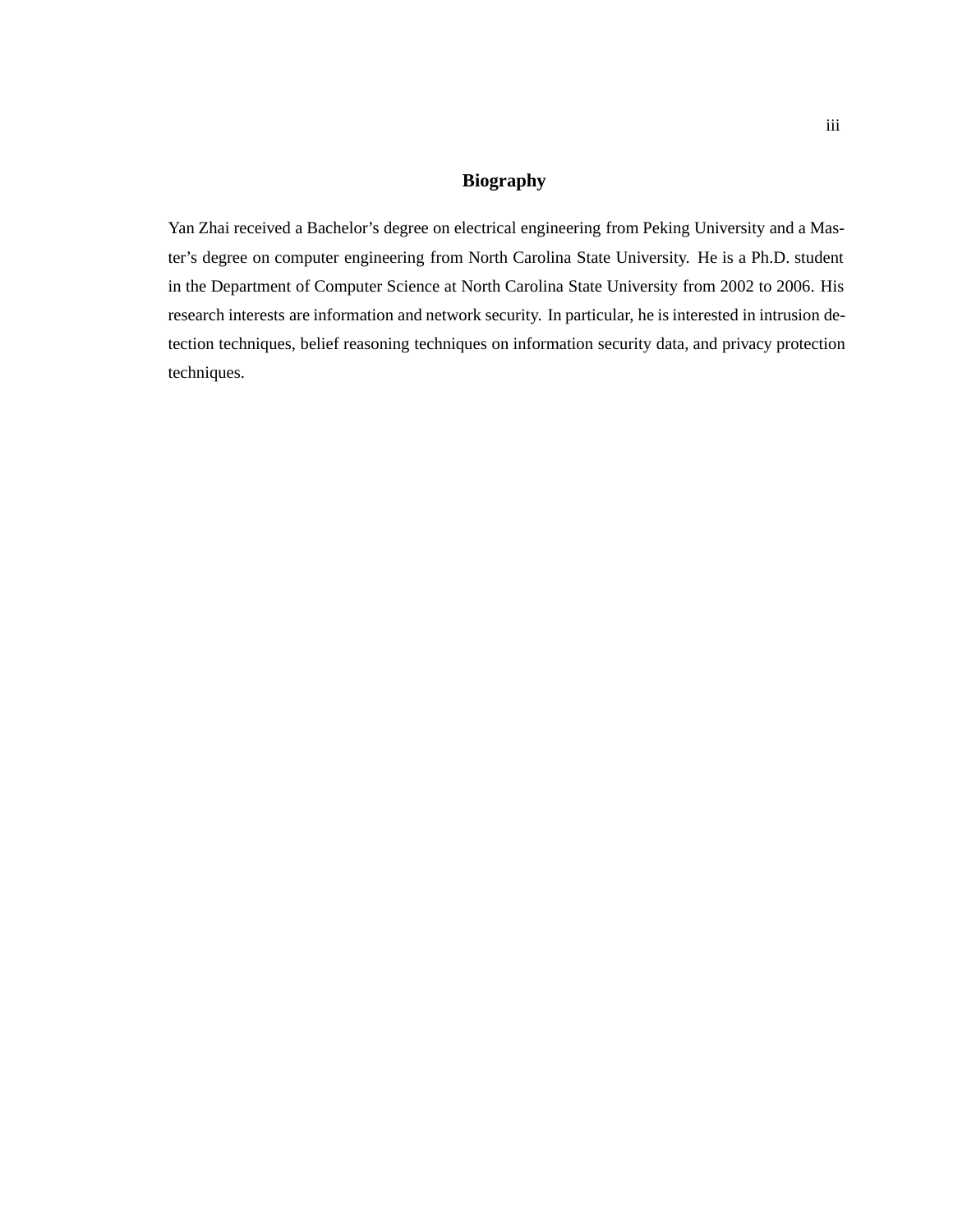#### **Acknowledgements**

With a deep sense of gratitude, I wish to express my sincere thanks to my Ph.D. advisor, Dr. Peng Ning, for the stimulating advice and patience that he had for me during my Ph.D. research. The training I received from him is priceless. I would also like to thank my committee members Dr. S. Purushothaman Iyer, Dr. Douglas S. Reeves and Dr. Ting Yu for their valuable comments, suggestions, and help.

My former colleagues in the Cyber Defense Laboratory supported me in my research work. I want to thank Yiquan Hu, Qinglin Jiang, Donggang Liu, Dingbang Xu, Pai Peng, Kun Sun, Pan Wang, Qing Zhang, Yi Zhang, and Qinghua Zhang for their help during my study in the lab.

In addition to the people in NCSU, I would like to thank many friends who have helped during this long journey. Special thanks to my friends Mr. Jim Bidzos and Mr. Scott Curry, who have given me invaluable help and advice during the past years.

Finally, I am deeply grateful to my parents Qibin Zhai and Xiaoning Shi, as well as my lovely wife Di Lu. This thesis work would not be possible without their continued support and encouragement during the past years in my life.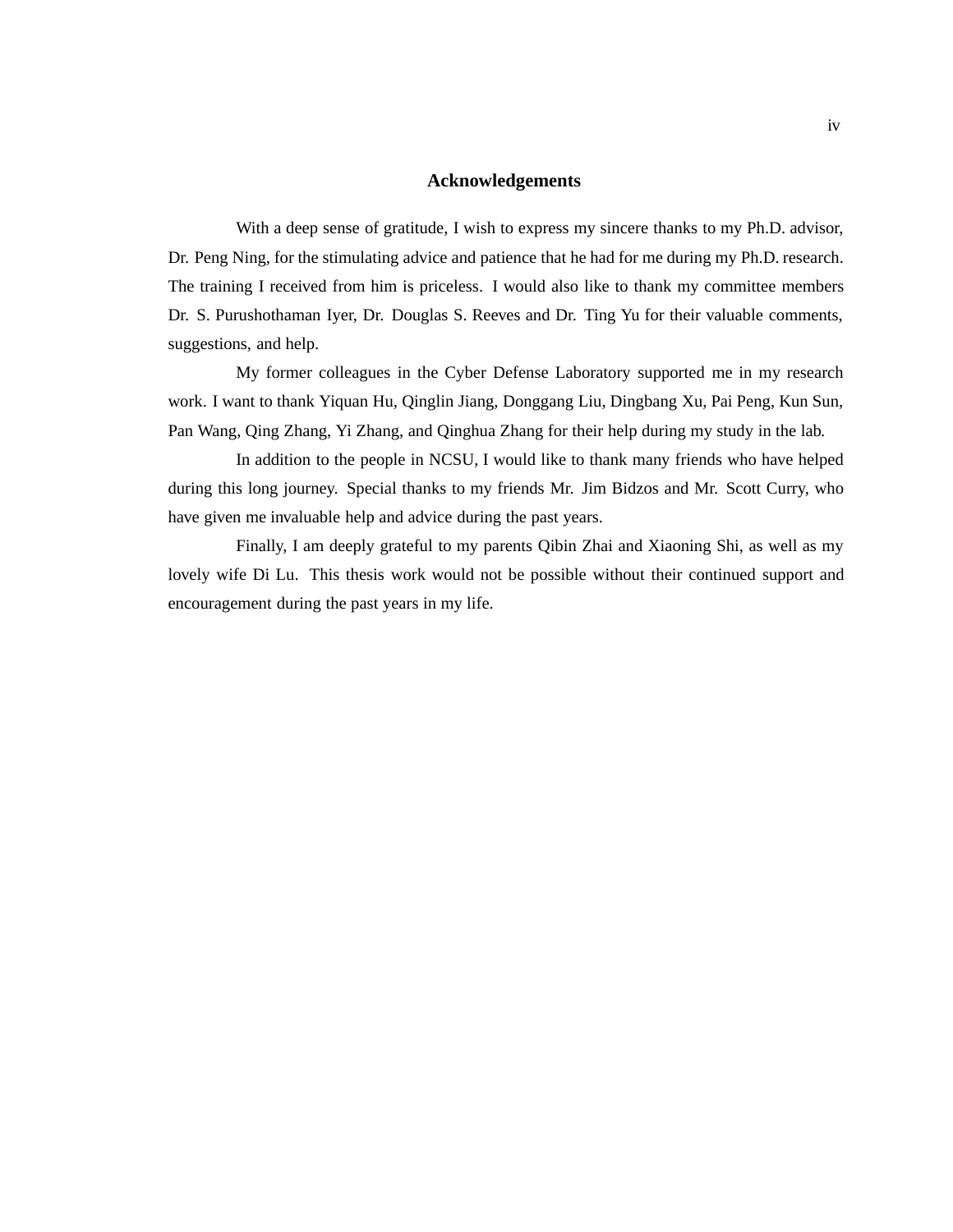# **Contents**

|              | <b>List of Figures</b><br>viii |                       |                                                                                            |                |  |
|--------------|--------------------------------|-----------------------|--------------------------------------------------------------------------------------------|----------------|--|
|              |                                | <b>List of Tables</b> |                                                                                            | $\mathbf X$    |  |
| $\mathbf 1$  |                                | <b>Introduction</b>   |                                                                                            | 1              |  |
|              | $1\,1$                         |                       |                                                                                            | $\mathbf{1}$   |  |
|              | 1.2                            |                       |                                                                                            | $\overline{2}$ |  |
|              | 1.3                            |                       |                                                                                            | 3              |  |
| $\mathbf{2}$ |                                | <b>Related Work</b>   |                                                                                            | 5              |  |
|              | 2.1                            |                       |                                                                                            | 5              |  |
|              |                                | 2.1.1                 |                                                                                            | 6              |  |
|              |                                | 2.1.2                 |                                                                                            | 6              |  |
|              | 2.2                            |                       |                                                                                            | $\overline{7}$ |  |
|              |                                | 2.2.1                 | Alert Correlation Based on Prerequisites and Consequences of Attacks                       | 9              |  |
|              |                                | 2.2.2                 | Privacy-preserving Alert Sharing and Correlation                                           | 10             |  |
|              | 2.3                            |                       |                                                                                            | 11             |  |
|              | 2.4                            |                       |                                                                                            | 12             |  |
|              |                                | 2.4.1                 |                                                                                            | 12             |  |
|              |                                | 2.4.2                 |                                                                                            | 12             |  |
| 3            |                                |                       | <b>Reasoning about Complementary Intrusion Evidence</b>                                    | 14             |  |
|              | 3.1                            |                       |                                                                                            | 15             |  |
|              |                                | 3.1.1                 |                                                                                            | 15             |  |
|              |                                | 3.1.2                 |                                                                                            | 17             |  |
|              |                                | 3.1.3                 |                                                                                            | 23             |  |
|              |                                | 3.1.4                 |                                                                                            | 24             |  |
|              |                                | 3.1.5                 | Scaling $Up \dots \dots \dots \dots \dots \dots \dots \dots \dots \dots \dots \dots \dots$ | 26             |  |
|              | 3.2                            |                       |                                                                                            | 28             |  |
|              |                                | 3.2.1                 |                                                                                            | 28             |  |
|              |                                | 3.2.2                 |                                                                                            | 28             |  |
|              |                                | 3.2.3                 |                                                                                            | 30             |  |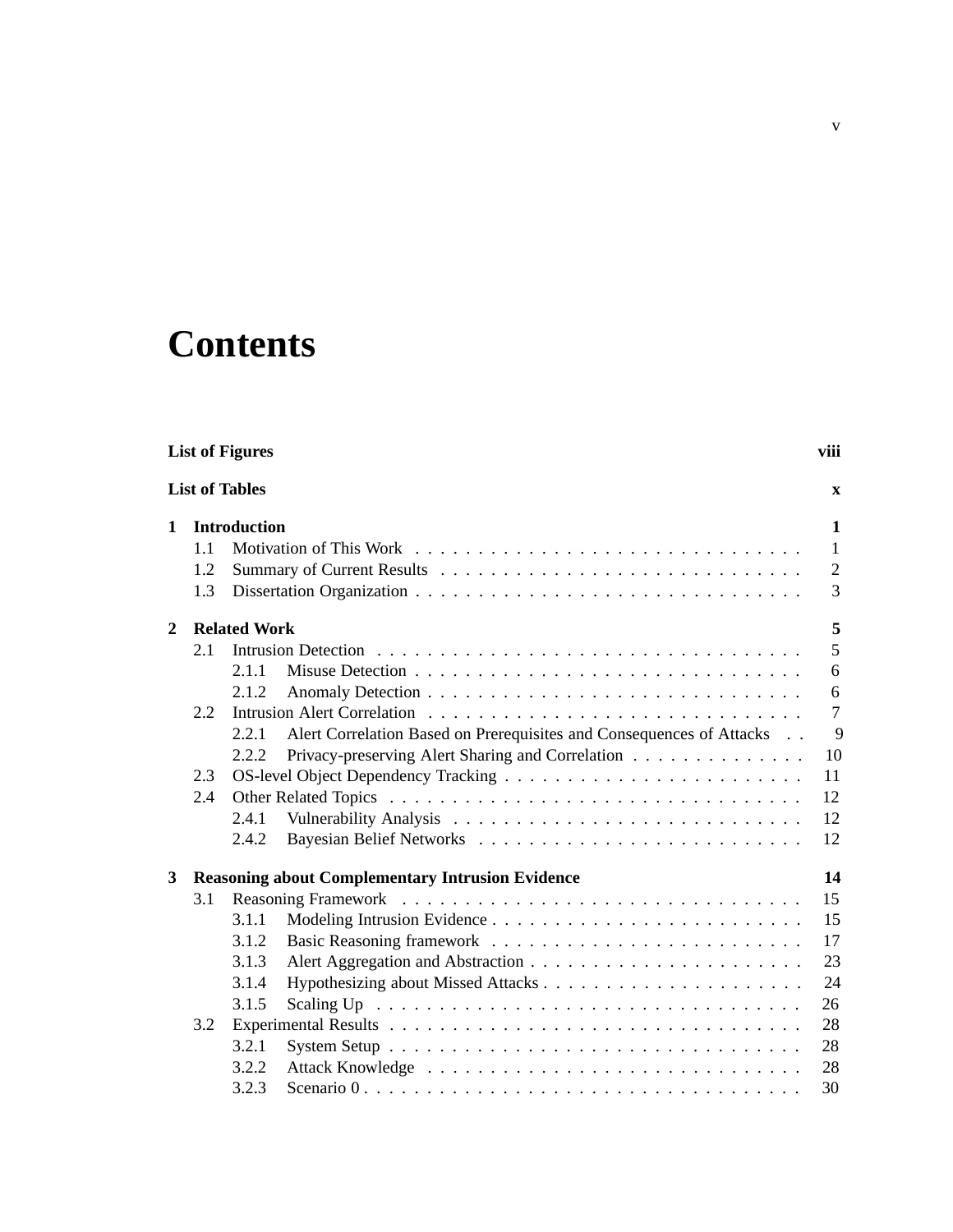|   | 3.3 | 3.2.4<br>3.2.5<br>3.2.6<br>3.2.7<br>3.2.8                               | 34<br>36<br>40<br>43<br>46<br>47 |
|---|-----|-------------------------------------------------------------------------|----------------------------------|
| 4 |     | <b>Robustness Analysis of The Bayesian Reasoning Framework</b>          | 49                               |
|   | 4.1 |                                                                         | 50                               |
|   | 4.2 |                                                                         | 53                               |
|   | 4.3 |                                                                         | 59                               |
| 5 |     | <b>Alert Correlation Using OS-level Object Dependency</b>               | 60                               |
|   | 5.1 | Integrating Alert Correlation and OS-Level Dependency Tracking          | 61                               |
|   |     | Identifying OS-Level Objects Corresponding to Intrusion Alerts<br>5.1.1 | 62                               |
|   |     | OS-Level Dependencies among IDS Alerts<br>5.1.2                         | 64                               |
|   |     | Verifying the Dependencies among Correlated IDS Alerts<br>5.1.3         | 65                               |
|   |     | 5.1.4                                                                   | 66                               |
|   | 5.2 |                                                                         | 67                               |
|   |     | 5.2.1                                                                   | 67                               |
|   |     | 5.2.2                                                                   | 69                               |
|   |     | 5.2.3                                                                   | 76                               |
|   |     | 5.2.4                                                                   | 78                               |
|   | 5.3 |                                                                         | 80                               |
| 6 |     | A Flexible Privacy-preserving Framework for Security Event Data Sharing | 82                               |
|   | 6.1 |                                                                         | 83                               |
|   |     | 6.1.1                                                                   | 84                               |
|   |     | 6.1.2                                                                   | 84                               |
|   |     | 6.1.3                                                                   | 86                               |
|   |     | 6.1.4                                                                   | 86                               |
|   |     | 6.1.5                                                                   | 87                               |
|   | 6.2 |                                                                         | 88                               |
|   |     |                                                                         | 88                               |
|   |     | 6.2.2<br><b>Sanitization Scheme</b>                                     | 89                               |
|   | 6.3 |                                                                         | 90                               |
|   |     | 6.3.1                                                                   | 90                               |
|   |     | 6.3.2                                                                   | 91                               |
|   |     | 6.3.3                                                                   | 92                               |
|   |     | Additional Information for Collaborated Analysis<br>6.3.4               | 93                               |
|   | 6.4 | Balancing the Sanitization Between Privacy And Usability                | 94                               |
|   |     | 6.4.1                                                                   | 94                               |
|   |     | Evaluation of the Correlation Capability of Sanitized Data<br>6.4.2     | 95                               |
|   |     | Information Release Scheme 1: Unique Identification Code<br>6.4.3       | 97                               |
|   |     | Information Release Scheme 2: Reveal Extra Bits<br>6.4.4                | 100                              |

vi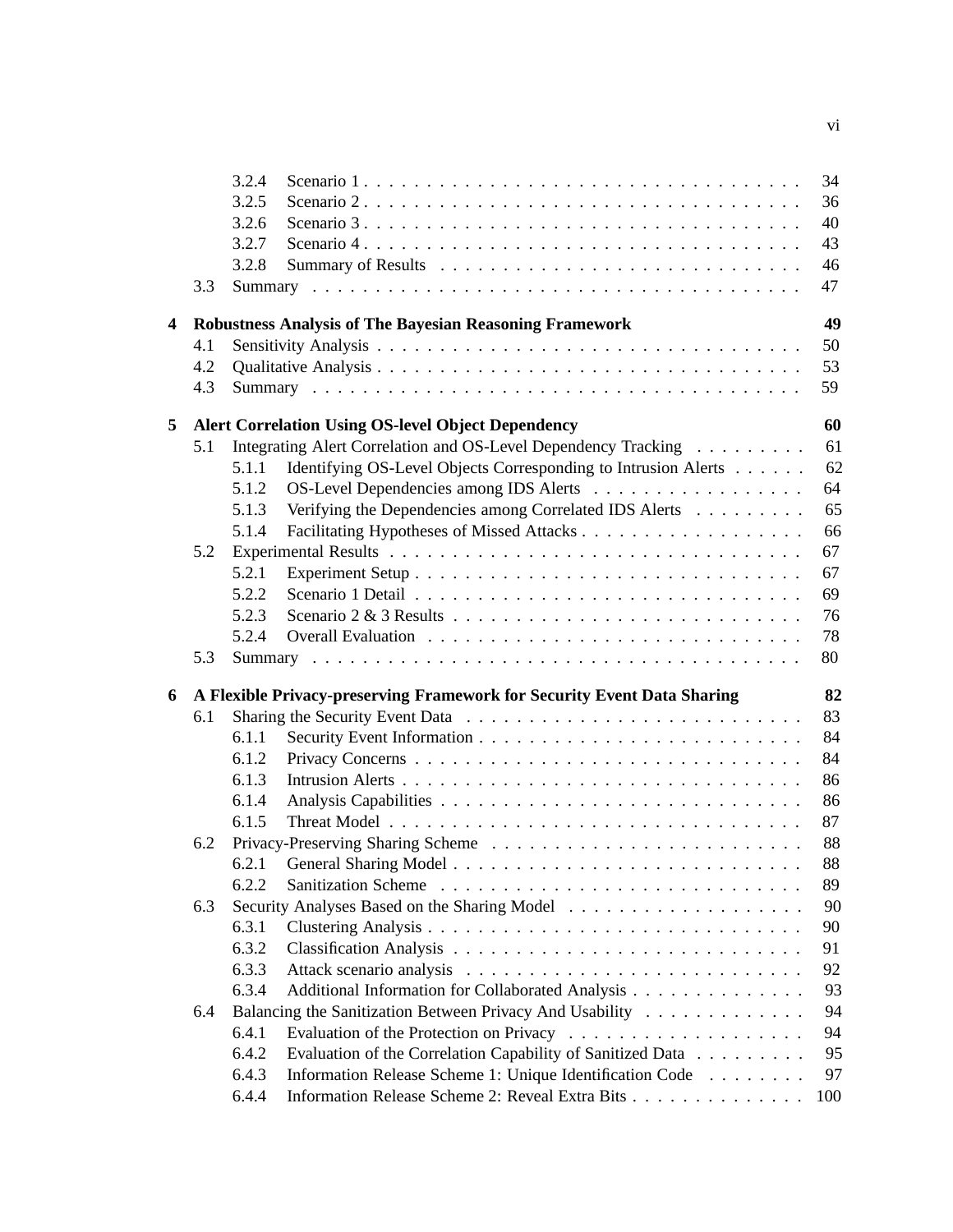|    |              | 6.4.5 Information Release Scheme 3: Partitioning The Sanitized Attributes 102 |     |
|----|--------------|-------------------------------------------------------------------------------|-----|
|    |              |                                                                               |     |
|    |              |                                                                               |     |
|    |              |                                                                               |     |
|    |              |                                                                               |     |
|    |              |                                                                               |     |
|    |              | <b>Conclusion and Future Work</b>                                             | 109 |
| 71 |              |                                                                               |     |
|    |              |                                                                               |     |
|    | Bibliography |                                                                               |     |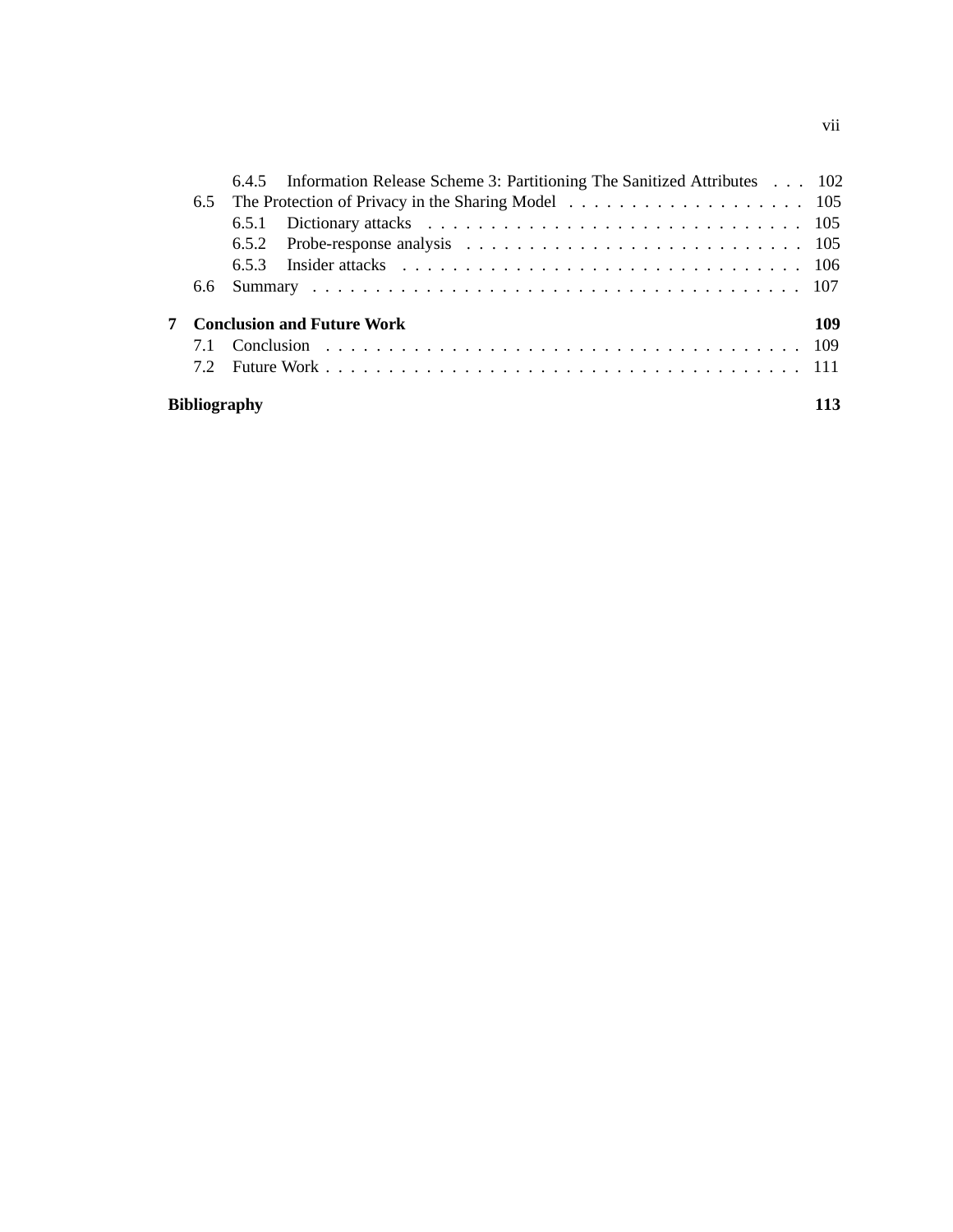# **List of Figures**

| 3.1  |                                                                                                               | 19 |
|------|---------------------------------------------------------------------------------------------------------------|----|
| 3.2  |                                                                                                               | 20 |
| 3.3  |                                                                                                               | 22 |
| 3.4  |                                                                                                               | 25 |
| 3.5  |                                                                                                               | 31 |
| 3.6  |                                                                                                               | 32 |
| 3.7  |                                                                                                               | 32 |
| 3.8  |                                                                                                               | 33 |
| 3.9  |                                                                                                               | 34 |
| 3.10 |                                                                                                               | 35 |
|      |                                                                                                               | 36 |
|      |                                                                                                               | 36 |
|      |                                                                                                               | 38 |
|      |                                                                                                               | 39 |
|      | 3.15 Detection rate VS. threshold (Scenario 2) $\ldots \ldots \ldots \ldots \ldots \ldots \ldots \ldots$      | 39 |
|      |                                                                                                               | 40 |
|      |                                                                                                               | 41 |
|      |                                                                                                               | 42 |
|      |                                                                                                               | 43 |
|      |                                                                                                               | 43 |
|      |                                                                                                               | 44 |
|      |                                                                                                               | 44 |
|      | 3.23 Detection rate VS. threshold (Scenario 4) $\ldots \ldots \ldots \ldots \ldots \ldots \ldots \ldots$      | 45 |
|      |                                                                                                               | 46 |
|      | 3.25 Confidence ratio changes $\dots \dots \dots \dots \dots \dots \dots \dots \dots \dots \dots \dots \dots$ | 46 |
| 4.1  |                                                                                                               | 51 |
| 5.1  |                                                                                                               | 70 |
| 5.2  | Whole graph between alert $No.8 \rightarrow No.9$ in scenario 1                                               | 72 |
| 5.3  | Whole graph between alert $No.8 \rightarrow No.11$ and $No.10 \rightarrow No.11$ in scenario 1                | 73 |
| 5.4  |                                                                                                               | 74 |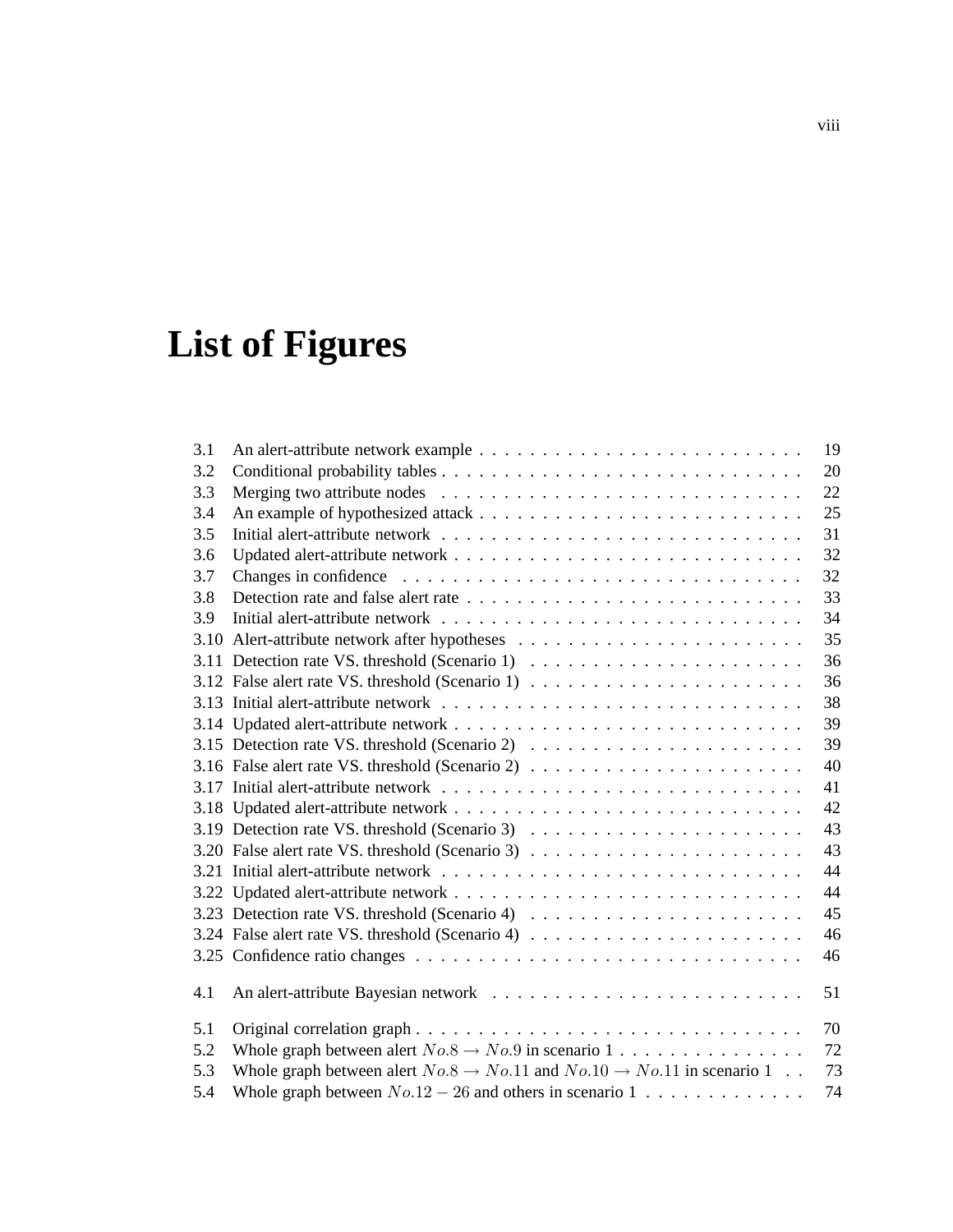| 5.9 Comparison between the original correlation method [39] and the Proposed method 80 |  |
|----------------------------------------------------------------------------------------|--|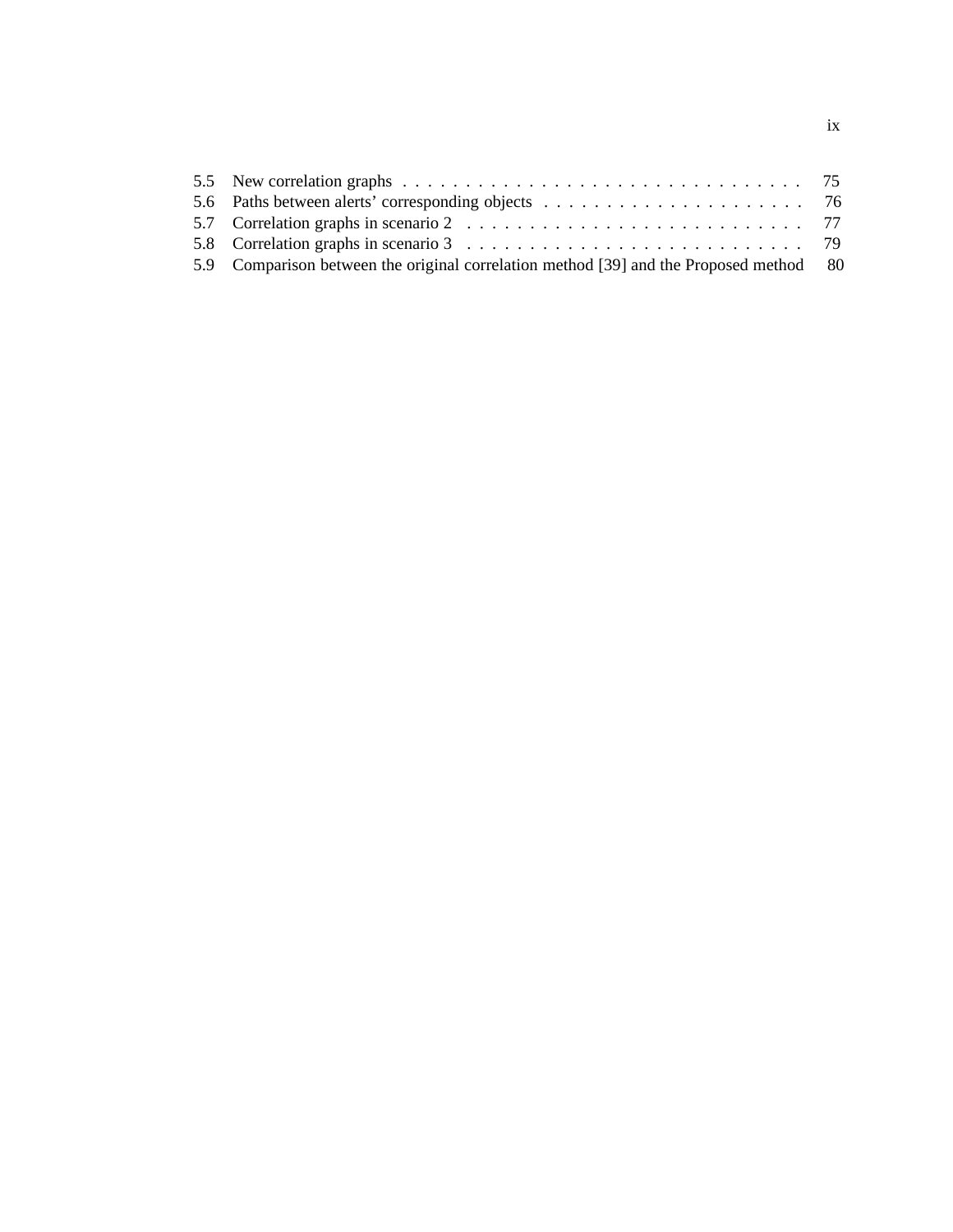# **List of Tables**

| 3.1 | Pre-conditions and post-conditions of the attacks in our experiments $\dots \dots$                                                                                                                                                                                                                                                             | 29 |
|-----|------------------------------------------------------------------------------------------------------------------------------------------------------------------------------------------------------------------------------------------------------------------------------------------------------------------------------------------------|----|
| 3.2 | Prior probabilities of the attack types in our experiments                                                                                                                                                                                                                                                                                     | 29 |
| 3.3 |                                                                                                                                                                                                                                                                                                                                                | 36 |
| 3.4 | Confidence values before and after the reasoning<br>$\mathcal{L}^{(1)}\left( \mathcal{L}^{(1)}\left( \mathcal{L}^{(1)}\left( \mathcal{L}^{(1)}\left( \mathcal{L}^{(1)}\left( \mathcal{L}^{(1)}\left( \mathcal{L}^{(1)}\left( \mathcal{L}^{(1)}\right) \mathcal{L}^{(1)}\left( \mathcal{L}^{(1)}\right) \right)\right) \right) \right) \right)$ | 38 |
| 3.5 |                                                                                                                                                                                                                                                                                                                                                | 42 |
| 3.6 |                                                                                                                                                                                                                                                                                                                                                | 45 |
| 3.7 |                                                                                                                                                                                                                                                                                                                                                | 47 |
| 4.1 |                                                                                                                                                                                                                                                                                                                                                | 52 |
| 4.2 | The $\otimes$ (multiplication) and $\oplus$ (addition) operators for combining signs.                                                                                                                                                                                                                                                          | 58 |
| 5.1 | Prerequisites and consequences of alerts (i.e., detected attacks) in our experiments.<br>(All alerts have two attributes: source IP address (srcIP) and destination IP address                                                                                                                                                                 |    |
|     |                                                                                                                                                                                                                                                                                                                                                | 68 |
| 5.2 | OS-Level objects corresponding to the predicates appeared in our experiments                                                                                                                                                                                                                                                                   | 68 |
| 5.3 |                                                                                                                                                                                                                                                                                                                                                | 69 |
| 5.4 | OS-level objects corresponding to the alerts in scenario 1                                                                                                                                                                                                                                                                                     | 70 |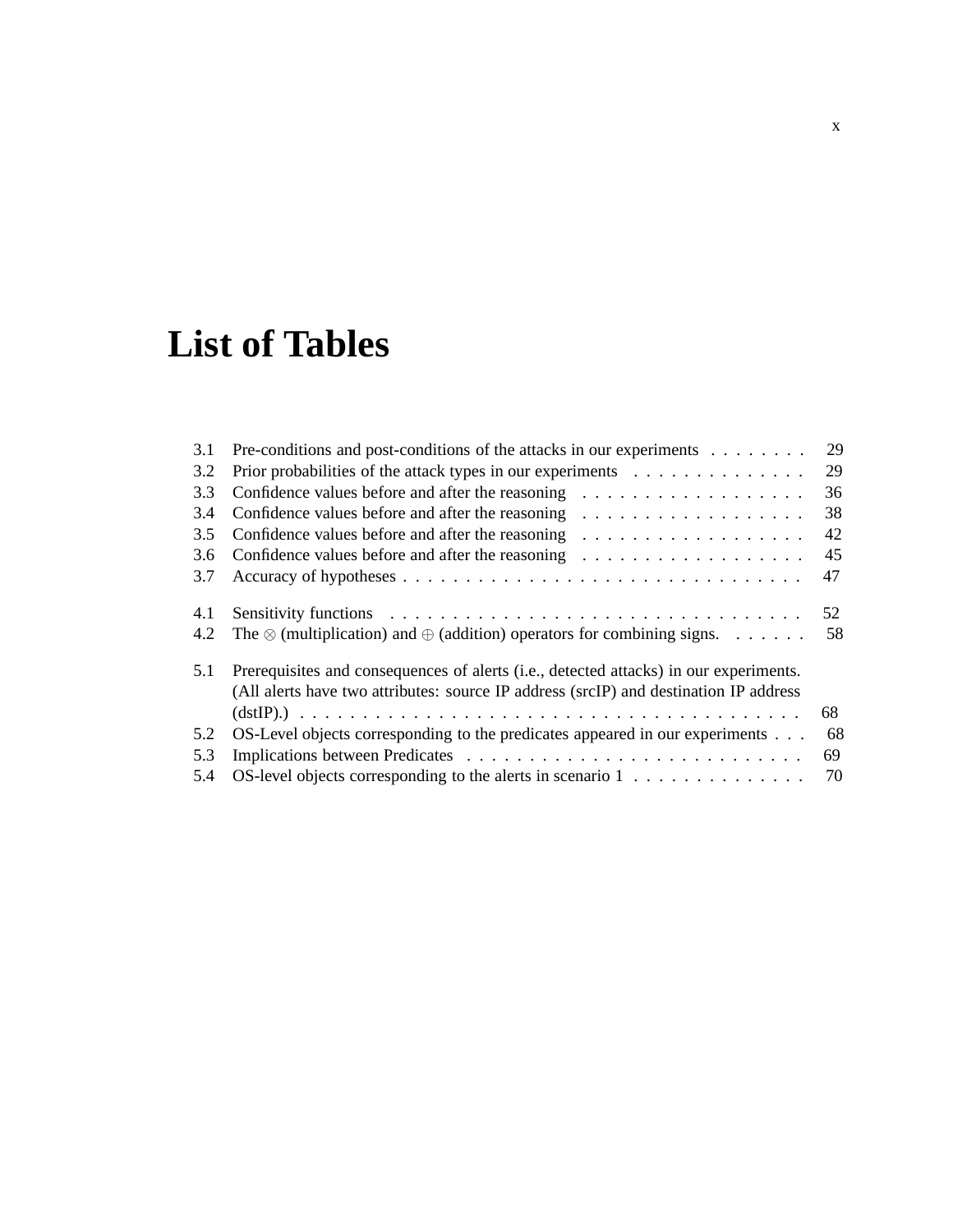## **Chapter 1**

## **Introduction**

## **1.1 Motivation of This Work**

With the fast development of computer technologies and the Internet, Our lives have never been more closely related with the computer networks. At the same time, network security has also been an increasingly serious problem for everyone in today's cyber-world. Intrusion detection systems (IDSs), which look into the activities performed in computer systems and networks for malicious behaviors, are usually considered as the last layer of defense in today's network security infrastructure.

In the last two decades, various techniques have been proposed and implemented to detect network intrusions. However, current intrusion detection techniques are still far from satisfactory. Firstly, the amount of alerts generated by an IDS are usually overwhelmingly large. Secondly, because misuse detection cannot detect unknown attacks, while anomaly detection can often be disguised by stealthy attacks, an IDS may miss many intrusions. This type of mistakes are often called *false negatives*. Thirdly, among the alerts generated by IDSs, many of them do not correspond to real malicious activities. This type of mistakes are often called *false positives*. These problems make the task of analyzing IDS alerts very difficult and headache-causing for thousands of security administrators all over the world. Thus, automatic alert post-processing tools are much needed to effectively make use of current IDSs.

Alert correlation is looked on as one effective technique to make the task of analyzing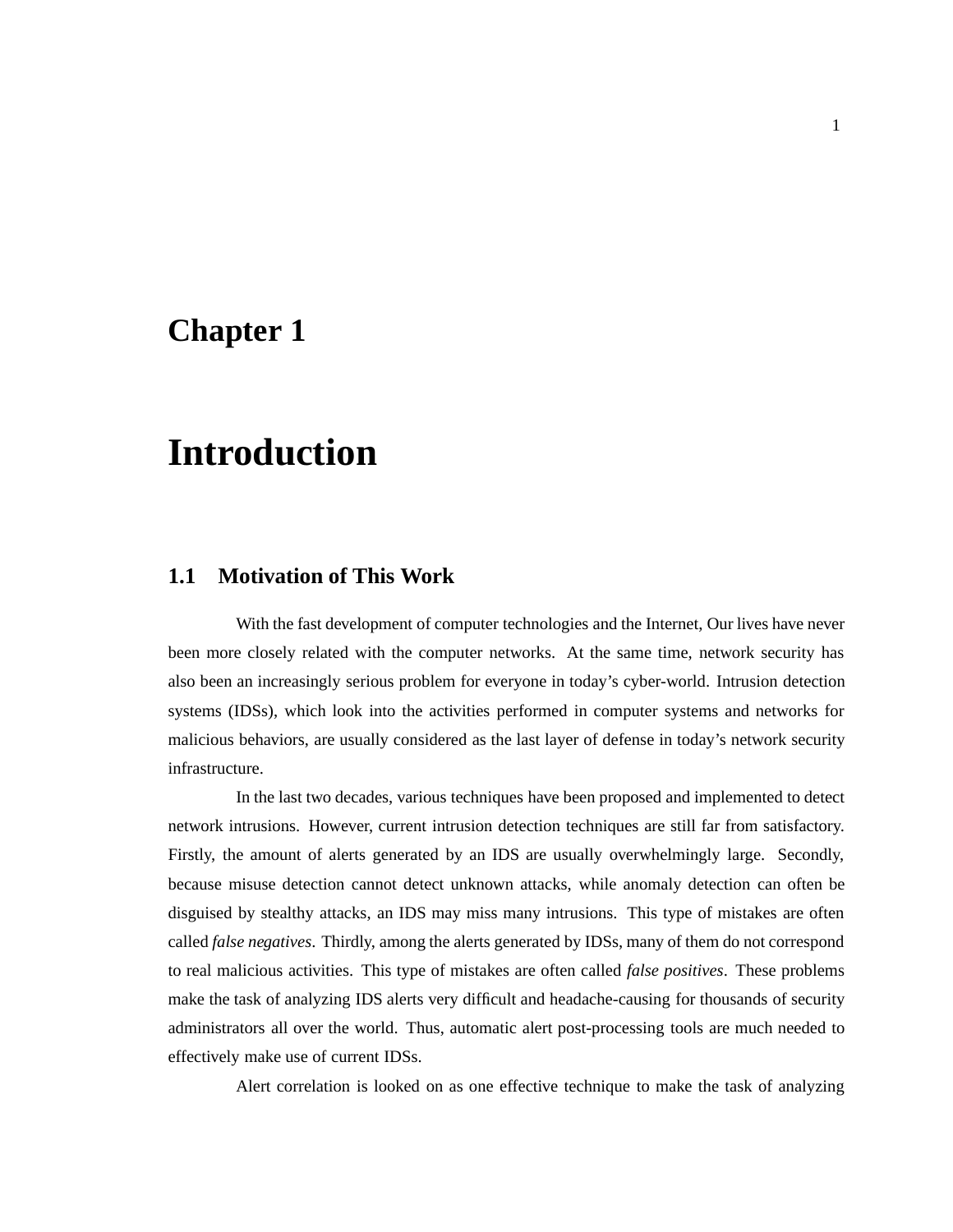IDS alerts easier. Many alert correlation techniques have been proposed to facilitate the analysis of intrusion alerts, including those based on the similarity between alert attributes [58, 51, 17, 13], previously known attack scenarios [19, 18], and prerequisites and consequences of known attacks [55, 39, 14].

However, most of these correlation methods focus on IDS alerts, overlooking other information sources of intrusion evidence such as system monitoring tools (e.g., anti-virus software), vulnerability scanning tools (e.g., Nessus [4], SATAN [22], Nmap [24]), and OS-level dependency tracking tools (e.g., Backtracker [31]). Since none of the above methods can perfectly construct attack scenarios due to the imperfection of the IDSs, it is desirable to include additional, complementary intrusion evidence to further improve the performance of intrusion analyses.

Also, because of increasingly large number of *distributed* attacks, including fast propagating malwares (worms) and attacks launched through botnets (zombie nets), sharing the information from multiple intrusion monitoring devices are necessary to facilitate the detection and analysis toward such attacks. Unavoidably, privacy becomes a big concern within the sharing and cooperation among multiple entities. Thus, it is also necessary to study the privacy issues in security information sharing and to develop sharing techniques that can protect privacy information.

### **1.2 Summary of Current Results**

In this work, we will first present our techniques developed to integrate complementary intrusion evidence into IDS alert analysis, and then we will present our work on privacy-preserving alert sharing and analysis.

In general, our results in integrating complementary intrusion evidence into IDS alert analysis and privacy-preserving alert sharing include the following components:

1. **A Bayesian framework to automatically integrate and reason about intrusion alerts and local system state information.** The local system state information can be reports from system monitoring tools, vulnerability scanning tools, and human observations. This approach is based on the interdependency between attacks and system states. That is, an attack may need certain system states to be successful, and will modify the system states as a result. However, IDS alerts, which represent detected attacks, are uncertain due to the imperfection of current IDSs. To reason about uncertain IDS alerts, our approach automatically builds Bayesian networks that consist of variables representing IDS alerts and system states. With additional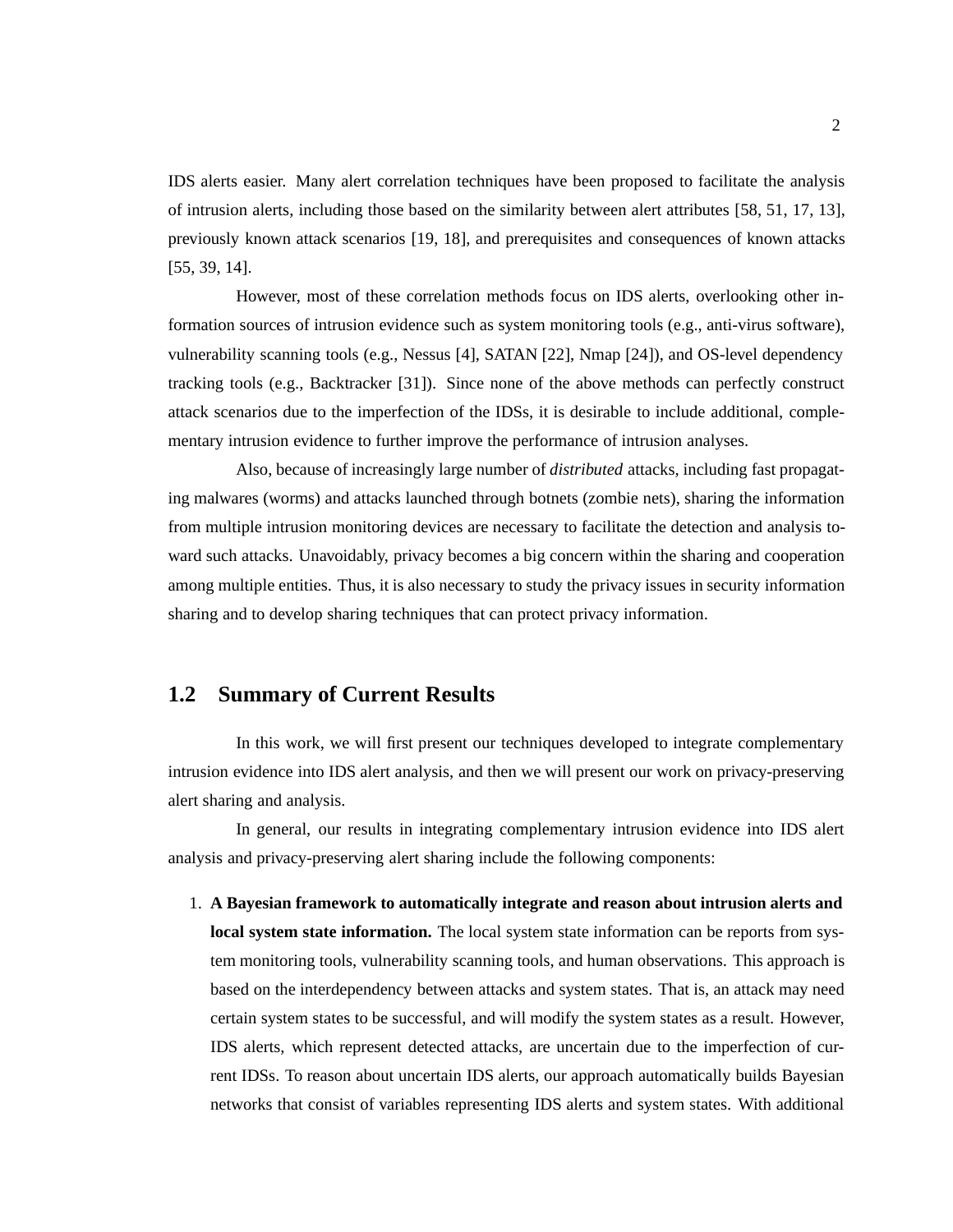complementary evidence about system states provided by system monitoring tools, vulnerability scanning tools, and human observations, we can then make further inference about uncertain IDS alerts. As a result, we can increase our confidence in alerts corresponding to successful attacks, and at the same time reduce the confidence in false alerts. Moreover, by combining system state evidence, we can also make reasonable hypotheses about attacks possibly missed by the IDSs.

- 2. **The robustness analysis on the Bayesian networks used to integrate multiple sources of intrusion evidence.** The robustness issue is important to the Bayesian framework because the prior confidence of intrusion evidence is sometimes hard to evaluate, as well as the verification of many attribute values are complicated and computational expensive. Thus, the robustness analysis results can be a guide line for evidence collection and analysis.
- 3. **A practical technique to improve alert correlation by integrating alert correlation techniques with OS-level object dependency tracking.** This approach focuses on using the OS-level object dependency to verify the soundness of the causal relationships identified in alert correlation, as well as to identify the causal relationships missed in alert correlation. As the OS-level object dependency tracking is much more reliable than IDS alerts and the correlation based on such alerts, the integration can dramatically increase the accuracy of the causal-relationship-based correlation results.
- 4. **A general framework to sanitize and share security event information for privacy-preserving analysis.** Sharing security event information is necessary to study the emerging attack trends and distributed security incidents, but the privacy issue with the shared security events is a big obstacle for people to do so. In this work, we first modeled the security event information to be shared and our analysis goals with those shared data. Then, using the sharing of IDS alerts as an example, we proposed a series of methods to sanitize the identity information in alert data and ways to perform various correlation analysis on the sanitized alert data.

## **1.3 Dissertation Organization**

The rest of this dissertation is organized as follows: Chapter 2 introduces the background knowledge about our work including the related work in computer security and some mathematical tools used in our work. Chapter 3 presents the Bayesian framework for combining complementary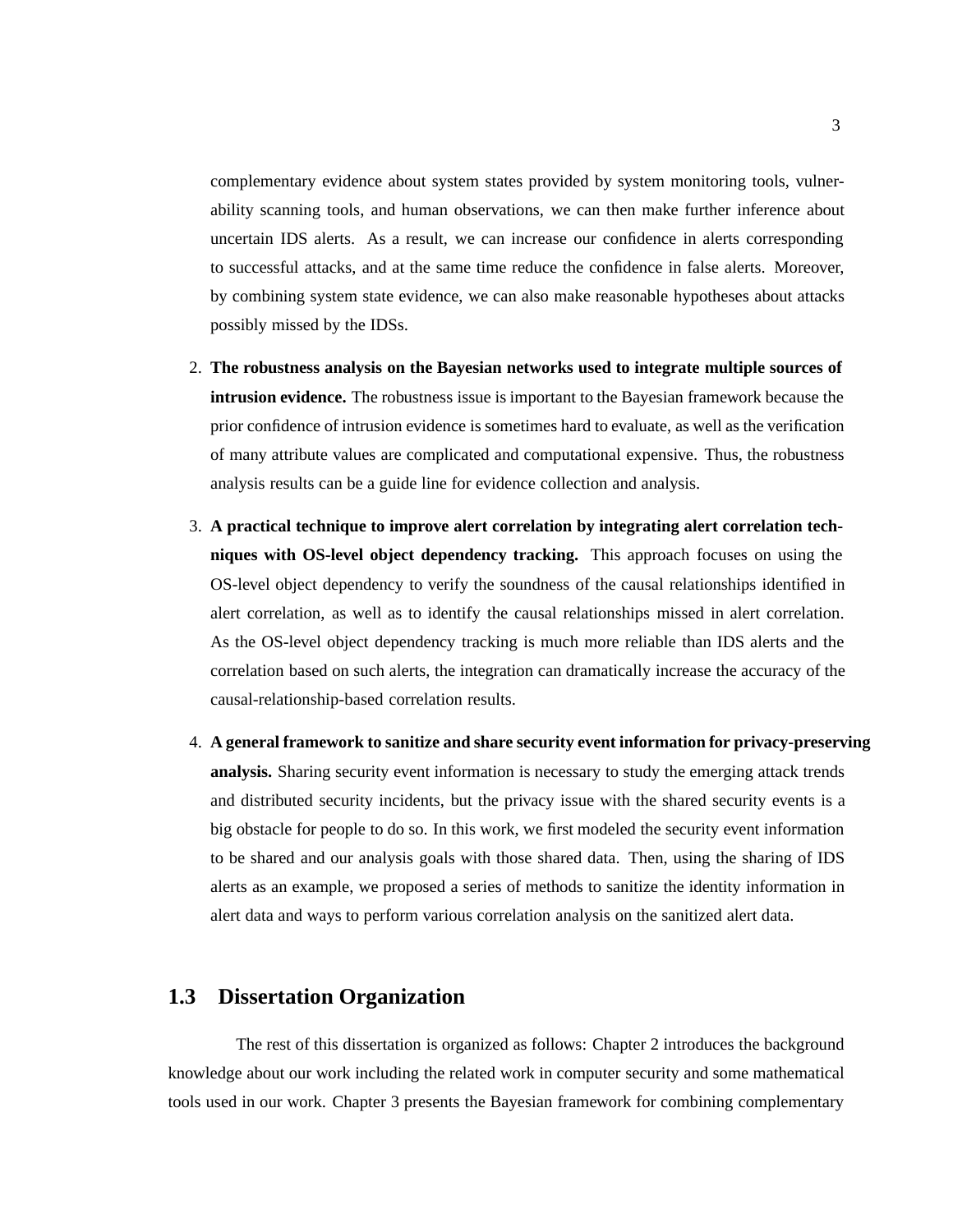intrusion evidence. Chapter 4 provides our analysis on the robustness of the alert-attribute Bayesian networks used to reason about intrusion evidence. Chapter 5 discusses the technique to integrate OS-level event logging and dependency tracking to IDS alert correlation. Chapter 6 presents our sanitization and sharing framework for privacy-preserving security event data sharing. In the end, chapter 7 concludes.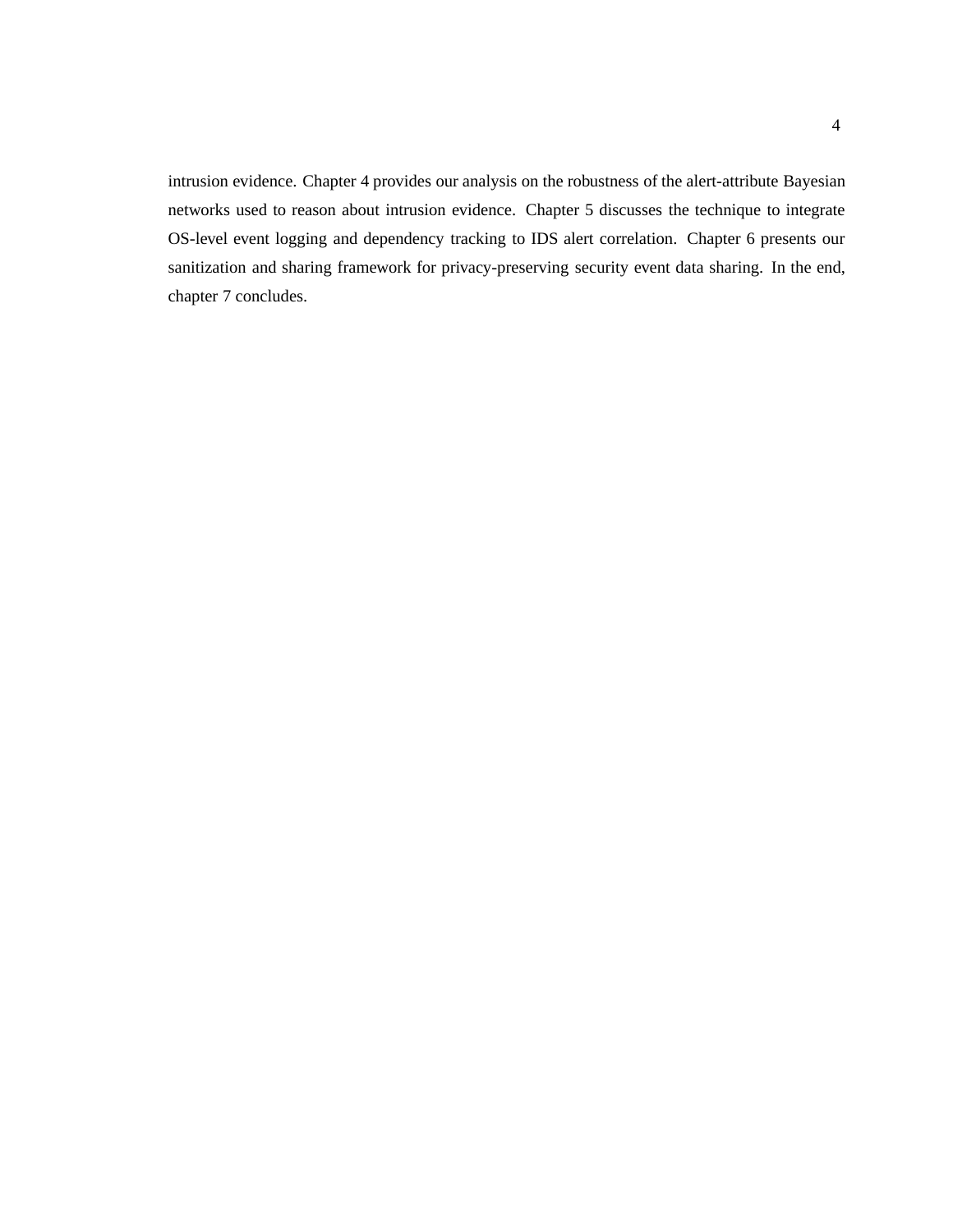## **Chapter 2**

## **Related Work**

Our techniques are closely related to intrusion detection and intrusion alert correlation techniques, as well as techniques in some other fields of research such as vulnerability analysis, privacy protection, and Bayesian inference. In the following, we will briefly introduce some related work in those research areas.

## **2.1 Intrusion Detection**

Many techniques have been developed and applied to counter security threats to computer systems and networks, e.g., firewalls, anti-virus tools, and access control. However, every technique has its own limitations and will fail at some certain point. It is important to have the administrators alarmed when intrusions take place. An Intrusion Detection System (IDS) is such a security mechanism that monitors computer systems and networks to detect and alarm on those intrusions that pass through other protection mechanisms. Thus, upon receiving the alarms, administrators or automatic response systems can make quick response to those attacks to minimize their damages.

Based on the scope of security-relevant data monitored, intrusion detection systems can be categorized into host-based or network-based. Host-based IDSs reside at individual hosts and monitors incoming/outgoing traffic as well as operating systems and application audit trails, while network-based IDSs monitor activities over network connections and analyze the network traffic.

Based on the detection techniques, intrusion detection can also be classified into two main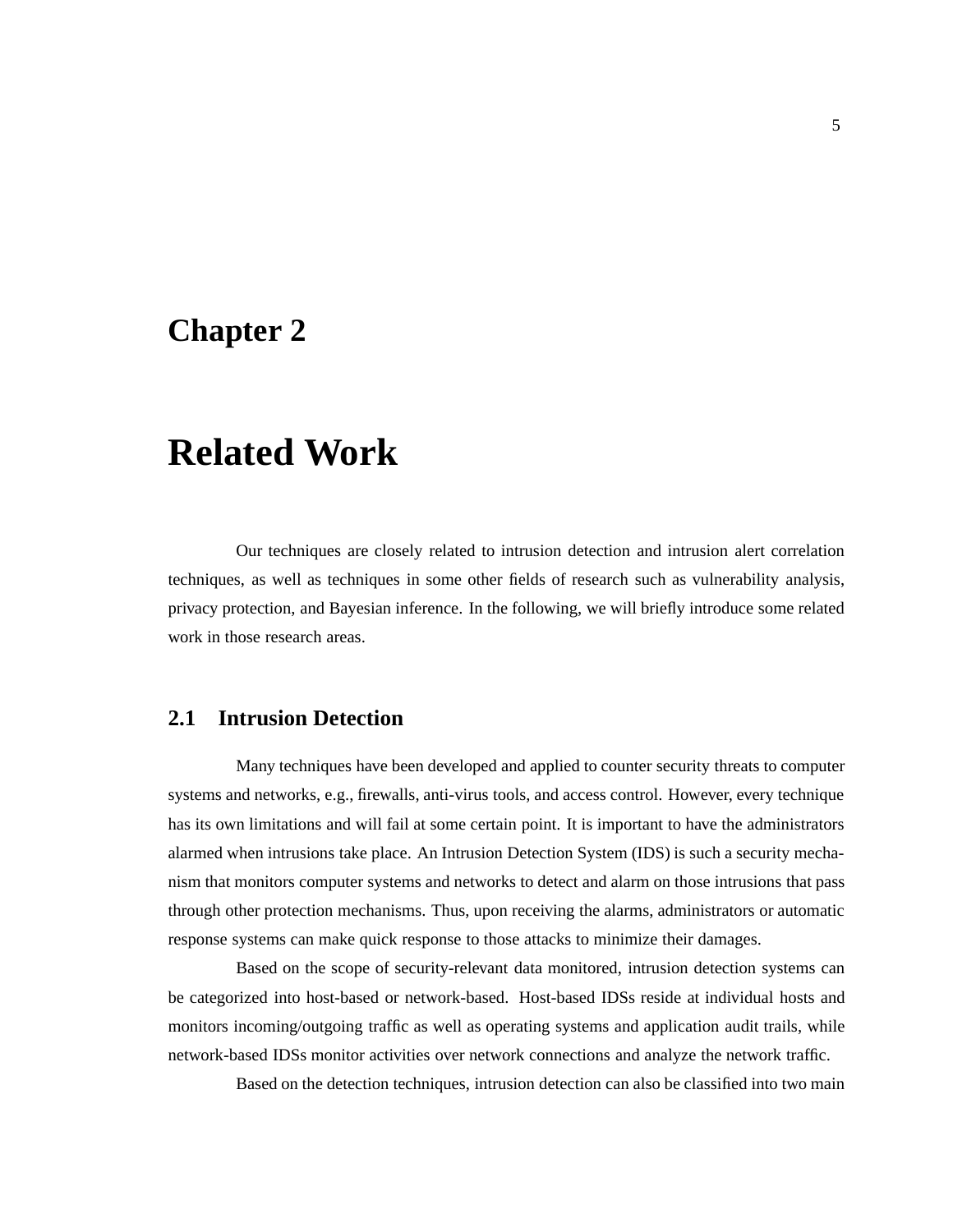categories: *misuse detection* and *anomaly detection*.

### **2.1.1 Misuse Detection**

Misuse detection [52, 46, 27, 41] detects attacks by matching the audit data to preestablished signatures (patterns) of known attacks, which is similar to the way virus scanning tools work. For example, when an IDS such as Snort [46] sees the pattern of " $/$ .. $%c1\%$ 1 $c$ ../" in http requests, it will raise alert for web IIS unicode directory traversal attack. Misuse detection can be further divided into two categories: rule-based and state-based.

Rule-based detection detects intrusions by encoding intrusion activities as a set of rules and comparing the audit data with these rules. Alarms are raised when matchings between audit data and rules are found by the detection engine. Example IDSs falling into this category are MIDAS (Multics Intrusion Detection and Alerting System) [47], Snort [46], and Bro [41].

State-based detection defines attack patterns with state transition diagrams. In particular, in a state transition diagram, nodes represent system states and arcs represent actions causing state transitions. A state transition diagram that defines an intrusion scenario consists of an initial state, a number of legitimate states, and a number of compromised states. Starting from the initial state, the detection engine keeps the record of the current status of the state machines upon monitored transitions, and alarms the administrator when a compromised state is reached. Example IDSs falling into this category is USTAT (UNIX State Transition Analysis Tool) [26].

In general, misuse detection techniques are usually fast and accurate (compared with anomaly detection), but not effective in detecting novel attacks which do not correspond to any signatures in the signature knowledge bases.

#### **2.1.2 Anomaly Detection**

Anomaly detection [49, 25, 33, 8, 61] detects intrusions by monitoring the deviations of system and network activities from pre-established profiles of "normal" behaviors. Anomaly detection approaches build models to define the "normal" profiles and measure the deviations from such profiles. Such profiles can be statistical models based on the user's historical activities and system call models for the normal execution of programs. When the deviation from normal profiles is significant enough, it will be looked on as abnormal and alerts will be raised.

Examples of anomaly detection systems using user activity profiles include SRI's IDES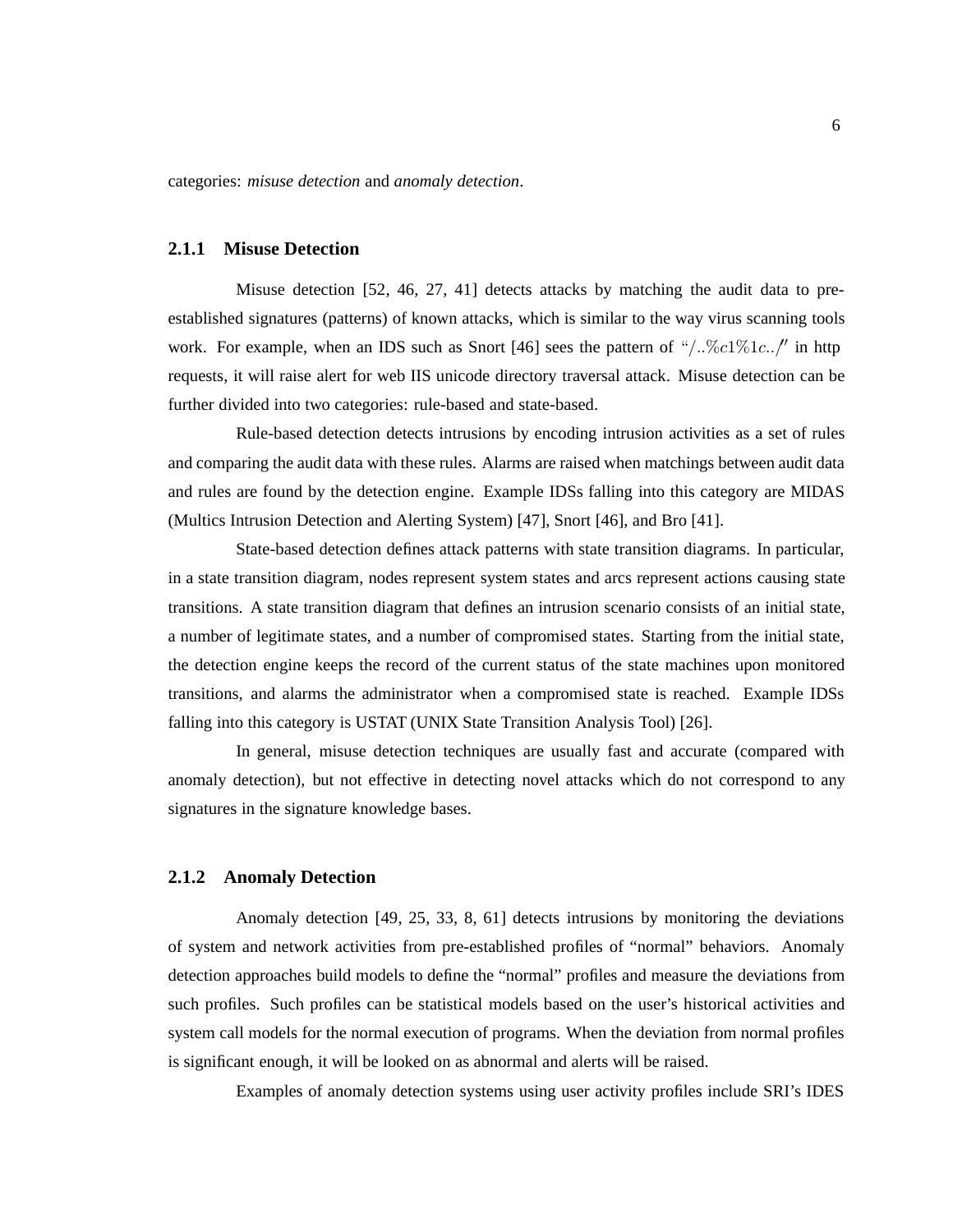[36] and NIDES [8], and W&S [57]. In IDES [36] and NIDES [8], statistics are monitored on subjects such as CPU utilization, frequencies of specific system events, distribution of audit records, and etc. When the deviation exceeds the pre-defined statistical threshold, it is determined to be abnormal and alarm be raised. W&S [57] automatically creates detection rules based on the statistics of historical audit records, and use those rules to detect abnormal user activities.

Examples of those using program execution profiles include [23, 60, 61, 48]. Those approaches build their system call profile through either program training (monitoring normal program executions), or static analysis on programs' source codes and execution.

Anomaly detection techniques have the capability to detect novel attacks since they do not require prior knowledge about malicious activities at first place. However, there are several problems. Firstly, it is difficult to accurately build profiles for "normal" activities. Normal behaviors vary widely and tend to change with time, and it is also hard to assure the audit data to be 100% "clean" during training periods. Secondly, because normal behaviors vary widely, anomaly detection systems need to tolerate minor deviations from normal profiles. There for stealthy attacks which cause less-than-threshold deviations in the detection engine can pass through. It is also possible for attackers to "train" the anomaly detection system to accept intrusive activities as normal. Due to these problems, anomaly detection techniques are prone to missing lots of attack as well as generating a lot of false alarms.

It is obvious that misuse detection and anomaly detection are complementary to each other. Combining the two different detection techniques can improve the detection rate of intrusion detection systems. Many systems deploy both techniques to facilitate the intrusion detection. For example, NIDES [8] has both a statistical-based anomaly detection module and a rule-based misuse detection module.

## **2.2 Intrusion Alert Correlation**

Given networks and systems with IDS sensors deployed, it is important for security administrators to effectively construct and analyze high-level aggregated attack information (e.g., attack clusters and scenarios) from the usually overwhelmingly large amounts of IDS alerts. Alert correlation, a process to analyze and correlate security alerts to provide an aggregated information on the networks and systems under protection, is looked on as an effective method to address this issue.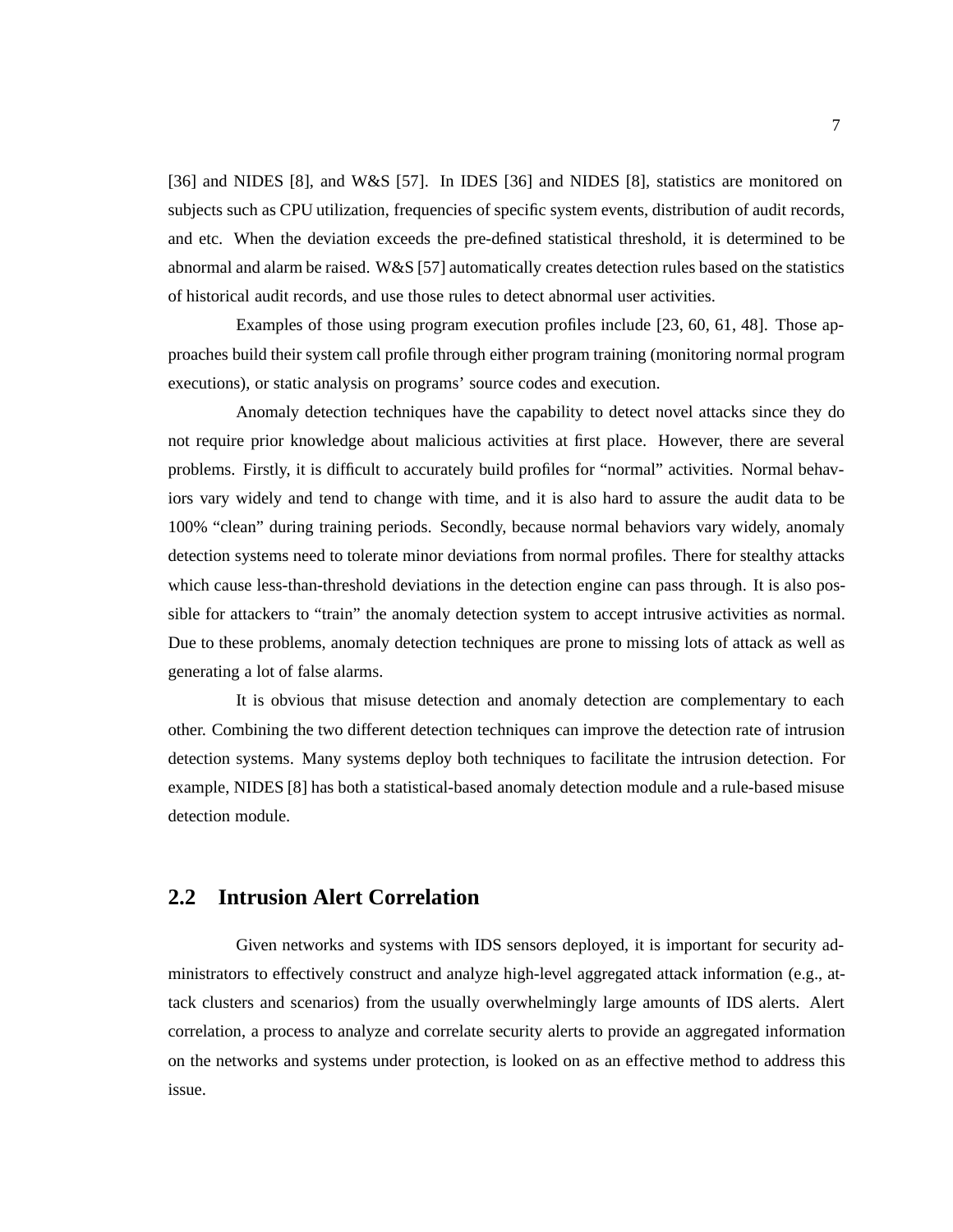Several techniques of alert correlation and attack scenario analysis have been proposed in recent years, and can generally be classified into three categories: correlation based on similarities between the alert attributes, correlation based on pre-defined attack scenarios, and correlation based on the prerequisites and consequences of attacks.

Valdes and Skinner [58] proposed a probabilistic approach to correlate alerts by comparing the similarities of alert attributes. In particular, the similarity between an alert and "meta alerts" are evaluated by computing and normalizing the values of similarity functions of all the comparable alert attributes. Also based on the similarity between alerts, Cuppens [13] proposed to use clustering techniques to correlate similar alerts into clusters, and Julish et al. [30, 29] proposed to use hierarchical conceptual clustering technique to correlate alerts.

Attack scenarios are very useful information in forensic analysis. Instead of clustering alerts. Some researchers proposed to correlate alert by matching them against pre-defined attack scenarios, and developed attack specification languages such as LAMBDA [15] and STATL [21]. However, this category of correlation techniques cannot correlate novel attack strategies.

In order to correlate alerts into attack scenarios while not limited by pre-defined attack scenarios, some researchers proposed techniques to correlate alerts based on the causal relationships between alerts. Templeton and Levis  $[55]$ , Cuppens and Miège  $[14]$ , and Ning et al.  $[39]$ proposed correlation techniques based on the prerequisite and consequence of individual alerts. In particular, instead of pre-defined attack scenarios, each individual type of attacks' prerequisite (pre-conditions) and consequence (post-conditions) are specified before correlation. The correlation engine correlates alerts together by matching previous alerts' consequences to later alerts' prerequisites. Because our work in alert correlation is closely related with the correlation technique proposed in [39], we will introduce this technique in further detail later in this section. Qin and Lee [45] proposed a Bayesian method to reason about the causality between alerts, which requires less expert knowledge than assigning each individual attack's prerequisite and consequence, and can be complimentary to the correlation methods in [55, 39, 14]. Based on the correlation result in [39], Ning et al. [40] further extended the technique to make hypotheses about missed attack steps.

Most of these correlation methods have limited capabilities because they correlates alerts solely based on the IDS alerts, which are generically of low quality. Several researchers recently investigated ways to consider multiple information sources during intrusion analysis [38, 44]. A formal model named M2D2 was proposed to represent data relevant to alert correlation, including characteristics of monitored systems, properties of security tools, and observed events [38]. Though quite useful for alert correlation, M2D2 does not provide a specific mechanism to automatically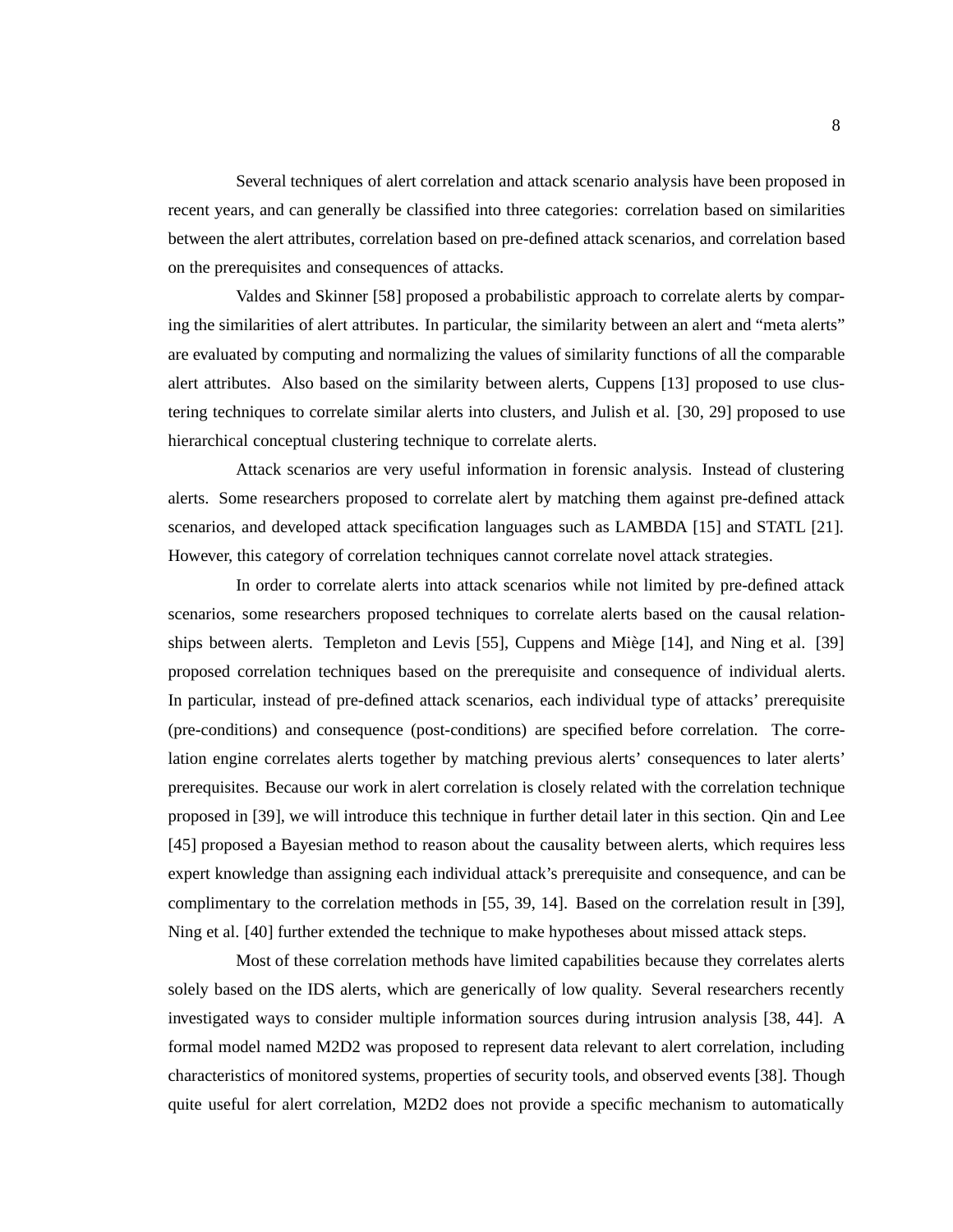reason about information provided by multiple sources. Another mission-impact-based method [44] reasons about the relevance of alerts by fusing alerts with the targets' topology and vulnerabilities, and ranks alerts based on their relationships with critical resources and users' interests. Though the mission-impact based method can automate the analysis of intrusion alerts, the construction of a mission-impact based model requires substantial human intervention, and the constructed model is highly dependent on the monitored systems. Thus, it is desirable to seek other effective mechanisms that can handle complementary intrusion evidence automatically.

#### **2.2.1 Alert Correlation Based on Prerequisites and Consequences of Attacks**

Because we adopted the alert correlation method in [39] in our reasoning framework, here we give a brief overview of the technique. This method correlates intrusion alerts using the prerequisites and consequences of attacks. Intuitively, the prerequisite of an attack is the necessary condition for the attack to be successful. For example, the existence of a vulnerable service is the prerequisite of a remote buffer overflow attack against the service. The consequence of an attack is the possible outcome of the attack. For example, gaining the root access from a remote machine may be the consequence of a ftp buffer overflow attack. In a series of attacks where earlier ones are launched to prepare for later ones, there are usually connections between the consequences of the earlier attacks and the prerequisites of the later ones. Accordingly, we identify the prerequisites (e.g., existence of vulnerable services) and the consequences (e.g., gain certain privilege) of attacks, and correlate the detected attacks (i.e., alerts) by matching the consequences of previous alerts to the prerequisites of later ones.

The correlation method uses logical formulas, which are logical combinations of predicates, to represent the prerequisites and consequences of attacks. The correlation model represents the attributes, prerequisites, and consequences of known attacks as alert types. The correlation process is to identify the *prepare-for* relations between alerts, which is done with the help of prerequisite sets and expanded consequence sets of alerts. Given an alert, its prerequisite set is the set of all predicates in the its prerequisite, and its expanded consequence set is the set of all predicates in or implied by its consequence. An earlier alert  $t_1$  *prepares for* a later alert  $t_2$  if the expanded consequence set of  $t_1$  and the prerequisite set of  $t_2$  share some common predicates. Intuitively, an earlier alert prepares for a later one if the consequence of the earlier one "contributes" to the prerequisite of the later one. An alert correlation graph is used to represent a set of correlated alerts. An alert correlation graph  $CG = (N, E)$  is a connected directed acyclic graph, where N is a set of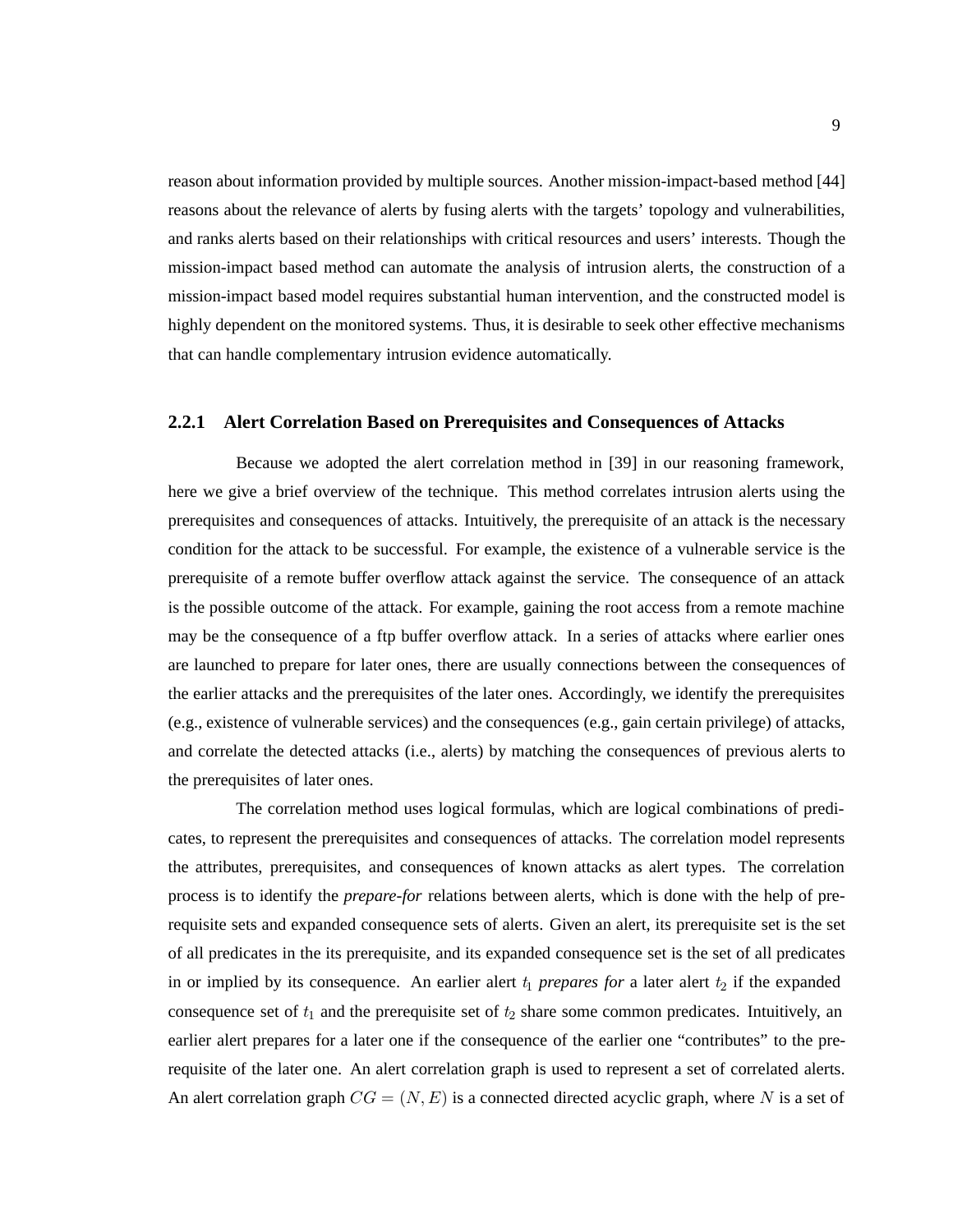alerts, and for each pair  $n_1, n_2 \in N$ , there is a directed edge from  $n_1$  to  $n_2$  in E if and only if  $n_1$ prepares for  $n_2$ .

The advantage of this method is that the correlation result is easy to understand and directly reflects the possible attack scenarios. However, as the correlation is solely based on IDS alerts, the result highly depends on the quality of the IDS alerts. For example, the result may contain false correlations when there are false alerts.

### **2.2.2 Privacy-preserving Alert Sharing and Correlation**

As large-scale distributed attacks such as worms, spams, DDoS, and botnets are becoming ever more popular, it has been well recognized that security systems such as intrusion detection systems (IDSs) need to be deployed at different locations over the Internet to collect and analyze security related data from multiple networks. However, data generated by security systems may include sensitive information (e.g., host addresses and packet payloads for some traffic) that data owners do not want to disclose or share with other parties. Because of such privacy concerns, although many security systems are already widely deployed over the Internet, most organizations and institutions owning those devices will not submit their security data without sanitizing the data first, which will affect the performance of current alert correlation approaches. Also, many institutions and organizations have the willingness to share their security data for government or third-party researchers to study if they can guarantee the privacy among those data is protected. Thus, it is desirable to have a sharing framework to sanitize, share, and correlate the security data from multiple organizations over the Internet.

Recently, some researchers and organizations have proposed several approaches to address this problem. DShield [56] collects and analyzes firewall logs from all over the network to discover new attack trends and better firewall rules. The client programs provided by DShield allows the user to perform partial or complete obfuscation (replacing the address with its /24 network address or a fixed value) over destination addresses of the dataset before submission. This approach can detect attack trends with high volume of traffic. However, it does not support higher level correlation between organizations due to its rough obfuscation scheme and low level data collected.

Lincoln et al. [35] proposed a log repository framework that enables community alert aggregation and correlation, while maintaining privacy for alert contributors. However, the anonymization scheme in the paper is partially based on hashing IP addresses, which is always vulnerable to dictionary attacks. Also, their approach does not support the correlation between repositories due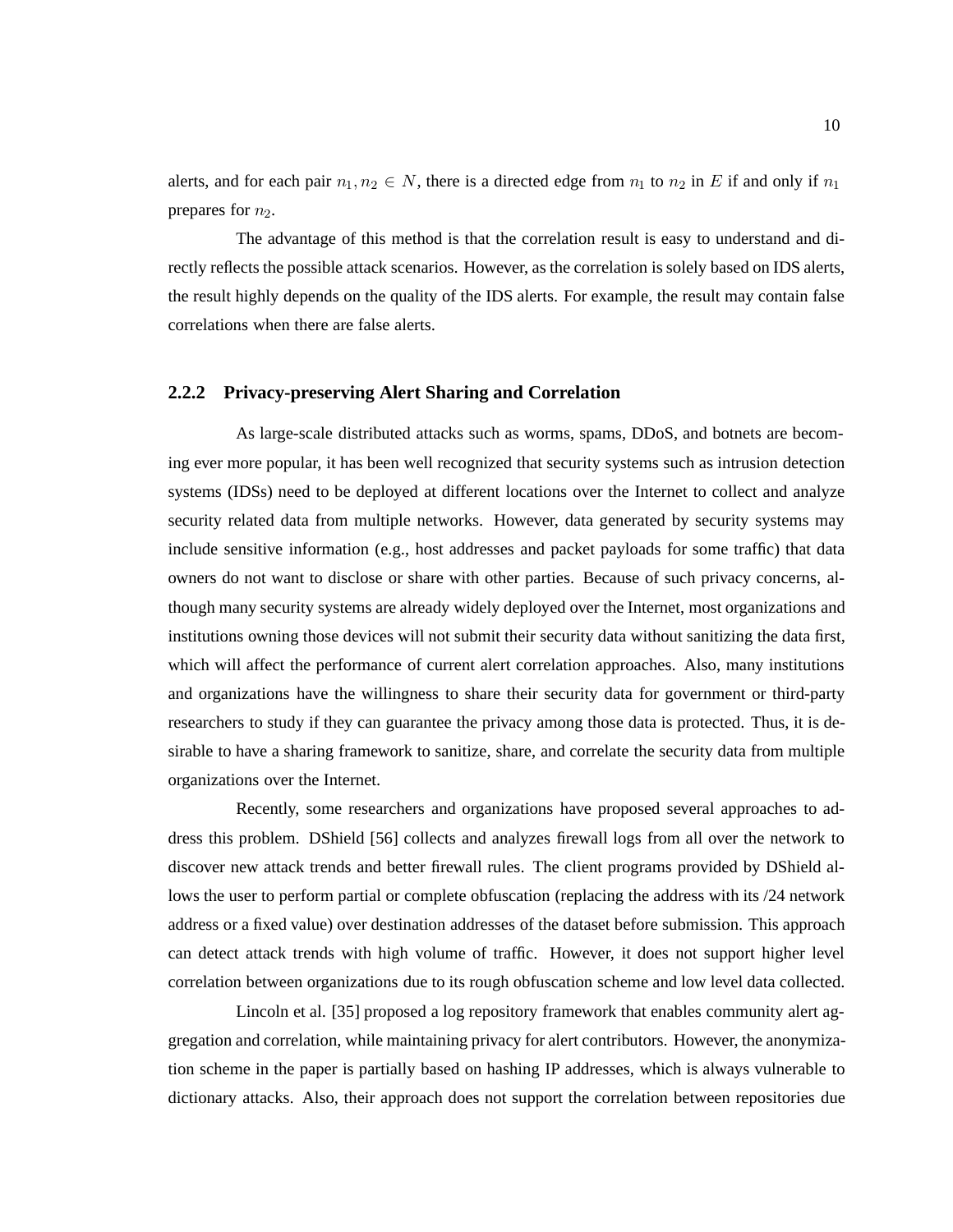to separate re-keying mechanisms.

Xu and Ning [64] proposed to sanitize original values to more general values (e.g., IP addresses are replaced by network addresses), and proposed a series of techniques to correlate such generalized alerts. However, attackers can still extract useful information from generalized data when there's a large enough amount of data available. More over, in some cases, the uncertainty introduced by generalization can be excessive and cause problems in alert correlation.

Most recently, Xu and Ning [65] proposed to inject artificial alert data into the original data sets and use attribute perturbation to protect hosts' privacy. However, although some correlation methods such as clustering analysis will not be affected much by this approach, some other correlation methods, such as those trying to learn the attack scenarios, may be significantly affected by the injected artificial alerts and altered attributes. Also, the overhead introduced by injecting artificial alerts is considerably large.

## **2.3 OS-level Object Dependency Tracking**

Dependencies among OS-level objects, such as files and processes, are established when they interact with each other during system operations. For example, a process writing to a file establishes the dependency from the process object to the file object, and a process reading from a file established the dependency from the file object to the process object. Because most attacks include OS-level operations. Tracking the dependencies among OS-level objects can also help us reason about the causal relationships between correlated alerts. Such OS-level dependencies can be tracked by monitoring the dependency causing system events such as the file read/write system calls.

*Backtracker* is an OS-level dependency tracking tool [31]. It monitors specific types of OS-level objects, i.e., processes and files. The objects are kept in a log with their properties such as the uid of the objects. It also monitors specific dependency-causing system calls like process forking, file reading, and memory sharing, which together are called "high-control events" in [31]. Given the information of a specific object such as the pid of a process or the *inode* number of a file, Backtracker identifies the previous objects and system calls that could have potentially affected a target object, and displays chains of events in a dependency graph. In a Backtracker dependency graph, each node A represents an OS-level object, and each edge  $A \rightarrow B$  represents that object B is dependent on object A. Moreover, an edge  $A \leftrightarrow B$  is used to represent that objects A and B are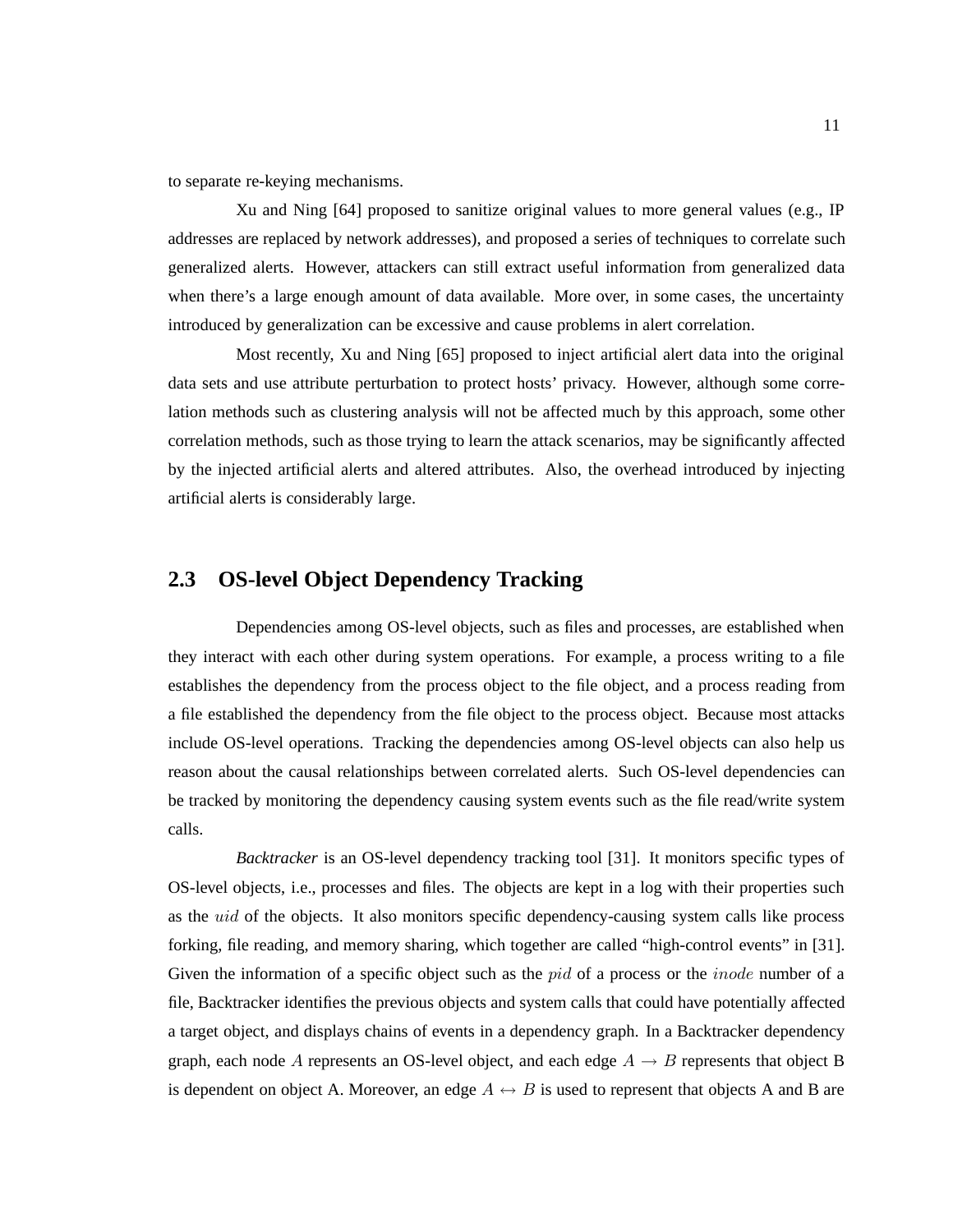potentially dependent on each other. In its later version[32], the tool can also track dependencies between remote hosts by tracking the logged socket ID. As mentioned earlier, the major limitations of Backtracker are the complexity of its results and the inconvenience to use because of its dependency on the availability of "detection points".

Although Backtracker does not monitor all kinds of OS-level events, the process, file, and filename objects are among the most important elements in most attacks' prerequisites and consequences. The "high-control events" monitored by the Backtracker are the essential methods to modify the system attributes. Finally, although OS-level event logging can be disrupted by kernellevel attacks, kernel-level attacks are a lot more difficult and uncommon. Thus, it is reasonable to assume that most attacks will have their corresponding OS-level events logged by Backtracker.

## **2.4 Other Related Topics**

### **2.4.1 Vulnerability Analysis**

In our reasoning framework, some vulnerability/system scanning tools (e.g., Nessus [4], XScan [63] and Nmap [24]) are used to provide necessary evidence for the belief update in Bayesian reasoning.

Some approaches presented in this thesis are also related to the recent results on vulnerability analysis. In particular, the methods in [50, 7] also model system state as system attributes, and attacks as atomic transformations that establish post-condition given the attacks' pre-condition, which is the essential causal relationships that our Bayesian reasoning framework is built on.

### **2.4.2 Bayesian Belief Networks**

In our reasoning framework, various sources of intrusion evidence are integrated together with Bayesian networks [28].

A Bayesian network is a graphical model that encodes a joint probability distribution over a set of random variables. It consists of a network structure  $S$  that represents the conditional independence among the variables, and a set of local *conditional probability distributions* (CPD) associated with each variable. S is a directed acyclic graph (DAG), where each node in  $S$  represents a random variable, and each edge in S represents immediate influence from the parent (the tail node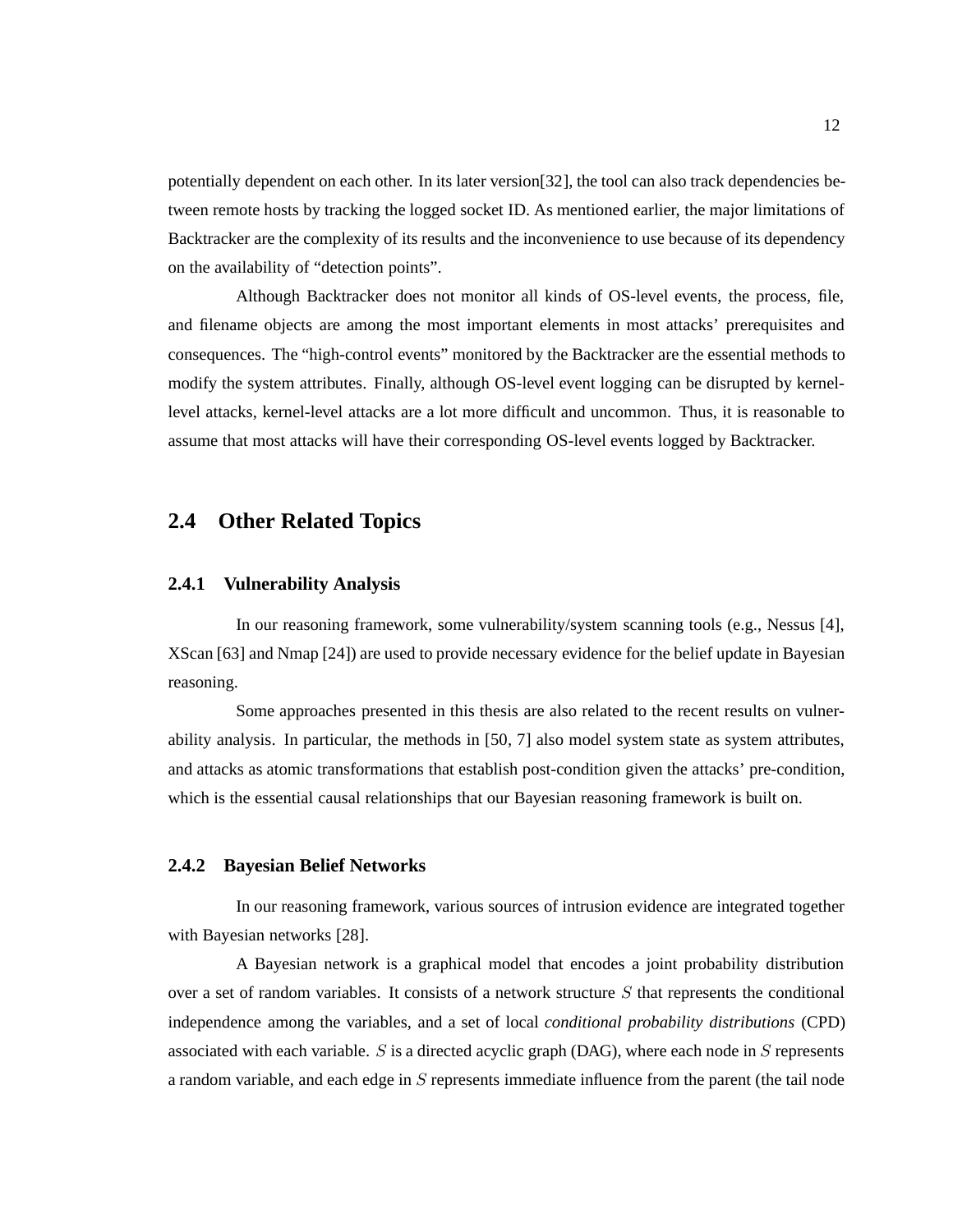of the edge) to the child (the head node of the edge). The joint probability distribution of all the random variables in S complies with the Markov condition (each variable is conditional independent with all its nondescendents given its parents).

With the joint probability distribution encoded by a Bayesian network, we can do probabilistic inference to compute the probabilities of the variables that we are interested in. Several researchers have developed probabilistic inference algorithms for Bayesian networks (e.g.,[42, 34, 53]).

Because a Bayesian network has both causal and probabilistic semantics, it is ideal for combining prior knowledge and data to make predictions upon partial observations. During the last decade, Bayesian networks have been widely used in expert systems and artificial intelligence.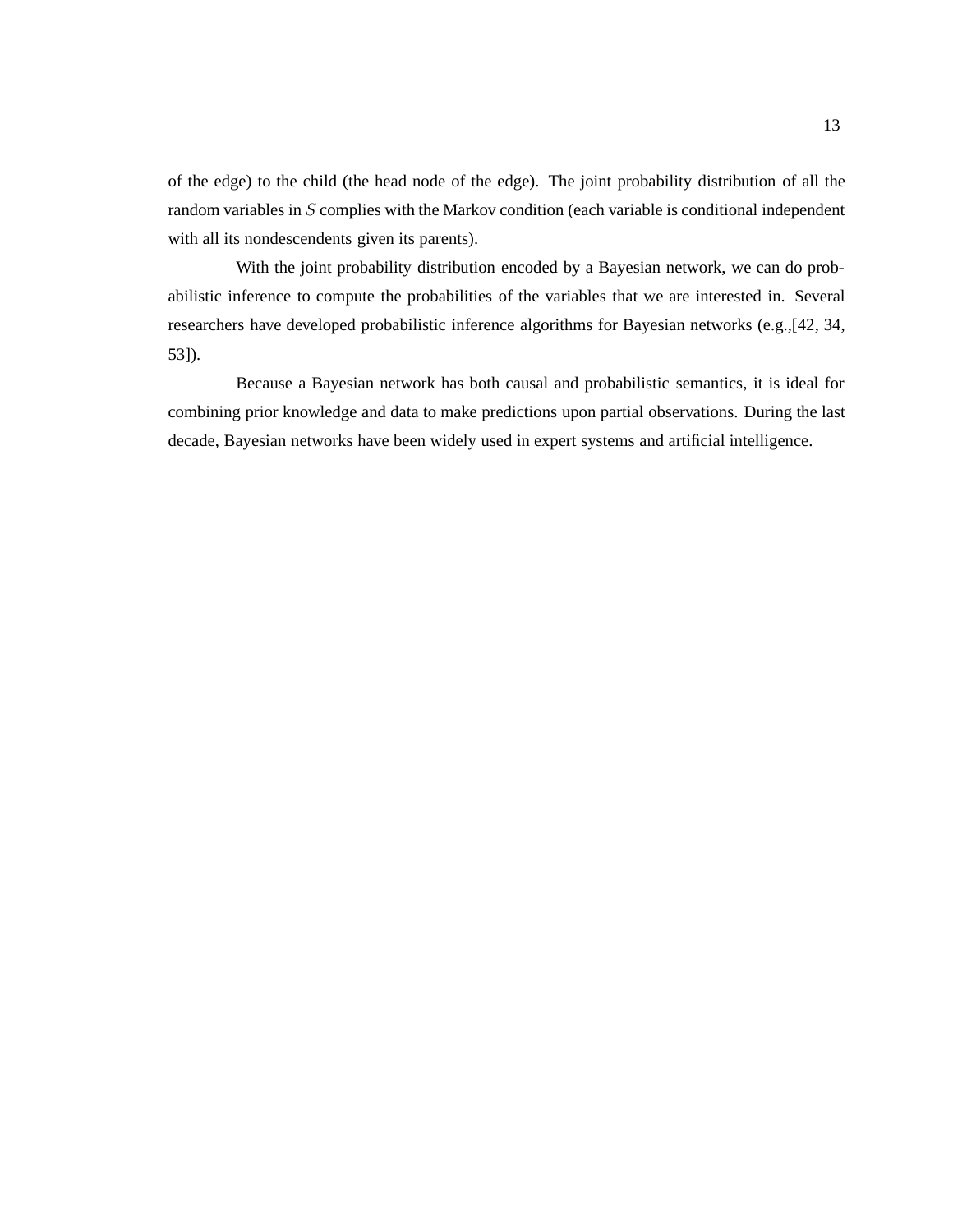## **Chapter 3**

## **Reasoning about Complementary**

## **Intrusion Evidence**

In this chapter, we present techniques to automatically integrate and reason about complementary intrusion evidence, including IDS alerts, reports from system monitoring or vulnerability scanning tools, and human observations. Our approach is based on the interdependency between attacks and system states. That is, an attack may need certain system states to be successful, and will modify the system states as a result. However, IDS alerts, which represent detected attacks, are uncertain due to the imperfection of current IDSs. To reason about uncertain IDS alerts, our approach automatically builds Bayesian networks that consist of variables representing IDS alerts and system states. With additional, complementary evidence about system states provided by system monitoring tools, vulnerability scanning tools, and human observations, we can then make further inference about uncertain IDS alerts. As a result, we can increase our confidence in alerts corresponding to successful attacks, and at the same time reduce the confidence in false alerts. Moreover, by combining system state evidence, we can also make reasonable hypotheses about attacks possibly missed by the IDSs.

The main contribution of this work is a reasoning framework for complementary intrusion evidence. To our best knowledge, this was the first attempt to *automatically* integrate and reason about complementary intrusion evidence such as IDS alerts and vulnerability scanning reports. We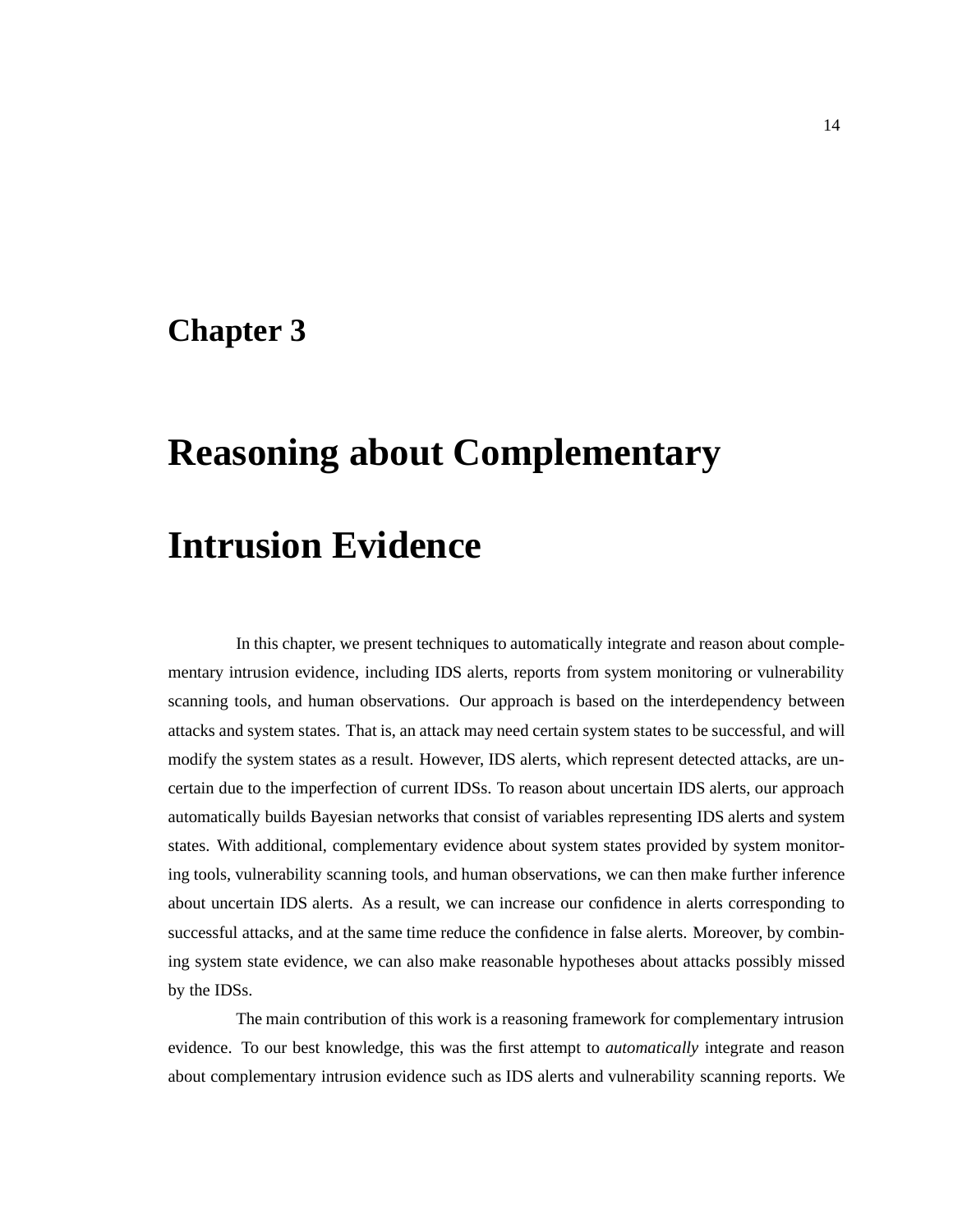also performed a series of experiments to validate our approach and gain further insights into the problem. The experimental results demonstrate the potential of the proposed approach as well as the effectiveness of our techniques.

## **3.1 Reasoning Framework**

In this section, we present our techniques to reason about complementary intrusion evidence, including IDS alerts and reports from system monitoring tools or vulnerability scanning tools. In the following, we first describe our representation of intrusion evidence, and then present the framework to reason about complementary intrusion evidence using Bayesian networks.

## **3.1.1 Modeling Intrusion Evidence**

We classify intrusion evidence into two categories: *event-based evidence* and *state-based evidence*. Event-based evidence refers to observations (or detections) of attacks. For example, an IDS alert of a buffer overflow attack against sshd is event-based evidence. State-based evidence refers to observations of the *effect* of attacks on system states. For example, the existence of a rootkit<sup>1</sup> on a machine is state-based evidence indicating that the machine has been compromised.

#### **System Attributes and State-Based Evidence**

We follow [50, 7] to represent system states (e.g., vulnerabilities, user access privileges, and network connectivities) as *system attributes* (or simply *attributes*), each of which is a boolean variable representing the system's state. Notation-wise, we use a system attribute directly to represent that it is True, and use its negation to represent that it is False. There may be implication relationships between attributes. For example, RootPrivilegeimplies FileTransferPrivilege, which indicates that an attacker having the root privilege also has the privilege to transfer files from/to the system. Note that such a representation can be extended to include variables to provide more flexibility. For example, we may use RootPrivilege $(x)$  to represent the attacker has acquired root privilege on host x. However, for simplicity, we do not do so in this paper.

 $<sup>1</sup>A$  rootkit is a collection of tools (programs) that a hacker uses to mask intrusion and obtain administrator-level access</sup> to a computer or computer network (http://searchsecurity.techtarget.com).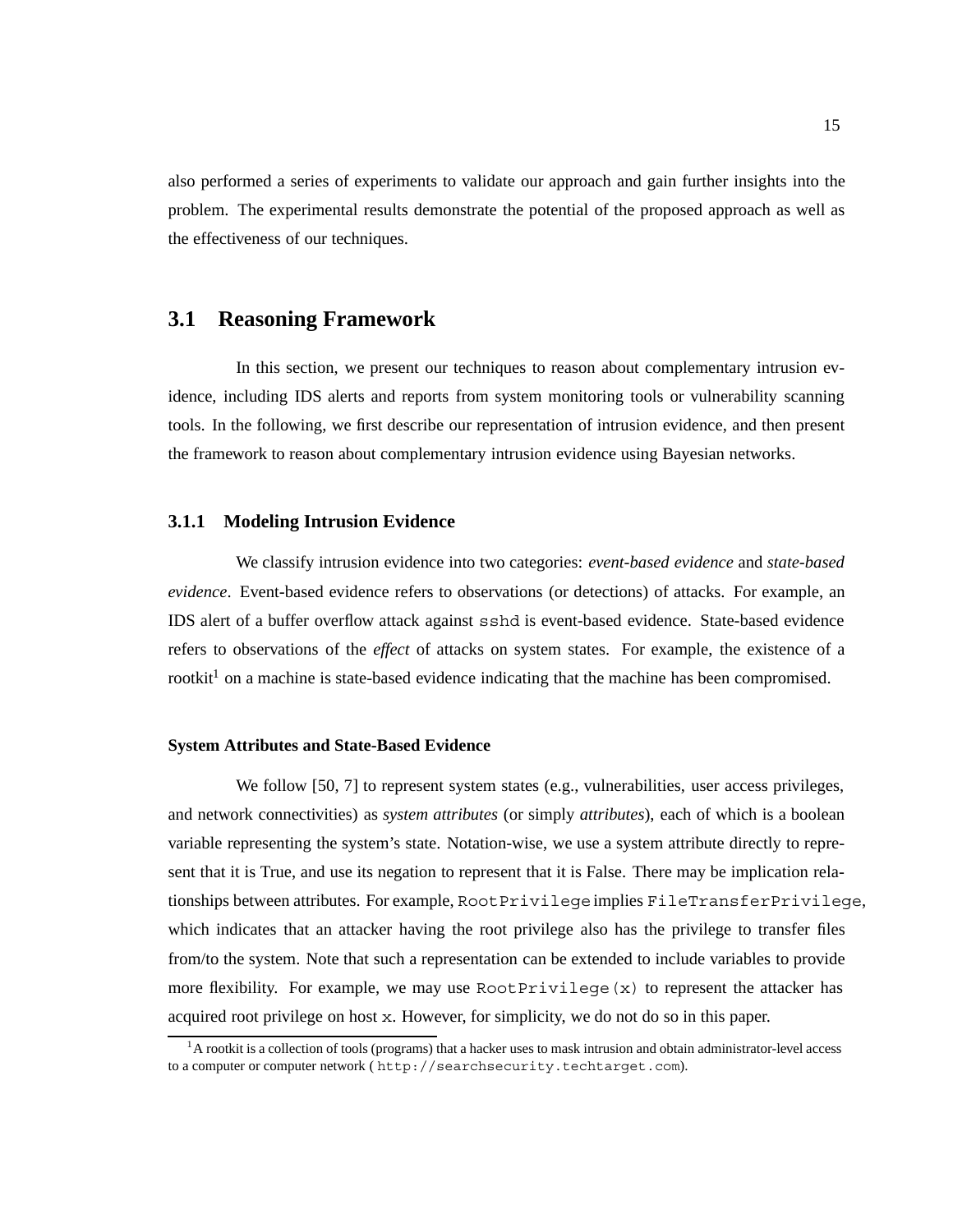State-based evidence consists of observations on system attributes related to possible attacks. They may be collected by system scanning tools. We refer to the change of an attribute as an *attribute alteration*. Attribute alterations can be detected by system monitoring tools, comparing the system scanning reports, and human observations. The *timestamp* of an attribute alteration is the time when the alteration is detected or inferred. Such a timestamp can be stored together with each attribute alteration.

For convenience, we refer to the probability for a system attribute to be True as the *confidence* in the attribute. When a system attribute is in negation form, the confidence in the attribute is the probability that the negation form is True. Compared with IDS alerts, reports by scanning/monitoring tools are more reliable due to the verifiable nature of most system attributes. We can assume the confidence in a verifiable attribute is 1. However, some system attributes may not be verifiable because of the absence of an appropriate scanner. In addition, some system attributes are difficult to check due to the security policy on the target system or performance reasons. In such cases, unless we have any further knowledge or evidence about the attribute, we assume the confidence in such an attribute is 0.5. Intuitively, this represents the lack of information about the state of the attribute.

#### **Event-Based Evidence**

Typical sources of event-based evidence include event logs, IDS alerts, network traffic logs, system call logs, etc. Different kinds of logs provide event-based evidence on the system in different granularities and toward different aspects of the system. In this paper, the only event-based evidence we consider is IDS alert, which is in a coarser granularity but more understandable by human compared with other types of system logs. We will use IDS alerts and event-based evidence interchangeably in the rest of the paper. Our representation of IDS alerts is closely related to our model of attacks. Thus, we first introduce our representation of attacks before discussing IDS alerts.

Similar to [7, 50], we model an attack as an atomic transformation that establishes a set of system attributes called *post-condition*, given a logical condition called *pre-condition* over system attributes. Intuitively, if the pre-condition of an attack is satisfied, the attack can then transform the system into the state specified by its post-condition. An IDS raises an *alert* when it detects an instance of an attack. IDS alerts are not exactly the attacks launched toward the target due to the imperfection of current IDSs. An IDS may report a false alert or miss an actual attack.

To facilitate the reasoning about IDS alerts, we use the prior confidence of each attack to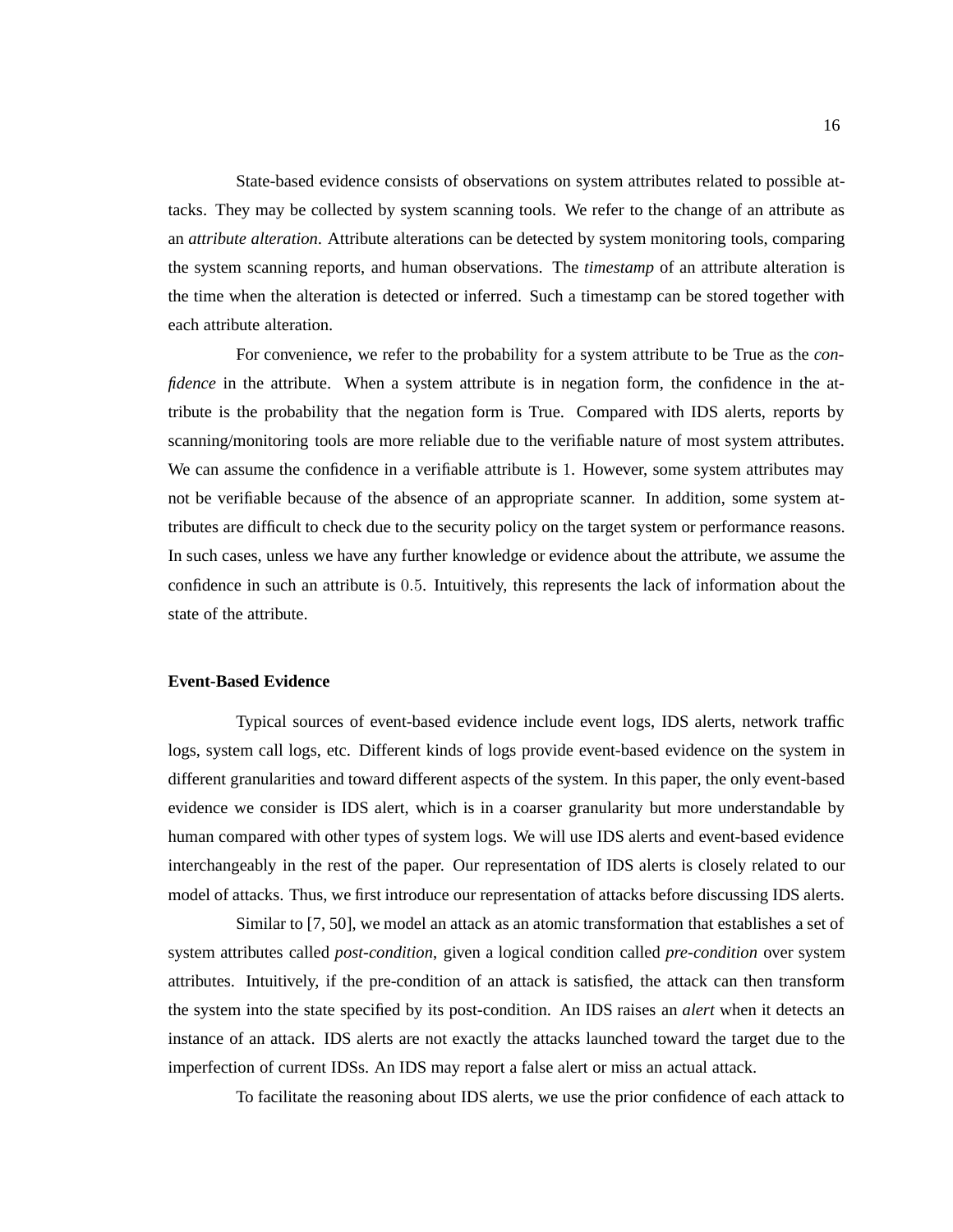represent its quantitative property. The *prior confidence of an attack type T*, denoted *Pr(T)*, is the prior belief we have about the probability for a corresponding alert to represent an actual type *T* attack. Thus, given a type *T* alert *e*, the *prior confidence of e* is  $Pr(e) = Pr(T)$ . The prior confidence of each type of attack can be gathered by analyzing historical data. It represents our prior knowledge about IDS alerts based on our previous experience. One may observe that the probability for each attack type varies during different time period as they are dependent on not only the quality of the IDSs, but also the attack frequency and background activities in the network. However, in the later part of this paper, we will see that our reasoning approach is still useful despite the dynamic nature of the prior confidences, as it reduces the uncertainty of intrusion evidence when additional verified evidence is considered. In some sense, *Pr(T)* is the *belief* that a type *T* alert is a real instance of attack, and our reasoning framework is to increase or decrease our belief in alerts based on complementary intrusion evidence. Similar to the confidence in a system attribute, we refer to the probability that an IDS alert corresponds to a *successful attack* as the *confidence* in the alert.

We summarize our prior knowledge about IDS alerts and attacks below:

- An IDS alert *e* of attack type *T* has the probability *Pr(T)* to be a real attack;
- A real attack *E* has probability 1 to be successful when its pre-condition is satisfied by the system attributes before the attack happens;
- A real attack *E* has probability 0 to be successful if its pre-condition is not satisfied by the system attributes before the attack happens;
- The attributes in the post-condition of a successful attack *E* are True after the attack happens.

### **3.1.2 Basic Reasoning framework**

In normal situations, a system should stay in a legitimate state. Starting from a legitimate system state, an attacker may launch a sequence of attacks to get the system into some intermediate states, and finally into the attacker's objective state. It is easy to see that there exist causal relationships among attacks and system attributes. Our approach is to use these causal relationships to reason about complementary IDS alerts and system attributes reported by scanning/monitoring tools. Specifically, we organize IDS alerts and system attributes into Bayesian networks [28] based on those causal relationships, and use these Bayesian networks to reason about complementary intrusion evidence.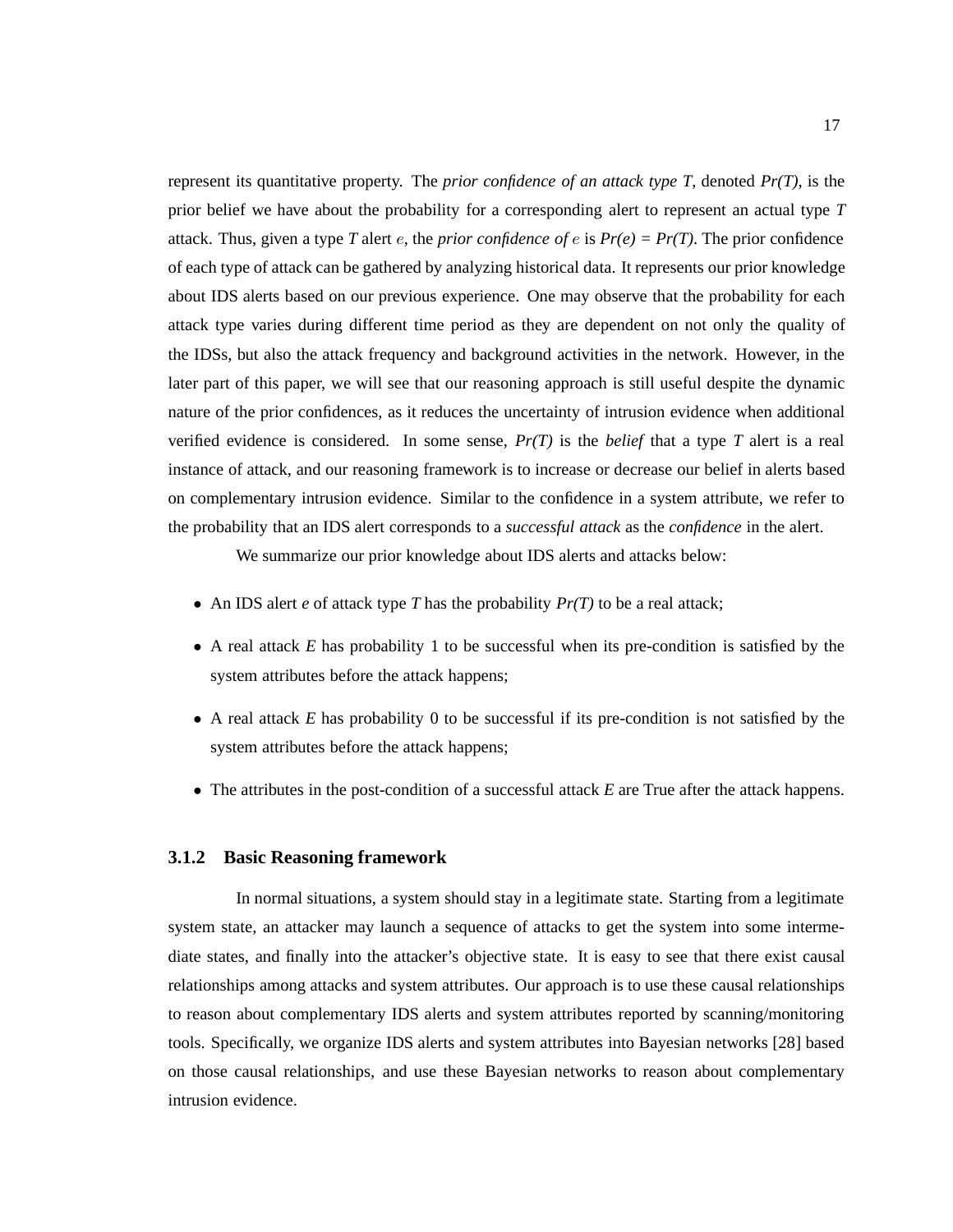#### **Network Structure**

To identify and represent these causal relationships, we integrate IDS alerts with system attributes based on the pre-condition and post-condition of attacks. Specifically, we place IDS alerts, available system attributes, and system attributes possibly modified by the corresponding attacks into a directed graph, which we call an *alert-attribute network*.

Each node in such a graph is a binary variable representing either an IDS alert or a system attribute. When a node represents a system attribute, it can denote either a piece of state-based evidence (e.g., scan report), or an inferred attribute alteration caused by an IDS alert. Each node is timestamped. The timestamp of an alert node is the time when the corresponding attack takes place, while the timestamp of an attribute node is the time when the attribute alteration is observed or inferred. For convenience, we reuse the alert or attribute name as the variable name.

All edges in the graph are directed. An edge from an alert node to an attribute node represents that the corresponding attack changes the system attribute into this new state. An edge from an attribute node to an alert node represents that the attribute is a part of the pre-condition of the corresponding attack. An edge from an attribute node to another attribute node represents that the first attribute implies the second attribute. There are no edges that connect two alert nodes together directly.

We construct such a graph starting with the initial system state, which is represented in the graph as a set of attribute nodes corresponding to the initial attributes. As time goes by, new IDS alerts and system monitoring reports are raised. When a new IDS alert is reported, a corresponding alert node is added into the graph only if the alert's pre-condition is evaluated to be True given the attributes presented in the graph by the time. Also, edges are added from the latest attribute nodes corresponding to the attributes in the alert's pre-condition to the newly generated alert node (to represent the causal relationships). To serve the same purpose, edges from the alert node to its post-condition attribute nodes are also established when they are created. For each attribute node in the alert's post-condition, if nodes related to the same attribute already exist in the graph, which could either be caused by some previous alerts or reported by system monitoring tools, an edge from the latest such node to the new node is added to represent the implication relationship. By doing so, each attribute node in the graph represents the accumulative effects on the attribute of all the prior related alerts. Note that the construction and analysis processes can be done off line following the time sequence of the evidence in IDS alert logs and scan reports.

Figure 3.1 shows an example alert-attribute network, which is constructed as discussed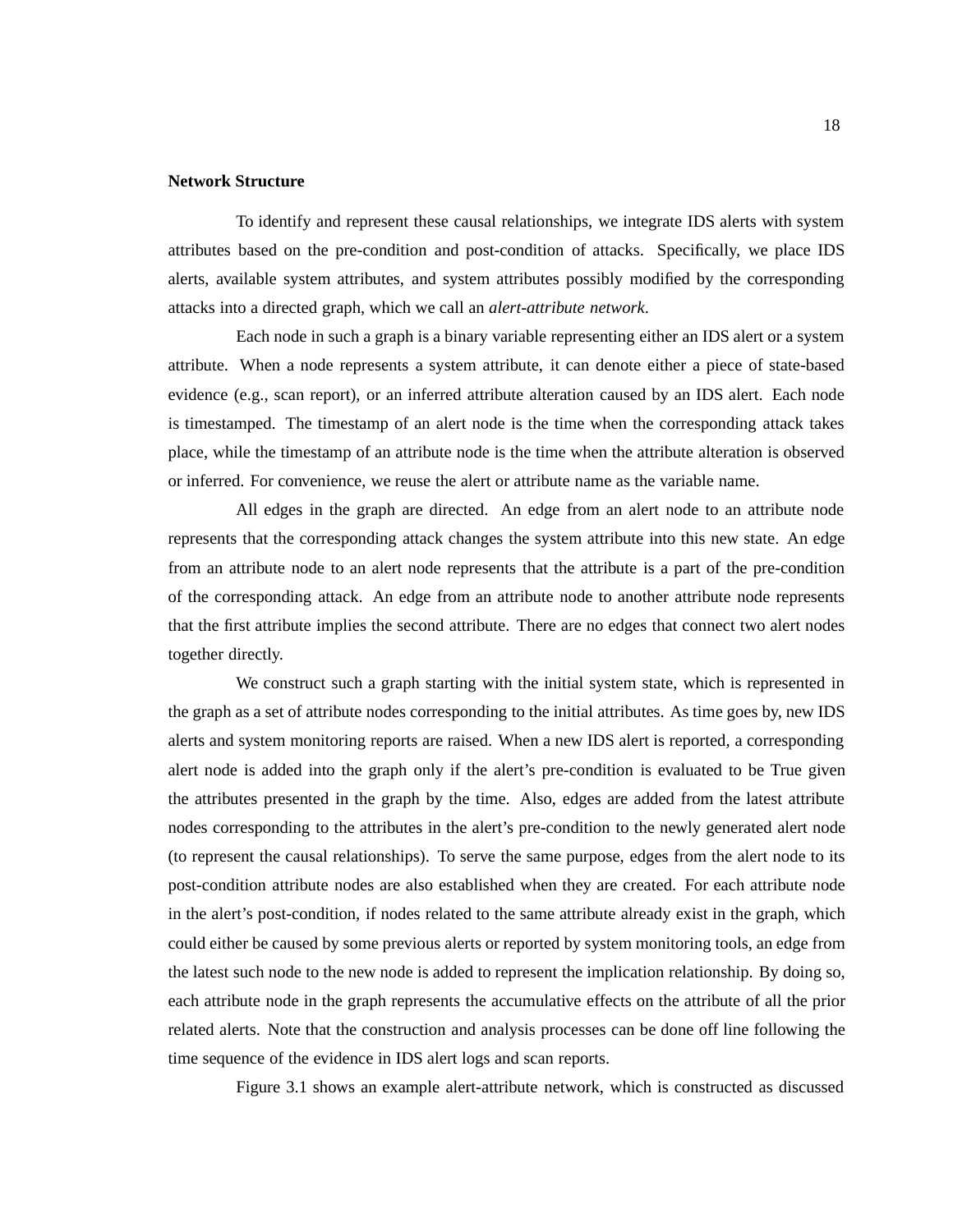above. The gray nodes represent initial or updated system attributes, and the white nodes represent IDS alerts. For simplicity, we do not show the initial system attributes that are not involved in the pre-condition or post-condition of the corresponding attacks. Alert sshd buffer overflow indicates an attempt to compromise the system through the vulnerable sshd. The pre-condition of sshd\_buffer\_overflow is sshd\_running  $\land$  vulnerable\_sshd, and the post-condition is  $\{\neg \text{sshd\_running}, \text{root\_access}\}.$  Thus, this attempt can be successful since its precondition is satisfied in the system state. As a result, this attack introduces two attribute alterations: ¬sshd running and root access. In other words, the attacker stops the sshd daemon and gains root access to the system. As shown in Figure 3.1, the attacker then installs a mstream zombie program, changing the attribute DDoS daemon installed from False to True.



Figure 3.1: An alert-attribute network example

#### **Conditional Probabilities**

A Bayesian network is a directed acyclic graph (DAG), where each directed edge represents a direct influence between the two ends of the edge, and each node stores a conditional probability table describing the statistical relationships between the node and its parent nodes [28].

Based on the construction of the alert-attribute network, it is easy to see that a graph constructed in that way is acyclic. Indeed, all the edges are from previously existing nodes to newly added nodes, and thus will not result in any cycle. From our discussion above, the causal relationships among the nodes in an alert-attribute network are obvious. Now we discuss how to determine each node's conditional probability table so that the alert-attribute network becomes a Bayesian network.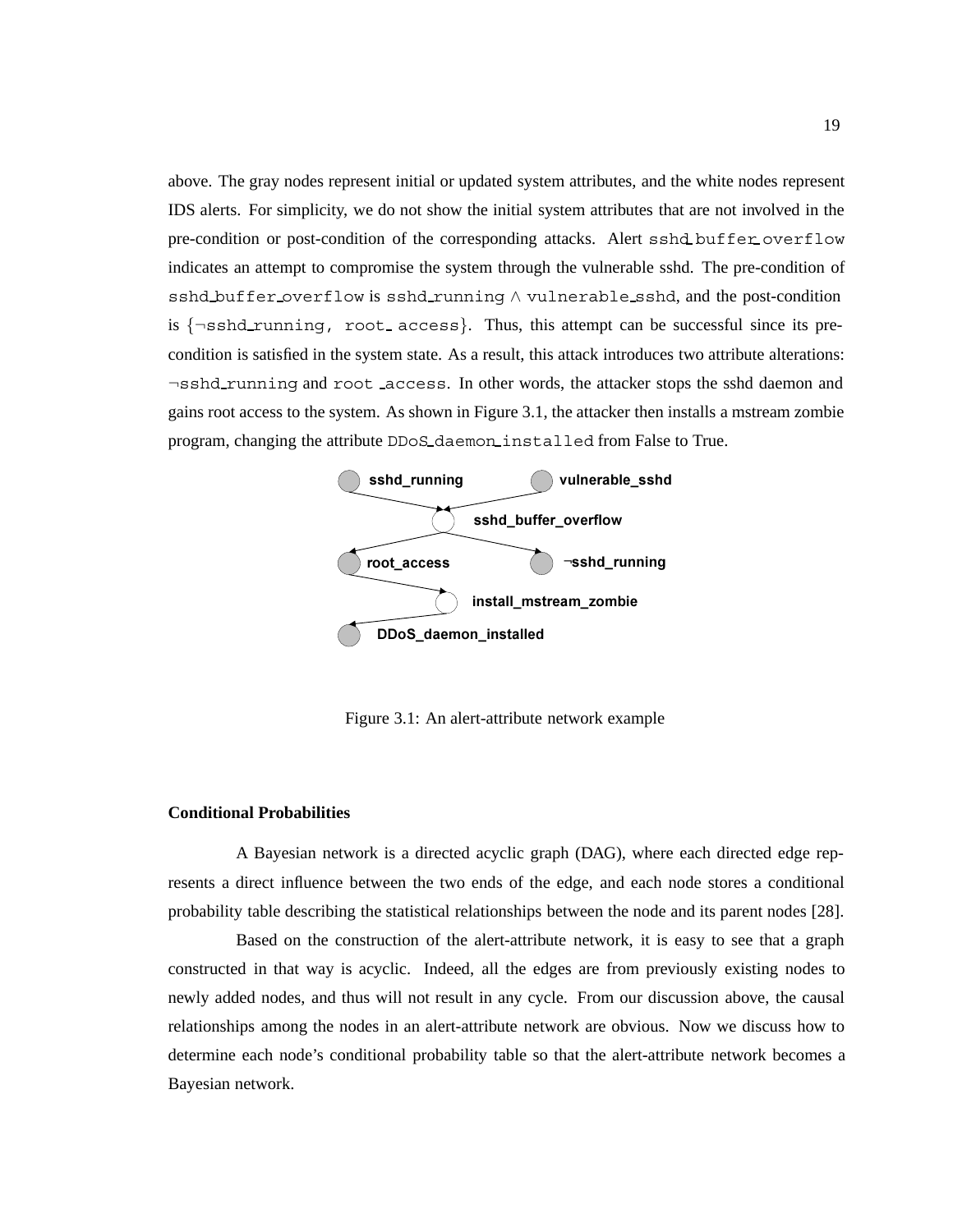When an IDS alert e is reported, the probability for the alert e to be a real attack is  $Pr(e)$ , the prior confidence of  $e$ . The variable  $e$  in the alert-attribute network being True represents that the corresponding attack is successful. We assume an attack will succeed if its pre-condition is satisfied. Thus, the probability of  $e$  being True is the prior confidence of the corresponding IDS alert when its pre-condition is satisfied, or 0 otherwise. Since the pre-condition of an attack is a logic formula of system attributes, the conditional probability of an alert node can be easily derived. The conditional probability table associated with node sshd buffer overflow in Figure 3.2 shows such an example, where we assume  $Pr$  (sshd buffer overflow) = 0.6. Note that the probability of an IDS alert variable being False under these pre-condition can be easily computed from the above probabilities. Thus, we do not include them here.



Figure 3.2: Conditional probability tables

Conditional probability tables associated with system attributes are even simpler to compute. Indeed, if an IDS alert e represents a successful attack, all the system attributes in its postcondition should turn to True. Otherwise, the system attributes that are False before the IDS alert should remain False. If two attribute nodes of the same attribute are connected together with an edge representing implication relationship, and the earlier one is True, the latter one should also be True. Thus, the conditional probability of a system attribute  $a$  being True would be 1 if at least one of its parent variables (either alert nodes or attribute nodes) is True, and 0 if all its parent variables are False (unless it is reported by system scanning/monitoring tools). The tables associated with root access and ¬sshd running show examples of such conditional probabilities. Similar to the above example, we only show the probabilities for the attributes to be True, from which the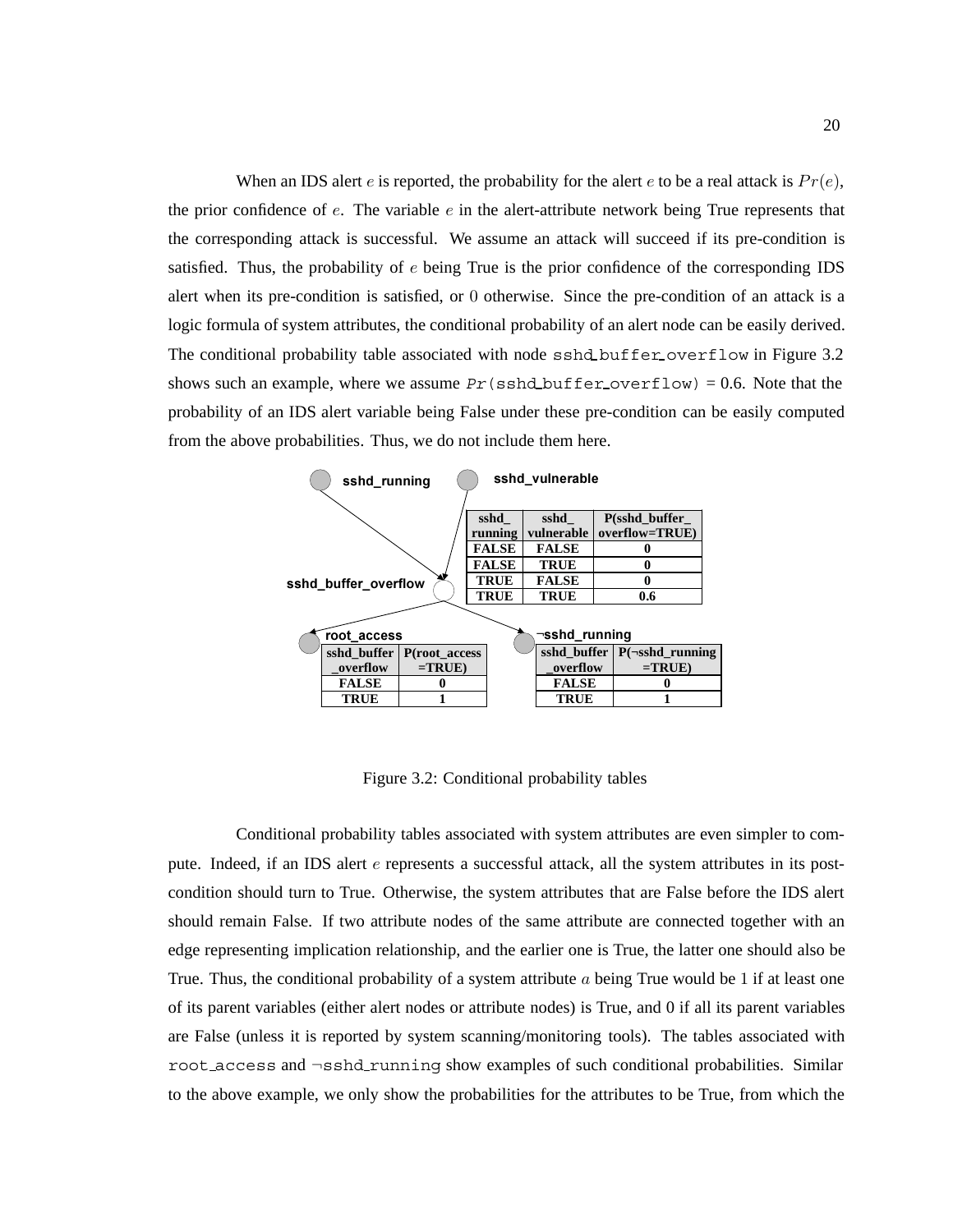probabilities for the attributes to be False can be easily computed.

#### **Reasoning about Intrusion Evidence**

The Bayesian networks constructed in this way offer an excellent opportunity to reason about the uncertain intrusion evidence, particularly the IDS alerts. We call those attributes with a confidence value of 1 the verified attributes. The report of such verified attributes are observations of facts. When newly verified attributes are reported by system monitoring/scanning tools, we can use these observations to re-compute the confidence values in the related previous objects in the network with Bayesian inference. For each node in the Bayesian network, its final probability value is the combined result of all the evidence and knowledge. Take the Bayesian network shown in Figure 3.2 as an example. We may be uncertain about an IDS alert reporting a buffer overflow attack against sshd, since the IDS has reported the same type of alerts incorrectly in the past. However, if by scanning the system we find that sshd is not running properly after the IDS reports this alert, we can then update the confidence in  $\neg shd_r running$  to be 1. Thus, we are more certain about the alert, which caused the attribute alteration. Though human users would do the same reasoning, placing these evidence into Bayesian networks offers additional benefits, since such a reasoning process can then be performed automatically and systematically. Also such reasoning could become too difficult for human users when dealing with very complicated scenarios.

It is easy to see that the more verified state-based evidence we have, the better judgment we can make by reasoning about the uncertain IDS alerts and system states. This suggests that we should monitor the system closer and scan the system more frequently, as system monitoring tools and vulnerability scanning tools usually generate evidence with high confidence value. However, such monitoring and scanning are often expensive and may hurt the other applications by consuming resources. Thus, it is important to determine the right balance for system monitoring and scanning activities. Nevertheless, this problem is out of the scope of this paper. We leave it for future consideration.

#### **Merging Attribute Nodes**

As discussed earlier, there may be edges between attribute nodes corresponding to the same attribute, which represent implication relationships between them. We observe that in certain cases, such attribute nodes can be merged without affecting the reasoning about intrusion evidence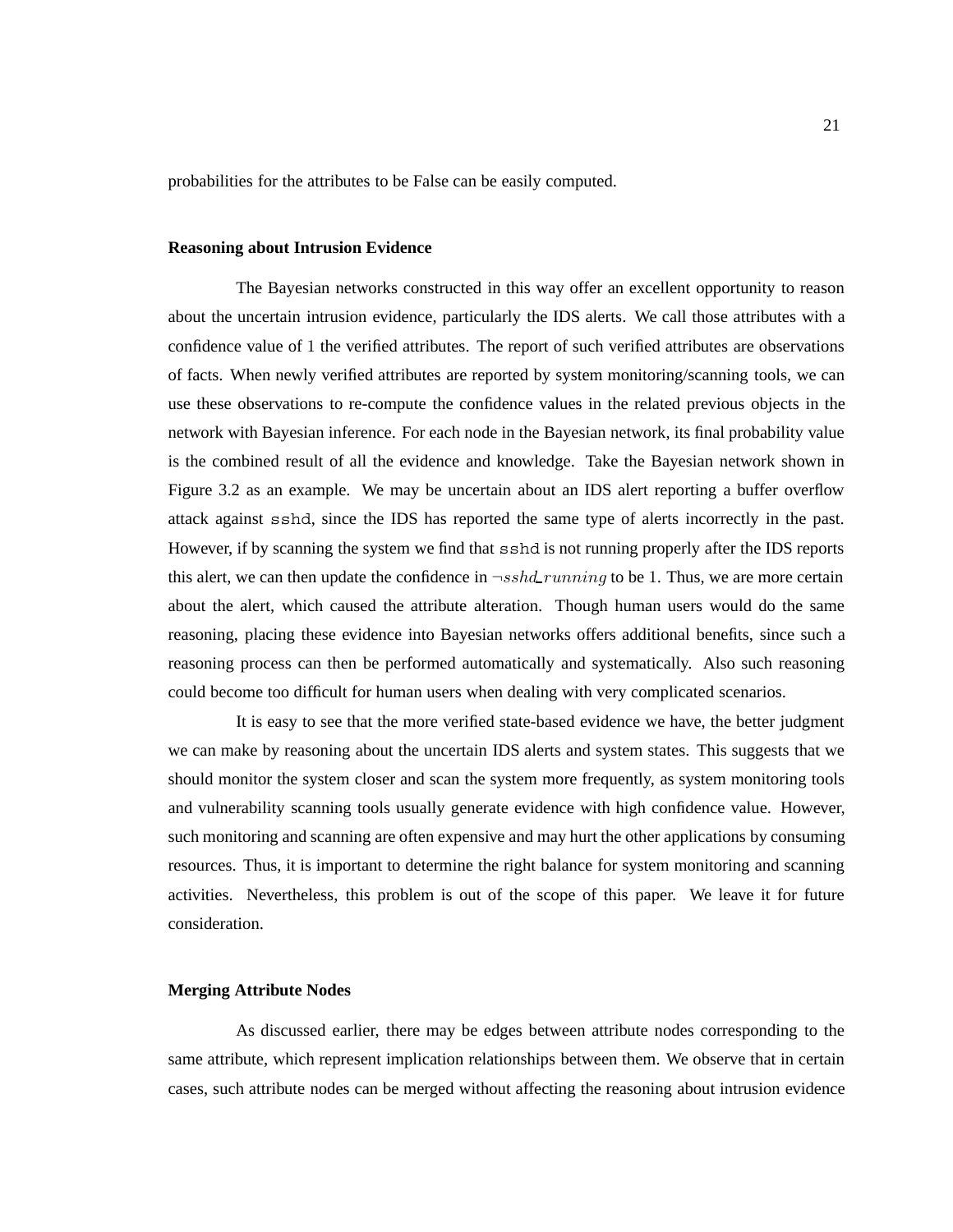in alert-attribute networks. This observation is reflected by Lemma 3.1.1, which is presented next. For the sake of presentation, if two attribute nodes A and B are connected with edge  $(A, B)$ , we refer to the action of removing node A with all its outgoing edges and redirecting all its incoming edges to node B as *merging* A *into* B.

**Lemma 3.1.1** *Consider two attribute nodes* A *and* B *corresponding to the same attribute and connected by an edge* (A, B)*. If either there is no other outgoing edge from node* A *or* A *is instantiated (verified), merging* A *into* B *does not change the probability of any other node when reasoning about intrusion evidence.*  $\begin{array}{c} \mathbf{r} \ \mathbf{r} \ \mathbf{r} \ \mathbf{r} \ \mathbf{r} \ \mathbf{r} \ \mathbf{r} \ \mathbf{r} \ \mathbf{r} \ \mathbf{r} \ \mathbf{r} \ \mathbf{r} \ \mathbf{r} \ \mathbf{r} \ \mathbf{r} \ \mathbf{r} \ \mathbf{r} \ \mathbf{r} \ \mathbf{r} \ \mathbf{r} \ \mathbf{r} \ \mathbf{r} \ \mathbf{r} \ \mathbf{r} \ \mathbf{r} \ \mathbf{r} \ \mathbf{r} \ \mathbf{r} \ \mathbf{r} \ \mathbf{r} \ \mathbf$  $\begin{bmatrix} 1 \\ 1 \\ 2 \end{bmatrix}$  and  $\begin{bmatrix} e \\ e \\ e \end{bmatrix}$  with  $\begin{bmatrix} 0 \\ 0 \\ 1 \end{bmatrix}$ rks.<br>ation<br>emov<br>*ging*<br> $r$  *twe*<br>B).<br> $t\sigma$  B.<br>divid<br>merg<br>ef up ... Yj e reconnection of the control of the control of the control of the control of the control of the control of the control of the control of the control of the control of the control of the control of the control of the contr 3<br>
The Independent of the Media<br>
We Street the Vertext of the Company<br>
The Company of the Company of the Company of the Company of the Company of the Company of the Company of the Company of the Company of the Company of t d by<br>
und B<br>
going<br>
orres<br>
utgoi<br>
ility<br>
t step<br>
tior<br>
twork<br>
x<br>  $\widehat{x}$ ..1, v<br>ted<br>redi<br>*the*  $n \neq n$ <br> $n$  or  $n$ <br>that<br>value

#### **Proof:**

The proof is divided into two steps. The first step is to prove that merging the two nodes will not affect other nodes in the downward reasoning in the Bayesian network. The second step is to prove that such a merge will not affect the posterior probability values of other nodes in the upward reasoning (belief updating) in the Bayesian network.



Figure 3.3: Merging two attribute nodes

As shown in Figure 3.3, we assume node A's parent nodes are  $X_1, X_2, \ldots, X_i$ , node B's parent nodes are  $Y_1, Y_2, \ldots, Y_j$  and A, and  $(A, B)$  is the only outgoing edge from A.

Since A and B are both attribute nodes, A is True if any of  $X_1, X_2, \ldots, X_m$  is True, and B is True if any of A,  $Y_1, Y_2, \ldots, Y_n$  is True. Thus, B is True if any of A,  $X_1, X_2, \ldots, X_m, Y_1, Y_2$ ,  $..., Y_n$  is True. After merging A into B, B's parent nodes are  $X_1, X_2, ..., X_m, Y_1, Y_2, ..., Y_n$ , and B is True if any of these nodes is True, which is exactly the same as before the merging. Thus, in the downward reasoning process, the probability value of any node other than A in the network remains the same as before merging A into B.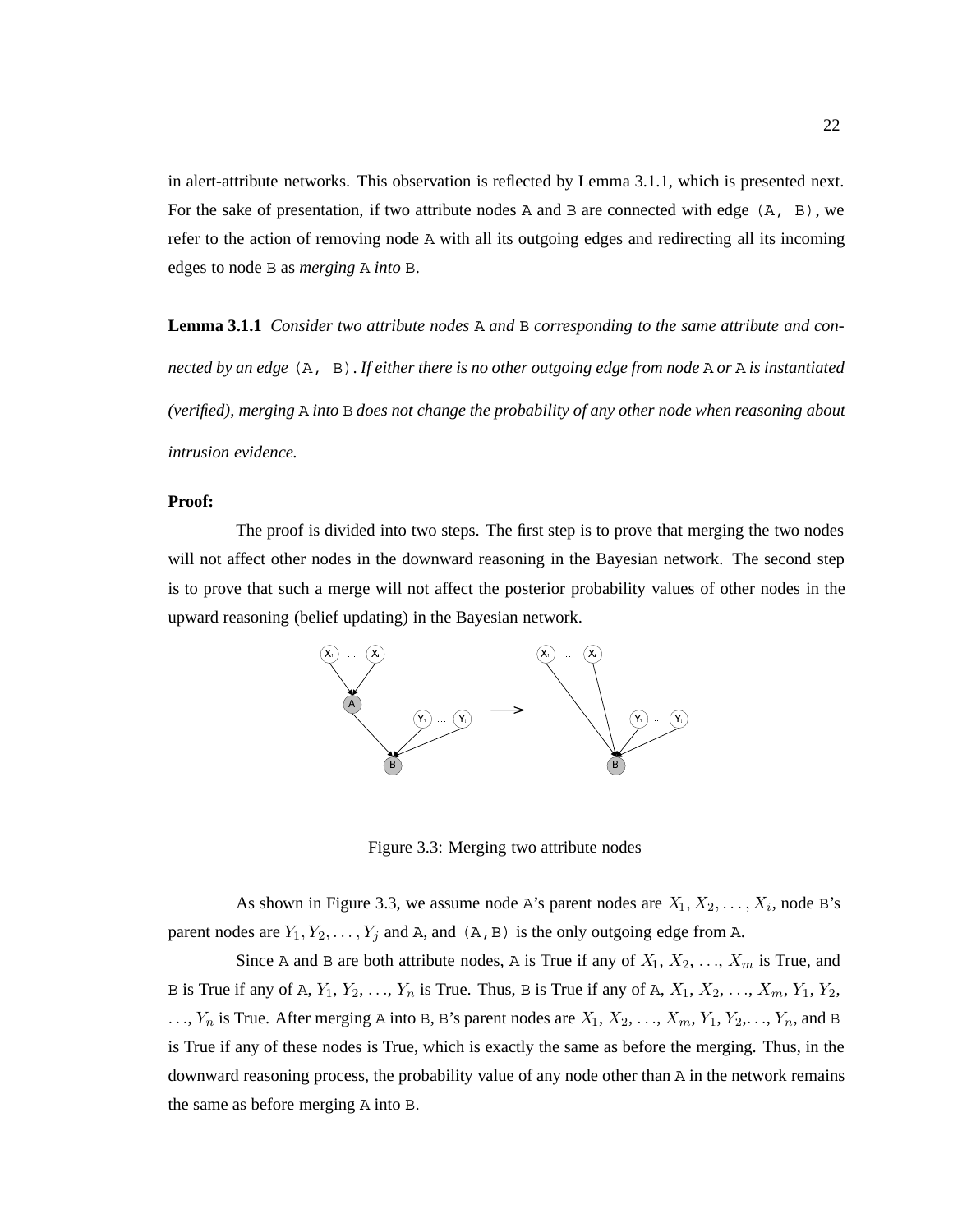When computing the posterior probability value of a node M in the network after there is additional verified evidence E, the posterior probability can be computed as  $P(M|E) = \frac{P(M,E)}{P(E)}$ .  $P(E)$  and  $P(M, E)$  are derived from margining out all the other variables in the joint probability density function  $Prob(S)$ , where S is the set of all the nodes  $(X_1, X_2, \dots, Y_1, \dots, M, \dots)$  in the Bayesian network.

We denote the parent nodes of A and B as  $X_i$  and  $Y_i$ . Because A and B's probability values solely depend on  $X_i$  and  $Y_j$ , given a set of input  $(A, B, \{X_i\}, \{Y_i\}, \cdots)$ , the probability value  $Prob(A, B, \{X_i\}, \{Y_j\}, \cdots)$  either equals to 0 as A and B cannot be True given  $(\{X_i\}, \{Y_j\})$ , or equals to  $Prob({X_i}, {Y_j}, \dots)$  as A and B are determined to be True given  $({X_i}, {Y_j})$ . Thus, the result of margining out A and B from  $Prob(S)$  before merging A into B is:

$$
\sum_{B} \sum_{A} Prob(A, B, \{X_i\}, \{Y_j\}, \cdots) = \sum_{B=True} Prob(\{X_i\}, \{Y_j\}, \cdots).
$$
 (3.1)

Similarly, margining out  $B$  from the joint probability density function of all nodes after the merge can also be represented as

$$
\sum_{B=True} Prob'(\{X_i\}, \{Y_j\}, \cdots),\tag{3.2}
$$

where  $Prob'({X_i}, {Y_j}, \cdots)$  is the joint probability density function of the rest of the nodes in the merged network. Because A and B are solely dependent on  $\{X_i\}$  and  $\{Y_j\}$ , and B's conditional probability table over  $({X_i}, {Y_j})$  does not change after the merge, formula 3.1 equals to formula 3.2. Thus, the posterior probability of any other node in the network remains the same as before merging A into B.

With Lemma 3.1.1, we can recursively merge attribute nodes that satisfy the condition specified in Lemma 3.1.1 to reduce the complexity of the network structure without affecting the reasoning result.

#### **3.1.3 Alert Aggregation and Abstraction**

In reality, IDSs often generate a large number of alerts for the same type of attack. Also, IDSs usually raise different alerts for similar attacks, or variations of the same attack. AS a result, many alert nodes share the same parent nodes and child nodes in the Bayesian network. This introduces two problems. First, the number of entries in conditional probability table of their children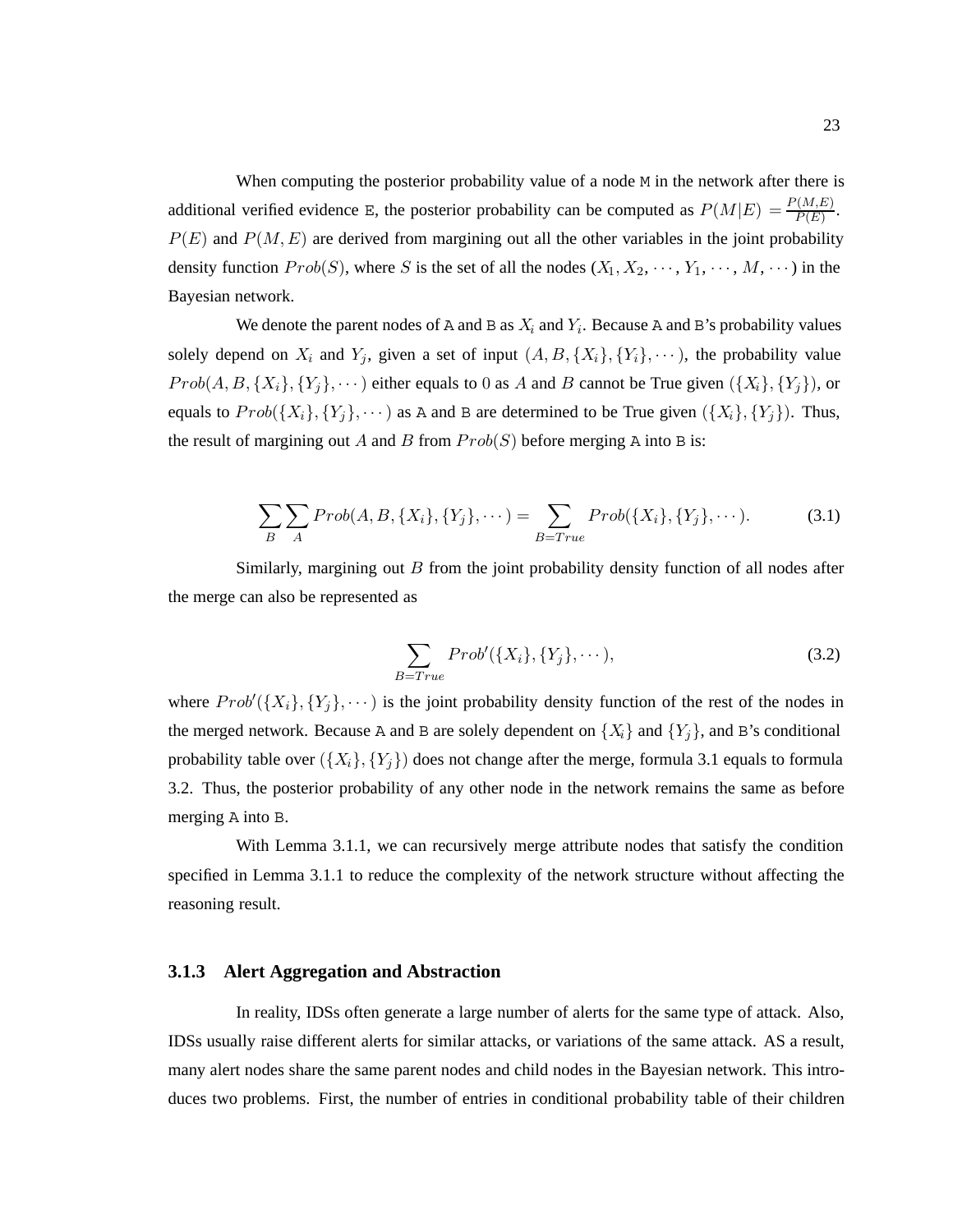nodes of those alerts is exponential to the number of alerts, which makes it difficult to take advantage of existing Bayesian network tools. Second, the effect of additional evidence will spread over these alerts as we do not know which of them indeed contributes to the modification of system attributes. In practice, we usually do not care about the subtle difference between the alert variations and which particular alert is the actual successful one, but whether at least one of them is successful. Thus, a natural approach to addressing the above problem is to abstract alert variations into one common alert and aggregate such alerts together into one single node, which represents "at least one of the component alerts corresponds to a successful attack".

The conditional probability table of an aggregated alert node can be computed similarly. However, we need to use aggregated prior confidence value  $P_0$ , which represents the probability that at least one of its component alerts corresponds to an actual attack. Given  $n$  alerts of an abstract attack type T merged into one aggregated alert, the aggregated prior confidence  $P_0(T)$  can be computed as  $P'_0(T) = 1 - \prod_{i=1}^n (1 - P_0(Type_{a_i}))$ , where  $a_1, ..., a_n$  are the alerts to be aggregated, and  $Type_{a_i}$  is the attack type of  $a_i$ .

#### **3.1.4 Hypothesizing about Missed Attacks**

When there are missed attacks, the effect of the attacks on the system will not be reflected in the alert-attribute network. As a result, some later alerts corresponding to successful attacks may be considered false. In other words, the current model only works when there are no missed attacks. (Note that this is a common problem shared by almost all alert correlation methods.)

We observe that when successful attacks are missed by IDSs, it is still possible for the system monitoring tools to catch the impact of the attacks on the system states. In other words, we may observe unexpected attribute alterations. Such a case essentially causes *inconsistency* in the alert-attribute networks, where a new attribute node is added without any node leading to it.

Inconsistencies are almost always caused by missed attacks: An "unexpected" attribute alteration causing the inconsistencies can either be directly caused by some successful attack missed by IDSs, or by a detected successful attack whose pre-condition is not satisfied in the network due to previously missed attacks. The only exception is that it could be caused by false alerts if the monotonicity property of attacks does not hold for some particular types of attacks. That is, a successful attack disables other attacks' pre-condition. According to [50], this kind of attacks are very rare. We can always recognize such attacks and pay additional attention in the investigation when they are involved. Thus, we propose to hypothesize about missed attacks based on the inconsistencies in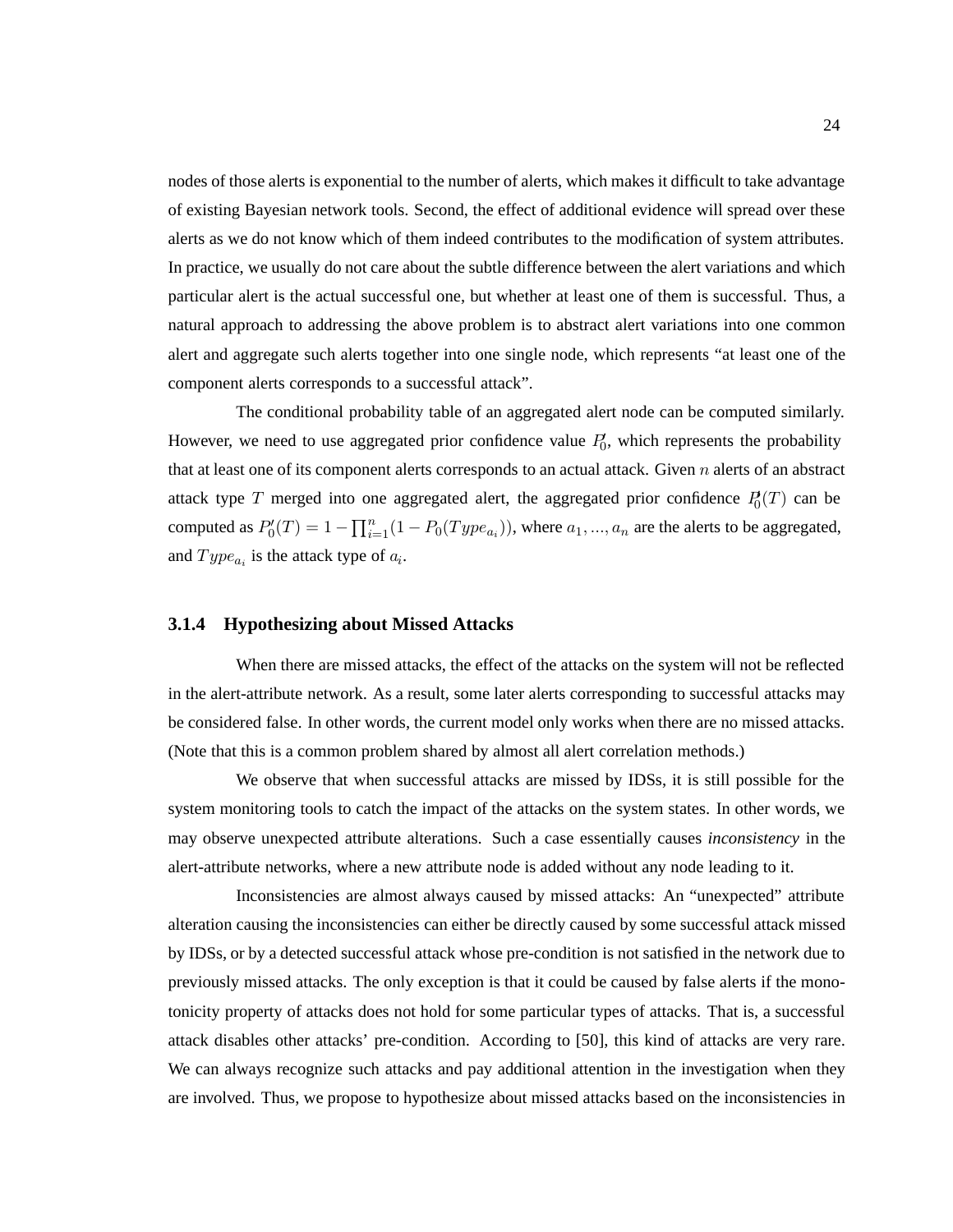alert-attribute networks.



Figure 3.4: An example of hypothesized attack

Figure 3.4 shows an example to hypothesize about missed attacks to resolve an inconsistency. When the system monitoring tool reports the fact that a backdoor "BackOrifice" was found in the local system, node "BACKDOOR BackOrifice installed" is added to the graph immediately, which activates the pre-condition of the later alert "BACKDOOR BackOrifice access". However, there is no previous node possibly causing the "BackOrifice installed" attribute set to True. To fill in this gap, we look up the graph structure for established attributes and attacks, the knowledge base for possible attacks that can cause this attribute alteration, and the log of previously dropped alerts for possible related attacks. According to the above information, we make a hypothesis of a possibly missed attack "Install BackOrifice", linking the attribute nodes "Root access" and "BackOrifice installed". The hypothesized node and edges are presented with dotted lines in the figure.

A hypothesis of a possibly missed attack infers that (1) the attack has happened, (2) the attack has been missed by IDSs, and (3) the attack is successful. The probability of a hypothesized attack being a correct one can be estimated as  $P_{hypothesis} = P_{happened} \cdot P_{missed} \cdot P_{successful}$ , where P*happened* is the probability for the attack to have happened, P*missed* is the prior probability for the IDS to miss the attack, and P*successful* is the probability for the attack to succeed if it happens. As P*happen* fully depends on the attacker's knowledge and personal preference and is unpredictable, we only study the value  $P_{missed} \cdot P_{successful}$ , which represents our confidence in the hypothesis being True given the condition that it has actually happened. We call this confidence value the soundness of this hypothesis. From our previous discussion, the successfulness of an attack depends on whether its pre-condition is satisfied by the system attributes. Thus, the conditional probability table of a hypothesis node over the attributes in the attack's pre-condition is similar to a normal alert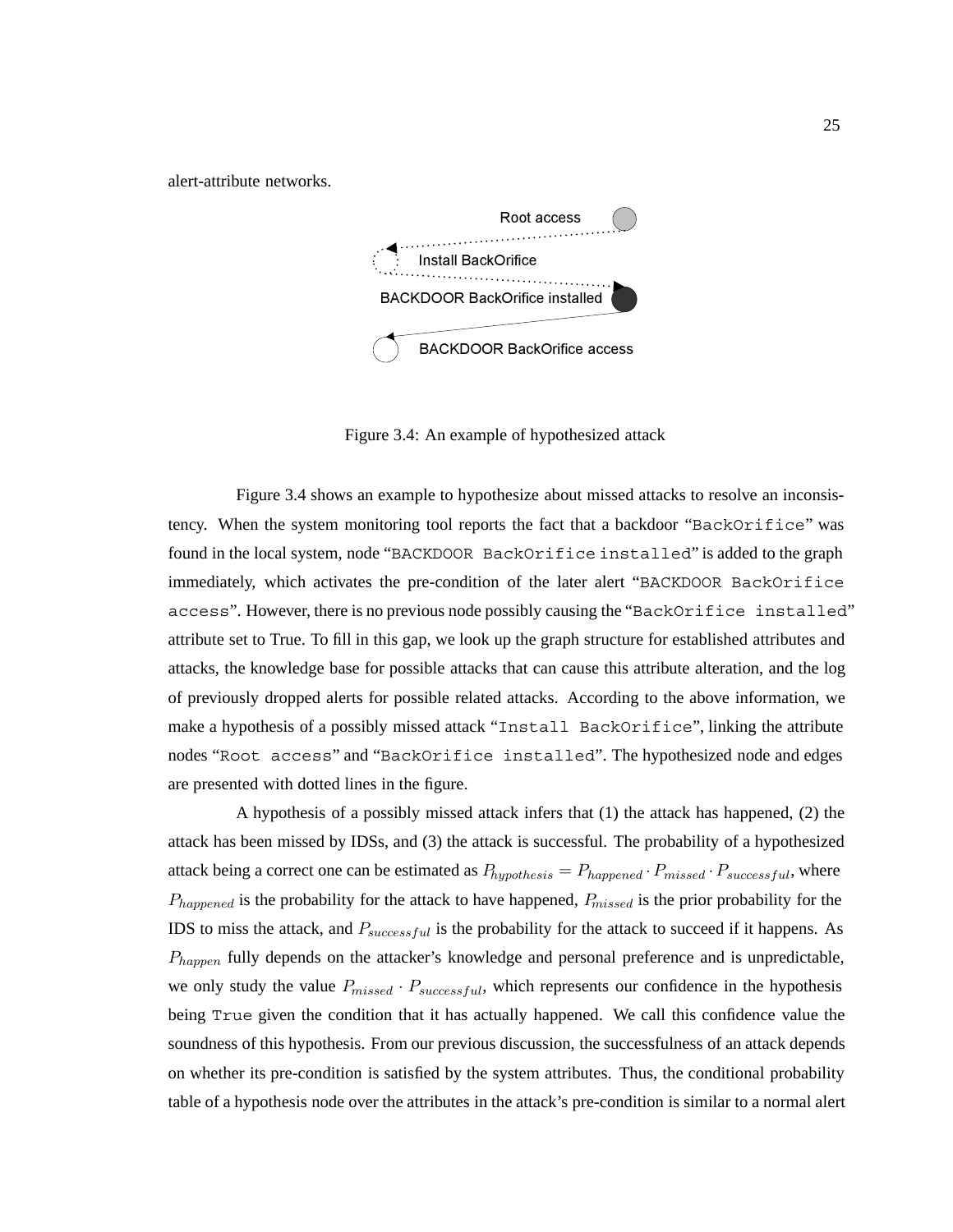node except that the non-zero values in the conditional probability table is P*missed* instead of *Pr*. Accordingly, we refer to the probability computed from the Bayesian network with this conditional probability table the confidence in the hypothesized attack. Although this confidence value has a different meaning from those for normal alert nodes, it still shows which hypothesis is more possible given the available evidence.

We add the the hypothesized attacks with the corresponding conditional probability tables into the alert-attribute network. From the earlier discussion, we can see that such a hypothesis is made and placed into the alert-attribute network only if the attack is possible given the system state at the time. With the Bayesian network's belief update, we can always keep the hypotheses consistent with the newest observations. For example, we may find negative evidence against a hypothesis, and then the Bayesian inference process will update the probability of the hypothesized attack to 0, implying that the hypothesis cannot be a successful attack.

Validation is necessary for all hypotheses. From the above discussion about Bayesian inference about the hypotheses, we can see that the validation process is already embedded in the Bayesian inference process.

### **3.1.5 Scaling Up**

The reader may have observed that as more IDS alerts are reported, the Bayesian network will grow larger and larger. Though by periodically scanning the system and gathering evidence about attacks, we may verify earlier alerts to be either successful or not, there will still be a number of unverifiable alerts. This has a severe impact on intrusion analysis. Indeed, both exact and approximate inferences in a Bayesian network upon partially observed evidence have been proven to be NP-hard [11, 16]. It is very expensive, and even infeasible, to make inferences upon new evidence if the Bayesian network is very large and complex.

One possible solution is to rebuild Bayesian networks when the previous ones grow too large. This can avoid intractable Bayesian networks. However, the effect of the evidence accumulated in the previous Bayesian networks will be lost, especially the system attributes that have been reasoned about using other evidence but not yet verified. As a result, information collected in an earlier Bayesian network cannot be carried over to the new one.

To make a trade-off between the accumulated information and the network size, we propose to use a sliding window to process and reduce the Bayesian networks. Specifically, we use a time window to decide what evidence to keep in the Bayesian network as well as what to remove.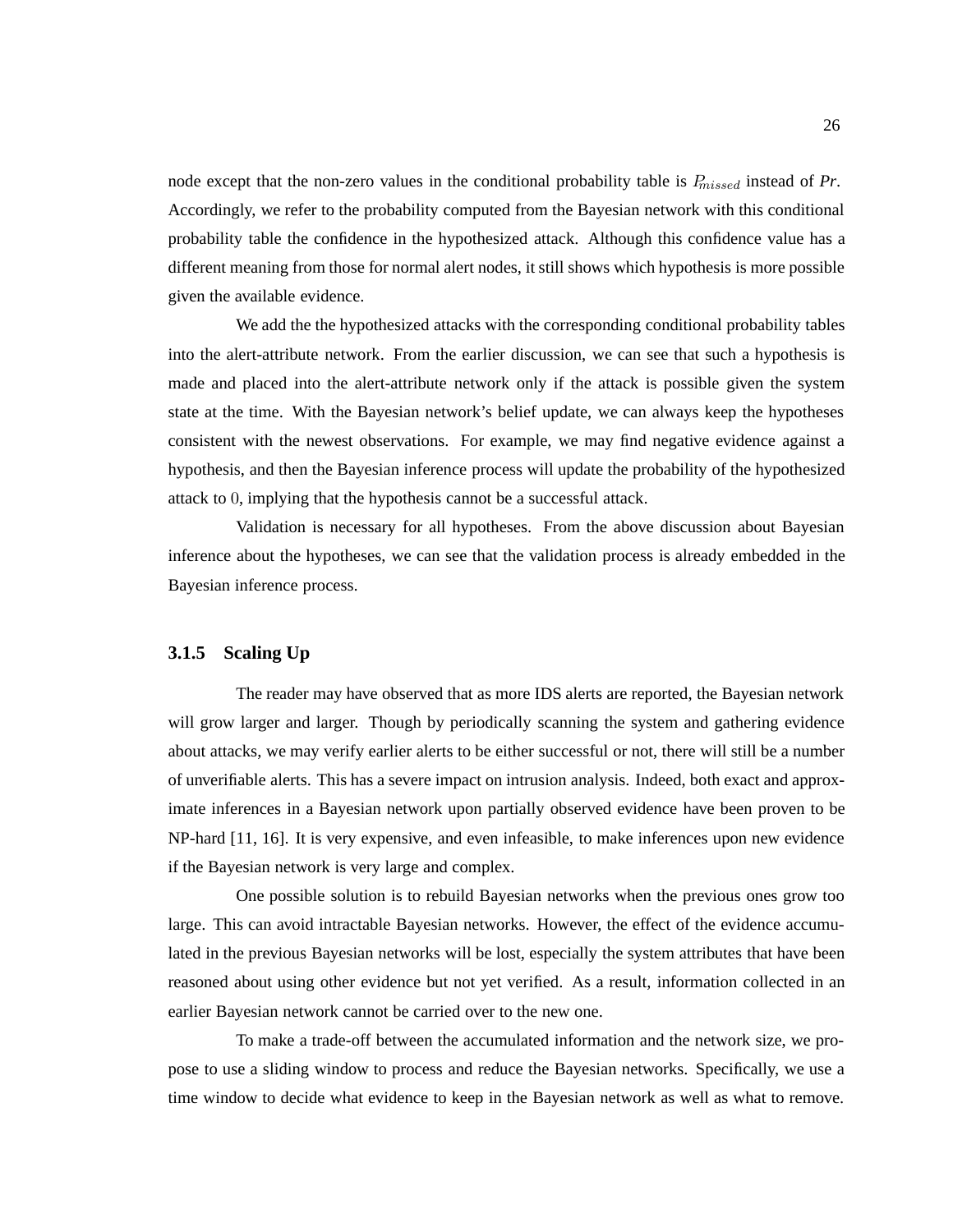When new alerts or scanning results are reported, we slide the window so that the front of the window advances to the most recent evidence. Some old evidence may move out of the window, and be removed from the Bayesian network. IDS alerts can be simply removed from the network. However, for system attributes, the last version before the end of the window will be used as the initial system state in the updated Bayesian network.

Note that the effect of the removed evidence is still kept in the Bayesian network. When a Bayesian network is first constructed, all the probabilities of the nodes are computed from the prior probabilities. As old nodes are removed, previously internal nodes become the root nodes of the updated Bayesian network. These new root nodes use the previously updated probabilities as their prior probabilities for later inferences. As a result, the effect of earlier evidence is retained by the updated Bayesian network.

One may point out that sliding windows give attackers an opportunity to defeat our technique. That is, an attacker may slow down his/her attacks so that the related attacks are not effectively considered since they do not appear in the same Bayesian network. However, even if an attacker slows down the attacks, the effect of each successful attack step is still captured by its post-condition in a Bayesian network, if the attack is detected. Thus, we can still reason about an individual alert if its post-condition is verified. Moreover, if an attacker has to slow down his/her actions to avoid being detected, our technique has already deterred attacks.

The size of the sliding window is critical to the effectiveness of the Bayesian networks. If the window size is too small (e.g., shorter than the time interval between two consecutive system scans), some IDS alerts may be discarded before we can use related evidence to reason about them. Certainly, such a Bayesian network cannot be too large due to the difficulty in computing with large Bayesian networks. Thus, we should balance the computational cost and the risk of losing information The computational cost of correlation and Bayesian inference is highly dependent on the amount of alerts and the amount of real attacks among those alerts. More frequent, deeper, wider system scans can decrease the size of the Bayesian network, while the computational cost of such scans also increases as its frequency, depth, and width increases. All those considerations make the problem even more complex. Those issues are already out of the scope of this paper, we will leave them to our future study.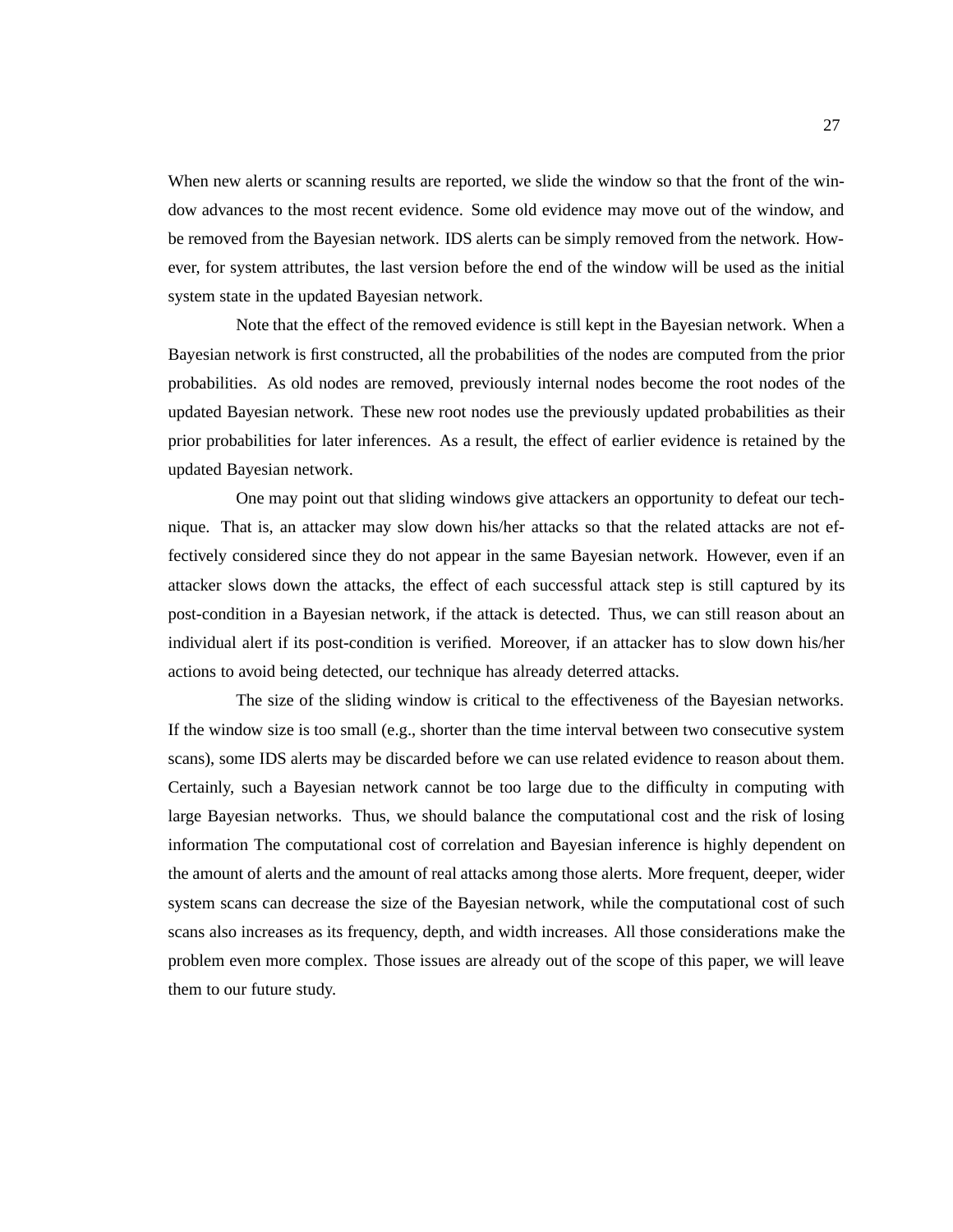### **3.2 Experimental Results**

We have performed a series of experiments to evaluate the effectiveness of the proposed techniques. In our experiments, we connected three PCs through a hub in an isolated network. For convenience, we refer to them as *attacker*, *victim*, and *IDS*. We launched attacks from the attacker against the victim, while monitoring the attacks on the IDS.

### **3.2.1 System Setup**

We use Snort version 1.9.1 [46] as the IDS sensor. We also use Nessus [4] and XScan [63] as the vulnerability scanning tools. We evaluate our techniques with five attack scenarios. The goals of these attack scenarios vary from modifying the target's web page to converting the target machine into a part of attacker's own distributed network. Some attack scenarios target MS Windows systems, while the others target Linux systems. Accordingly, the victim runs either Windows or Linux, depending on the attack scenarios. We run TripWire [6] (for MS-Windows) and Samhain [5] (for Linux) on the victim as the file system integrity monitoring tools. We also run Trojan horse scanning tools [54] (for MS-Windows) and chkrootkit 0.43 [2] (for Linux) on the victim as additional system scanning tools. We developed a program to automatically generate alert-attribute networks from the IDS alerts and the reports of these scanning tools, and then use JavaBayes [3] to make inference using these networks.

To simulate the realworld system administration, we configure the file system integrity monitoring tools (Tripwire and Samhain) to monitor important files and directories only, i.e., system configurations files, service configuration files, and the main webpage files.

To mimic an operational network, we also inject background traffic into the network during our experiments. We randomly select one of the training datasets (the training dataset on Monday in the third week) in the 1999 DARPA datasets [37] as the background traffic in the experiments, as it is attack free. This background traffic triggers 325 alerts in Snort, which are all false of course.

### **3.2.2 Attack Knowledge**

The pre-condition and post-condition of the attacks used in our experiments are listed in table 3.1, as well as their prior confidence values are listed in table 3.2.

In the rest of this section, we will present 5 scenarios but only the Scenario 0 will be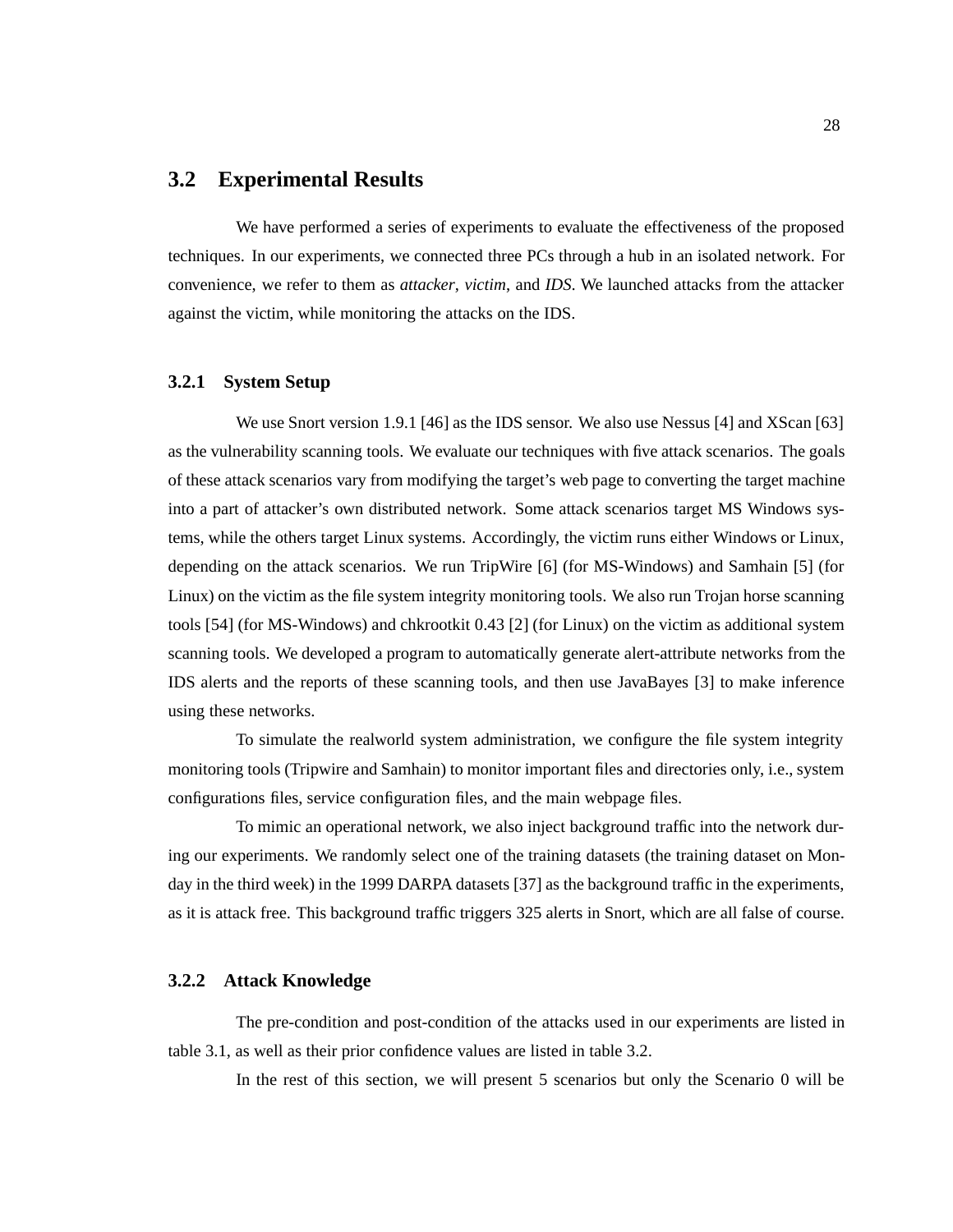| attack                         | pre-condition                               | post-condition                     |
|--------------------------------|---------------------------------------------|------------------------------------|
| WEB-IIS cmd.exe access         | IIS unicode vulnerability                   | [gain cmd.exe access]              |
| WEB-IIS directory traversal    | IIS unicode vulnerability                   | [gain cmd.exe access]              |
| attempt                        |                                             |                                    |
| FTP command overflow at-       | (Serv-U 5.0) $\land$ (anonymous ac-         | ${cmd.exe root shell access}$      |
| tempt                          | cess)                                       |                                    |
| Modify web page / shutdown     | root access                                 | {web page modified / $\neg$ Norton |
| <b>Norton Antivirus</b>        |                                             | Antivirus running }                |
| Install BackOrifice            | (user access $\wedge \neg$ Norton Antivirus | {BackOrifice installed}            |
|                                | running)                                    |                                    |
| <b>Install BackOrifice</b>     | (Norton Antivirus running)                  | Virus BackOrifice quarantined      |
| FTP SITE EXEC format string    | (vulnerable wu-ftpd version $\leq$          | $\{Root shell access\}$            |
| attempt                        | $(2.6.2) \wedge (anonymousfty)$             |                                    |
| SNMP public access udp         | SNMP public access                          | [gain public host information]     |
| WEB-CGI redirect access        | vulnerable ColdFusion / Cluster-            | {gain account information}         |
|                                | <b>CATS</b>                                 |                                    |
| <b>ATTACK RESPONSE Invalid</b> |                                             | $\{\}$                             |
| URL                            |                                             |                                    |

Table 3.1: Pre-conditions and post-conditions of the attacks in our experiments

Table 3.2: Prior probabilities of the attack types in our experiments

| attack                                  | prior confidence | missing rate |
|-----------------------------------------|------------------|--------------|
| WEB-IIS cmd.exe access                  | 0.5              | 0.2          |
| WEB-IIS directory traversal attempt     | 0.5              | 0.2          |
| <b>BACKDOOR BackOrifice access</b>      | $0.6^{\circ}$    | 0.5          |
| FTP command overflow attempt            | 0.6              | 0.5          |
| FTP SITE EXEC format string attempt     | $0.6^{\circ}$    | 0.5          |
| Remote control via cmd.exe root shell   | N/A              |              |
| <b>Install BackOrifice</b>              | N/A              |              |
| Modify web page via cmd.exe shell       | N/A              |              |
| Remote control via Trojan horse Glacier | N/A              |              |
| Remote control via root shell           | N/A              |              |
| SNMP public access udp                  | 0.15             | 0.5          |

analyzed in detail, and then summarize the results of all the five attack scenarios.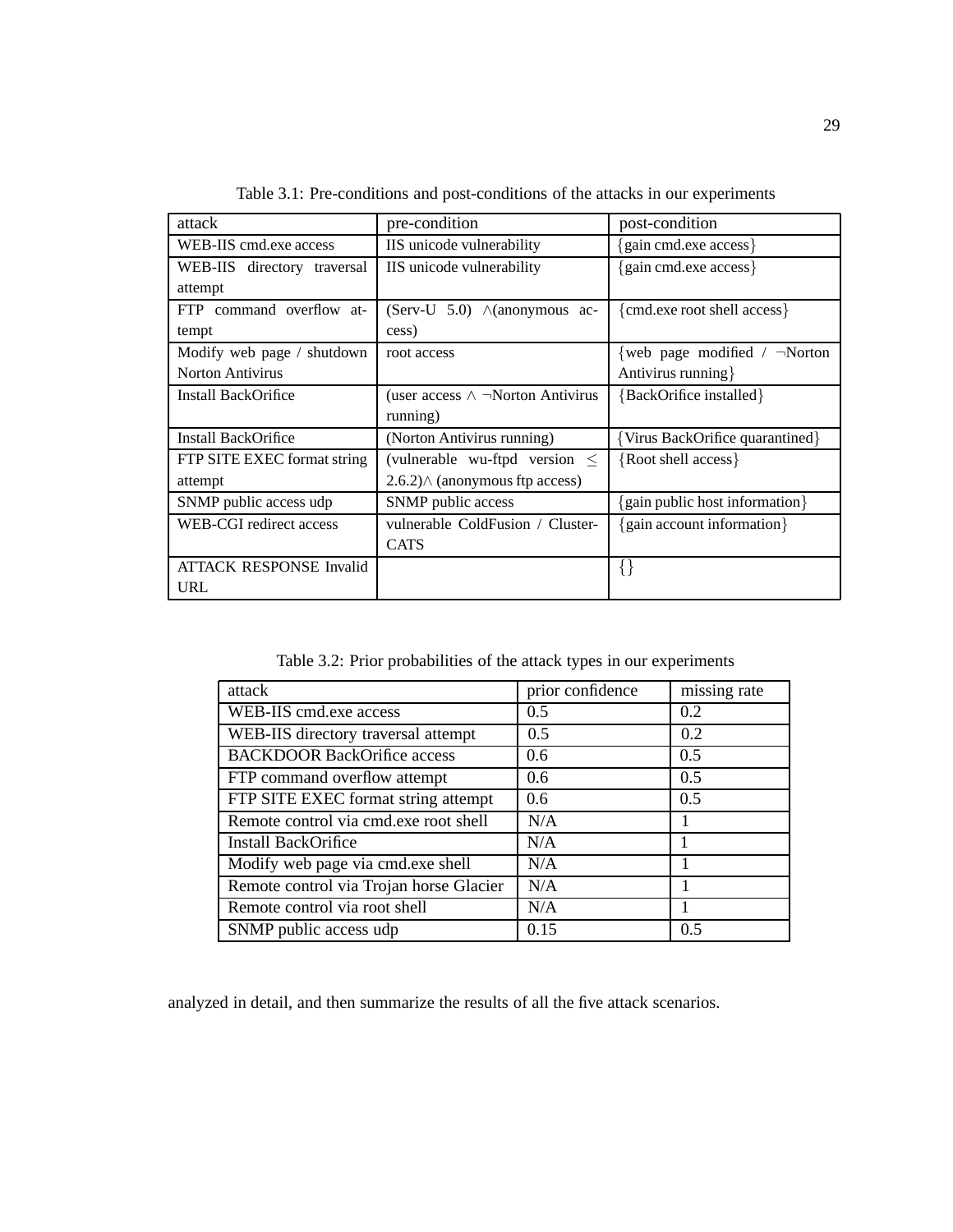### **3.2.3 Scenario 0**

**Scenario Details:** In this attack scenario, the attacker exploits the remote buffer overflow vulnerability in some old versions of Serv-U ftp server to get administrative access. The victim machine is a Windows box running a vulnerable Serv-U 5.0 ftp server with default public anonymous access. At the same time, the victim also runs Norton anti-virus with file system real-time protection. When the system attempts to access a file containing known virus or backdoor, the file system real-time protection will quarantine the file.

The attack scenario includes five steps:

**1.** remote buffer overflow attack against the Serv-U,

**2.** attempt to install BackOrifice on the victim, which was quarantined by the Norton anti-virus,

**3.** kill the Norton anti-virus process with system process tools through the remote administrative shell,

**4.** install the BackOrifice again (successful), and

**5.** changing the web page through BackOrifice.

The initial system attributes include Serv-U 5.0 running on port 21, anonymous ftp access, and Norton Anti-virus running with file system real-time protection.

During the attack process, Snort reported 2 alerts:

- 1 FTP command overflow attempt alert
- 1 BACKDOOR BackOrifice access alert

Norton also logged that BackOrifice was found in the file system and quarantined successfully during the attack period. In the end, Tripwire logged and reported the modification to the web page file and the system logged that Norton anti-virus was shut down.

**Reasoning:** Our alert-attribute network generation tool generated the network shown in Figure 3.5 based on the above information, as well as the prior probabilities and attack type information listed in table 3.2 and table 3.1.

To distinguish between different types of nodes in a Bayesian network, we use white nodes to denote IDS alerts, gray nodes to denote unverified system attributes, and black nodes to denote verified system attributes. The relative vertical position of nodes in the graph represents the relative time order among nodes.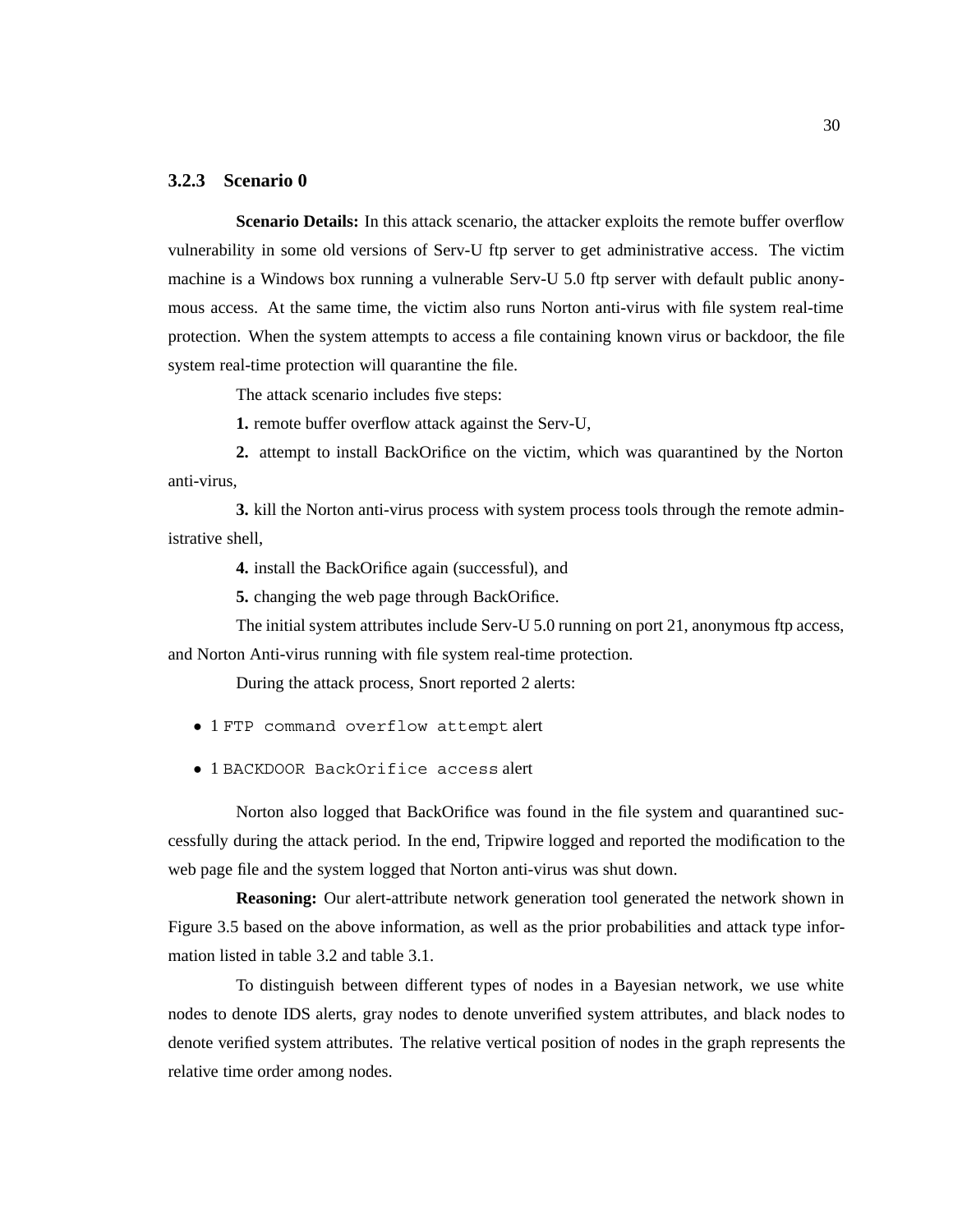

Figure 3.5: Initial alert-attribute network

Note that Figure 3.5 includes 156 "SNMP public access udp" alerts, which results in  $2^{156}$  entries in the conditional probability table of gain public information. Computing with such a conditional probability table is out of JavaBayes' handling capacity. However, after alert aggregation, the 156 nodes are aggregated into a single node and thus can be handled easily by JavaBayes.

Now let us look at possible missed attacks. There are several obvious inconsistencies in Figure 3.5. There are no detected alerts causing the verified attributes "Norton Anti-virus not running", "Virus BackOrifice found  $\&$  quarantined", and "Webpage file modified". Based on our knowledge about attacks, "Shut down Norton Anti-virus via cmd.exe shell" and "Install BackOrifice" are the only possible hypotheses that can fill in the first two gaps. For the attribute "Webpage file modified", it could be done through remote control via either cmd.exe shell or BackOrifice access. The first option implies hypothesized remote control via cmd.exe, while the second one implies hypothesized installation of BackOrifice after Norton was shut down. These hypotheses lead to a new alert-attribute network in Figure 3.6. In Figure 3.6, the dotted nodes and edges denote hypothesized attacks and corresponding causal relationships. Conditional probability table of each node can be generated automatically given the network structure and prior probability values. Then JavaBayes generates updated confidence values of each node in this Bayesian network. The confidence values of the related alerts before and after reasoning are shown in Figure 3.7. We can see significant increases in the confidence values of successful attacks; however, all the false alerts have either decreased or unchanged confidence.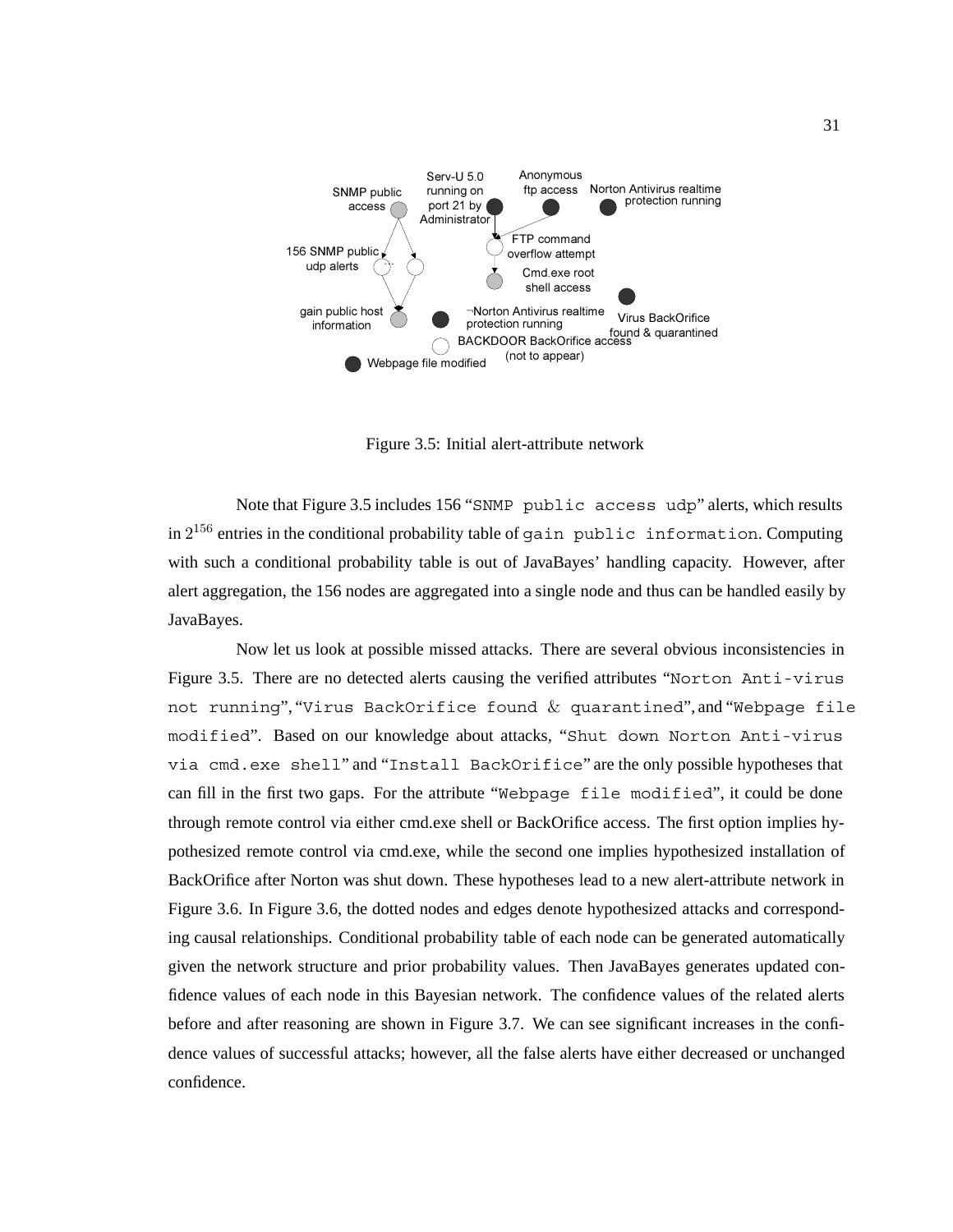

Figure 3.6: Updated alert-attribute network

| <b>ALERT NAME</b>                            | <b>BEFORE AFTER</b> |       | <b>INCREASE</b> |
|----------------------------------------------|---------------------|-------|-----------------|
| <b>FTP command overflow</b>                  | 0.3                 |       | 233.30%         |
| <b>BACKDOOR BackOrifice access</b>           | 0.3                 | 0.6   | 100%            |
| Individual SNMP public access udp            | 0.075               | 0.075 | $0\%$           |
| aggregated SNMP public access udp            | 0.5                 | 0.5   | $0\%$           |
| other 169 alerts                             | 0.25                | 0     | $-100%$         |
| Shut down Norton Antivirus (Hypothesized)    | N/A                 |       | N/A             |
| Install BackOrifice Instance 1 (Hypothesized | <b>N/A</b>          | 0     | N/A             |
| Install BackOrifice Instance 2 (Hypothesized | <b>N/A</b>          |       | N/A             |
| Modify web page (Hypothesized)               | N/A                 |       | N/A             |

Figure 3.7: Changes in confidence

We also find some interesting observations in the table shown in figure 3.7. The confidence values in three of the hypothesized nodes turned into 1, and two of them are the two options to resolve the same inconsistency. As we have discussed in Section 3.1.2, unless a hypothesis is the only option to solve the inconsistency, a confidence value of 1 for a hypothesized attack does not mean that the attack must have happened. Instead, it implies that *if* that attack has happened, it must be successful. Thus, although the confidence values for the two hypothesized nodes are both 1, it does not mean that both attacks must have happened. However, comparing the probability of the path from the initial verified attributes to the later verified attribute (by multiplying the probabilities of all the intermediate nodes along the path), we find that the one through "Modify web page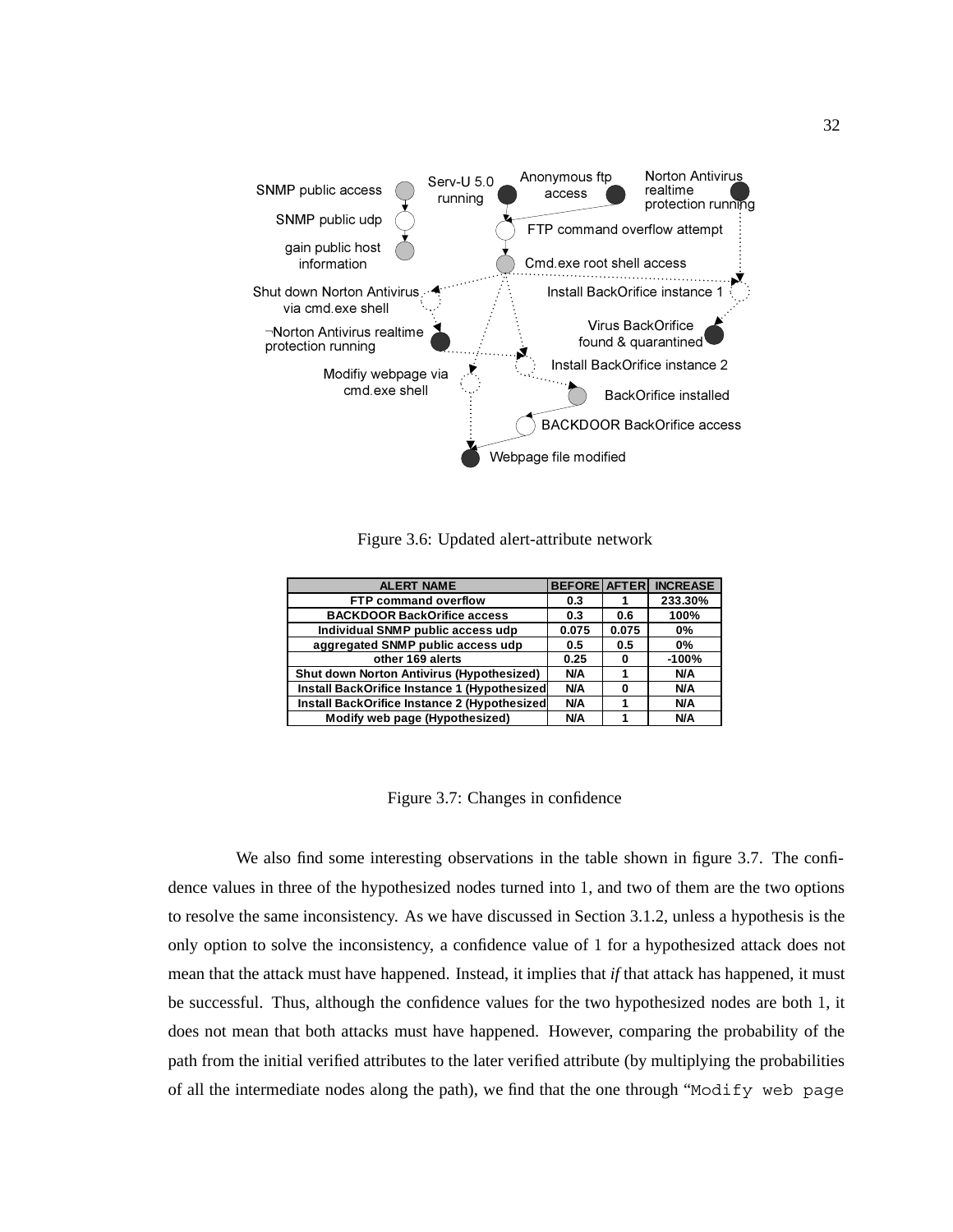via cmd.exe" has a greater probability than the other one. Although it is not what exactly happened in our experiment, it shows that both methods can achieve the goal of modifying web page without being detected, and modifying through established remote cmd.exe shell is simpler and easier compared to the other option, which requires several extra attack steps. Also, the probability of a hypothesized node being 0 means either it is not missed by the IDS, or it is a failed attack attempt.

**Using Confidence for Intrusion Detection:** With the reasoning framework for intrusion evidence, we are able to associate a quantitative measure (i.e., confidence) with each IDS alert.

In our experiments, we used a confidence threshold to determine whether an IDS alert is a successful attack or not. Specifically, if the confidence in an alert is greater than or equal to the threshold, we accept the alert. Otherwise, we simply drop it. We change the threshold value between 0 and 1, and collect the detection rates and false alert rates. To compare the results in different situations, we repeated the above process in two cases: (1) without alert aggregation and abstraction, (2) with alert aggregation and abstraction. The performance graphs for the five attack scenarios are very similar.



Figure 3.8: Detection rate and false alert rate

In our evaluation, we abuse the notions of detection rate and false alert rate to represent the *detection rate of successful attacks* and *false alert and failed attack rate*, respectively. Figure 3.8 shows the detection rate and false alert rate w.r.t. different thresholds in all cases for one of our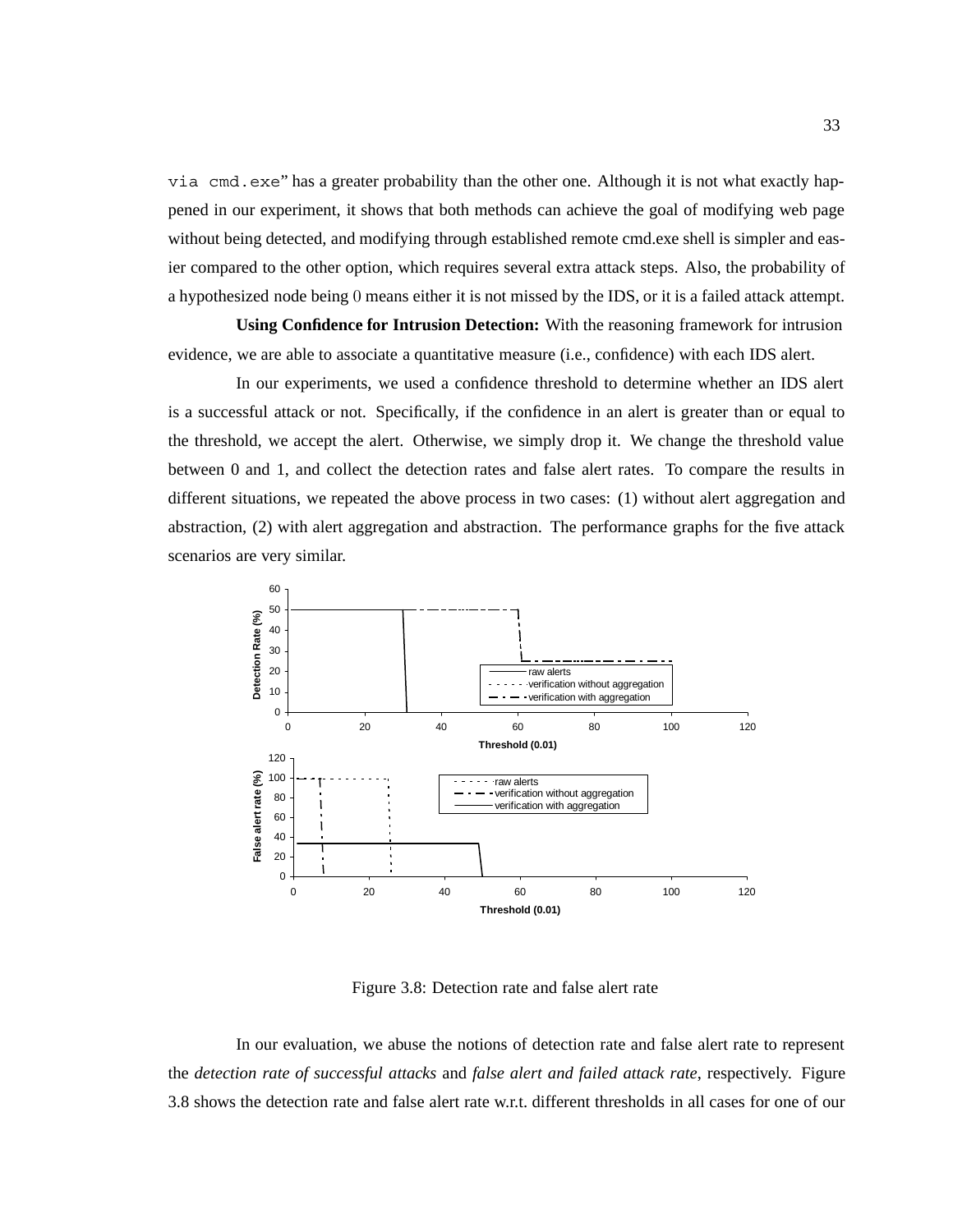scenarios. (Since the meaning of the confidence in a hypothesized attack is different from that in an IDS alert, we do not consider hypothesized attacks in this evaluation.) This figure shows that the Bayesian reasoning with verified evidence can significantly increase the detection rate and decrease the false alert rate with appropriate threshold values.

### **3.2.4 Scenario 1**

This scenario is fairly simple. We simulated a common scriptkid's activity, which exploits a common vulnerability to get certain privilege, and modify the remote server's web page. In this particular scenario, we exploited the format string vulnerability of wu-ftpd 2.6.0 on a RedHat linux 6.2 server to get remote root access. The attack scenario includes two steps:

- 1. A remote format string attack toward the wu-ftpd, and
- 2. replacing the remote server's web page with a "Gotcha" web page via the remote root shell access gained after the previous attack.

Snort raised 1 "FTP EXPLOIT wu-ftpd 2.6.0 site exec format string overflow Linux" alert. The file system monitoring tool (Samhain) generated alert for the web page modification since we configured the threshold on the times of modifications on those files to be 1.



Figure 3.9: Initial alert-attribute network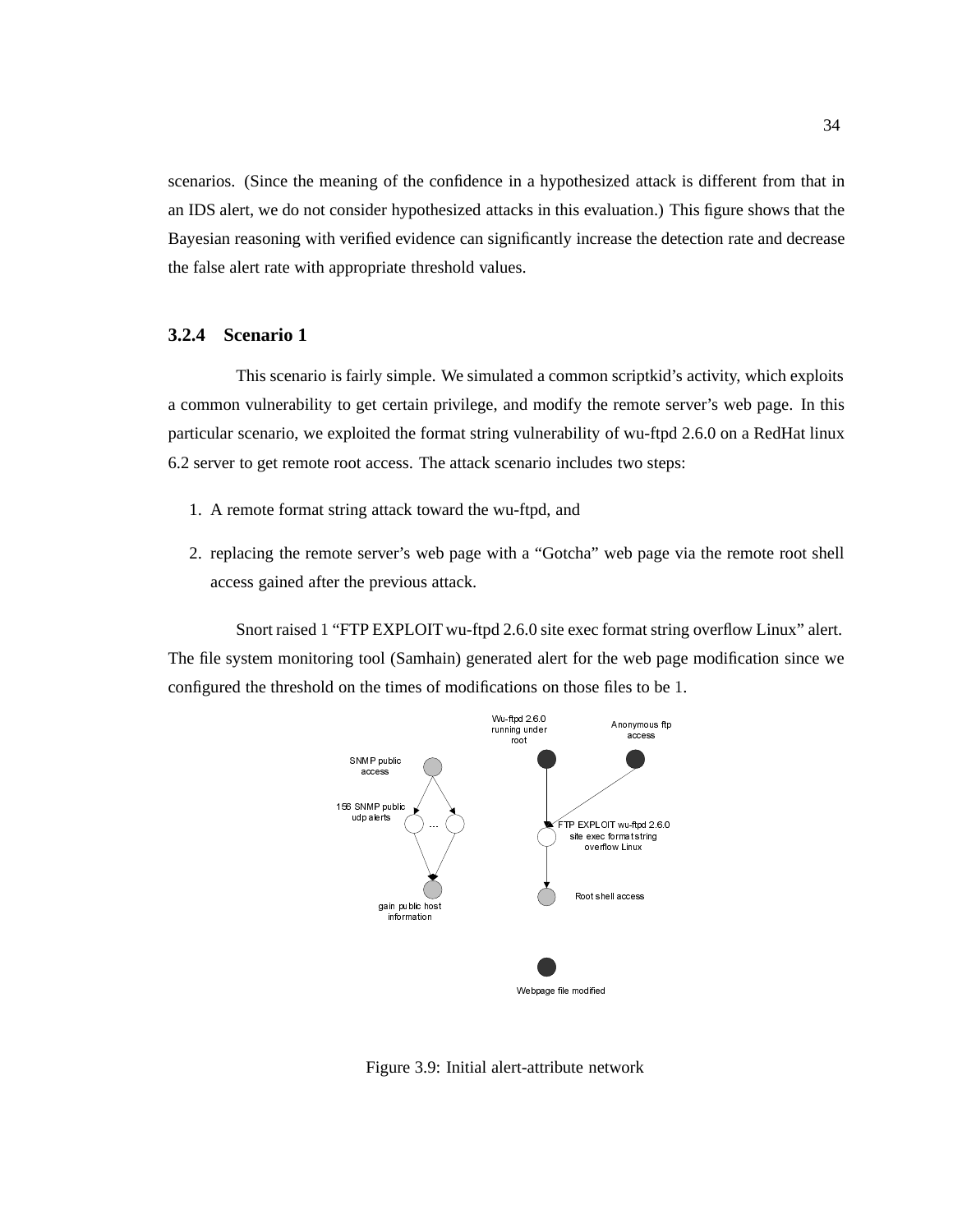Initial vulnerability scan showed that the system was running a vulnerable wu-ftpd 2.6.0 on port 21 with anonymous access open. However, we are not sure about whether the SNMP public access is turned off because we did not check the SNMP options in Nessus. The result alert-attribute network before making hypotheses is as shown in Figure 3.9.



Figure 3.10: Alert-attribute network after hypotheses

Based on the observation of the inconsistency in the alert-attribute network shown in Figure /reffig:wuattack0, together with the attack type knowledge, the only possible hypothesis to fill in the inconsistency is that some remote control via the root shell caused the web page modification. Thus, the complete alert-attribute network is shown as in Figure 3.10.

We use dotted nodes and edges to denote hypothesized nodes and relationships in this new figure of alert-attribute network.

With the prior probability values and attack type information, our program generated the Bayesian network from the evidence log automatically and the reasoning result using JavaBayes is shown in table 3.3. Table 3.3 also shows the relative increase of the confidence values of the alerts.

The confidence in the hypothesized attack "Remote control via root shell" turned to 1 after the inference, which indicates that it would be successful and missed by the snort if it happened.

When using probability threshold to decide whether an alert denotes a successful attack, the experiment yields the detection rate and false alert rate curves as shown in Figure 3.11 and Figure 3.12.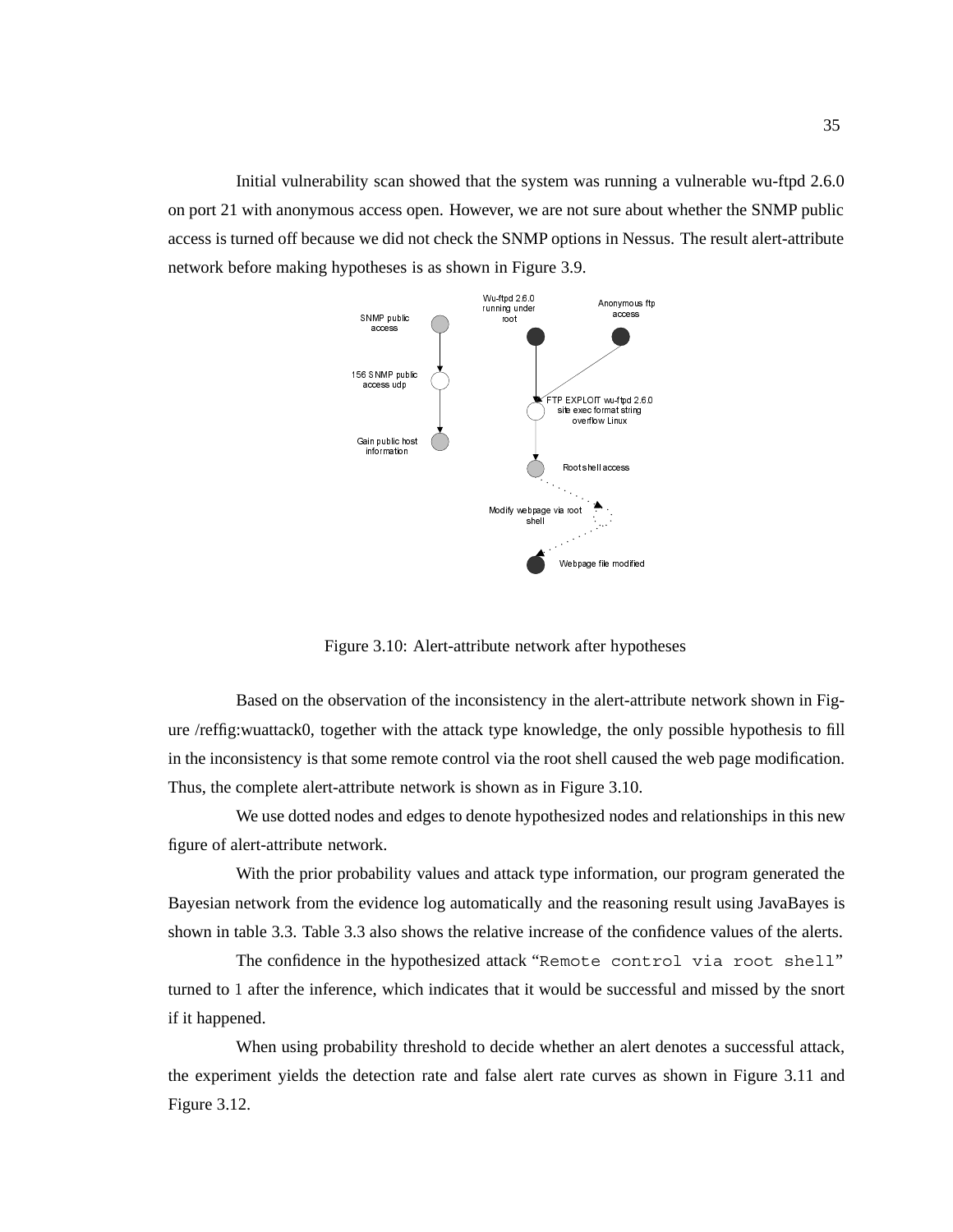| Table 3.3: Confidence values before and after the reasoning |  |  |
|-------------------------------------------------------------|--|--|
|-------------------------------------------------------------|--|--|

| alert name                                   | before | after | <i>ncrease</i> |
|----------------------------------------------|--------|-------|----------------|
| 156 SNMP public access $\text{udp}(156)$     | 0.075  | 0.075 |                |
| Aggregated SNMP public access udp            | 0.5    | 0.5   |                |
| FTP SITE EXEC format string attempt linux    | 0.3    | 1.0   | 333.33%        |
| Remote control via root shell (hypothesized) | N/A    | 1.0   | N/A            |
| Other alerts                                 | 0.25   |       | $-100\%$       |



Figure 3.11: Detection rate VS. threshold (Scenario 1)



Figure 3.12: False alert rate VS. threshold (Scenario 1)

### **3.2.5 Scenario 2**

This attack scenario exploits the unicode vulnerability of MS IIS 5.0. The victim machine was a windows box configured to be running a vulnerable IIS 5.0. The initial system vulnerability scan showed that there existed IIS 5.0 unicode vulnerability on the victim. The attacks scenario includes two steps: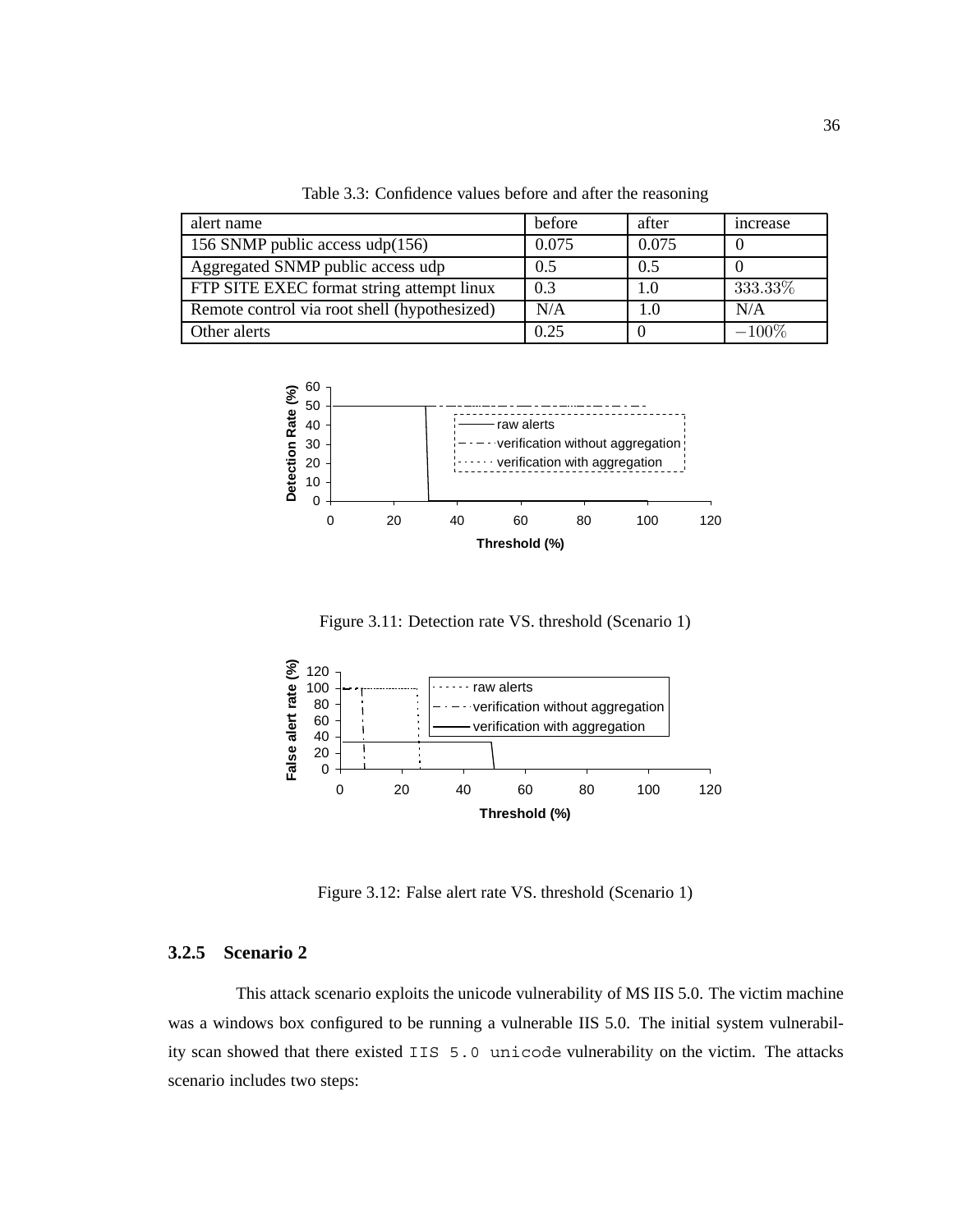- 1. Exploiting the unicode vulnerability to download and install a Trojan horse named Glacier to the victim.
- 2. Monitoring/controlling the victim file system remotely through the Trojan horse. The activities include replacing the web page.

When the above attacks were launched without background traffic, Snort generated the following 6 alerts:

- 2 WEB-IIS unicode directory traversal attempt alerts, and
- 4 WEB-IIS cmd.exe access alerts.

Both the WEB-IIS unicode directory traversal and the WEB-IIS cmd.exe access alerts indicate web attacks exploiting IIS 5.0's unicode vulnerability, thorough which the attacker can execute commands remotely thorough local host's cmd.exe program and cause various system modifications. They can actually be taken as Snort's reports on the same type of attacks. Thus, in the later analysis we aggregate them together into a single node. The post-condition of such attacks are highly dependent on the detailed content of the message sent by the attacker. As snort does not detect and distinguish those details, we define for this type of attacks a general postcondition "Various system modifications done through cmd.exe", which could imply any system modifications possibly done through cmd.exe.

Snort failed to detect the attempts of installing the Glacier backdoor and the remote control accesses through the Glacier backdoor. However, on the local system side, Tauscan did report in real time that Trojan horse Glacier was found in the system immediately after the IDS reported WEB-IIS alerts. Then Tripwire logged the modifications to the files in the IIS's web page directories a few minutes later after that.

Again, before aggregation and making any hypotheses about missed attacks, we have an alert-attribute network with inconsistencies as shown in Figure 3.13.

For the Tauscan's report of Trojan horse Glacier found, this attribute may only be implied by the "Various system modification done" caused by the IIS unicode exploits, thus we can have a hypothesized implication relationship between them, which is denoted by a dotted empty arrow in the figure. For the modifications in web page files, according to the system state and knowledge base (attack type information) we have, there are two options to achieve it on the victim: It could either be caused by some missed WEB-IIS unicode exploit, or by the remote control via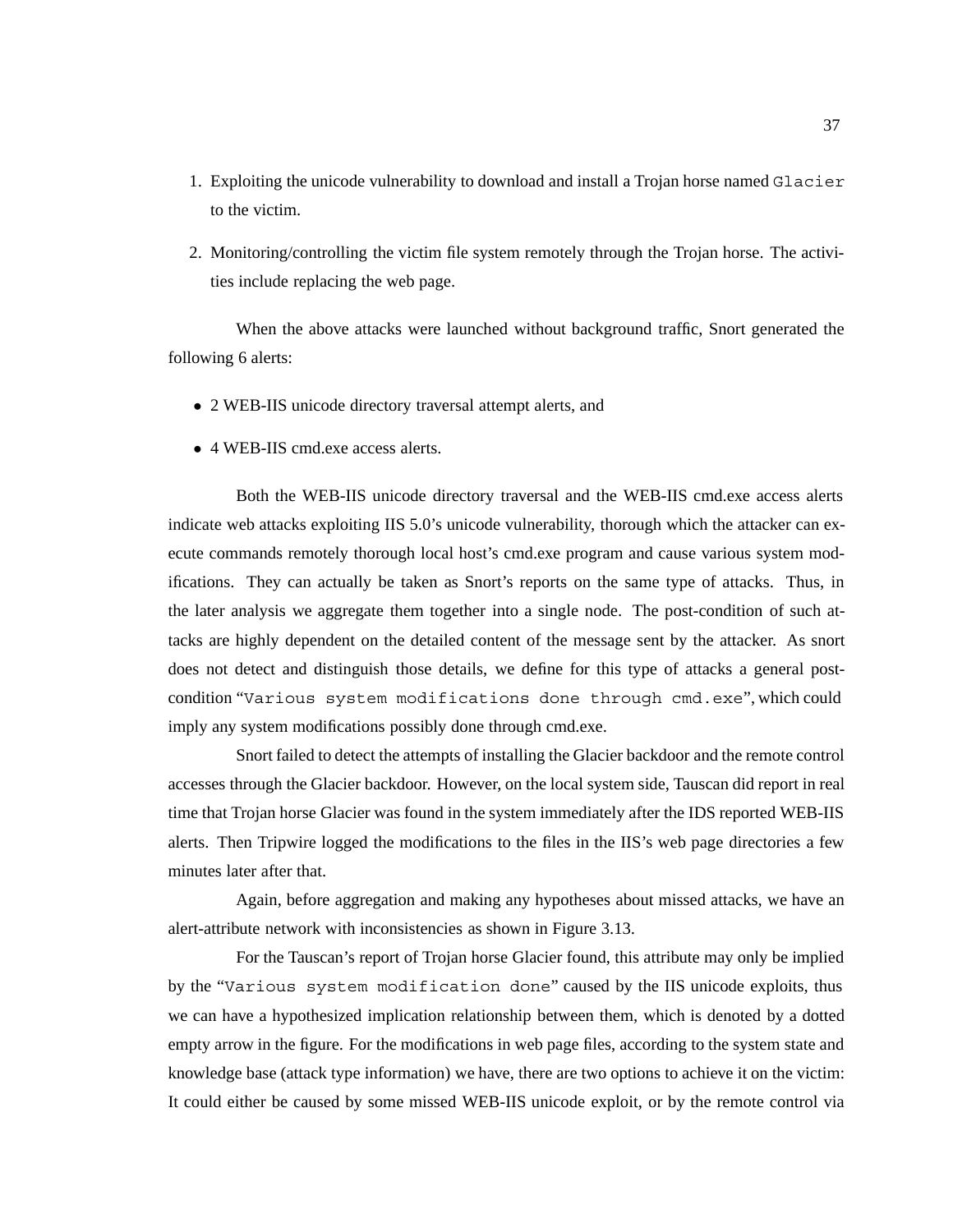

Figure 3.13: Initial alert-attribute network

the Glacier Trojan horse. Due to the first option, a hypothesized IIS unicode exploit alert node is added to the network to link the initial "IIS unicode vulnerability" node and the web page file modified node. Due to the second option, a hypothesized alert node "Remote control via Glacier Trojan horse" is added to link the "Trojan horse Glacier found" and the "File modified in c:/IIS/WWW/" node. With all these hypotheses and necessary alert aggregations/abstractions the complete network is shown in Figure 3.14.

The probabilistic confidence values of alerts before and after the analysis are shown in table 3.4.

| alert name                                             | before | after   | increase |
|--------------------------------------------------------|--------|---------|----------|
| 2 individual WEB-IIS directory traversal attempts      | 0.25   | 0.50394 | 101.58%  |
| 4 individual WEB-IIS cmd.exe access                    | 0.25   | 0.50394 | 101.58%  |
| Aggregated WEB-IIS unicode exploit                     | 0.822  |         | 21.6%    |
| Remote control via Trojan horse Glacier (hypothesized) | N/A    | 0.8     | N/A      |
| IIS unicode exploit (hypothesized)                     | N/A    | 0.4     | N/A      |
| 156 individual SNMP public access udp                  | 0.075  | 0.075   | $\Omega$ |
| Aggregated SNMP public access udp                      | 0.5    | 0.5     | $\Omega$ |
| Other 169 alerts                                       | 0.25   |         | $-100\%$ |

Table 3.4: Confidence values before and after the reasoning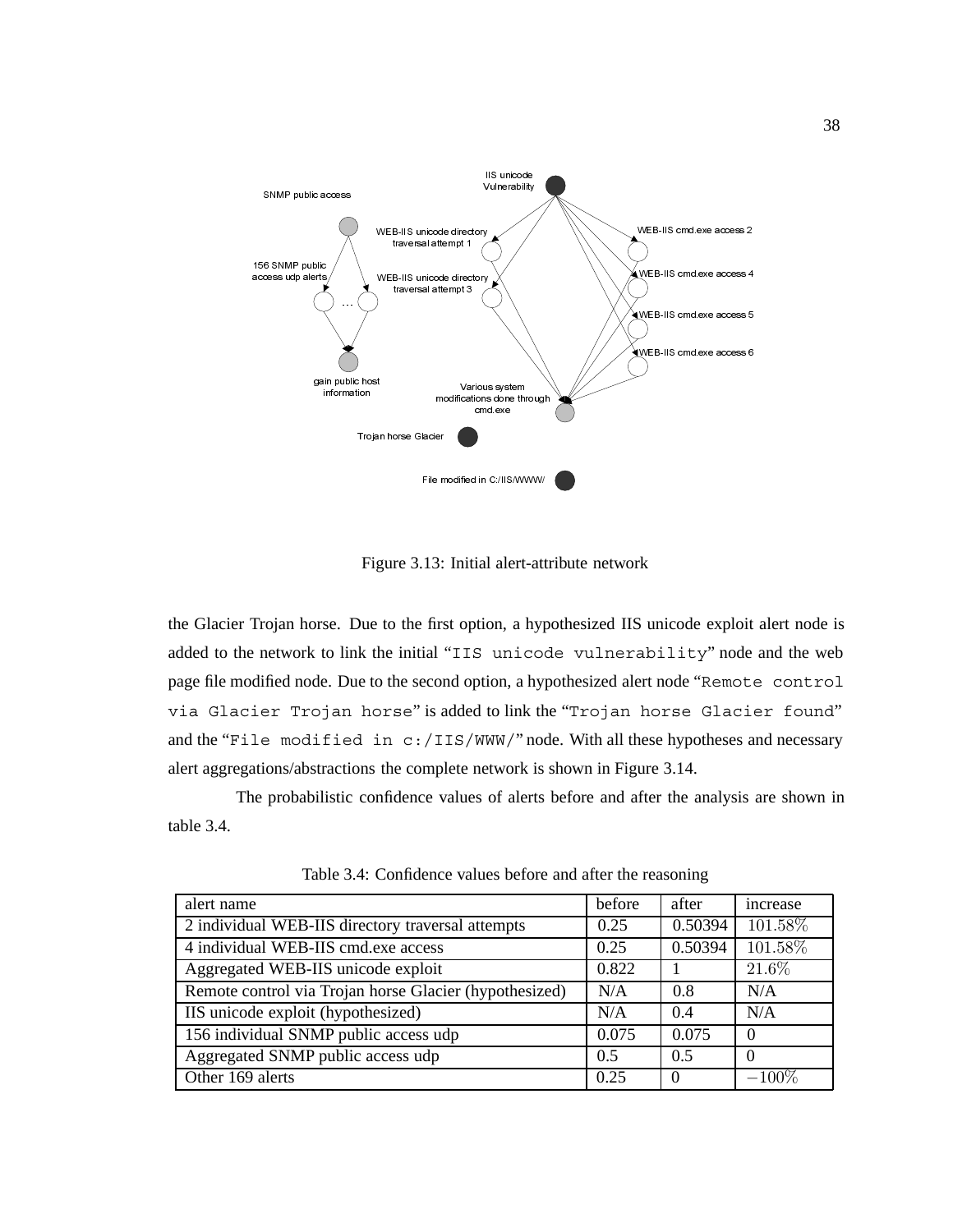

Figure 3.14: Updated alert-attribute network

In the reasoning, we assumed the remote control via Trojan horse Glacier to have a much larger probability to be missed by snort, compared with the IIS unicode exploit. This results in a higher confidence that the remote control via Glacier actually succeeded and was missed by snort, compared with the other hypothesis.



Figure 3.15: Detection rate VS. threshold (Scenario 2)

When using probability threshold to decide whether an alert denotes a successful attack, the experiment yields the detection rate and false alert rate curves as shown in Figure 3.15 and Figure 3.16.

Note that the reason for the rate after alert aggregation and abstraction being smaller than before aggregation is that the true alerts are aggregated into one single alert. Thus, the total numbers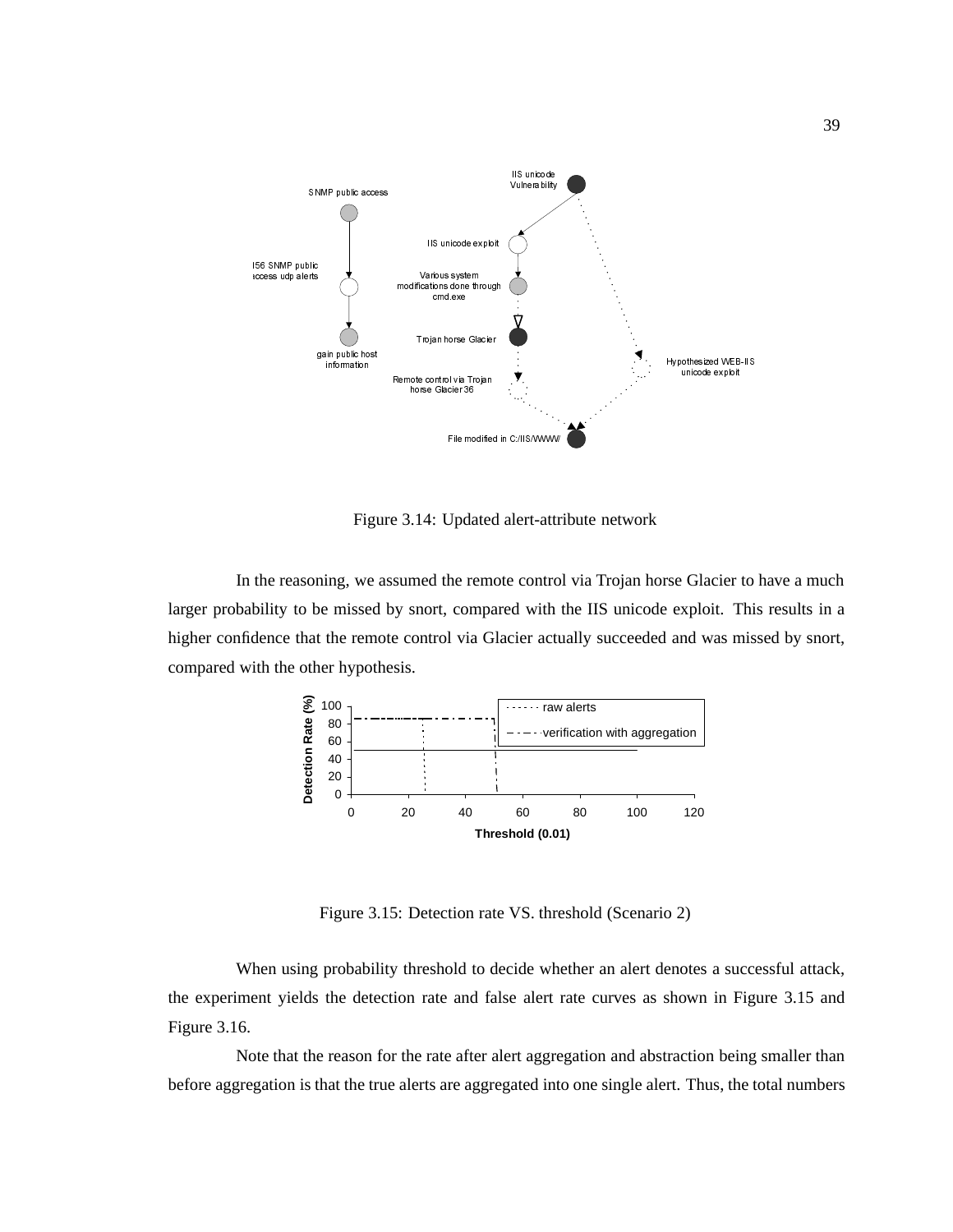

Figure 3.16: False alert rate VS. threshold (Scenario 2)

of alerts are different for the two sets of results.

### **3.2.6 Scenario 3**

This attack scenario was a popular one on the Internet in the fall 2002, cause we have read a number of victim reports on the Internet and one of the machines in our lab was unfortunately one of them. The attack exploits the remote buffer overflow vulnerability of several older versions of Serv-U ftp server to get administrative access, and installs IRC DCC bot on the victim server to make it part of the attacker's public distribution network.

We configured the victim machine to be a Windows box running a vulnerable Serv-U 5.0 ftp server with default public anonymous access. At the same time, the victim was also running snort to log intrusion activities, and Tripwire to monitor the local file system. The attack scenario includes four steps:

- 1. Two remote buffer overflow attack attempts toward the Serv-U 5.0 server, one of which failed while the other succeeded.
- 2. Downloading and installing the IRC DCC bot on the victim through the remote root shell.
- 3. Cleaning the attack trace logged by snort after noticing the existence of snort in the system process list..
- 4. Starting another ftp server on port 28021.

The initial system scan reported finding vulnerable Serv-U 5.0 ftp server running on port 21 with public anonymous access.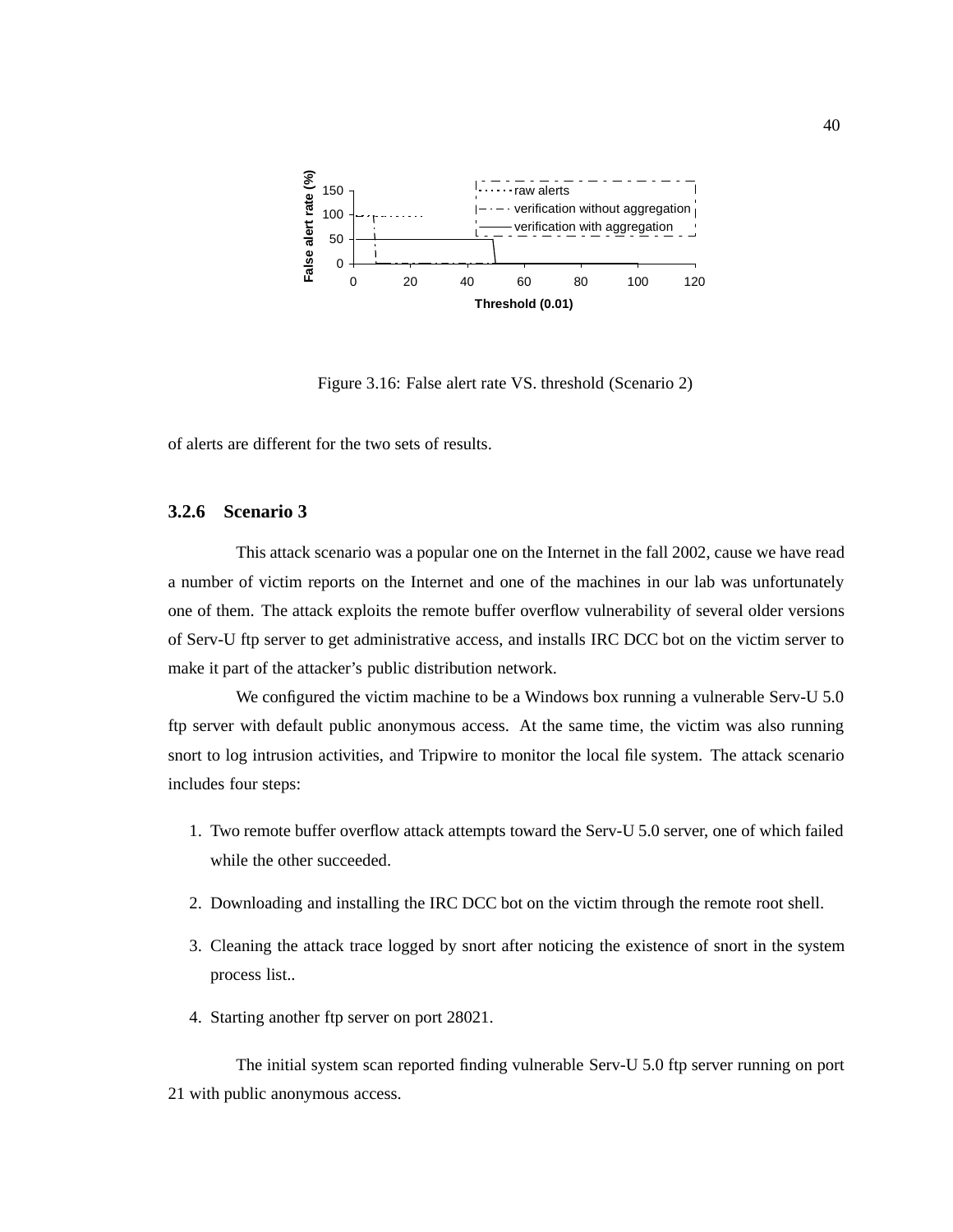When the attacks were launched without background traffic, snort reported two "FTP command overflow attempt" alerts and the system monitoring tools reported the following two observations:

- File modifications found on "c:/snort/log/alerts.ids" and "c:/servu/ServUDaemon.ini" reported by Tripwire.
- IRC DCC bot running on port 6666 and Serv-U 5.0 ftp server running on port 28021 reported by later system port scan.

Thus, when combined with the false alerts generated by the background traffic, we have the alert-attribute network shown as in Figure 3.17.



Figure 3.17: Initial alert-attribute network

After aggregation and making hypotheses, the final alert-attribute network is shown in Figure 3.18, and the confidence values of the related alerts before and after reasoning is shown in table 3.5.

When using probability threshold to decide whether an alert denotes a successful attack,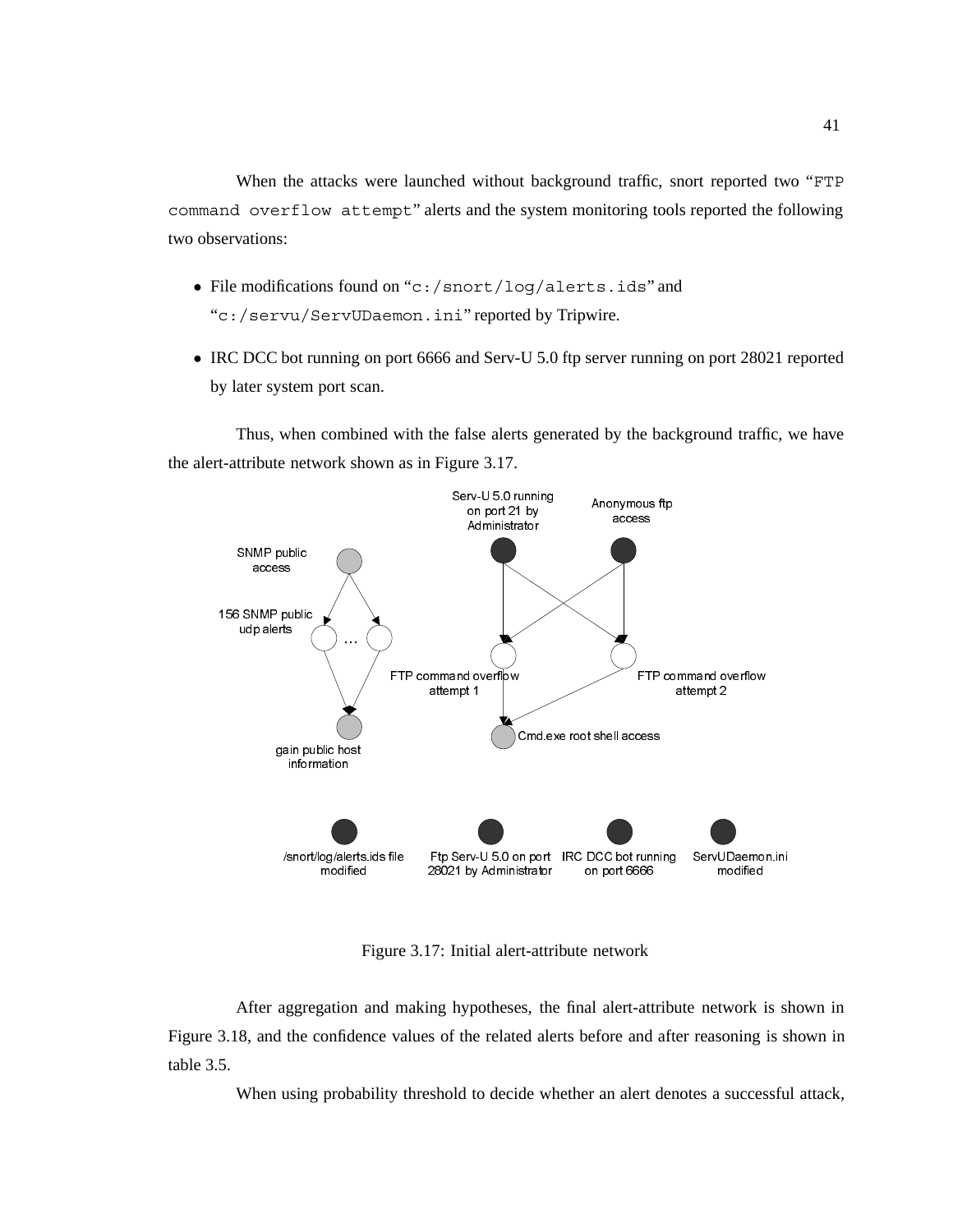

Figure 3.18: Updated alert-attribute network

| alert name                                           | before         | after    | increase |
|------------------------------------------------------|----------------|----------|----------|
| 2 individual FTP command overflow attempts           | 0.3            | 0.714    | 40.06%   |
| Aggregated FTP command overflow attack               | 0.51           |          | 96.08%   |
| Remote control via cmd.exe root shell (hypothesized) | N/A            |          | N/A      |
| 156 individual SNMP public access udp                | 0.075          | 0.075    |          |
| Aggregated SNMP public access udp                    | 0 <sub>5</sub> | 0.5      |          |
| other 169 alerts                                     | 0.25           | $\Omega$ | $-100\%$ |

Table 3.5: Confidence values before and after the reasoning

the experiment yields the detection rate and false alert rate curves as shown in Figure 3.19 and Figure 3.20.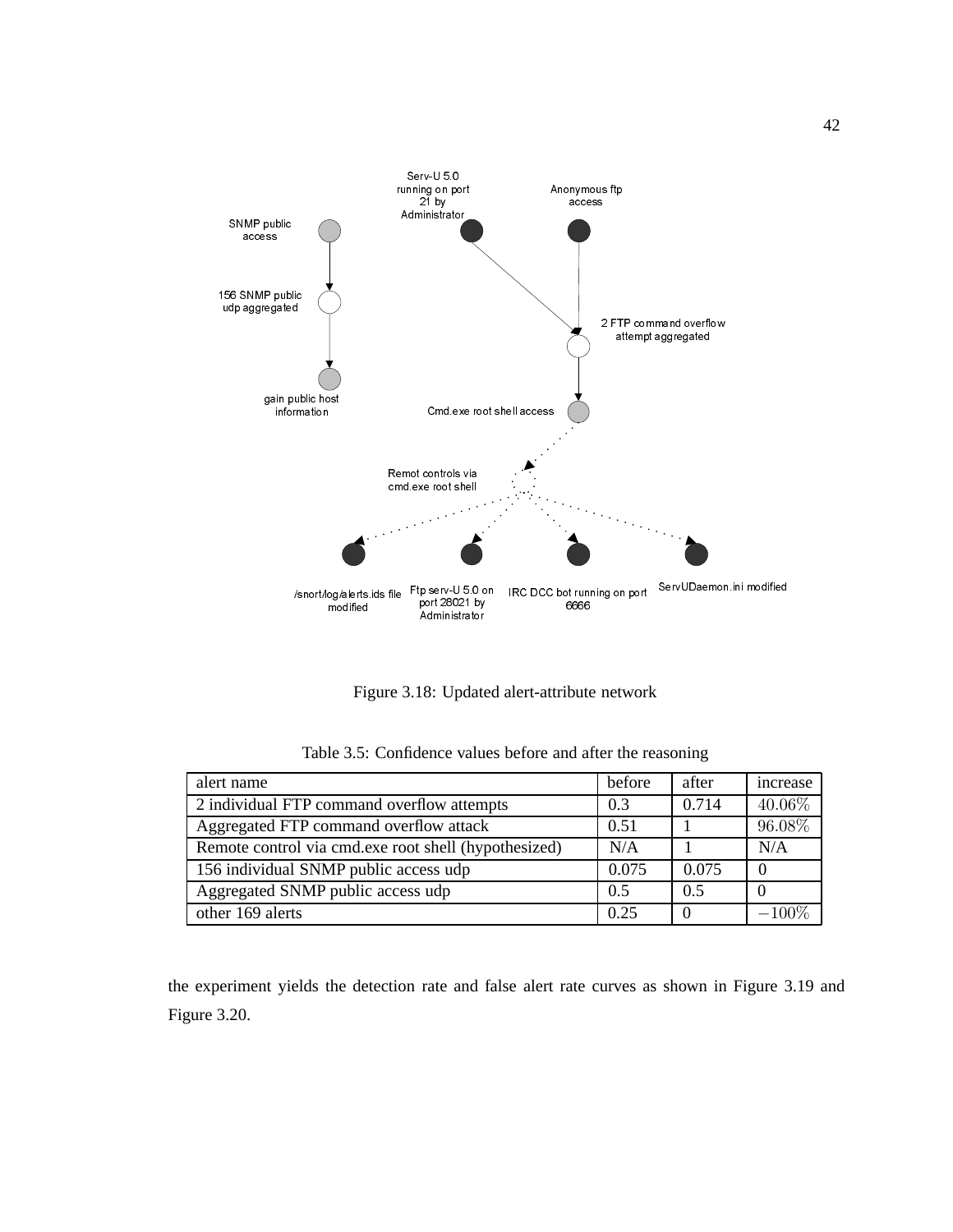

Figure 3.19: Detection rate VS. threshold (Scenario 3)



Figure 3.20: False alert rate VS. threshold (Scenario 3)

### **3.2.7 Scenario 4**

This attack scenario studies the attacks on a target with multiple vulnerabilities. The victim machine was configured to be running both a vulnerable Serv-U ftp service and a vulnerable IIS 5.0. Initial system scan showed that vulnerable Serv-U 5.0 is running on port 21 with public anonymous access, and IIS is vulnerable to unicode attacks.

We exploited the ftp vulnerability to attack the victim machine. The attack scenario includes 2 steps:

- 1. Remote buffer overflow attack to the Serv-U ftp and get remote root shell.
- 2. Modifying the web page file on the remote system.

During the attack, snort reported one "FTP command overflow attempt" alert, while Tripwire logged and reported the modification of web page file.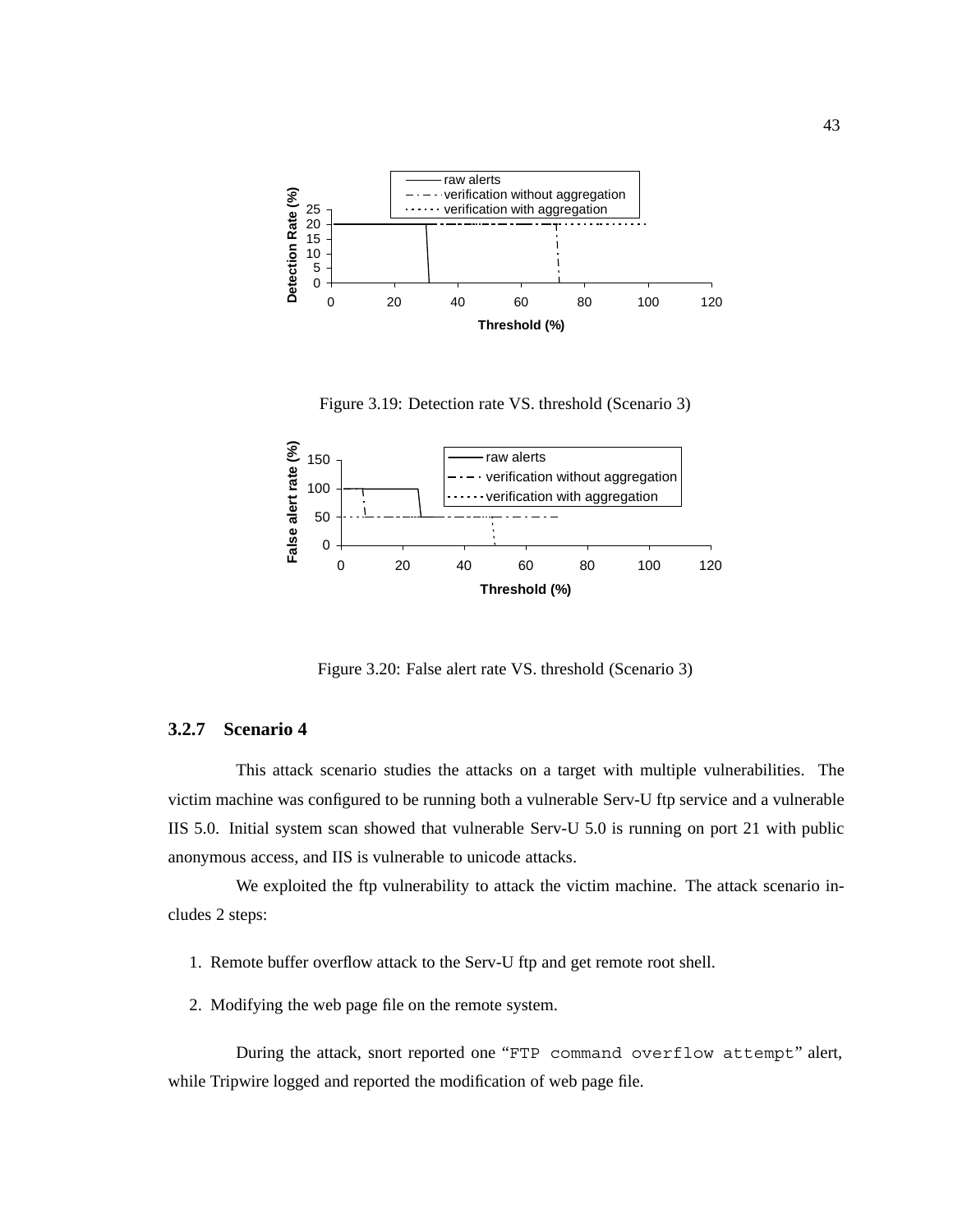Thus, when combined with the false alerts generated by the background traffic, we have the alert-attribute network shown as in Figure 3.21. After aggregation and making hypotheses, the final alert-attribute network is shown in Figure 3.22.



Figure 3.21: Initial alert-attribute network



Figure 3.22: Updated alert-attribute network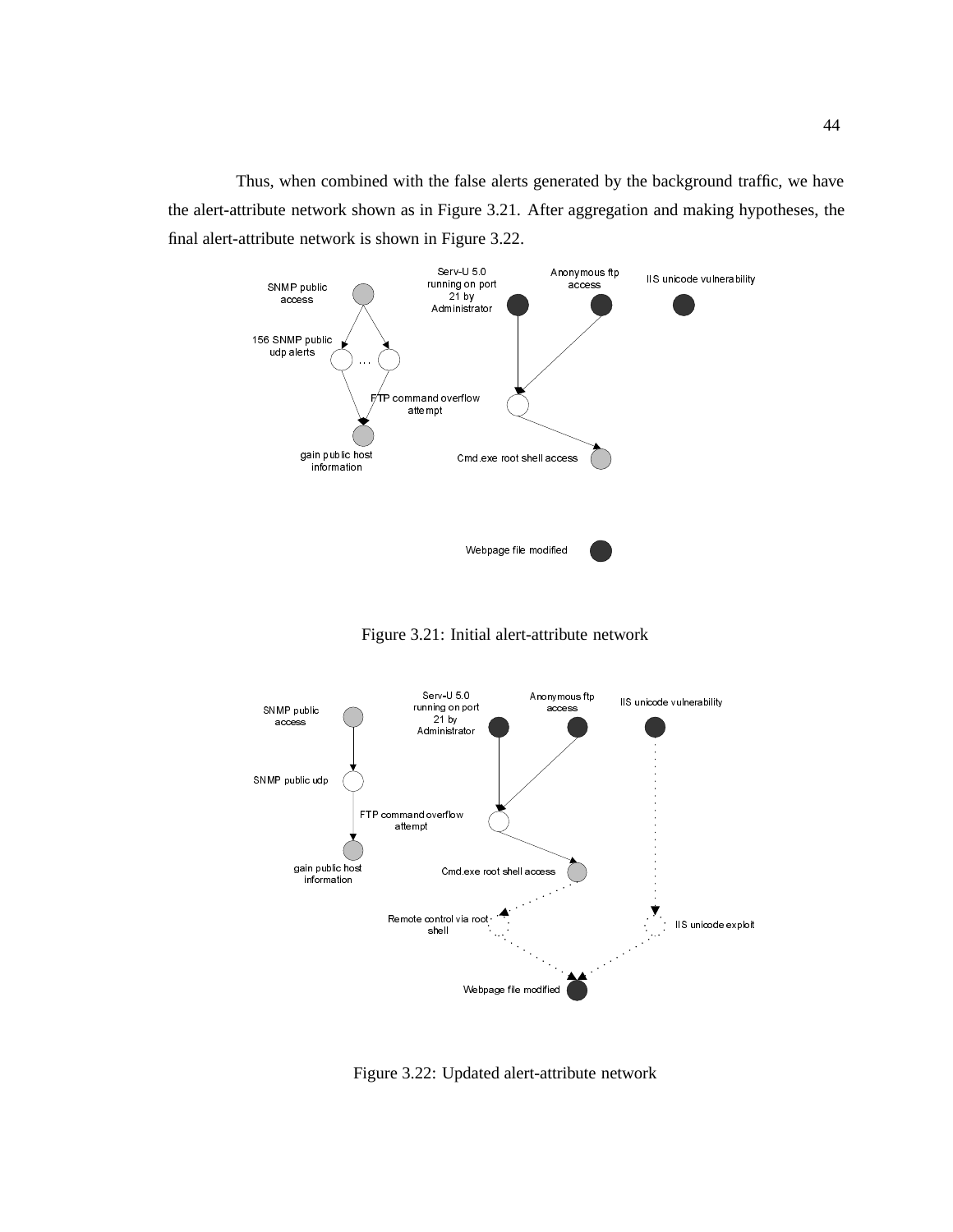The confidence values of the related alerts before and after reasoning are shown in table

| alert name                      | before<br>rea- | after<br>rea- | $in-$<br>relative |
|---------------------------------|----------------|---------------|-------------------|
|                                 | soning         | soning        | crease            |
| FTP command overflow attempts   | 0.3            | 0.88235       | 194.12%           |
| Remote control via cmd.exe root | N/A            | 0.88235       | N/A               |
| shell (hypothesized)            |                |               |                   |
| IIS unicode exploit             | N/A            | 0.29412       | N/A               |
| 156 individual SNMP public ac-  | 0.075          | 0.075         | $\Omega$          |
| cess udp                        |                |               |                   |
| Aggregated SNMP public access   | 0.5            | 0.5           | $\Omega$          |
| udp                             |                |               |                   |
| other 169 alerts                | 0.25           |               | $-100\%$          |

Table 3.6: Confidence values before and after the reasoning

3.6.

From the comparison in table 3.6, we can see that although multiple vulnerabilities introduce multiple choices when making hypotheses and we cannot have definite confidence in the hypotheses. The comparison result of the hypothesized attacks shows that when both pre-condition are satisfied, the attack with a higher missing rate gains a higher confidence from the reasoning, which means that they are more expectable in reality.

When using probability threshold to decide whether an alert denotes a successful attack, the experiment yields the detection rate and false alert rate curves as shown in Figure 3.23 and Figure 3.24.



Figure 3.23: Detection rate VS. threshold (Scenario 4)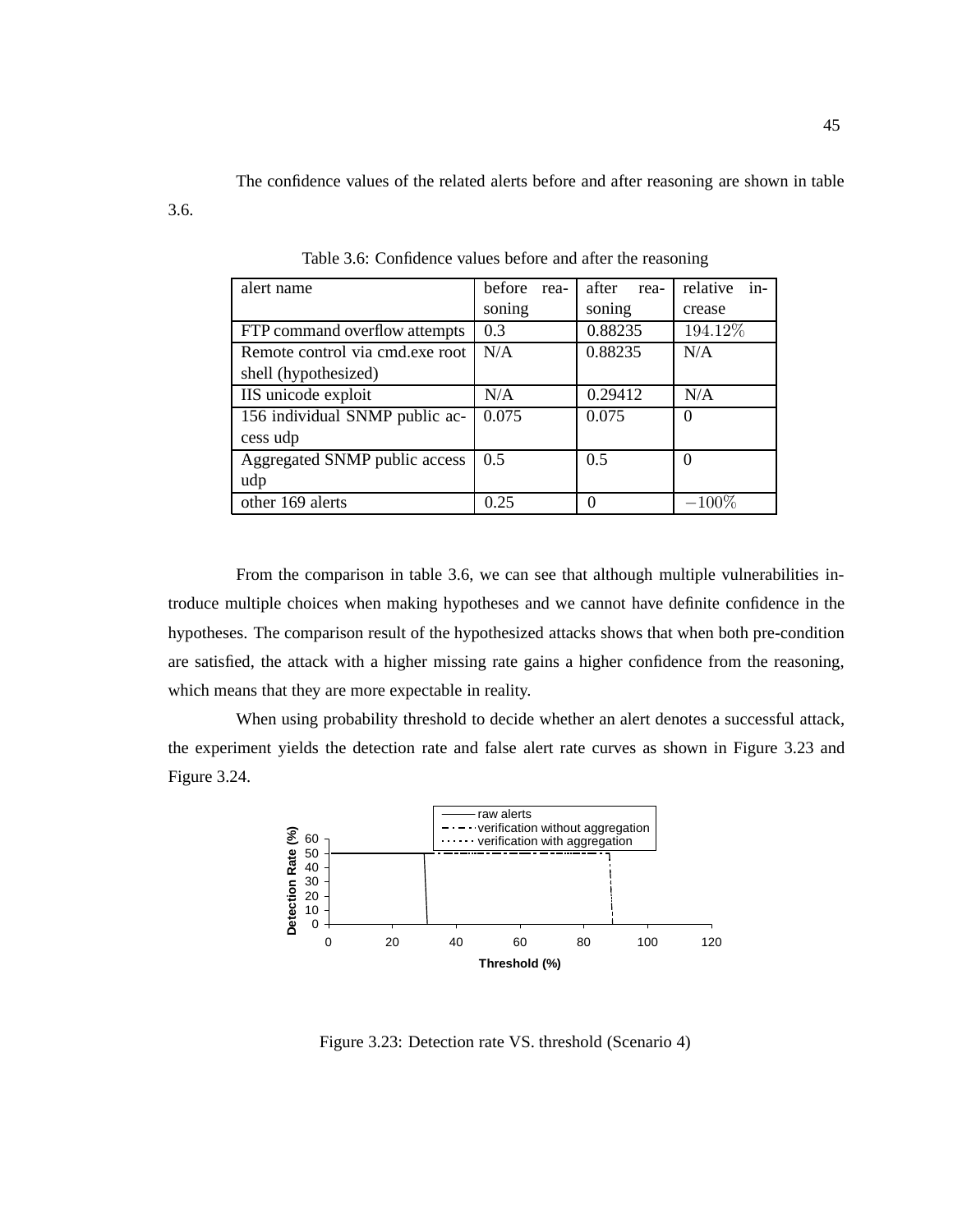

Figure 3.24: False alert rate VS. threshold (Scenario 4)

### **3.2.8 Summary of Results**

In the following, we summarize the results obtained from all the five attack scenarios. We first discuss the impact of the proposed techniques on alerts, and then describe the results about hypothesized attacks.

We use a simple metric named confidence ratio to examine the usefulness of the proposed techniques. Specifically, a *confidence ratio* is the ratio between the average confidence of alerts corresponding to successful attacks and the average confidence of the other alerts (i.e., false alerts and alerts corresponding to failed attack attempts).



Figure 3.25: Confidence ratio changes

Figure 3.25 shows the confidence ratios in all five attack scenarios before and after using the proposed techniques. (We have discussed one scenario in the previous subsection; details of the other scenarios can be found in the full paper [66].) These results indicate that with the proposed techniques, the average confidence in alerts of successful attacks are greatly increased compared with the average confidence in the other alerts (false alerts and alerts for failed attack attempts). In fact, the average confidence in the other alerts either remain the same or decrease.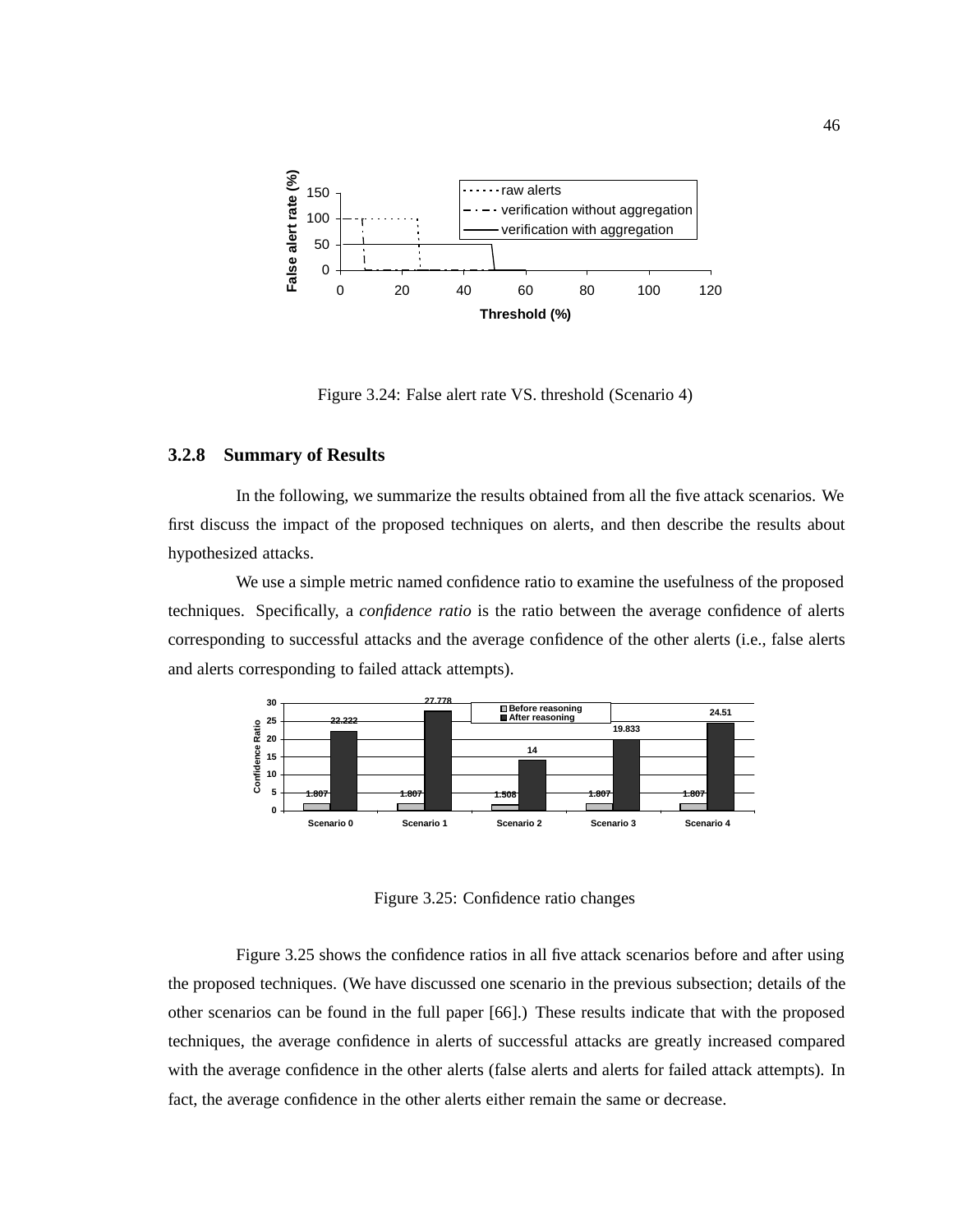Table 3.7: Accuracy of hypotheses

| Scenario |     |       |        |       |  |
|----------|-----|-------|--------|-------|--|
| Accuracy | 755 | 100\% | $50\%$ | 100\% |  |

We made ten hypotheses during the analysis of the five attack scenarios. Table 3.7 shows the accuracy of these hypotheses. In the experiments, six out of the ten hypothesized attacks are actual successful attacks missed by Snort, and one out of the other 4 hypotheses is a failed attack attempt. Among the seven real attacks, we have definite confidence that four of them must have happened from the alert-attribute networks. The result shows that with sufficient local system evidence, our model is efficient and effective in discovering some missed attacks.

### **3.3 Summary**

In this chapter, we developed a method to integrate and reason about complementary intrusion evidence, including IDS alerts, reports of system monitoring or vulnerability scanning tools, and even human observations. By using the interdependency between attacks and system states, we combine various kinds of intrusion evidence into Bayesian networks, and infer about uncertain IDS alerts based on additional observations of system states. We proposed to refine these Bayesian networks through alert aggregation and abstraction, so that we can focus on the reasoning about existences of successful attacks and use complementary intrusion evidence more effectively. Our initial experimental results have demonstrated the potential of the proposed techniques.

A limitation of our approach is that it reasons about successful attacks, but cannot handle attack attempts in the same way. In other words, with additional evidence such as a verified attribute, our approach will increase the confidence in alerts corresponding to successful attacks, but decrease the confidence in those representing failed attack attempts. This feature certainly restricts the applicability of our approach. Another limitation is that our model cannot reason about attacks which has no effect on the local system, i.e., probes and scans. Indeed, most attackers need to gather certain information via network to launch attacks. For example, a probe to some specific ports may be necessary for attackers to gain related information to launch some corresponding exploits. However, the effect of such information gathering activities is on the remote attackers' side, which cannot be predicted and be used as pre-condition of attacks. Information can be gathered in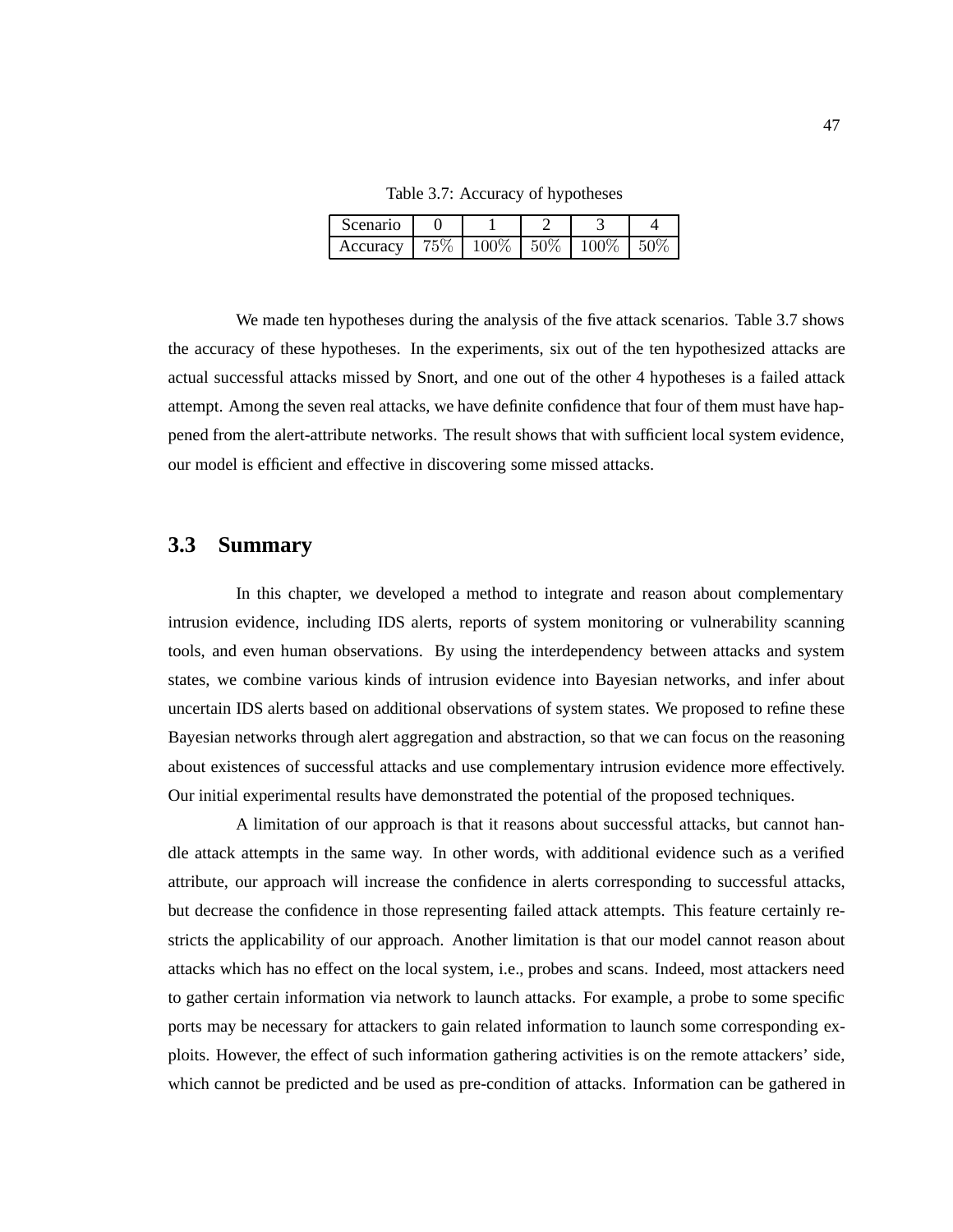multiple ways other than network scans, e.g., chatting with a careless administrator or wiretapping the telephone. Thus, such attacks will not appear in the alert-attribute Bayesian network so that the reasoning will not affect and be affected by such alerts. Information of such alerts is usually useful for human administrators in analyzing the attacker's intentions and strategies in realworld. For example, people may have a higher belief on alerts of follow-up attacks after monitored probes on some special ports. However, modeling this observation brings risk of being distracted by forged traffic from attackers.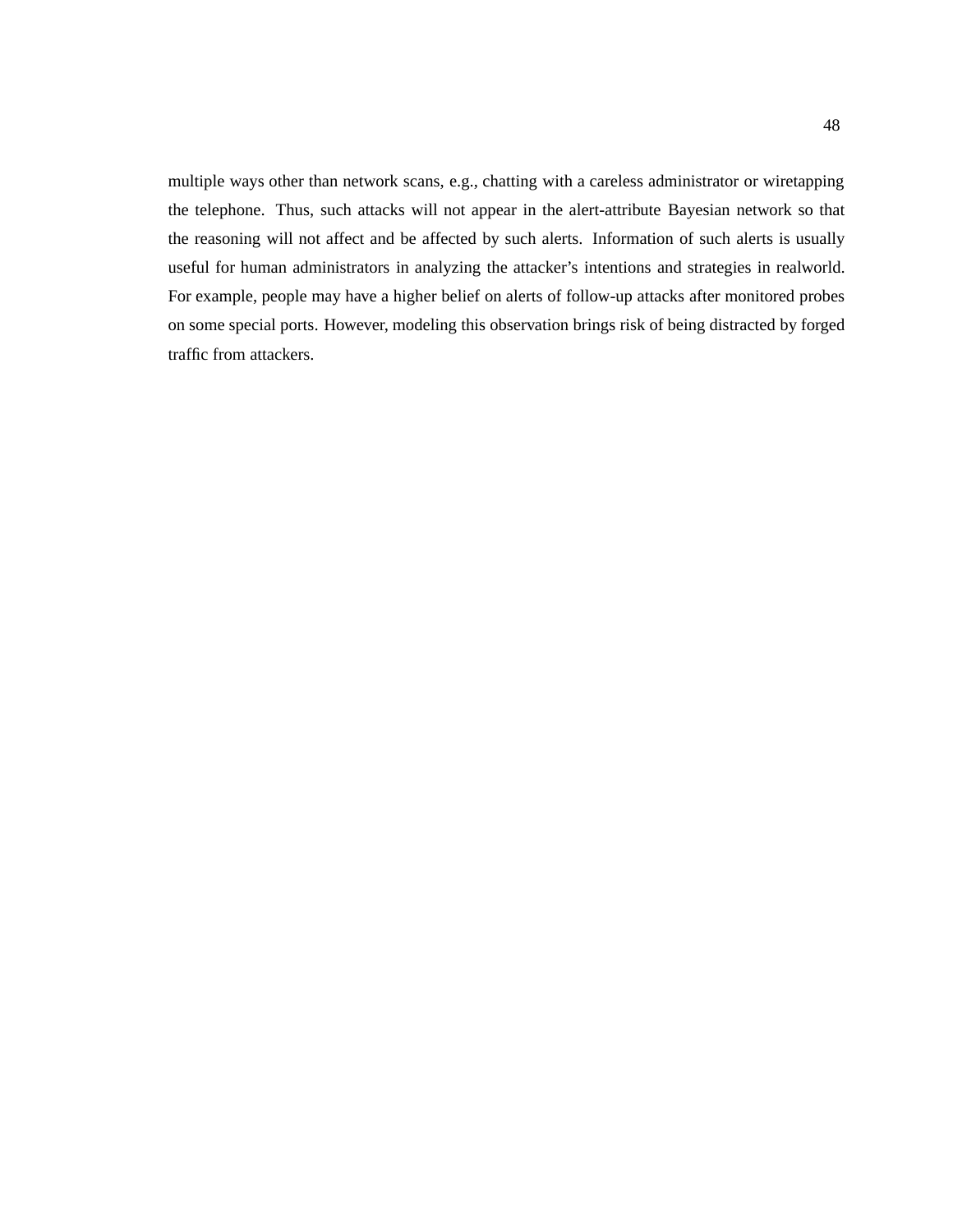### **Chapter 4**

## **Robustness Analysis of The Bayesian**

# **Reasoning Framework**

In this chapter, we discuss our study in the robustness of the alert-attribute Bayesian networks we just presented in the previous chapter.

As part of the initial set up of the Bayesian networks, the prior probability assignments of related alerts will certainly affect the final reasoning results. In practice, the uncertainty in a lot of intrusion evidence can be eliminated by gathering more detailed evidence and going through more complicated analysis. For example, manually going through logged individual packets to find out whether those packets represent a real attack. However, the expense of collecting and analyzing such details, as well as the often large amount of evidence make it infeasible to carry out such procedures on every piece of evidence that we are not certain about. When using a Bayesian network to inference about one of its nodes' posterior probability, we call the inference result the output of the Bayesian network on this node, and call the node of interest the output variable in this case. In a Bayesian network, different nodes usually have different influences on the output result depending on the network topology and prior probability assignments. Some nodes may have much larger influences than others. Thus, it will be more economical to spend the limited time and resource in analyzing those "sensitive" evidence to get better results. Also, sometimes people are interested in the qualitative relations between intrusion evidence and attacks. By studying the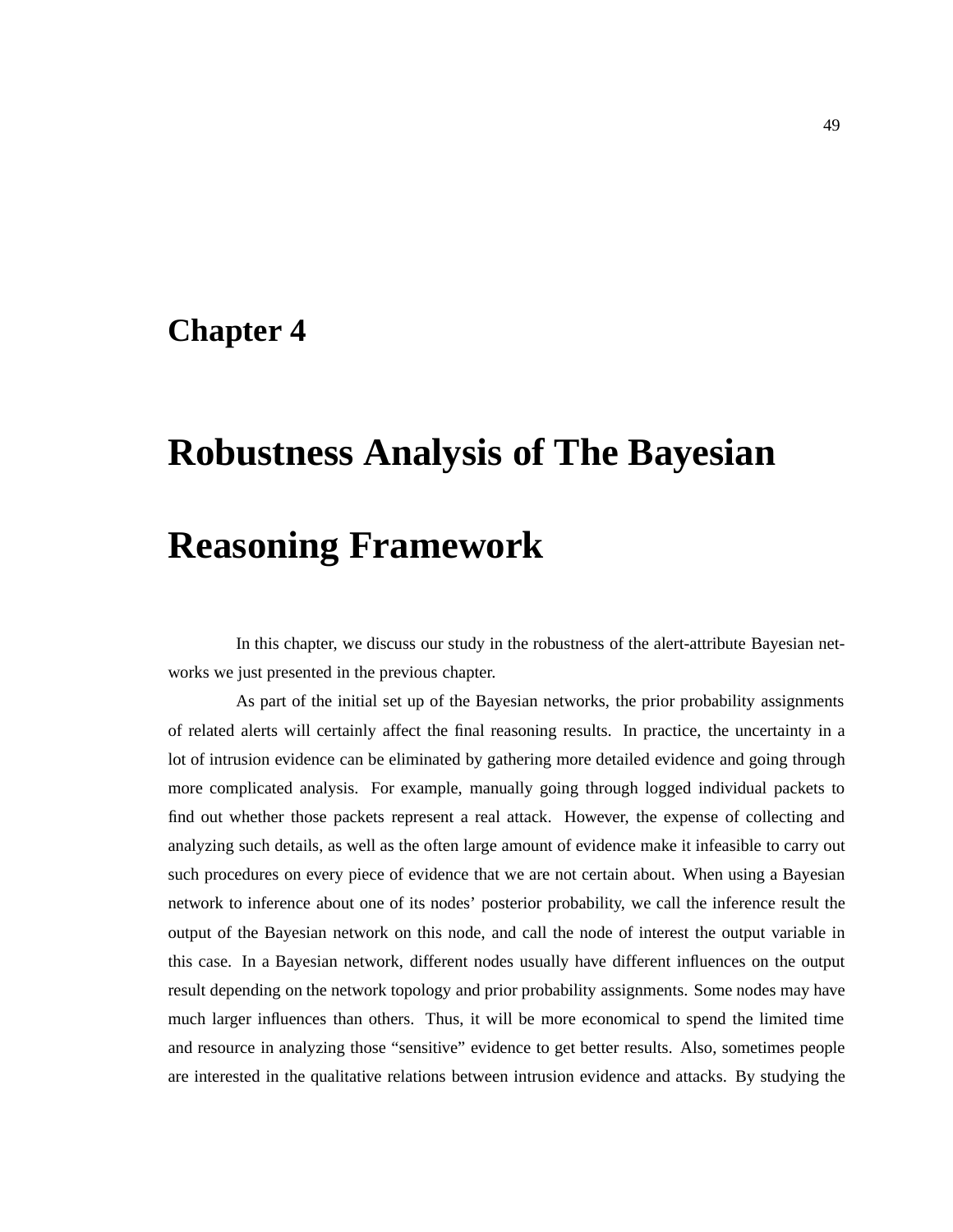qualitative properties of alert-attribute Bayesian networks, we can derive such relationships even if we do not have good knowledge about the prior probabilities. Below we discuss the processes and results of such analysis.

### **4.1 Sensitivity Analysis**

In an alert-attribute Bayesian network, the output result may be affected by the inaccuracies involved in human experts' assessments on the prior confidence of alerts. Although many alerts can be verified to be either True or False by carefully analyzing the detailed system/network logs and evidence, such evidence gathering and analysis process can usually be too expensive to perform on every alert we encounter in the Bayesian network. Thus, it is desirable to find out which variables have the most significant influence on the output variable, and focus our resource and efforts on analyzing such variables, so as to improve the quality of the results at the lowest cost. For example, if we know that one particular alert's prior confidence affects the output of an alert-attribute network the most, we can focus more on the investigation in this particular alert if we cannot investigate on all of them. Such robustness properties of the alert-attribute Bayesian network can be evaluated by subjecting the network to a sensitivity analysis. A sensitivity analysis amounts to varying the assessments for one or more of its numerical parameters and investigating the effects on the output of the Bayesian network. The result of the sensitivity analysis can help us to estimate the effects of the inaccuracies in the parameters of the network.

Let  $x = P(b_i|\pi)$  denote the prior conditional probability value for node B to take any value  $b_i$  that B can take given any assignment  $\pi$  of its parents. The output value of the Bayesian network can be presented as a function over x, which is denoted as  $f(x)$ . We call this function the *sensitivity function* of the output variable over parameter  $P(h|\pi)$  in this Bayesian network. It has been proved that a sensitivity function is a quotient of two functions that are linear in the parameter  $x$  [9, 12]. That is, the function takes the form of

$$
f(x) = \frac{x + c_1}{c_2 \cdot x + c_3}
$$

,

where  $c_1, c_2$ , and  $c_3$  are constants derived from the other parameters in the Bayesian network. Thus, we can find the actual sensitivity function from either a symbolic inference in the Bayesian network, or assigning multiple values to x and solve the corresponding coefficients. An important value associated with the sensitivity function is the sensitivity value  $\frac{df(x)}{dx}$ , which represents how sensitive the output changes upon minor changes on variable  $x$ .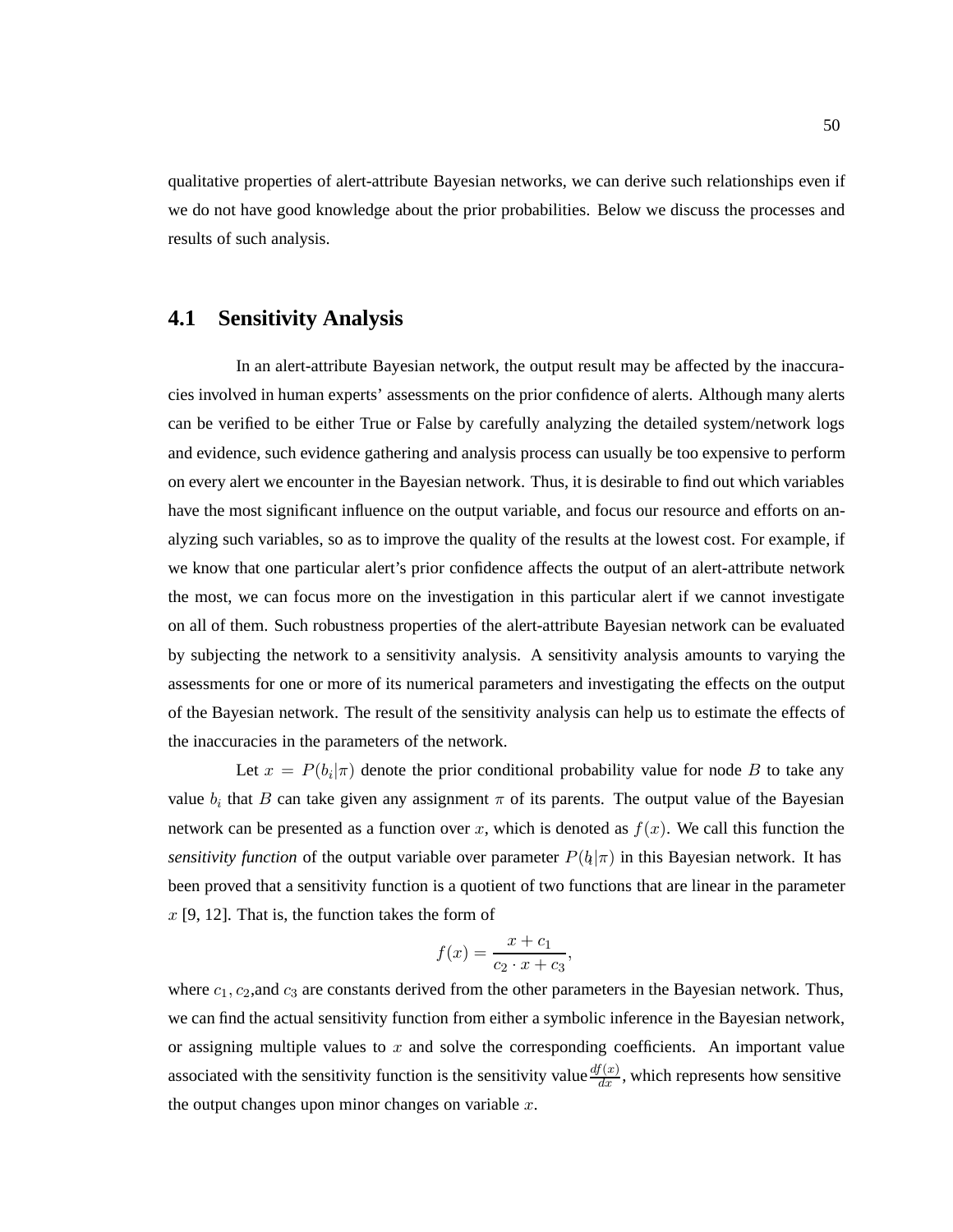Here we use one alert-attribute Bayesian network from one of our experiments to demonstrate the sensitivity analysis in these networks. The network is as shown in Figure 4.1. For the simplicity of presentation, we assume all the hypothesized alert nodes are also actual alerts reported by the IDS.



Figure 4.1: An alert-attribute Bayesian network

Assume that node "FTP commandover flowattempt" is picked as the output variable and the prior confidence values of all the attack types in the network are assigned to be 0.5. Now we study the sensitivity function of the output  $P("FTP command overflow attempt") =$ True|{"Webpage file modified"= True)} over parameter  $x = P_0("IIS unicode exploit").$ By assigning different values to  $x$  and compute the function value, we have:

$$
\begin{cases}\n\frac{0.5 + c_1}{c_2 \cdot 0.5 + c_3} = 0.6\\ \n\frac{0.4 + c_1}{c_2 \cdot 0.4 + c_3} = 0.5833\\ \n\frac{0.6 + c_1}{c_2 \cdot 0.6 + c_3} = 0.61538\n\end{cases}
$$

By solving the above equations, we have  $f(x) = \frac{x+1}{x+2}$ . Similarly, we can compute the sensitivity functions as well as the sensitivity values for different combinations of output variables and  $x$  given node "Web page file modified" instantiated to be True and False. The result is shown in table 4.1.

In table 4.1,  $f_{true}(x)$  and  $f'_{true}(x)$  represent the sensitivity function and sensitivity value when node "Web page file modified" is instantiated to be True; f*false*(x) and  $f_{false}'(x)$  represent the sensitivity function and sensitivity value when the node is instantiated to be False. From the sensitivity values shown in table 4.1, we can see that the output variable is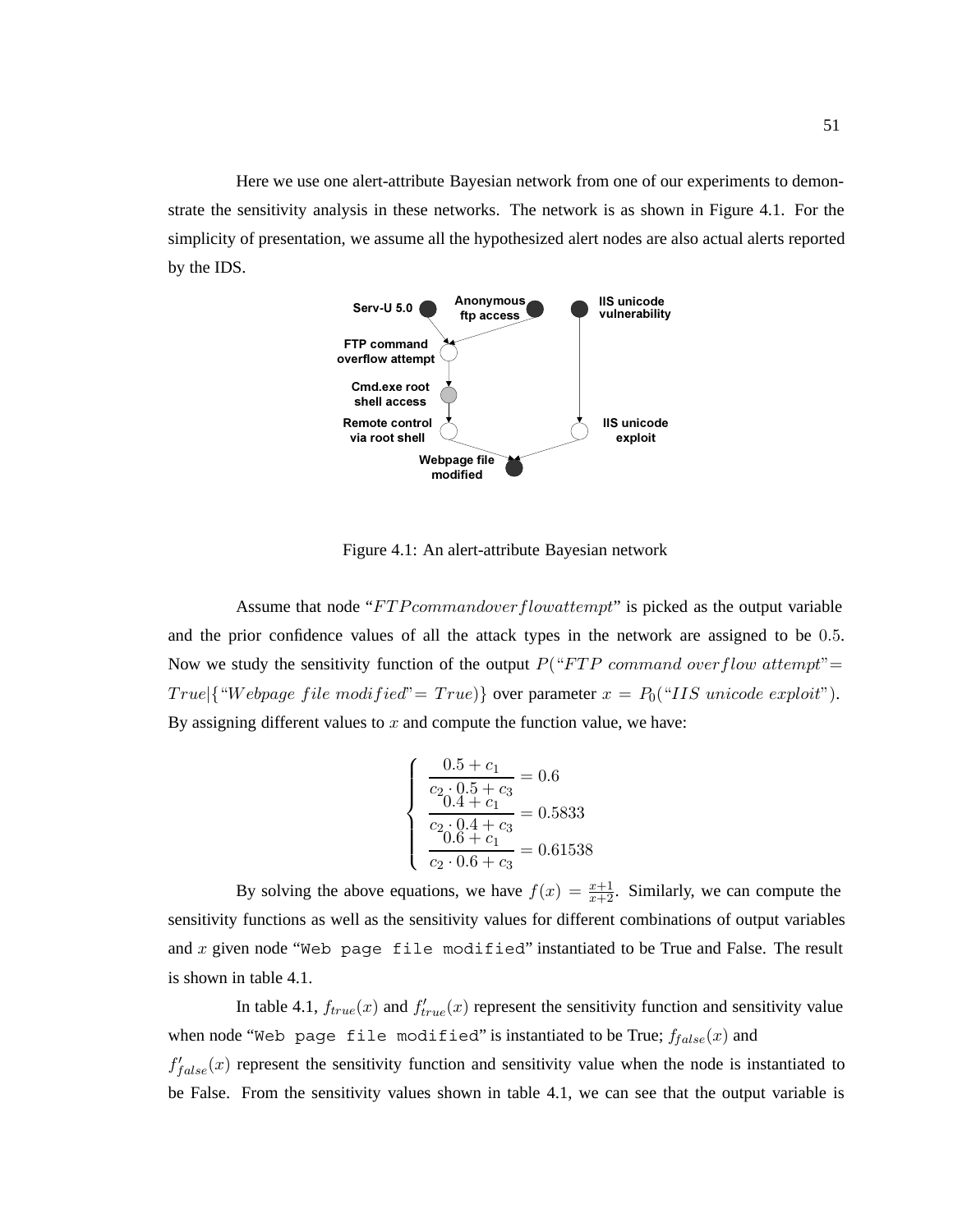| output<br>vari-       | $\mathcal{X}$         |                    |                   |                   | $\overline{f_{true}(x)}$ $\overline{ f'_{true}(x) }$ $f_{false}(x)$ $\overline{ f'_{false}(x) }$ |
|-----------------------|-----------------------|--------------------|-------------------|-------------------|--------------------------------------------------------------------------------------------------|
| able                  |                       |                    |                   |                   |                                                                                                  |
| FTP command           | <b>FTP</b><br>command | $\frac{3x}{x+2}$   | 0.96              | $\frac{x}{2-x}$   | 0.889                                                                                            |
| overflow              | overflow attempt      |                    |                   |                   |                                                                                                  |
| attempt               |                       |                    |                   |                   |                                                                                                  |
| FTP command           | Remote control        | $\frac{x+1}{x+2}$  | 0.16              | $\frac{1-x}{2-x}$ | 0.444                                                                                            |
| overflow              | via root shell        |                    |                   |                   |                                                                                                  |
| attempt               |                       |                    |                   |                   |                                                                                                  |
| FTP command           | IIS unicode ex-       | $\frac{x+1}{3x+1}$ | 0.32              | $\frac{1}{3}$     | $\theta$                                                                                         |
| overflow              | ploit                 |                    |                   |                   |                                                                                                  |
| attempt               |                       |                    |                   |                   |                                                                                                  |
| Remote<br>con-        | FTP<br>command        | $\frac{2x}{x+2}$   | 0.64              | $\Omega$          | $\Omega$                                                                                         |
| trol via root         | overflow attempt      |                    |                   |                   |                                                                                                  |
| shell                 |                       |                    |                   |                   |                                                                                                  |
| Remote<br>con-        | Remote control        | $\frac{2x}{x+2}$   | 0.64              | $\overline{0}$    | $\Omega$                                                                                         |
| trol via root         | via root shell        |                    |                   |                   |                                                                                                  |
| shell                 |                       |                    |                   |                   |                                                                                                  |
| Remote<br>con-        | IIS unicode ex-       | $rac{1}{3x+1}$     | 0.48              | $\Omega$          | $\Omega$                                                                                         |
| trol via root         | ploit                 |                    |                   |                   |                                                                                                  |
| shell                 |                       |                    |                   |                   |                                                                                                  |
| unicode<br><b>IIS</b> | <b>FTP</b><br>command | $\frac{2}{x+2}$    | $\overline{0.32}$ | $\theta$          | $\theta$                                                                                         |
| exploit               | overflow attempt      |                    |                   |                   |                                                                                                  |
| unicode<br><b>IIS</b> | Remote<br>control     | $\frac{2}{x+2}$    | 0.32              | $\overline{0}$    | $\overline{0}$                                                                                   |
| exploit               | via root shell        |                    |                   |                   |                                                                                                  |
| unicode<br><b>IIS</b> | IIS unicode ex-       | $\frac{4x}{3x+1}$  | 0.64              | $\overline{0}$    | $\theta$                                                                                         |
| exploit               | ploit                 |                    |                   |                   |                                                                                                  |

Table 4.1: Sensitivity functions

more sensitive to its own prior confidence than to any other attacks' prior confidences; the posterior probability of alert "Remote control via root shell" is as sensitive to node "FTP command overflow attempt" as to node "Remote control via root shell".

In practice, decisions about alert being successful or not are usually made based on threshold values. That is, given a threshold  $0 < t \leq 1$  on the confidence of an alert, if the alert's (posterior) confidence value is less than  $t$ , the alert is treated as a false alert or a failed attack attempt. Otherwise, the alert is treated as a successful attack. Given these sensitivity functions, we can also compute the corresponding ranges for the prior confidences that will or will not affect the decision. For example, from table 4.1, the sensitivity function of the output  $P("FTP)$ command over flow attempt" =  $True$  {"Webpage file modified" =  $True$ } over parameter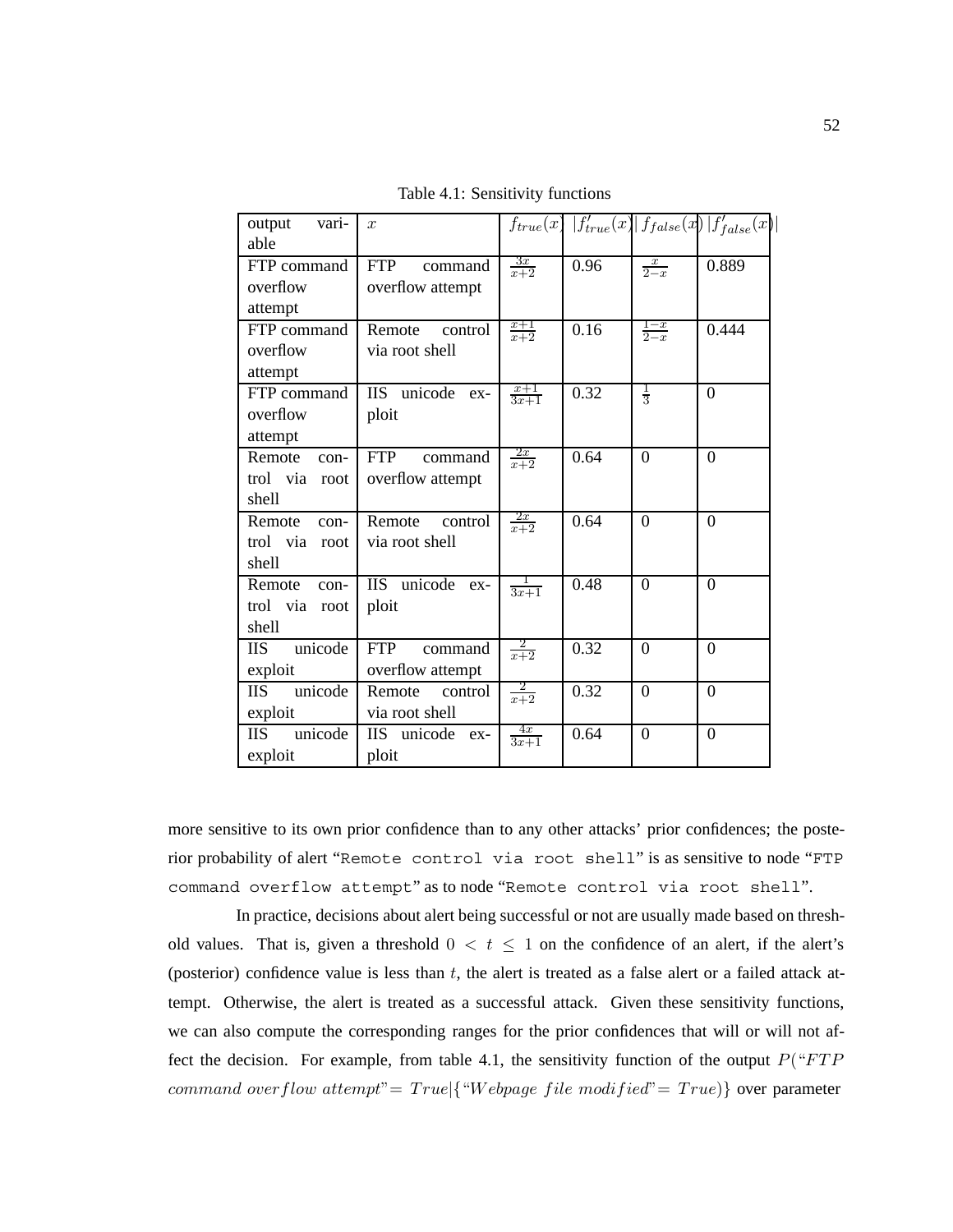$x = P_0$ ("Remotecontrolviarootshell") is  $\frac{x+1}{x+2}$ . If we set the threshold as 0.6, by solving the inequation  $\frac{x+1}{x+2}\geq$  0.6, we know that alert FTP command overflow attempt will always be determined to be False when Remote control via root shell's prior confidence is within  $(0, 0.5)$ 

The statistical information about certain attack types may not always be available. However, we are still interested in the change of the probability of alerts upon observed system evidence. In such cases, we still need to assign prior confidence values for those attacks in order to make the Bayesian network sound and complete. From a conservative point of view, we do not want such arbitrarily assigned values to affect the reasoning too much. According to [10], the sensitivity value, which is the differential coefficient value of the corresponding sensitivity function, of a parameter for a binary variable has an upper bound:

$$
|f'(x_0)| \leq \frac{p_0 \cdot (1 - p_0)}{x_0 \cdot (1 - x_0)},
$$

where  $x_0$  is the value specified for x, and  $p_0$  is the corresponding value of the probability of interest. Thus, this inequation reveals that the large sensitivities are expected only for the more extreme values of  $x_0$ , and the probability of interest will be quite insensitive to small shifts in x with an original value of 0.5. So, for the attack types which are lack of statistical information, we use 0.5 for their prior confidence in the reasoning.

### **4.2 Qualitative Analysis**

As we have discussed earlier, the analysis on the quantitative properties of the alertattribute Bayesian networks (Bayesian inference, sensitivity analysis) are computationally costly because Bayesian inference is NP-hard. However, in some instances, we may be only interested in some qualitative properties of the networks such as the increase or decrease on some variables in networks. As we will see later, the qualitative properties of the networks are relatively easier to determine, especially given some special conditional probability distributions associated with variables in alert-attribute networks. The qualitative property we are interested in an alert-attribute Bayesian network is how the probabilities of alerts change upon observed evidence. If we can decide the general direction of how a piece of evidence would affect our confidence in a specific alert, it will save the expensive computations during Bayesian inference. For example, when the confidence of an alert already exceeds certain threshold, if we can decide that the new evidence will not change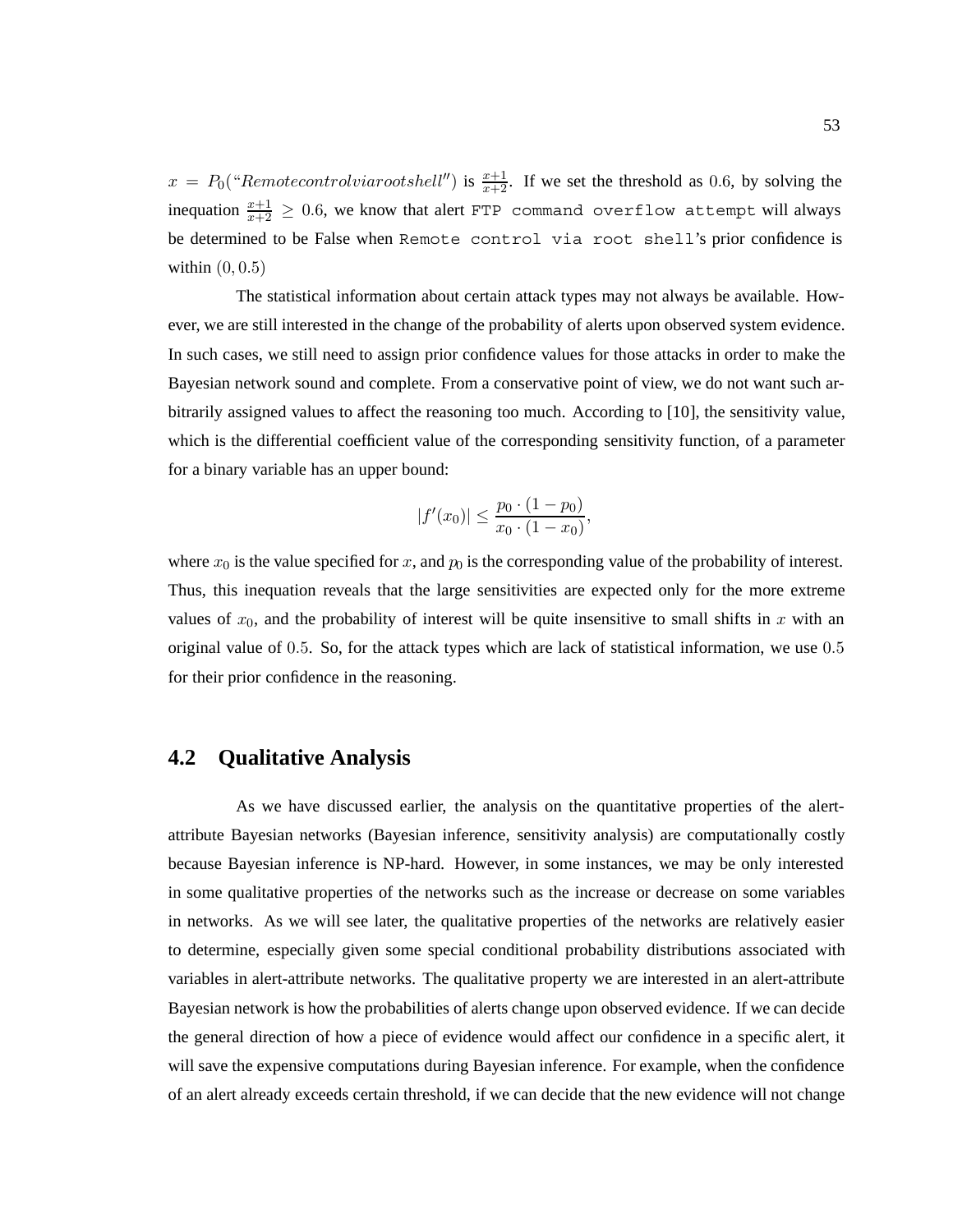this situation without performing the inference, it will save a lot of computation cost. Also, the prior conditional distributions associated with alerts may contain inaccuracy, which will affect the quantitative inference. Thus, it is desirable to have some qualitative properties that is independent of the prior distribution values. This is the motivation of our qualitative analysis on the alert-attribute Bayesian networks. In particular, we want to study the qualitative properties of the alert-attribute Bayesian networks, so as to know that under which conditions a piece of verified evidence will indirectly verify other nodes in the alert-attribute Bayesian network, and whether the confidence in the other nodes in the network will increase or decrease upon such additional evidence.

#### **Indirect verifications**

Because of the way the alert-attribute Bayesian networks are constructed, an instantiated node may also verify some other related nodes in the network. For example, a system attribute node verified to be False may also cause its parent nodes to be verified as False. Because this type of verifications are not directly observed evidence from scanning reports or system logs, we call them *indirect verifications*. Below we will study the conditions for such indirect verifications.

Among the verified system attribute *nodes*, some of them are verified to be True while others are verified to be False. Except for the initial system attribute nodes, an attribute node's value being True indicates the corresponding attribute being altered by previous activities, which will increase the confidence in its previously related alert nodes. Thus, we call the first type of verifications the *positive instantiations* because they have positive impacts on identifying real attacks. Similarly, we call the second type of verifications *negative instantiations*.

**Lemma 4.2.1** *Given an alert-attribute Bayesian network* B *and a negatively instantiated attribute node* V, a node  $C \in \mathcal{B}$  will be indirectly verified to be False by V if C is one of V's direct parents.

The proof is obvious: If C is True, because V is C's post-condition, it should also be True. Thus,  $C$  must be False if  $V$  is True.

We call an alert-attribute Bayesian network *complete* if it represents a legitimate attack scenario. That is, in this network, each alert node has its pre-condition satisfied in the Bayesian network by the time it takes place, and each attribute node is either an initial system attribute or the child node of a previous alert node.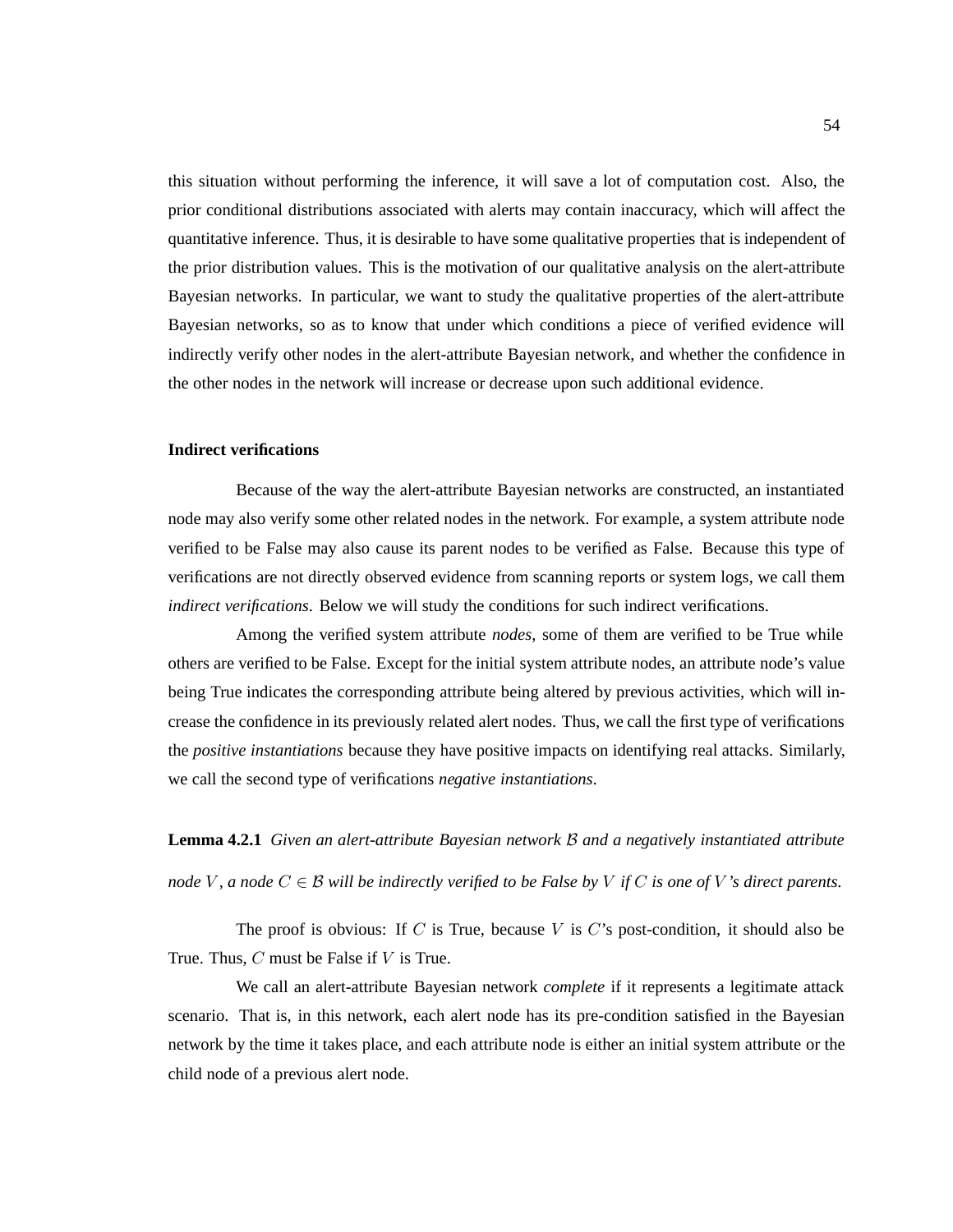**Lemma 4.2.2** *Given an alert-attribute Bayesian network* B *and a positively instantiated node* x*, a node*  $C \in \mathcal{B}$  *will be indirectly verified to be True by* x *if all the complete subnets of*  $\mathcal{B}$  *containing* x *also contain the node* C*.*

This lemma is also obvious given the way alert-attribute Bayesian networks are constructed. Indeed, if there is a complete subnet that contains  $x$  but does not contain  $C$ , which means x can be caused by a scenario without  $C, C$  is not guaranteed to be True. On the other hand, if there is not such a subnet, which means that all legitimate attack scenarios depends on  $C_s$  success,  $C_s$ must be True given  $x$  positively instantiated.

By checking whether the conditions indicated by lemma 4.2.1 and 4.2.2 are satisfied, we can identify indirectly verified nodes in alert-attribute Bayesian networks without performing the usually costly Bayesian inference.

### **Monotonicity properties**

Now we study the "monotonicity" properties of the alert-attribute Bayesian networks. That is, how the output of alert-attribute Bayesian networks change toward positive and negative instantiations.

Before we start the analysis, we first introduce some related definitions, lemmas, and theorems in the research field of Bayesian networks and qualitative probabilistic networks.

**Definition 1** *Given a Bayesian network*  $\mathcal{B} = (G, \Gamma)$ *, where* G *is a DAG and*  $\Gamma$  *is a set of conditional probability distribution, let* C *be the output variable of the network and let* X(G) *be the observable variables. The* distribution output function *for* B *is a function*  $f_{P_r}(x) = P_r(C|x)$  *for all the joint value assignments* x *over* X(G)*. [59]*

When there exists a total ordering on the discrete values of the variables and set of variables in a Bayesian network, based on the posterior probability distribution of given variables, we can discuss the monotonicity of the distribution output function we just defined and the qualitative influence in the network. The following definition describes the idea of monotonicity that we will study in this section.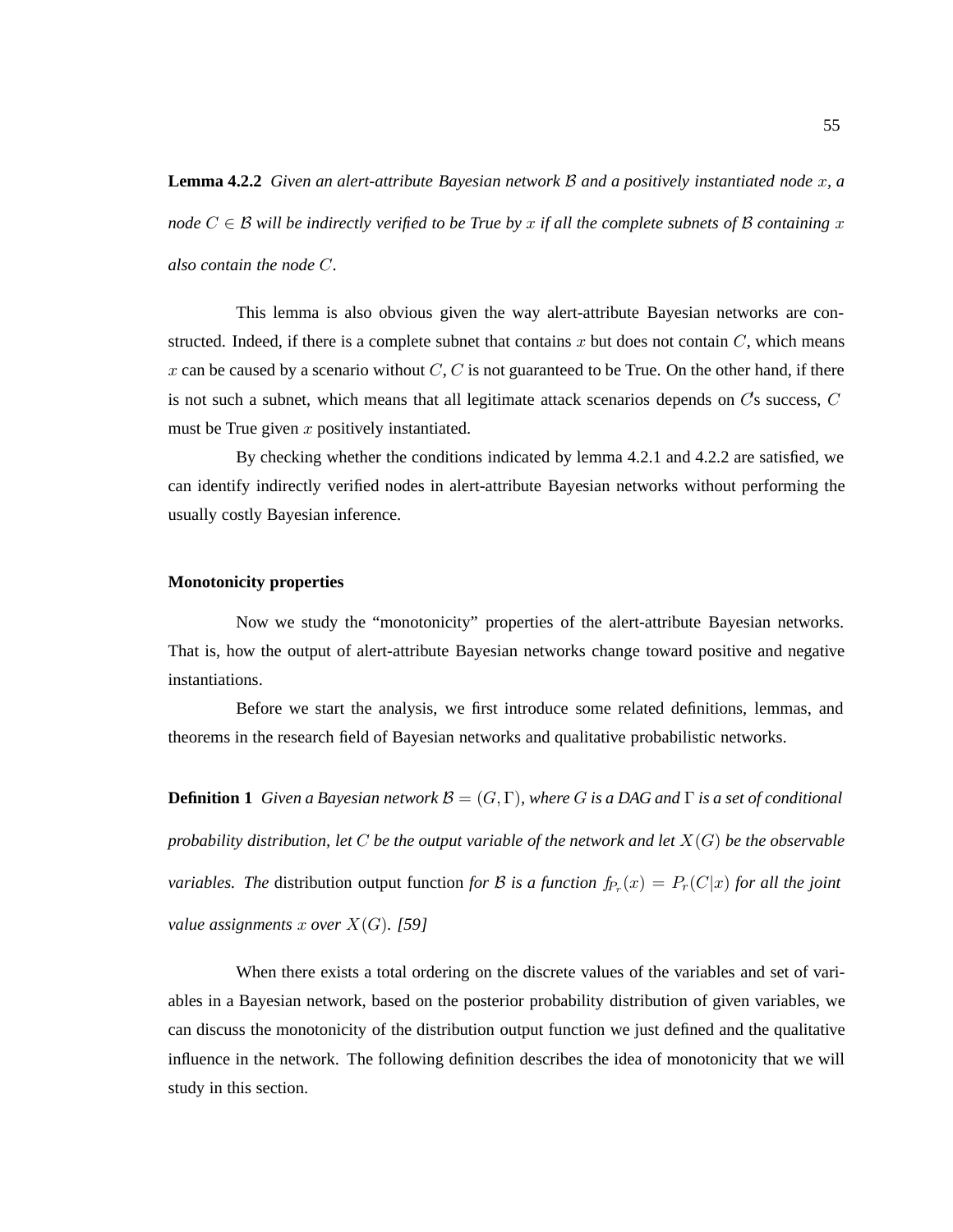**Definition 2** *A Bayesian network*  $\mathcal{B} = (G, \Gamma)$  *is said to be* isotone in distribution *for the observable variables*  $X(G)$  *if* 

$$
x \leq x' \Rightarrow f_{P_r}(x) \leq f_{P_r}(x')
$$

*holds for all value assignments*  $x$ ,  $x'$  *of variables*  $X(G)$ *.* [59]

To study the monotonicity of Bayesian networks, researchers have designed the concept of qualitative influence, and studied the properties of such influence in Bayesian networks. Below we will quote the definition and some related lemmas from some existing literatures in Bayesian networks research. Later we will use the definition and lemmas to study the monotonicity in the alert-attribute Bayesian networks.

**Definition 3** *A variable* V *has a positive qualitative influence on variable* W *if, for all values* w *of* W and all values  $v, v'$  of V, with  $v \leq v'$ , inequation

$$
F_{P_r}(w|v's) \leq F_{P_r}(w|vs)
$$

*holds for any joint value assignment s to the context set*  $S = \pi(W)$ 

 ${V}$  *of parents of* W *other than* V, where the  $F_{P_r}(w|vs)$  is the cumulative conditional distribution *function which equals to*  $P_r(W < w|vs)$ *. We use sign* '+' to denote this qualitative influence. *Analogously, by replacing the*  $\leq$  *in the above equation with*  $\geq$  *and*  $=$ *, we can define the negative and zero qualitative influence, and we use signs '-' and '0' respectively to denote the qualitative influences. Otherwise, if the influence changes upon different value assignments to* S*, we call it an uncertain qualitative influence and use the question mark '?' to denote it. [59]*

**Lemma 4.2.3** *The set of all qualitative influences between the variables of a Bayesian network exhibits the property of symmetry. That is, if the network includes an influence of sign*  $\delta$  *of V on W,*  $\delta \in \{+, -, 0, ?\}$ , then it also includes an influence of W on V of sign  $\delta$ . [62]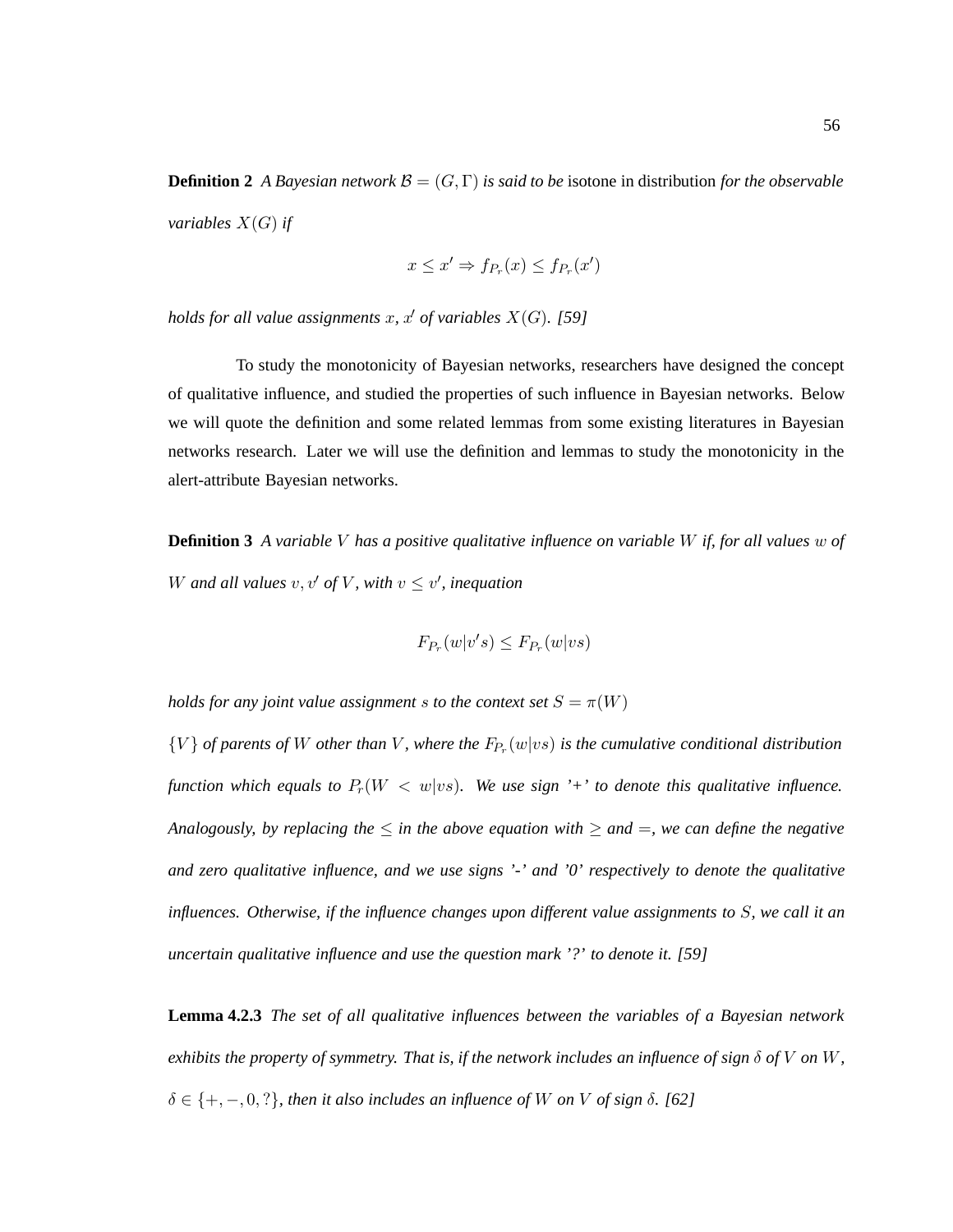**Theorem 4.2.4** *Given a Bayesian network*  $\mathcal{B} = (G, \Gamma)$  *with the set*  $X(G)$  *of observable variables and the output variable C. If, for all variable*  $X_i \in X(G)$ *,*  $X_i$  *has a positive qualitative influence on C, then* B *is isotone in distribution for X(G). [59]*

Now we study the monotonicity of the alert-attribute Bayesian networks. Without losing the generality, we define a complete ordering of  $True > False$  on the values for all the binary variables in networks. Thus, we can have the following lemma:

**Lemma 4.2.5** *Given two uninstantiated (neither directly verified nor indirectly verified) variables* V *and* W *in an alert-attribute Bayesian network, if they are directly connected by an edge, or they are alert nodes and share the same parent attribute node,* V *and* W *have positive qualitative influences on each other.*

### **Proof:**

There are 4 types of connections between two neighboring variables in an alert-attribute Bayesian network.

- 1. a direct link from an alert node  $V$  to its post-condition node  $W$ ,
- 2. a direct link from a pre-condition node  $W$  to alert node  $V$ ,
- 3. a direct link from an attribute node  $V$  to an implicated attribute node  $W$ , and
- 4. (inter-causal link) two alert node  $V$  and  $W$  are both linked to an instantiated post-condition node X.

For the first type of link, because  $P(W = 0|V = 1) = 0$  and  $P(W = 0|V = 0) \ge 0$ , we have  $F_{P_r}(w|v=1,s) \leq F_{P_r}(w|v=0,s)$  holds for all s. Thus, link  $V \to W$  is associated with a positive influence sign. For the second type, because  $P(W = 0|V = 1) = 0$  and  $P(W = 0|V = 1)$  $0 \geq 0$ , we can also conclude that the link is associated with a positive influence sign. For the third type, because  $P(W = 0|V = 1) = 0$  and  $P(W = 0|V = 0) \ge 0$ , it is also a positive influence sign. For the forth type, when node X is instantiated to be False, obviously both V and W must be False, and the qualitative influence is positive; when node  $X$  is instantiated to be True, from Bayes'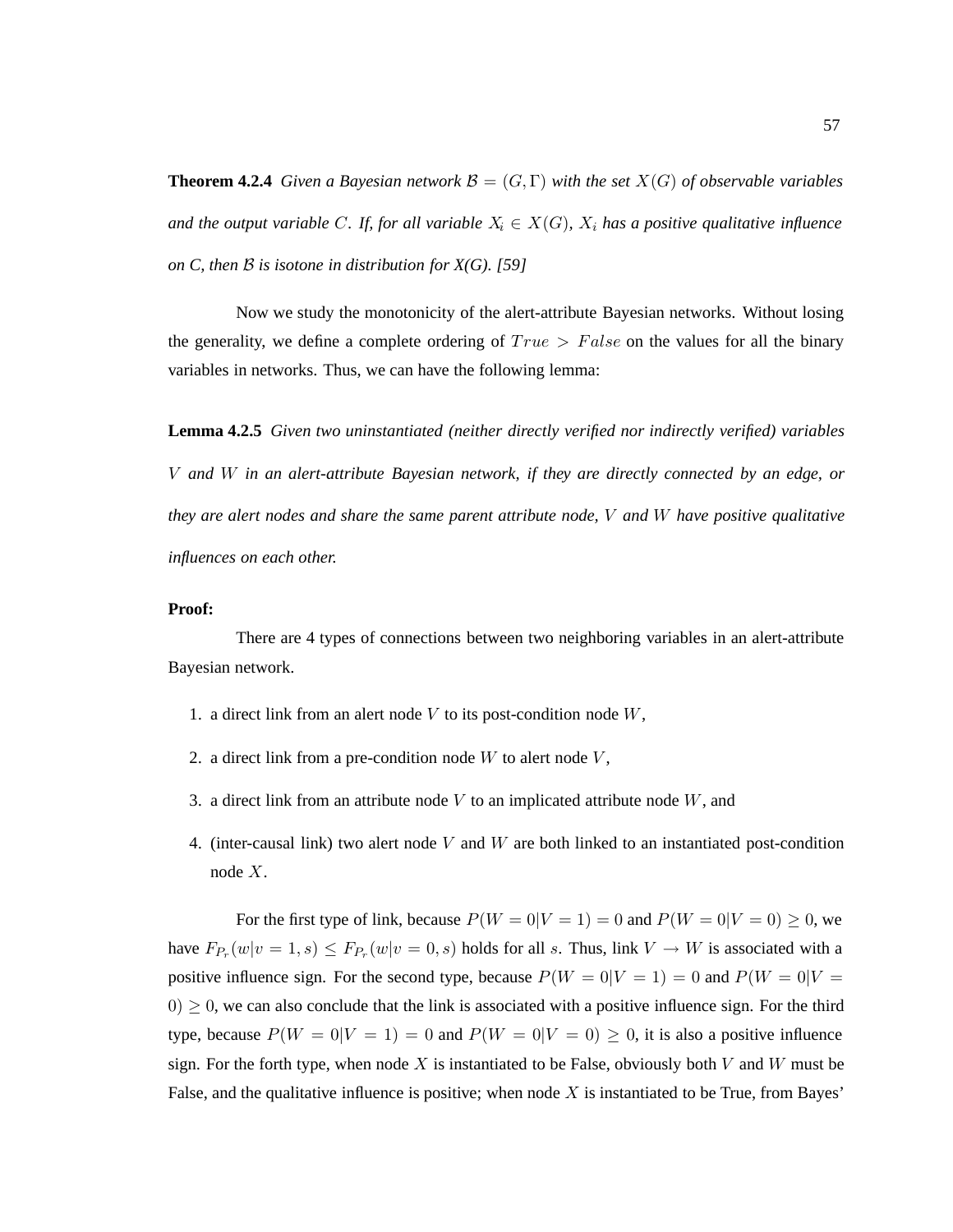theorem, we can have  $P(W = 0|V = 0, X = 1) \ge P(W = 0|V = 1, X = 1)$ , which also makes it a positive influence. From lemma 4.2.3, all the direct links in an alert-attribute Bayesian network exhibit positive qualitative influences.

Following [62], we can use the sign '+','-', '0', and '?' to denote positive, negative, zero, and uncertain qualitative influences respectively. The joint qualitative influence on a variable can be computed using sign multiplication and addition operators [62, 20]. According to [20], the sign of a trail between two nodes is the product of the signs of all direct and inter-causal [20] links in the trail; the sign of a node to another node is the sum of the signs of all evidential trails from the first node to the other one. Table 4.2 [62] defines those operators.

Table 4.2: The  $\otimes$  (multiplication) and  $\oplus$  (addition) operators for combining signs.

| $\otimes$ + - 0 ? |                                                  |  |  |  | $\oplus$ + - 0 ?                                 |  |
|-------------------|--------------------------------------------------|--|--|--|--------------------------------------------------|--|
|                   | $+$   + - 0 ?                                    |  |  |  | $+$   + ? + ?                                    |  |
|                   | $  +$ 0 ?                                        |  |  |  | $-1$ ? $-2$                                      |  |
|                   | $0 \mid 0 \quad 0 \quad 0 \quad 0$               |  |  |  | $0 + - 0$ ?                                      |  |
|                   | $? \begin{array}{ccc} ? & ? & 0 & ? \end{array}$ |  |  |  | $? \begin{array}{ccc} ? & ? & ? & ? \end{array}$ |  |

With lemma 4.2.5 and the sign operators, we can have our conclusion about the monotonicity of the alert-attribute Bayesian networks:

**Lemma 4.2.6** *Any alert-attribute Bayesian network is isotone in distribution for any set of observable variables in the Bayesian network.*

#### **Proof:**

Because all the direct links in an alert-attribute Bayesian network exhibit positive qualitative influences 4.2.5, with the operators shown in table 4.2, it is obvious that there can only be positive qualitative influence between any two variables in the network. Thus, according to Theorem 4.2.4, the Bayesian network is isotone in distribution.

With lemma 4.2.6, we can decide whether the output values will be certain to increase or decrease upon new instantiations. By applying it in some special cases, we have a corollary:

**Corollary 4.2.7** *(Positive Update) In an alert-attribute Bayesian network, if there are only positive (negative) instantiations on attribute nodes, the posterior confidence values of all the alert nodes in*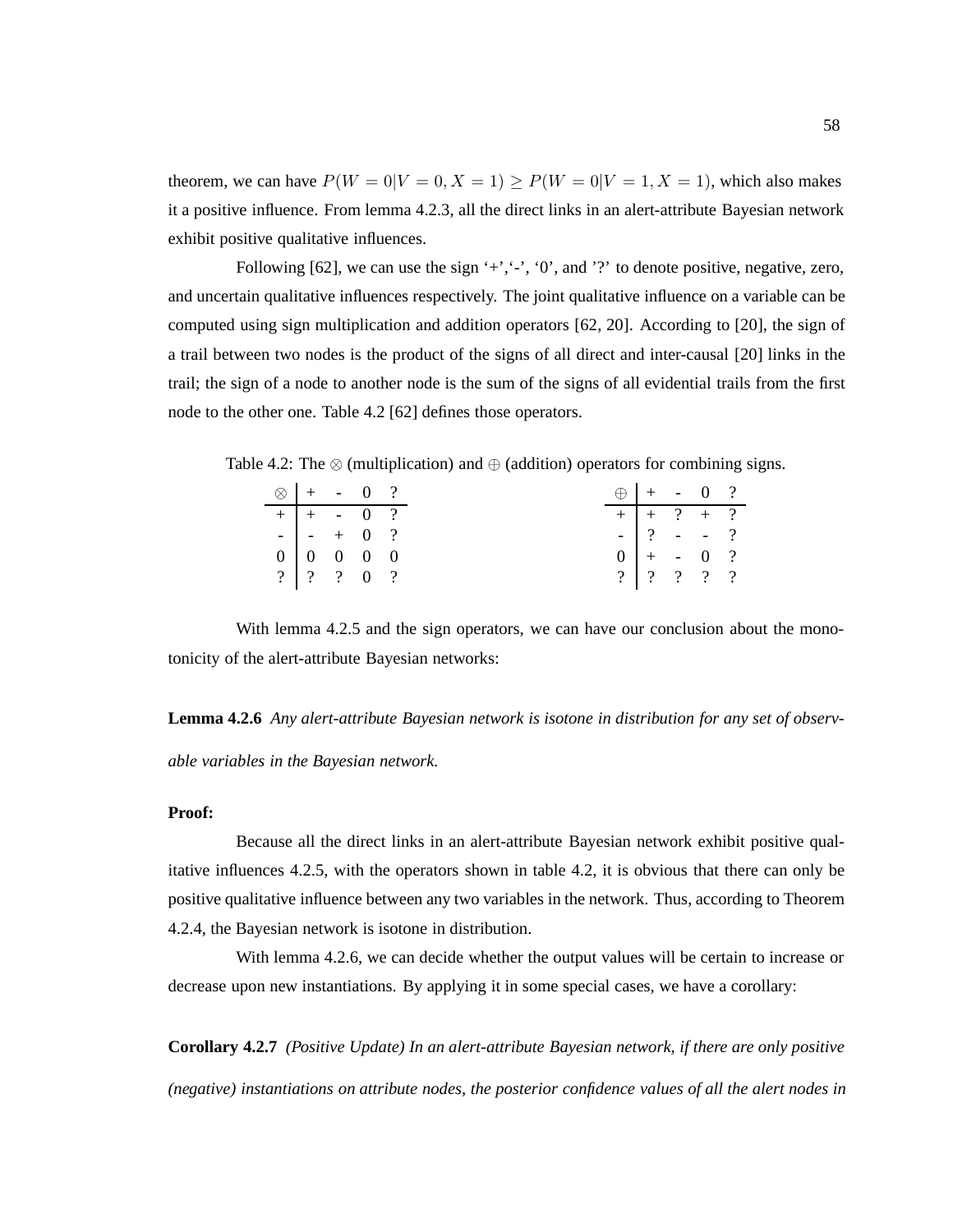*the network are no less (more) than their confidence values before the Bayesian inference upon the instantiations.*

When both positive and negative instantiations exist, the joint effect of multiple observations on a variable of interest can be computed as the sum of the effects of the separate observations on this variable's probability distribution.

As we can see, with the results in qualitative influences and indirect verifications, we can learn a lot of information about how the evidence would affect our assessments to the variables qualitatively in alert-attribute Bayesian networks even without performing the quantitative Bayesian inferences. This is complementary to quantitative analysis when computation resource is limited.

### **4.3 Summary**

In this chapter, we studied the robustness of the alert-attribute Bayesian networks which are used to integrate and reason about complementary intrusion evidence. The contribution of this robustness study is embodied in the three issues. Firstly, by performing sensitivity analysis on the alert-attribute Bayesian networks and finding out the sensitivity functions, together with the decision threshold values, we can compute the ranges of specific alerts' prior confidence values that will affect the decision. Secondly, by performing sensitivity analysis and studying the upper bound of sensitivity values, we point out that when the prior distribution of an variable is unknown, appointing it to be 0.5 will most likely to make the rest of the network insensitive to this variable. Thirdly, by performing qualitative analysis on the alert-attribute Bayesian networks, we prove that such Bayesian networks are monotonic toward variable instantiations. Thus, given an instantiation on a variable in the network, we can decide how the posterior confidences of interested alerts will change toward observed evidence.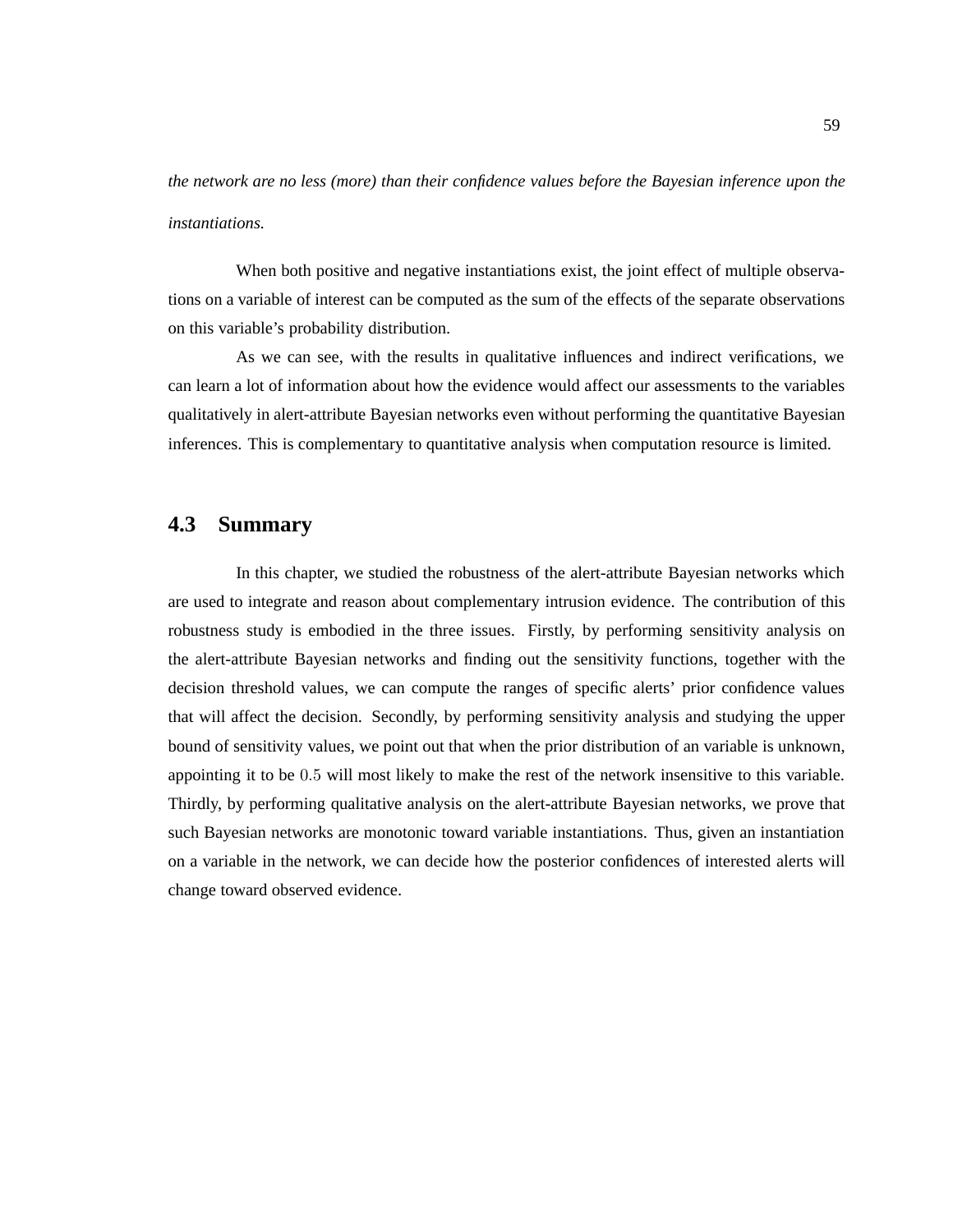### **Chapter 5**

# **Alert Correlation Using OS-level Object Dependency**

Intrusion alert correlation techniques correlate alerts into meaningful groups or attack scenarios for the ease to understand by human analysts. However, the performance of correlation is undermined by the imperfectness of intrusion detection techniques. Falsely correlated alerts can be misleading to analysis. In this chapter, we propose to harness OS-level event logging and dependency tracking to improve the accuracy of alert correlation. OS-level dependency tracking is a recently developed technique to analyze the system operation history toward a given object. The dependency tracking technique used in this paper is *Backtracker* [31], which to our best knowledge is the only such tool available. It tracks dependency-causing events such as process forking and file operations in the system event log, and spans up a tree of system objects connected by these events from the target object. Though a very useful tool for forensics applications, backtracker has two limitations. Firstly, because it is system call oriented, the complexity of tracking and tracking results can be very high. For example, during a normal system run, the resulting dependency graph of such a tracking (using *Backtracker*[31]) can contain up to tens of thousands of objects and hundreds of thousands of edges. Such complexity with tracking is obviously time and resource consuming, while the tracking results are also hard to understand. Secondly, the tracking is highly dependent on the availability of so-called "detection points", which are significant evidence of system being attacked.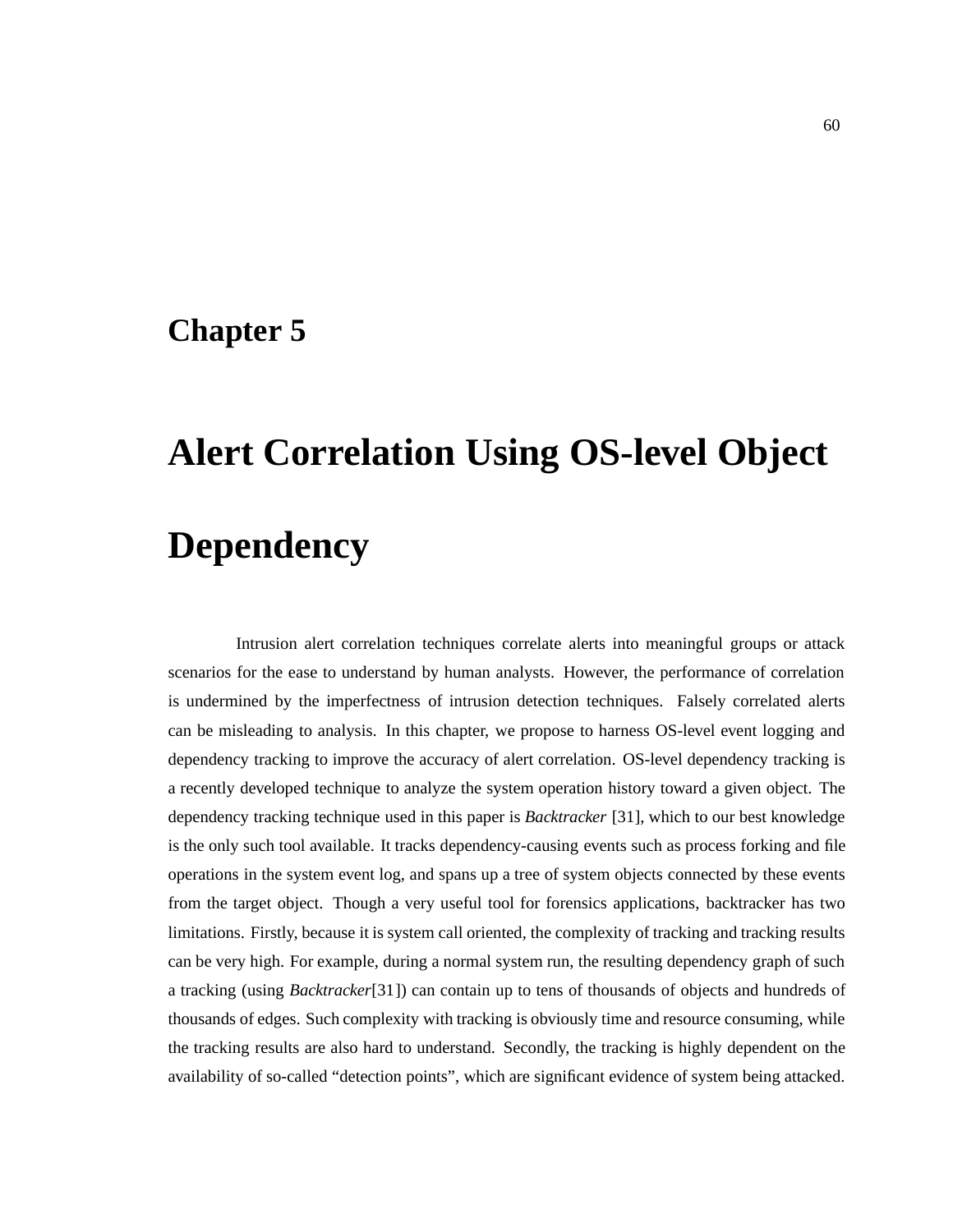However, such "detection points" are not usually available, making it inconvenient to use in security administration. Integrating event logging and dependency tracking tools with alert correlation can potentially address the above limitations, and at the same time improve the performance of alert correlation.

Our integration method is based on the following observations: Firstly, most attacks have corresponding operations on specific OS-level objects. Secondly, other than a few exceptions, if one attack prepares for another, the later attack's corresponding operations would be dependent on the earlier one's. Because logging these system calls is more straightforward than detecting attacks using rules and signatures, such information is considerably more accurate and trustworthy than the IDS alerts. Utilizing such information will improve the performance of alert correlation.

Given the alert correlation results and an OS-level dependency tracking tool, the integration is done in two phases. The first phase is to identify the system objects corresponding to the IDS alerts based on their semantics. The second phase is to verify the relationships demonstrated in the correlation result or discover the missed relationships among the alerts by tracking the dependencies among their corresponding system objects using a dependency tracking tool such as Backtracker.

The contribution of this work is the development of a framework to integrate the information from OS-level event logging and dependency tracking into IDS alert correlation. With the support of OS-level event logs, we can achieve better accuracy in the final result than the original alert correlation method. We also discuss how such integration can facilitate the hypotheses about possibly missed attacks. Finally, we evaluate the effectiveness of this scheme by performing a series of experiments. Our experiment results show that the integration can greatly improve the correctness of correlation and help making hypotheses about possibly missed attacks. For example, in our experiment, our approach can totally remove the false correlations in all three attack scenarios.

# **5.1 Integrating Alert Correlation and OS-Level Dependency Tracking**

Our integration is to identify the relevancy between the relationships among IDS alerts and the dependencies among OS-level objects, and then use the OS-level dependencies to verify or discover the relationships among IDS alerts. To identify such relationships, we first look into attacks' OS-level behaviors.

From the operating system's point of view, an attack is a set of OS-level events that access or modify a set of system objects. The OS-level objects and operations corresponding to an attack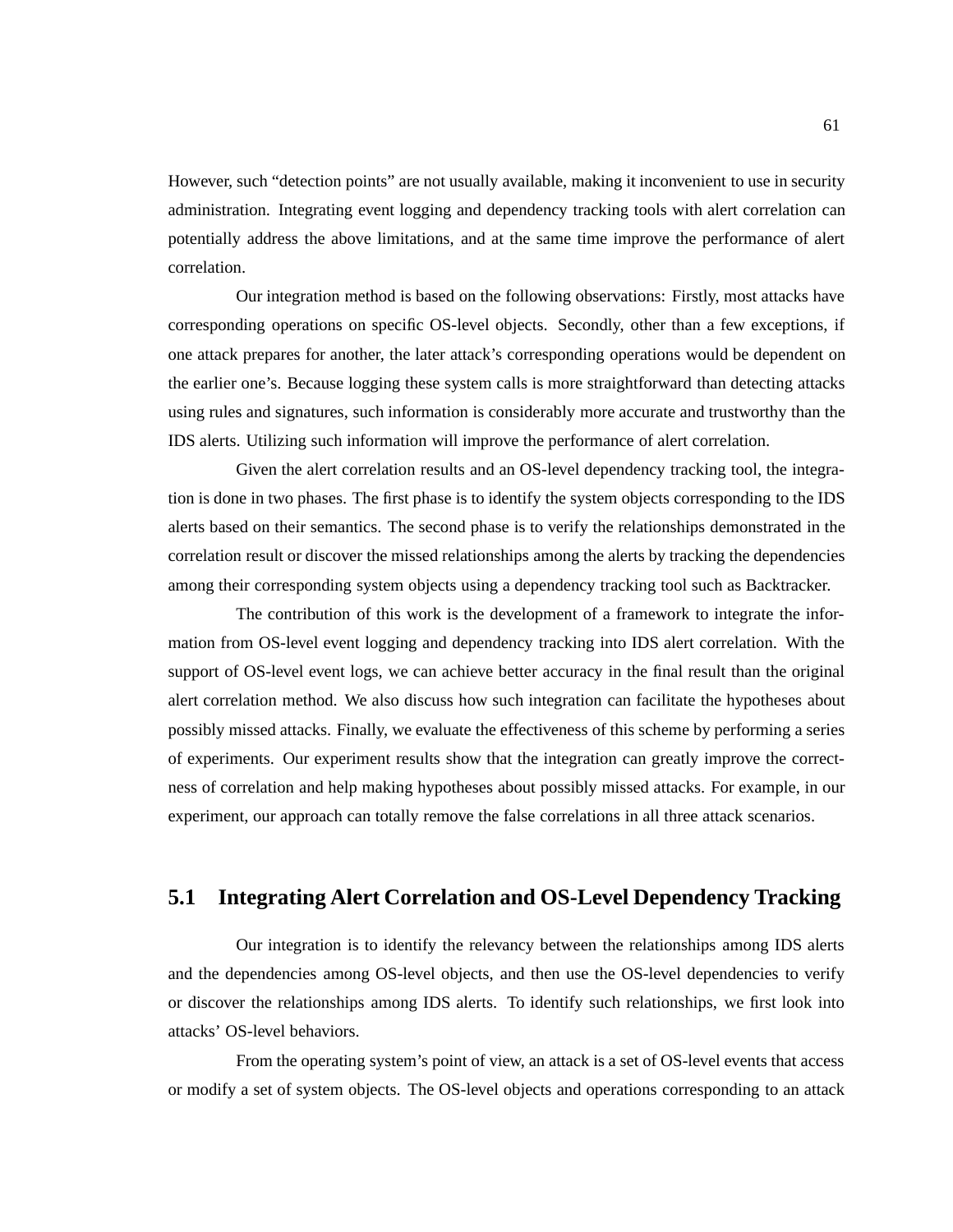can be derived from the semantics of the attack. In our model, such semantics consist of two parts: one is the prerequisites and consequences of attacks, and the other is the correspondence between the predicates in attacks prerequisites or consequences and the OS-level objects on the host. With such information, we can identify the OS-level objects corresponding to the attacks on the host. For example, given an attack that exploits a vulnerable service as its prerequisite and yields a shell as its consequence, we can identify the corresponding service process and shell process for this attack.

Accordingly, the OS-level objects corresponding to an attack can be divided into two sets: the *prerequisite object set*, which are the objects derived from the attack's prerequisite, and the *consequence object set*, which are the objects derived from the attack's consequence. These two sets may overlap, because some attacks' consequences may affect their prerequisite objects. By backtracking among the OS-level objects, we can also find dependencies among those objects at the OS level. Though different from the *prepare-for* relation used in alert correlation, such OS-level dependencies can be utilized to verify or discover the *prepare-for* relations among the alerts.

In our framework, we first extract necessary information from the alerts to identify the corresponding OS-level objects. We then verify the dependencies among alerts by using the OSlevel dependencies among their corresponding objects, and thus improve the alert correlation based on the causal relationship. Moreover, by identifying the OS-level objects corresponding to the specific evidence indicating possibly missed attacks, and generating a forest of dependent objects by tracking back from these objects, we can improve the performance of existing methods [40, 67] for hypothesizing about possibly missed attacks.

An attack has to have impacts on the local system in order to be observable in the OS-level log. Since some unsuccessful attacks do not have the same impact on system objects as successful ones, our method only guarantees improvement of alert correlation for the alerts of successful attacks, though it may provide positive results for some failed attack attempts.

#### **5.1.1 Identifying OS-Level Objects Corresponding to Intrusion Alerts**

Now we discuss how to find the OS-level objects accessed by the attacks which trigger IDS alerts. We call this process the mapping of IDS alerts to OS-level objects.

We summarize the semantics carried by an alert that can be used to identify the corresponding OS-level objects. Firstly, an IDS alert comes with a timestamp, which indicates when the attack happens. Secondly, given an alert, we have the knowledge about how the attack works and how the system should behave in response to it. For example, given a Snort alert "FTP EX-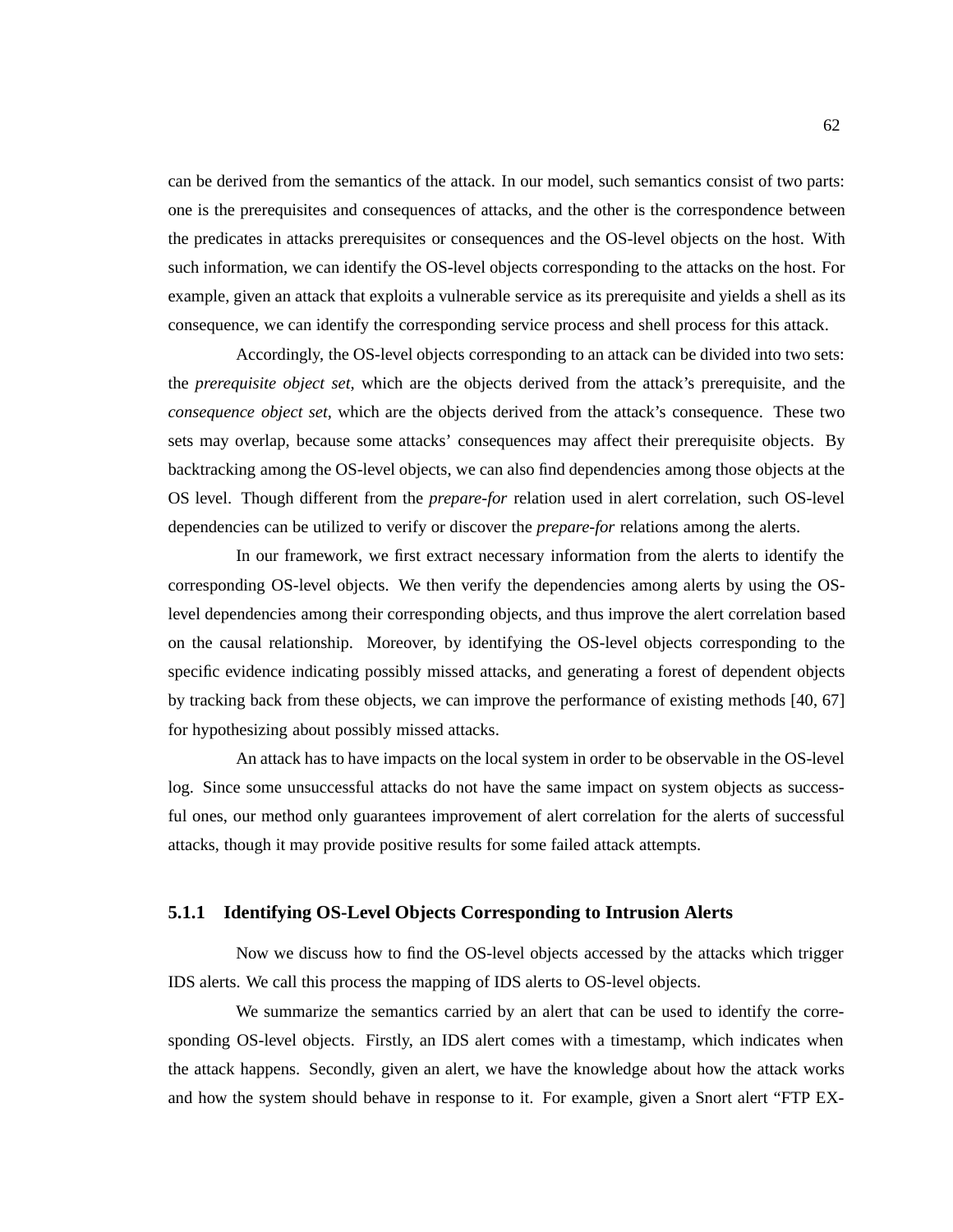PLOIT wu-ftpd 2.6.0", we know that the corresponding attack exploits a vulnerable wu-ftpd server and forks a root shell. Finally, given local system's configuration, we can identify which OS-level objects correspond to each predicate in attacks' prerequisites and consequences. For example, a predicate "Samba server" may correspond to "/usr/sbin/smbd" process on a given computer. Below we discuss how each type of knowledge is used to map the alerts.

Though the number of logged events and objects is large in system logs, the timestamp of each alert can be used to easily narrow down the potentially relevant system objects. In Backtracker's log, each OS-level object or event is associated with a time period, which is the lifetime of the object or event. (The original Backtracker toolkit does not provide exact timestamp information. We slightly modified Backtracker's source code and added this functionality.) Given a fixed time period  $T = [t_1, t_2]$ , an object o can be accessed during T if  $ds$  lifetime  $[t_s, t_e]$  overlaps with T. Given the timestamp of an alert, we can estimate an approximate time window during which all the relevant OS-level activities occur, and then narrow down the scope of OS-level objects that need to be examined. Such a time window has to be relaxed to accommodate delays in OS-level operations and the clock discrepancy between the IDS sensor and the OS.

Given the name of an alert, we have the corresponding attack's prerequisite and consequence from experts' knowledge. According to [39], the prerequisite of an attack is a logical combination of predicates, and the consequence of an attack is a set of predicates. Each of those predicates is associated with some OS-level objects such as services, processes, and files. Thus, for each predicate in attacks' prerequisites and consequences, we can identify the corresponding file or process on the host computer, and represent them as (*predicate, OS-level object*) pairs in the knowledge base. For example, given a pair  $(Samba\_service(host\_IP), \frac{m}{s}$ in the knowledge base, whenever there is predicate of  $Samba$  service(host IP), we can locate its corresponding process of "/ $user/shin/smbd$ ". Thus, after identifying the predicates in an attack's prerequisite and consequence, we can identify the OS-level objects corresponding to those predicates on the host computer. Based on whether the corresponding predicate belongs to attack's prerequisite or consequence, those objects can be divided into prerequisite objects and consequence objects.

There are additional constraints for the mapped objects. Firstly, some predicate implies constraints on the properties of its corresponding OS-level objects. For example, the predicate  $Root\_shell(host\_IP)$  implies the privilege of its corresponding OS-level object is root, which is represented by  $uid = 0$  for the corresponding object in Backtracker's log. We represent such a constraint along with the object mapping information in the knowledge base in the form of (predicate,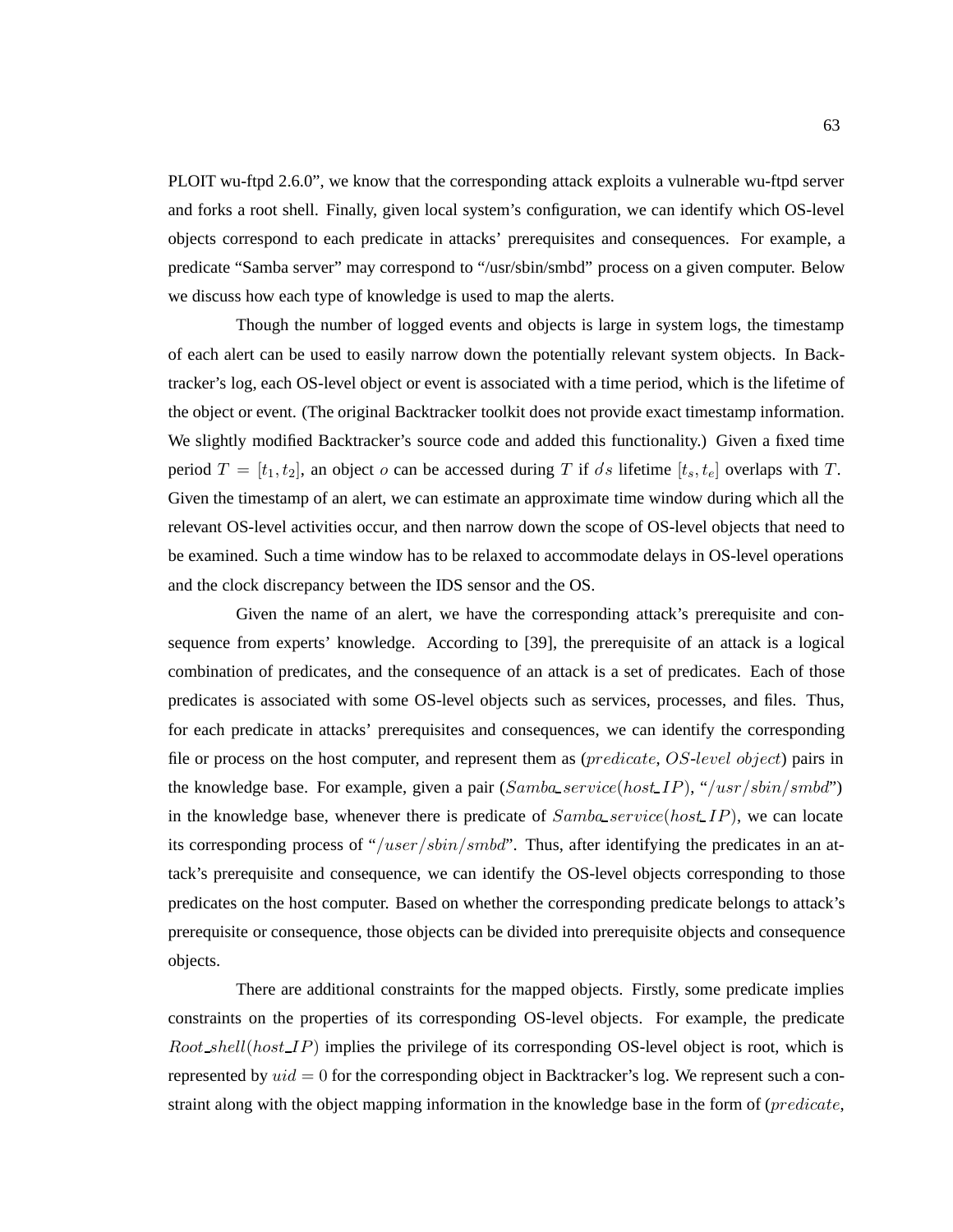OS-level object, constraint). In the above example, we may have a triple  $(Root\_shell (host\_IP)$ ,  $/usr/bin/sh, uid = 0$ ) to indicate that the predicate *Root\_shell* is mapped to a process  $/usr/bin/sh$ , and the process's uid should be 0.

Secondly, if we focus on successful attacks, we expect to see the prerequisite and consequence of a successful attack at the OS level. In other words, for each predicate  $p$  in an attack's prerequisite and consequence, there must be at least one object  $o$  in the mapped object set corresponding to p, unless the logging tool does not monitor objects corresponding to such predicates. For example, assume the prerequisite and the consequence of a Samba buffer overflow attack are Vulnerable Samba service( $dstIP$ ) and Root shell ( $dstIP$ ), respectively. If this attack is successful, there must be OS-level objects corresponding to these predicates in the object sets. Thus, if such OS-level objects do not exist, the alert must represent a false alert or a failed attack.

Finally, the system activities corresponding to an attack should all be related in Backtracker dependency graph. Moreover, the consequence of an attack should be dependent on the prerequisite of the attack at the OS-level. Thus, for each consequence object corresponding to an attack, it should be a prerequisite object, or dependent on some prerequisite objects of the attack. Thus, we have the dependency constraint: Given alert A and its mapped prerequisite object set P*<sup>A</sup>* and consequence object set  $C_A$ , for each consequence object  $o$  in  $C_A$ , if  $P_A$  is not empty, there should exist paths from objects in P*<sup>A</sup>* to o in Backtracker's dependency graph unless o is also in P*A*. If such paths do not exist, the corresponding consequence object  $o$  should not be associated with the given alert. For example, given an alert with prerequisite object set  $\{service\_process\}$  and consequence object set  $\{shell-process, file\_foo\}$ , if service process is not connected to shell process in the Backtracker dependency graph, the consequence object shell process should not be included in the consequence object set.

After mapping IDS alerts to OS-level objects and with OS-level dependency tracking tools, the number of false correlations can be potentially reduced by verifying the dependencies between the corresponding objects. Below we discuss in detail how to identify the OS-level dependencies among alerts with OS-level dependency tracking, and how to use such dependencies to achieve better accuracy in alert correlation.

# **5.1.2 OS-Level Dependencies among IDS Alerts**

After IDS alerts are mapped to groups of objects within particular time periods in the Backtracker dependency graph, some groups are connected with each other through objects and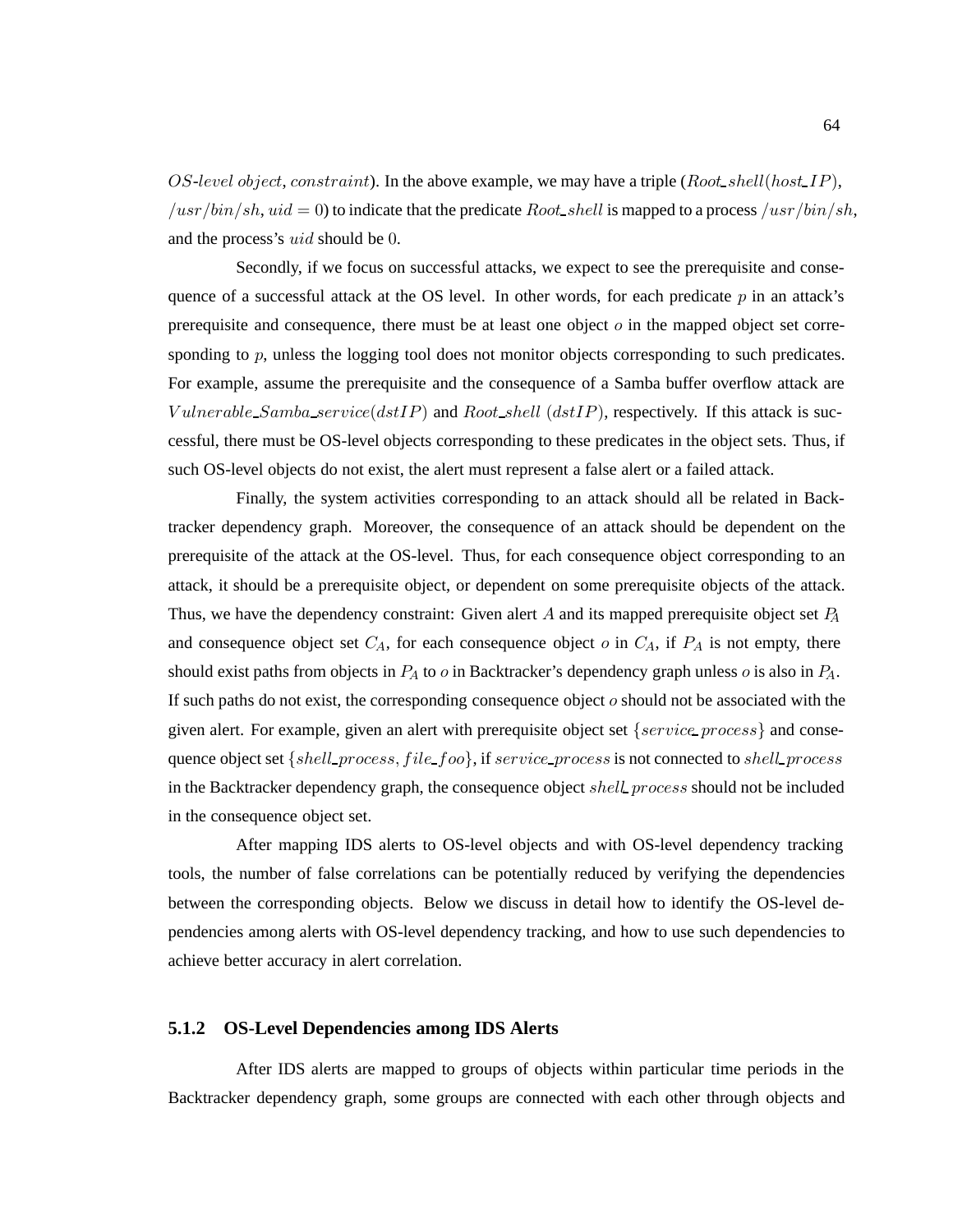events in the dependency graph while others are not. It is not difficult to see that an later object is dependent on an earlier object if there exists a path in the dependency graph from the earlier object to the later object. Such paths among these object groups reveal the dependencies between their corresponding alerts. However, such dependencies can be not only malicious attack behaviors but also normal system activities, which makes it different from the prepare-for relations used in alert correlation. To find out the security-relevant dependencies interested by alert correlation, below we discuss in further detail about these dependencies.

As we have mentioned, the OS-level objects corresponding to an alert can be divided into two subsets: the prerequisite object set  $O_P$ , which are derived from the attack's prerequisite, and the consequence object set  $O_C$ , which are derived from the attack's consequence. As discussed earlier, the consequence objects in O*<sup>C</sup>* should be dependent on the prerequisite objects in O*<sup>P</sup>* . Moreover, two alerts being correlated with each other means the earlier attack's consequence "contributes" to the later attack's prerequisite. Thus, at the OS level, such a prepare-for relation should be reflected by the paths from the earlier attack's consequence object set to the later attack's prerequisite object set (i.e., the later attack's prerequisite objects are dependent on the earlier attack's consequence objects). To distinguish such dependencies from other dependencies, we say alert A is *strongly connected* with alert B if, in the Backtracker dependency graph, there exists a path from one of  $A$ 's consequence objects to one of B's prerequisite objects. Thus, if alert A prepares for alert  $B$ ,  $A$ should be strongly connected with B.

# **5.1.3 Verifying the Dependencies among Correlated IDS Alerts**

As discussed in [31], there are several types of attacks that can evade Backtracker. For example, attacks exploiting modified guest kernels and attacks utilizing hidden channels. Such attacks cannot be accommodated by the techniques discussed in this paper. However, other than a few exceptions, Backtracker is capable of tracking OS-level dependencies among most other types of attacks. In other words, in normal cases, if two alerts are not found strongly connected with each other, there should not be prepare-for relations between them.

Given an alert correlation graph, we can map the alerts to OS-level objects and check whether the correlated alerts are strongly connected in OS-level dependency graph. If two correlated alerts are not found strongly connected, the correlation between the two alerts are considered a false correlation. For example, assume  $A \rightarrow B$  are a pair of correlated alerts. To verify this correlation, we first map the two alerts into OS-level object sets. If the mappings are successful, there will be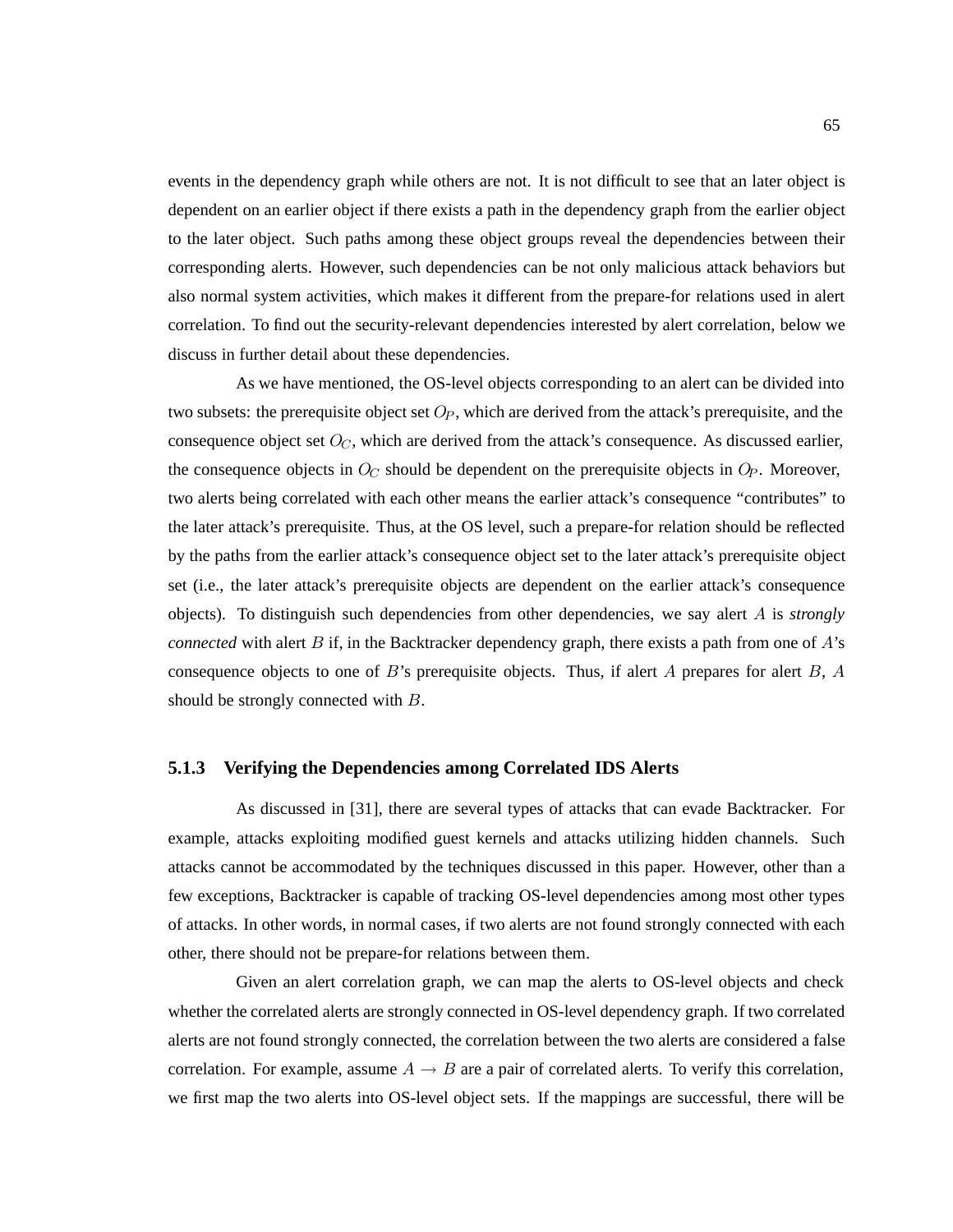corresponding prerequisite and consequence object sets: P*<sup>A</sup>* and C*<sup>A</sup>* of alert A, as well as P*<sup>B</sup>* and  $C_B$  of alert B. By tracking back from the objects in  $P_B$  with Backtracker, we can verify whether the two alerts are strongly connected. If there does not exist a path between objects in C*<sup>A</sup>* and objects in  $P_B$ , we consider the correlation between  $A$  and  $B$  false.

Note that two alerts being strongly connected in the dependency graph does not guarantee that the earlier one prepares for the other. This is because OS-level dependencies can be operations of benign programs. That being said, being strongly connected on OS-level dependency graph indicates that the involved attacks have higher possibility to be causally related. Thus, we can use this information to discover attacks missed by IDSs, which lead to missing correlations among alerts.

# **5.1.4 Facilitating Hypotheses of Missed Attacks**

Integrating IDS alert correlation and OS-level event logging can also help in making hypotheses about possibly missed attacks. Several approaches [40, 67] have been proposed in making hypotheses about possibly missed attacks. Given evidence of attacks being missed, these methods search among known attack types of attacks to fill in the gaps between their correlation graphs and the evidence based on attacks' prerequisites and consequences. However, such search processes can be computationally expensive considering the size of the attack type knowledge base and the number of steps that could have been missed.

Integrating IDS alert correlation with OS-level dependency tracking can facilitate hypothesizing of missed attacks. Since the evidence studied as sign of missing attacks can be either IDS alerts or system objects, such evidence can also be mapped to groups of system objects. Assume evidence  $E$  is mapped to a set of OS-level objects. By tracking backward from these objects in the OS-level log, these objects can span a forest of system objects connected via various events. For any missed attack, unless it is one of the attacks that can evade the OS-level dependency tracking tool, part of its mapped objects must be in this spanned forest. Using the information of the correspondence between predicates in attacks' prerequisites/consequences and OS-level objects, this forest of objects can be converted to predicates. Then, the searching space for possibly missed attacks can be reduced to the set of attacks related to these predicates. Also, for each hypothesis candidate, we can validate it by trying to map it to OS-level objects. A hypothesis failing to be mapped is considered as invalid.

For example, an attacker attacks a host in the following steps: (1) Attacker successfully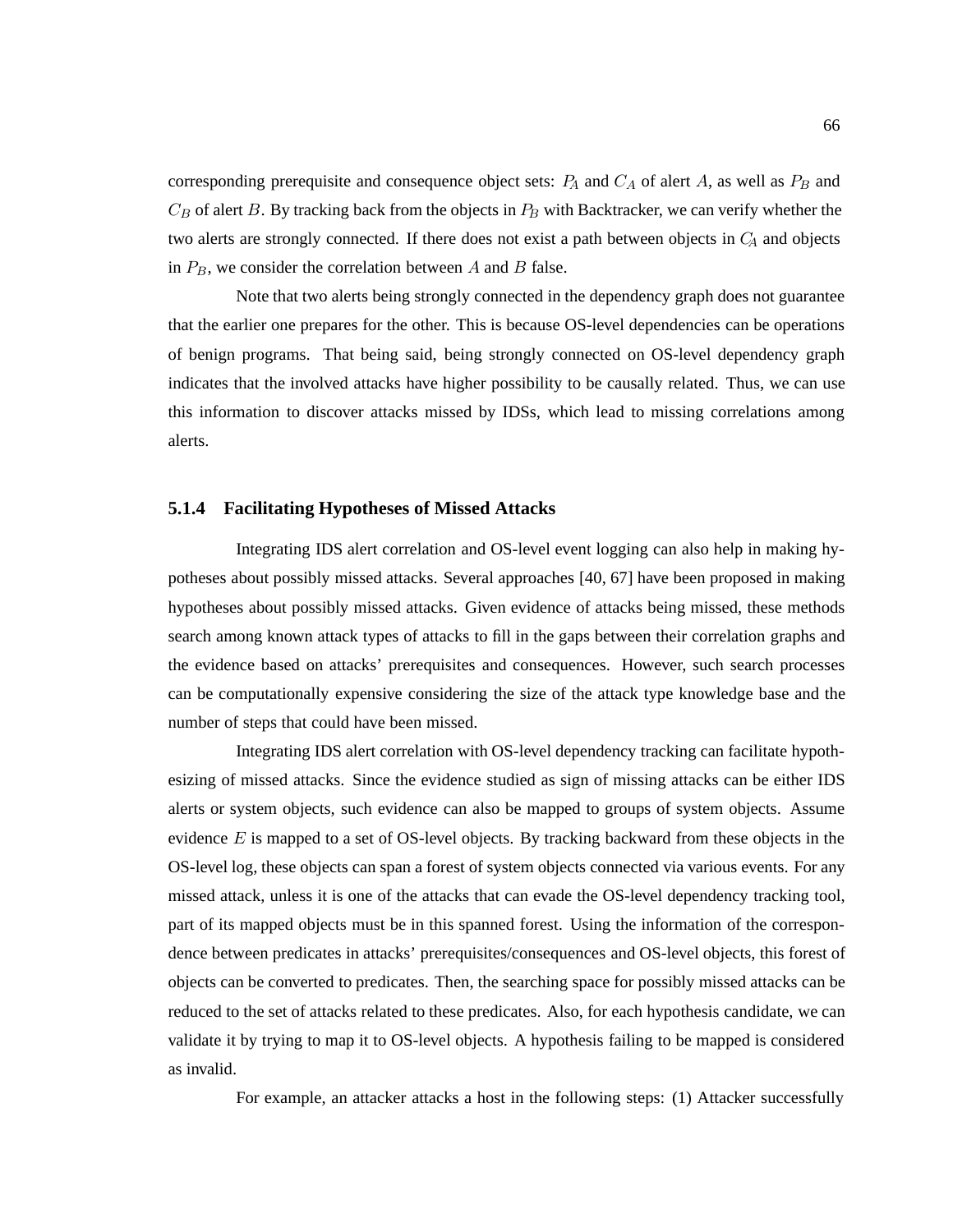launches a buffer overflow attack toward a vulnerable Samba server, which yields a root shell. (2) The attacker deletes the web page files via the shell. Now assume all those activities are missed by the IDS while the file deletion is detected by some file system integrity monitoring tool, which is taken as evidence indicating previous attacks being missed. By tracking back from the deleted file, the file is found dependent on the following objects in the OS-level event log: a smbd process and a shell process forked by the smbd process. Thus, when searching for possibly missed attacks, we can limit the search within attacks related to Samba and shell. Since only Samba is an initial system service, we hypothesize there is a Samba-related attack missed. By trying to map each candidate attack to OS-level objects, we can eliminate the majority of invalid hypotheses. The uncertainty within the remaining results is affected by the knowledge we have about the local system (e.g., the version of Samba) and the attacks (e.g., the number of attack types in the knowledge base).

# **5.2 Experimental Results**

We have performed a series of experiments to validate the effectiveness of our method. Because our method requires that Backtracker monitor the victim system involved in attacks, we were not able to use the data sets available for IDS evaluation (e.g., DARPA's Grand Challenge Problem (GCP) datasets), which only include either tcpdump of attack traffic or simulated IDS alerts. To facilitate the evaluation, we developed three attack scenarios in our lab, in which an attacker launches a sequence of attacks against a computer monitored by Backtracker and Snort.

#### **5.2.1 Experiment Setup**

Our target machine is a linux server with a modified 2.4.20 kernel to run Backtracker. The Backtracker was slightly modified to add timestamps of system calls to its log. The server is configured to run two vulnerable services: Samba 2.2.8 and icecast 1.3.11. Snort 2.40 [46] was installed on the server to monitor the network traffic as an IDS sensor. To detect more attacks, we used the "Bleeding Snort Rulesets" [1] with Snort. Because both Snort and Backtracker are running on the same computer, clock drifting is not considered in our experiments. We also injected background traffic during the experiments to mimic an operational network. The background traffic was collected on the target machine when it was connected to our campus network, and was manually verified to contain no attacks toward the target machine. We also injected some failed attempts of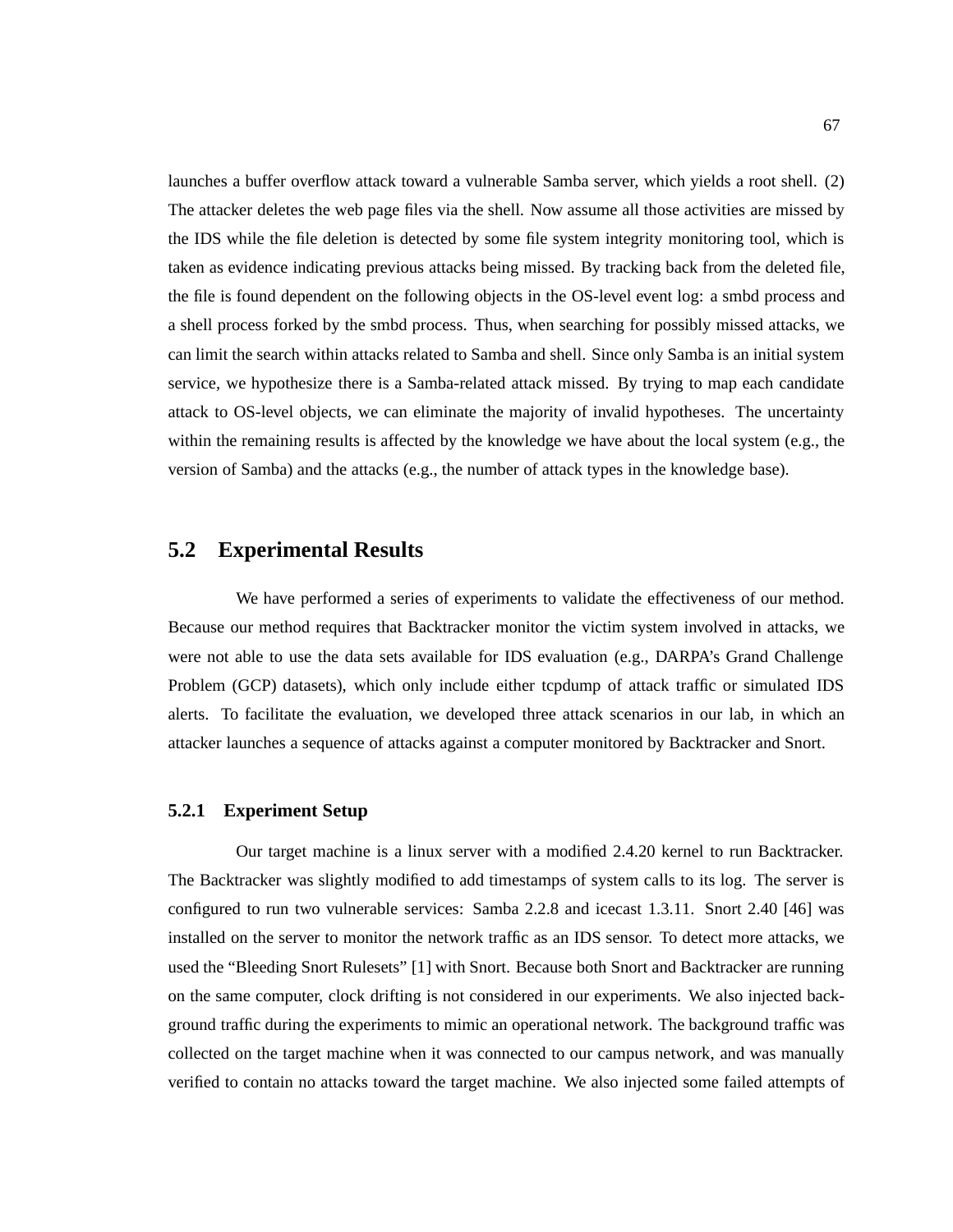wu-ftpd buffer overflow attacks into the background traffic.

Table 5.1 gives the prerequisite and consequence of the attacks in our experiments, and table 5.2 shows the object mappings for the predicates involved in the experiments. Table 5.3 presents the implication between predicates related to our experiments.

Table 5.1: Prerequisites and consequences of alerts (i.e., detected attacks) in our experiments. (All alerts have two attributes: source IP address (srcIP) and destination IP address (dstIP).)

| <b>Attack Name</b>            | Prerequisite                  | Consequence                    |
|-------------------------------|-------------------------------|--------------------------------|
| NETBIOS SMB trans2open        | Vulnerable_Samba_service      | $\{Root\_shell(dstIP)\}$       |
| buffer overflow Attempt       | (dstIP)                       |                                |
| FTP EXPLOIT wu-ftpd 2.6.0     | Vulnerable_wu-                | $\{Root\_shell(dstIP)\}$       |
| site exec format string over- | ftpd_service (dstIP)          |                                |
| flow linux                    |                               |                                |
| SHELLCODE x86 NOOP            | N/A                           | $\{Shell(dstIP)\}$             |
| id<br><b>ATTACK-RESPONSE</b>  | Root_shell(srcIP)<br>$\wedge$ | N/A                            |
| check returned root           | id_command(srcIP)             |                                |
| P2P iroffer IRC Bot offered   | iroffer_service(srcIP)        | N/A                            |
| files advertisement           |                               |                                |
| DDOS tfn2k icmp possible      | {tfn2k_server_daemon          | tfn2k_functions (dstIP)        |
| communication                 | (dstIP)                       |                                |
| <b>SCAN</b> nmap TCP          | N/A                           | $\{Gain\_host\_info(dstIP)\}\$ |
| SNMP public access udp        | N/A                           | $\{Gain\_host\_info(dstIP)\}$  |

Table 5.2: OS-Level objects corresponding to the predicates appeared in our experiments

| Predicate                | OS-level Object          | Constraint |
|--------------------------|--------------------------|------------|
| Vulnerable_Samba_service | "/usr/sbin/smbd"         | N/A        |
| (hostIP)                 |                          |            |
| Root_shell(hostIP)       | "/usr/bin/sh"            | $uid=0$    |
| Root_shell(hostIP)       | "/usr/bin/bash"          | $uid=0$    |
| Shell(hostIP)            | "/usr/bin/sh"            | N/A        |
| Shell(hostIP)            | "/usr/bin/bash"          | N/A        |
| id_command(hostIP)       | "/usr/bin/id"            | N/A        |
| iroffer_service(hostIP)  | "/home/attacker/iroffer" | N/A        |
| tfn2k_server_daemon      | "/home/attacker/td"      | N/A        |

Now we present our experiment results. Due to the limit in space, we only discuss the reasoning process on Scenario 1 in detail, and only briefly present the result of the other two scenarios.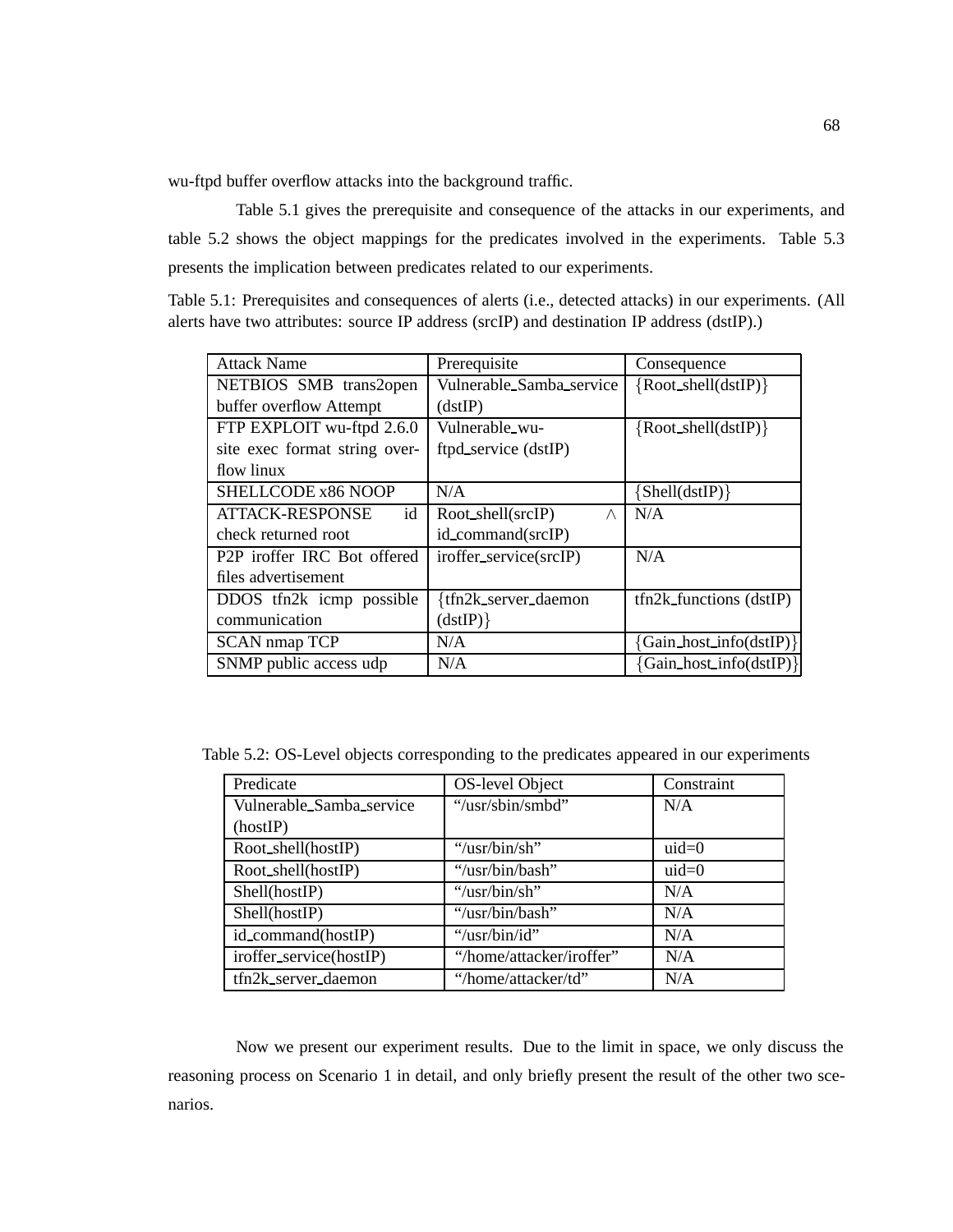Table 5.3: Implications between Predicates

| Predicate                                                         | <b>Implied Predicates</b>        |  |
|-------------------------------------------------------------------|----------------------------------|--|
| Root_shell(hostIP) $\left[ \text{Shell}(\text{hostIP}) \right]$ , |                                  |  |
|                                                                   | $tfn2k$ _server_daemon(hostIP) } |  |

## **5.2.2 Scenario 1 Detail**

Our first attack scenario exploits the vulnerable Samba service on the target server. It includes the following 4 steps:

- 1. We launched 2 remote buffer overflow attacks exploiting the vulnerable Samba server. A remote root shell session was created for each of the attacks.
- 2. Through one of the root shell sessions, we transmitted a pre-compiled server (daemon) file for the DDoS tool TFN (Tribe Flood Network) to the target host.
- 3. We then started the TFN server on the target machine through the same root shell.
- 4. We used the TFN's client program to communicate with the TFN server on the target server, and directed the target to start SYN flood and UDP flood attacks against another computer.

The above attacks took about 5 minutes. During this period, Backtracker logged 81,613 events. Moreover, the Snort sensor raised 26 alerts about these attacks:

- 9 "NETBIOS SMB trans2open buffer overflow attempt" alerts (No. 1–8 and No.10) for the buffer overflow attacks toward the Samba server,
- 15 "DDOS tfn2k icmp possible communication" alerts (No. 12–26) for the control messages sent to the TFN2K server daemon,
- 2 "ATTACK-RESPONSES id check returned root" alerts (No.9 and No.11) for the server's responses to the "id" commands, and
- 2 "ATTACK-RESPONSES id check returned userid" alerts for the server's responses to the "id" commands.

The background traffic triggered 32 alerts related to the target server: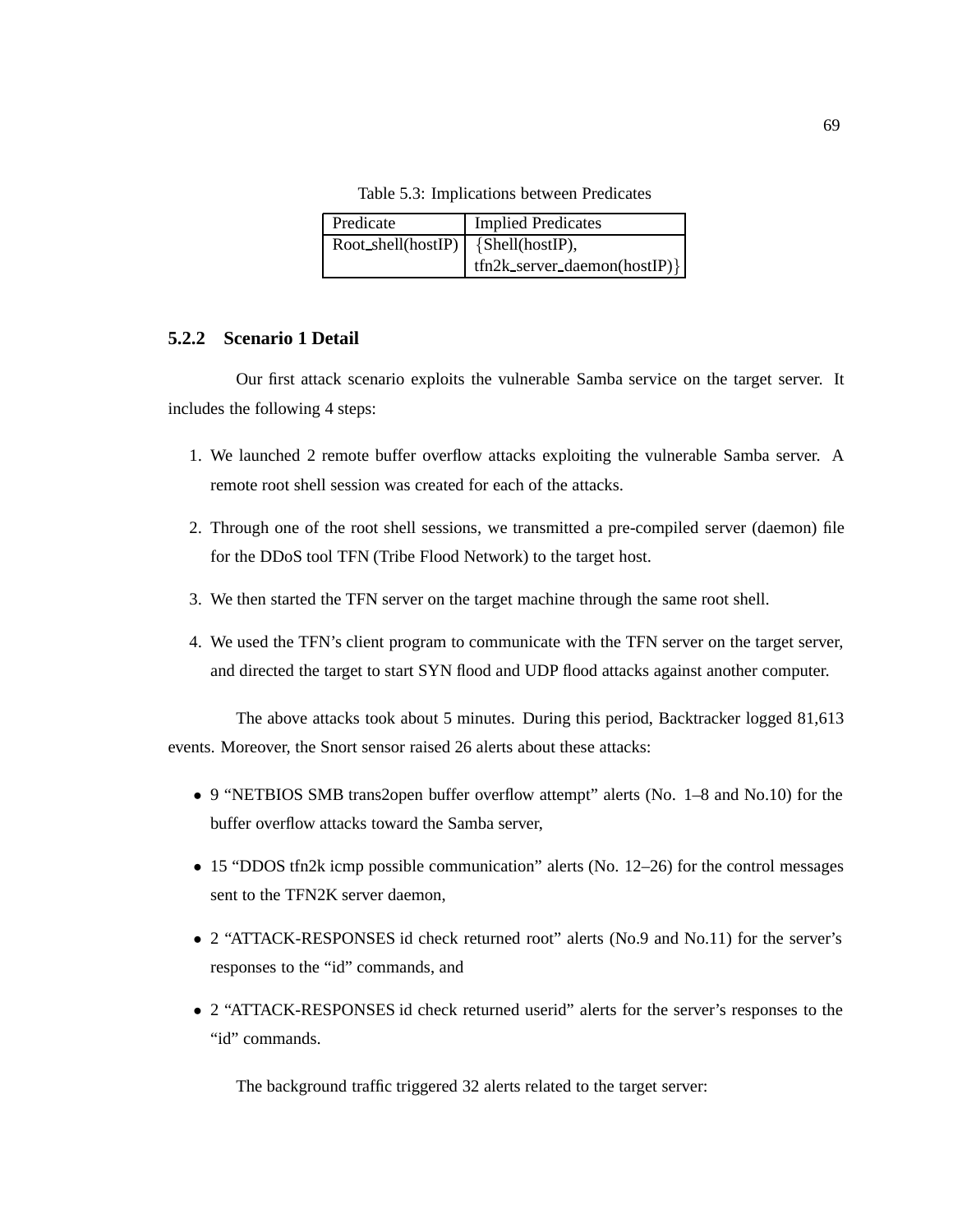- 8 "SCAN nmap TCP" alerts,
- 23 "SNMP public access udp" alerts, and
- 1 "FTP EXPLOIT wu-ftpd 2.6.0 site exec format string overflow Linux" alert.

Among the above 3 types of alerts, the third one is triggered by the failed attempt of wu-ftpd buffer overflow attack injected into the background traffic.



Figure 5.1: Original correlation graph

| Alert                          | Prerequisite Objects                | Consequence Objects |
|--------------------------------|-------------------------------------|---------------------|
| "NETBIOS SMB trans2open buffer | ${smbd_2717}$                       | $\{sh_2 7 2 0\}$    |
| overflow Attempt" No.8         |                                     |                     |
| "NETBIOS SMB trans2open buffer | $\{smbd_2717\}$                     | $\{sh_2 7 2 5\}$    |
| overflow Attempt" No.10        |                                     |                     |
| "ATTACK-RESPONSE id check re-  | ${s h_2722}$ , /usr/bin/id_324551}  | <b>Null</b>         |
| turned root" No. 9             |                                     |                     |
| "ATTACK-RESPONSE id check re-  | $\{sh_2 727, /usr/bin/id_3 24551\}$ | <b>Null</b>         |
| turned root" No. 11            |                                     |                     |
| "DDOS tfn2k icmp possible com- | $\{td_2737\}$                       | <b>Null</b>         |
| munication" No.12 26           |                                     |                     |

Table 5.4: OS-level objects corresponding to the alerts in scenario 1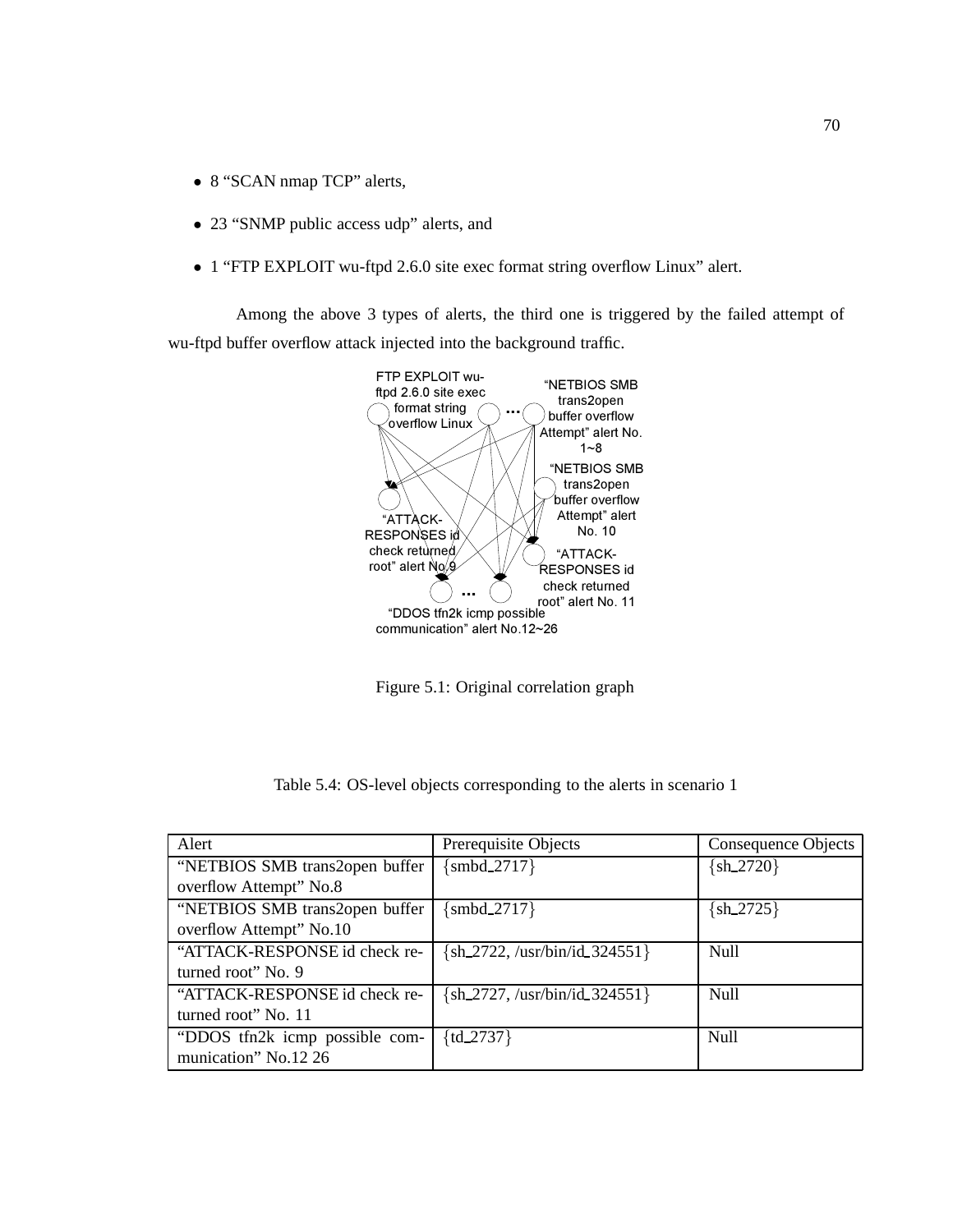Using the alert correlation method proposed in [39], we generated the correlation graph shown in Fig. 5.1. Obviously, it contains many false correlations due to the false positives within the reported alerts. Using the Backtracker's log and the semantics of these alerts, we mapped these alerts to a number of OS-level objects, as listed in Table 5.4.

For each alert prepared by other alerts in Fig. 5.1, we generated Backtracker dependency graphs (Fig. 5.2, 5.3, and 5.4) by tracking back from their prerequisite objects. Because we have discussed the first scenario in detail in the main text of the paper, we are only showing the full dependency graphs for verifying relationships between alerts in scenario 1.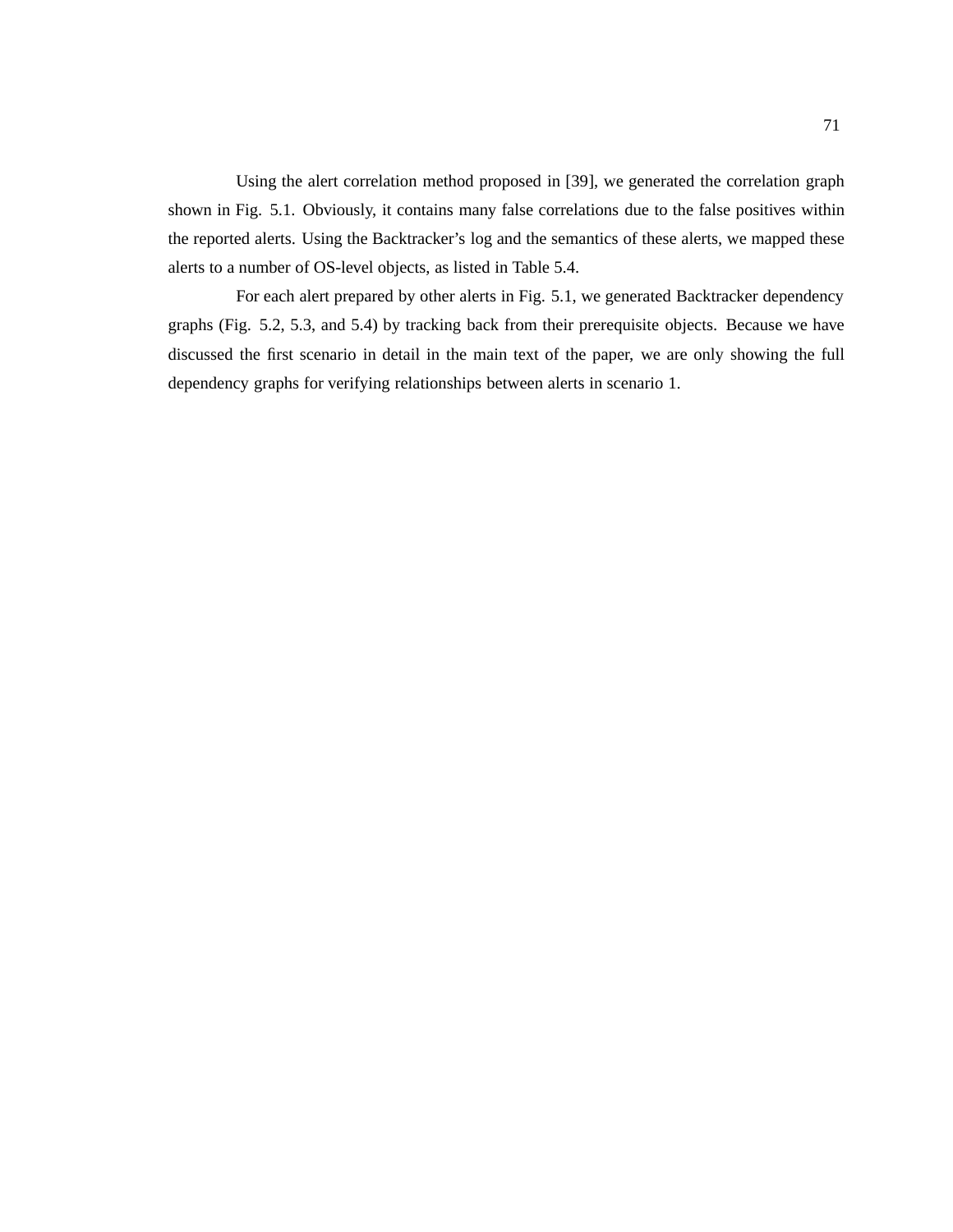

Figure 5.2: Whole graph between alert  $No.8 \rightarrow No.9$  in scenario 1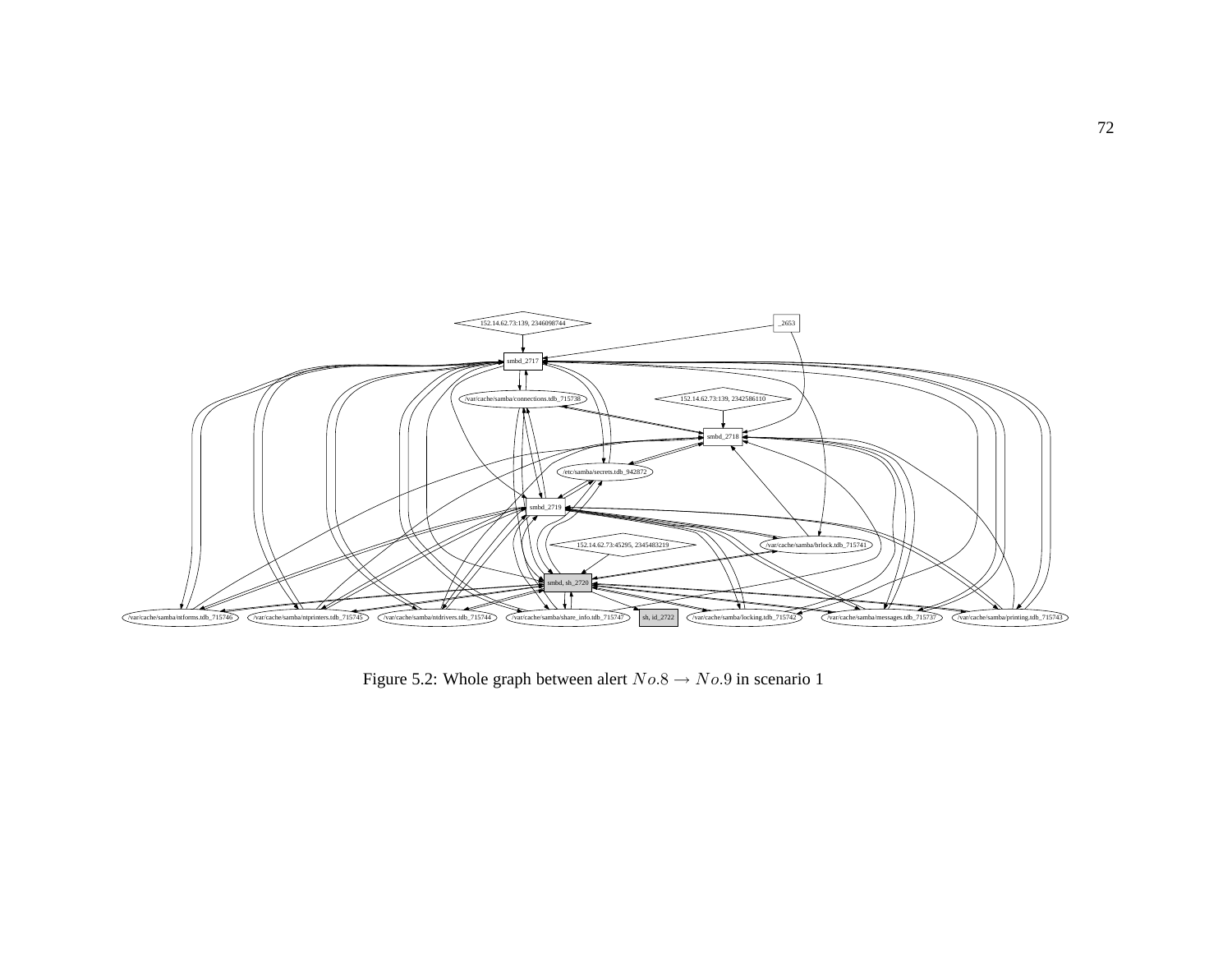

Figure 5.3: Whole graph between alert  $No.8 \rightarrow No.11$  and  $No.10 \rightarrow No.11$  in scenario 1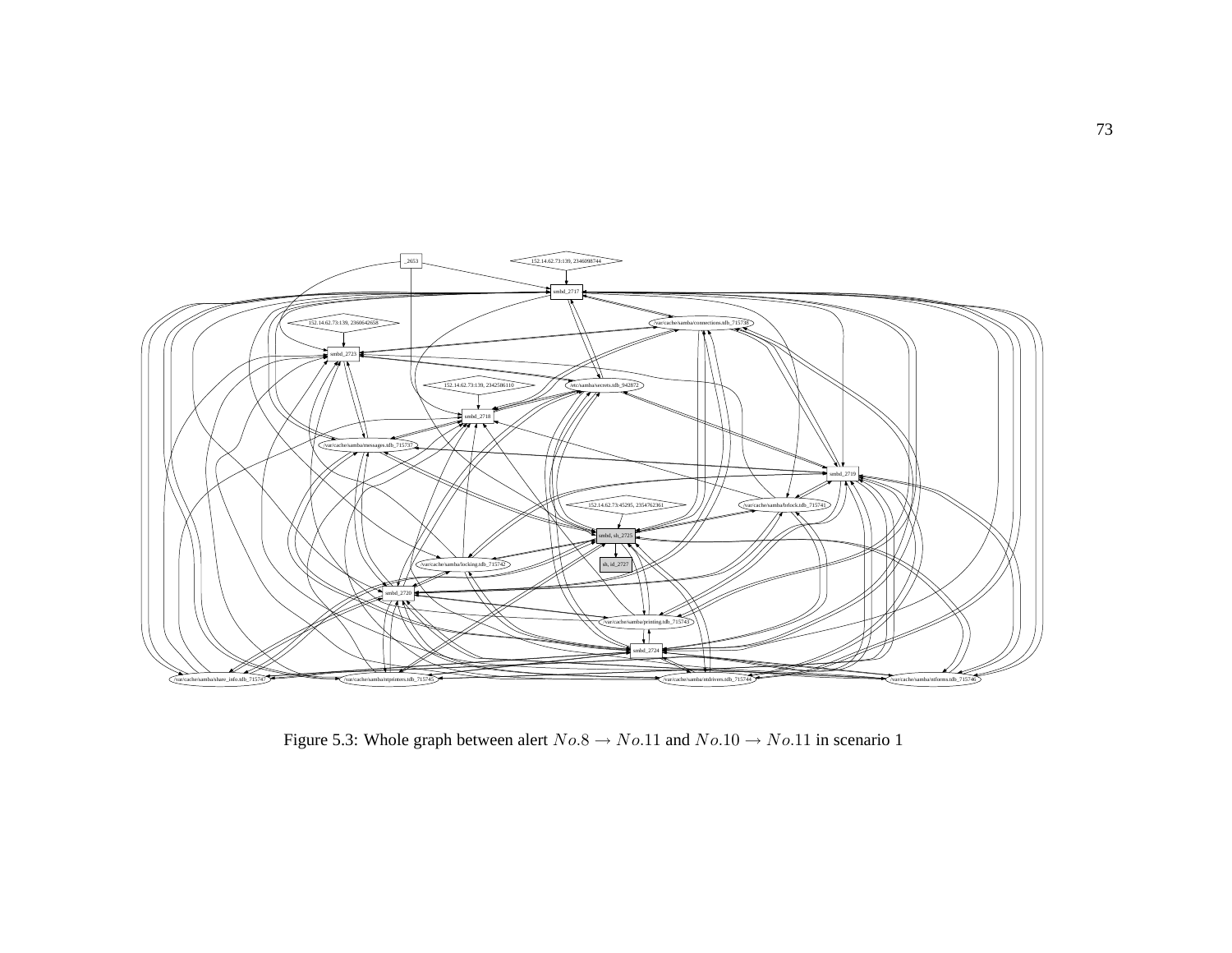

Figure 5.4: Whole graph between No.12 <sup>−</sup> 26 and others in scenario 1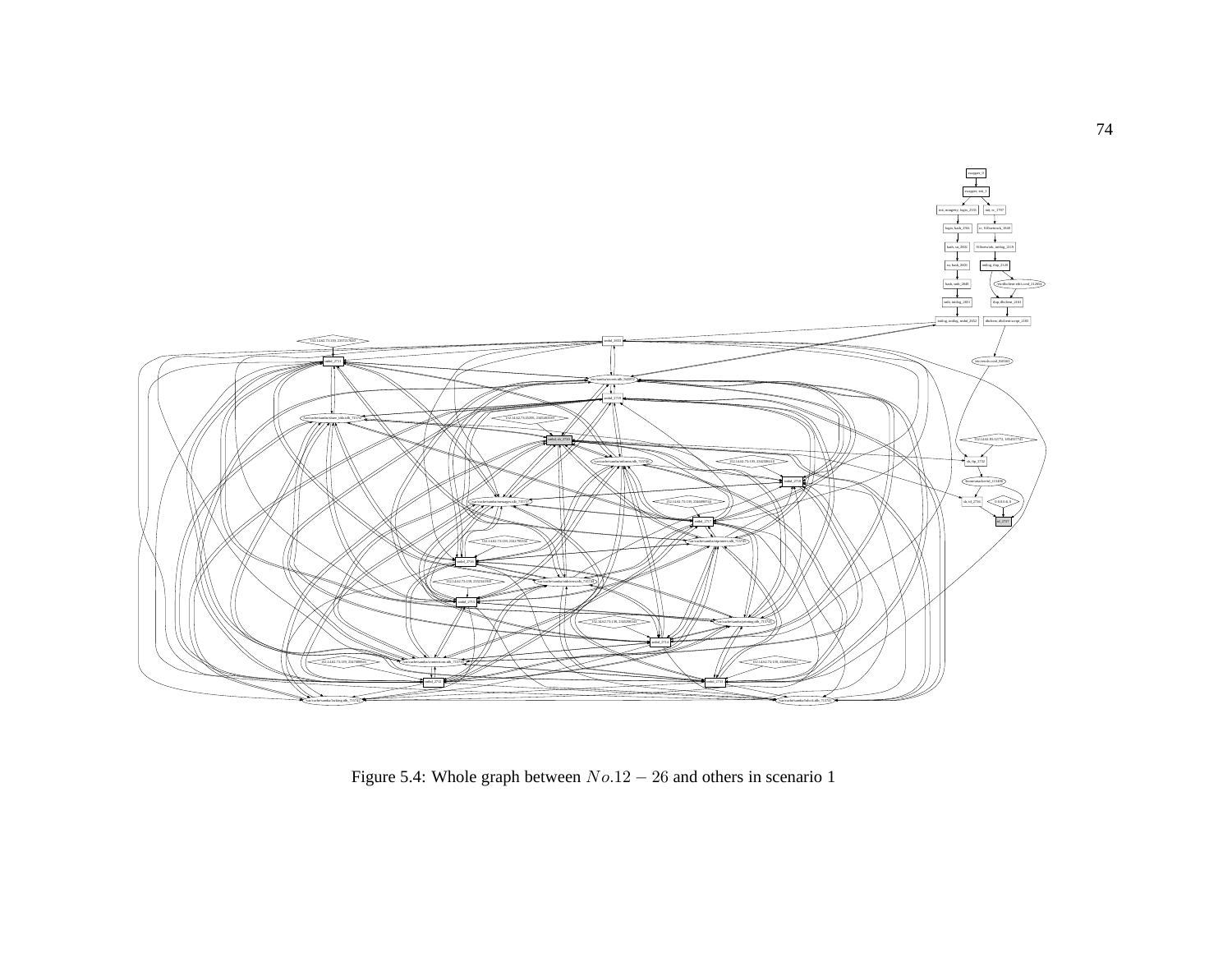In other words, we want to find in the corresponding Backtracker dependency graph paths from an earlier alerts' consequence objects to an later alert's prerequisite objects if the former prepares for the later. An example of such paths found in our experiments are shown in Fig.5.6. According to our previous discussion, when there exists such a path, the corresponding alerts are strongly connected and thus the correlations between them are verified at the OS level. Otherwise, the correlation would be considered false. In this way, we can verify each of the correlations in the original correlation graph, remove those that are verified to be false, and finally come up with a new correlation graph. The new correlation graph for scenario 1 is shown in Fig. 5.5(a). We can see it is the correct correlation graph of the reported Snort alerts based on the actual attack scenario.



Figure 5.5: New correlation graphs

In the correlation graph, the "NETBIOS SMB trans2open buffer overflow attempt" alerts prepare for the "DDOS tfn2k icmp possible communication" alerts, because the consequence of the former (i.e., Root\_shell (dstIP)) implies the prerequisite of the later (i.e., tfn2k server daemon ()). However, this implication is based on the assumption that an attacker may install the TFN daemon if he/she can create a root shell on a victim computer. This indicates possible attacks have been missed between these two alerts. By backtracking from the prerequisite object set  $\{td$  2737 $\}$  of the "DDOS tfn2k icmp possible communication" alert, a tree of OS-level objects are spanned. Because the consequence object set  $\{sh_2 2720\}$  of "NETBIOS SMB trans2open buffer overflow attempt" alert is among them, we focus on the paths linking the two object sets. Along the path connecting them as shown in Fig. 5.6(c), we found the following OS-level objects are involved: process object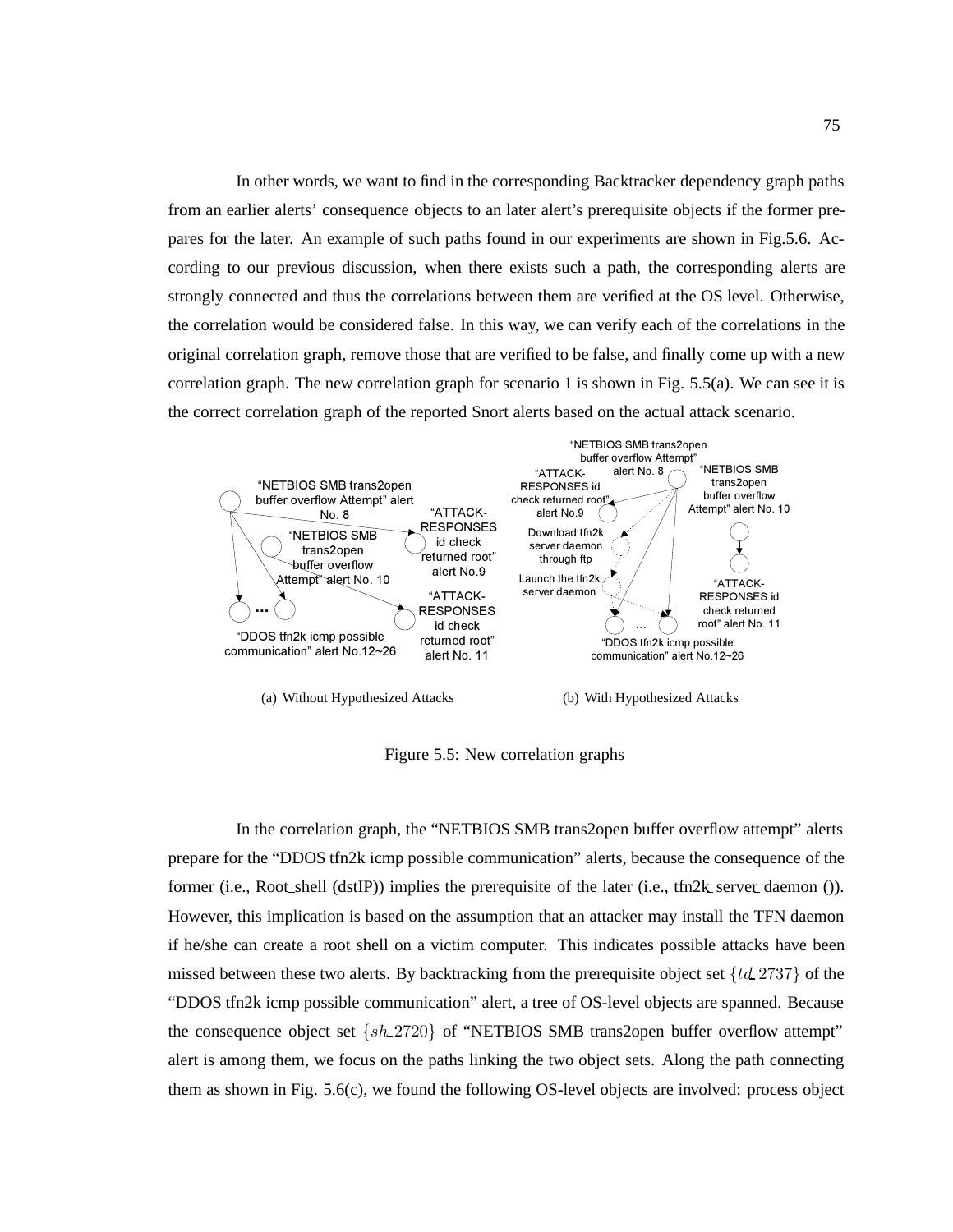

Figure 5.6: Paths between alerts' corresponding objects

" $ftp_2732"$ , file object " $/home/attacker/td_115486"$ , and process object " $td_2736"$ . Thus, instead of guessing all possible ways to install a TFN daemon, which are numerous, we can limit the searching within the activities related to the ftp and tfn2k server program. It is easy to hypothesize that the attacker downloaded the tfn2k server program via ftp and launched it via the shell. These hypotheses are shown in dotted circles and lines in Fig. 5.5(b).

# **5.2.3 Scenario 2 & 3 Results**

#### **Scenario 2**

The attack scenario is as below:

- 1. Gain root shell from samba trans2open overflow exploit.
- 2. Download the pre-compiled iroffer to the target server.
- 3. Launch the iroffer program and turn the target server into part of the attack's own P2P file sharing network.
- 4. Transferring files via this P2P network.

The Snort raised the following alerts toward the attack:

• 8 "NETBIOS SMB trans2open buffer overflow attempt" alerts, and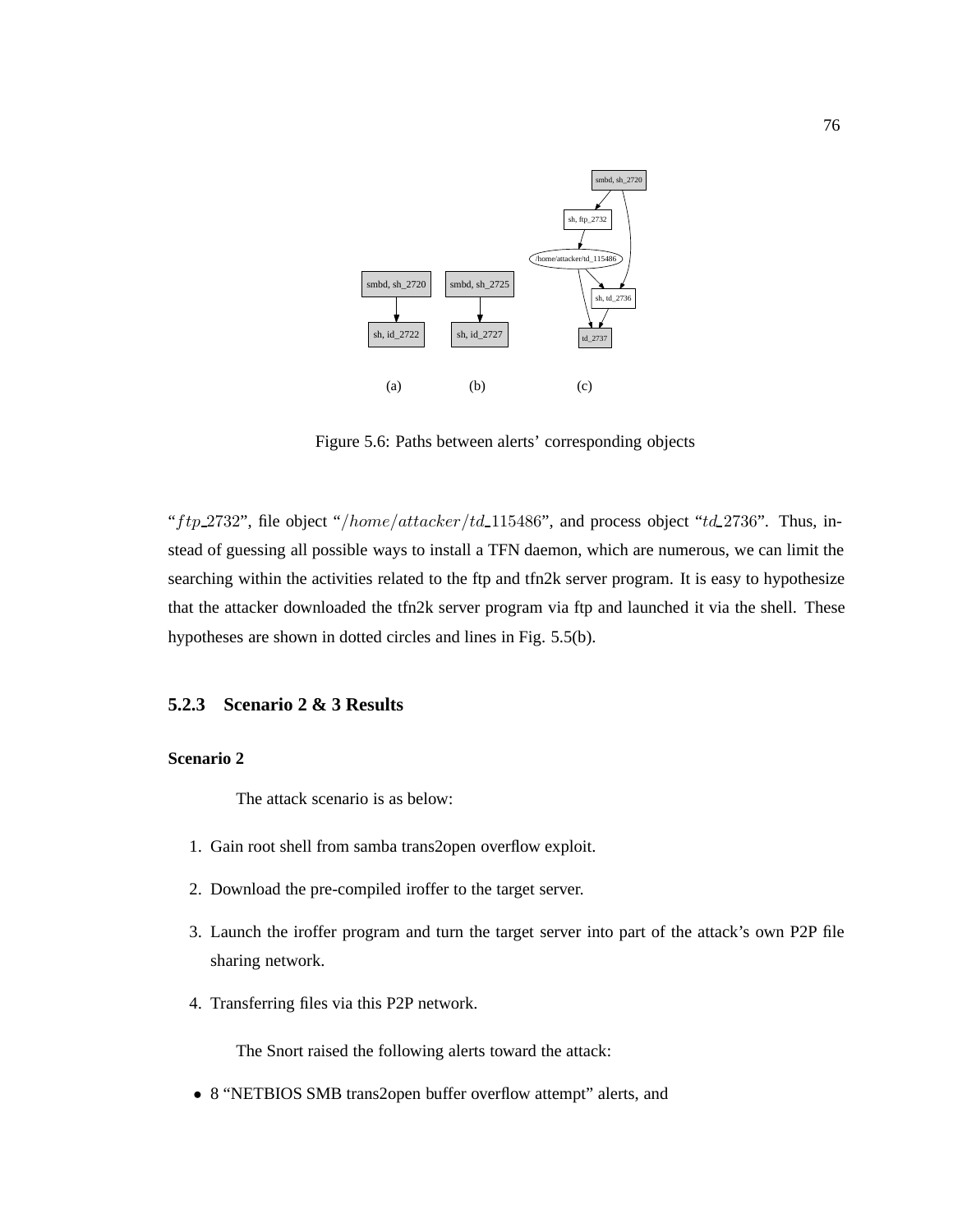- 1 "ATTACK-RESPONSES id check returned root" alert, and
- 1 "ATTACK-RESPONSES id check returned userid" alert, and
- 1 "BLEEDING-EDGE P2P iroffer IRC Bot offered files advertisement" alert.

Using the same background traffic, and the original correlation graph is as shown in Fig.5.7(a). Similar to the analysis in Scenario 1, by mapping the alerts to the Backtracker log and verifying the dependencies between object irof  $fer(pid = 3057)$  and  $sh(pid = 2848)$ , we have the new correlation graph as shown in Fig.5.7(b). The graph with hypotheses are shown in Fig.5.7(c), within which the hypothesized attacks and correlations are represented in dotted line.



Figure 5.7: Correlation graphs in scenario 2

#### **Scenario 3**

The attack scenario is as below:

- 1. Gain root shell by exploiting the buffer overflow vulnerability in icecast 1.3.11. (With 1 failed attempt.)
- 2. Through the root shell, add a new user.
- 3. Change the user group to root.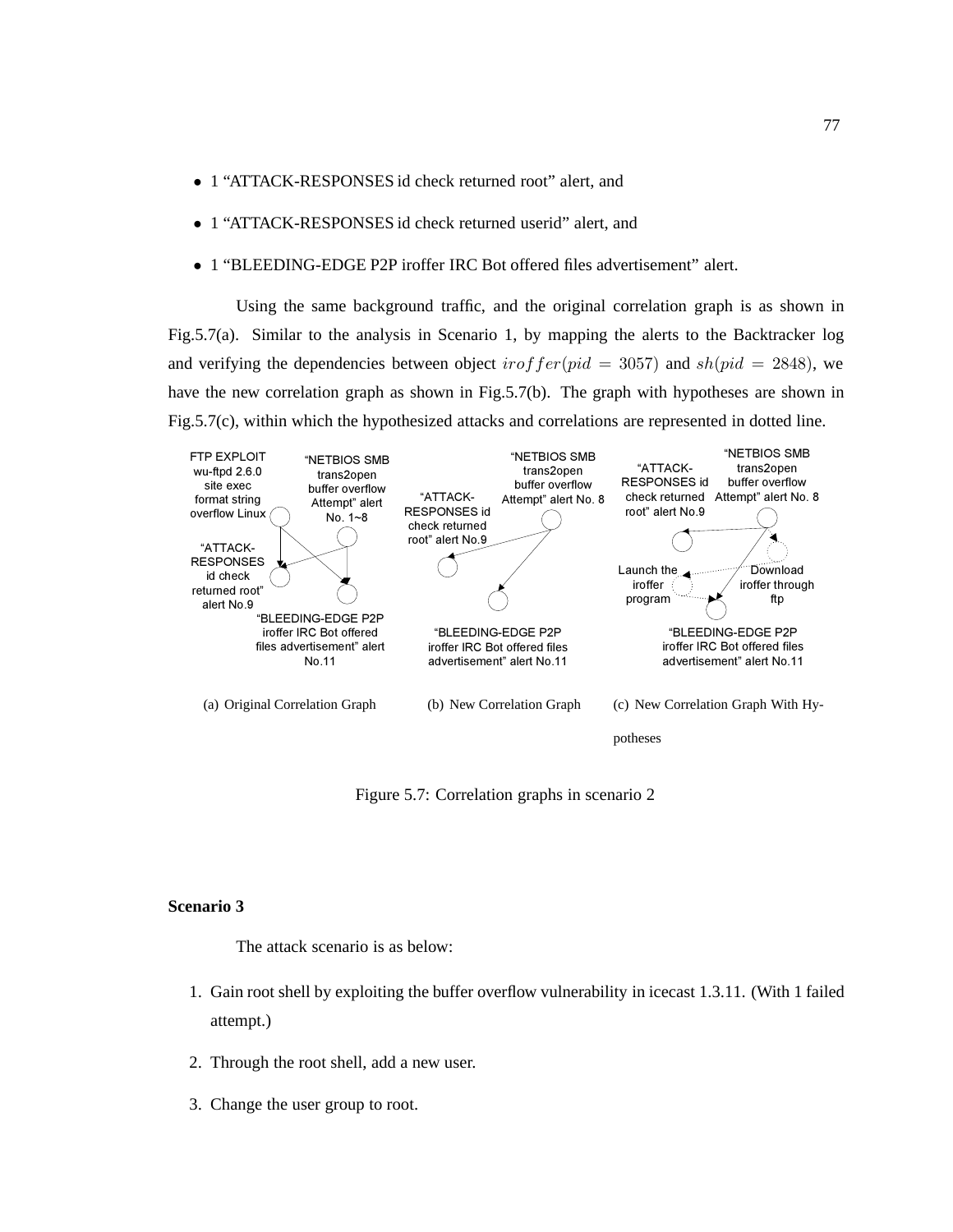- 4. SSH to the target server using the newly generated user account.
- 5. Download the gzipped source code of iroffer to the server.
- 6. Extract the source code and compile it.
- 7. Launch the iroffer service.
- 8. Transfer files from the target via the iroffer service.

The Snort raised the following alerts toward the attack:

- 2 "SHELLCODE x86 NOOP" alerts, and
- 1 "ATTACK-RESPONSES id check returned root" alert, and
- 1 "ATTACK-RESPONSES id check returned userid" alert, and
- 3 "BLEEDING-EDGE P2P iroffer IRC Bot offered files advertisement" alert.

The original correlation graph is as shown in Fig.5.8(a). Similar to the analysis in Scenario 1, we mapped the alerts to Backtracker's log. By verifying the dependencies between the shellcode alert (icecast(pid = 2983)  $\rightarrow sh(pid = 2996)$  and iroffer alert irof fer(pid = 11671)  $\rightarrow$ socket :  $/5143$ , we have the new correlation graph as shown in Fig.5.8(b). The graph with hypotheses are shown in Fig.5.8(c), within which the hypothesized attacks and correlations are represented in dotted line.

# **5.2.4 Overall Evaluation**

Assume an alert correlation method outputs that an alert A prepares for another alert B. If both alerts are detections of actual attacks, and the attack corresponding to alert  $A$  is indeed used to prepare for the later attack corresponding to alert B, we consider this correlation as a *true correlation*. Otherwise, it is considered a *false correlation*. Moreover, if one attack is used to prepare for another attack, but there is no correlation corresponding to these attacks (due to missing detection or incorrect correlation), we say there is a *missing correlation*. In our experiments, since we know the details of the attack scenarios, we can easily identify true, false, and missing correlations.

We use two metrics, false correlation rate and missing correlation rate, to evaluate the overall performance of alert correlation before and after integrating Backtracker's results. Given a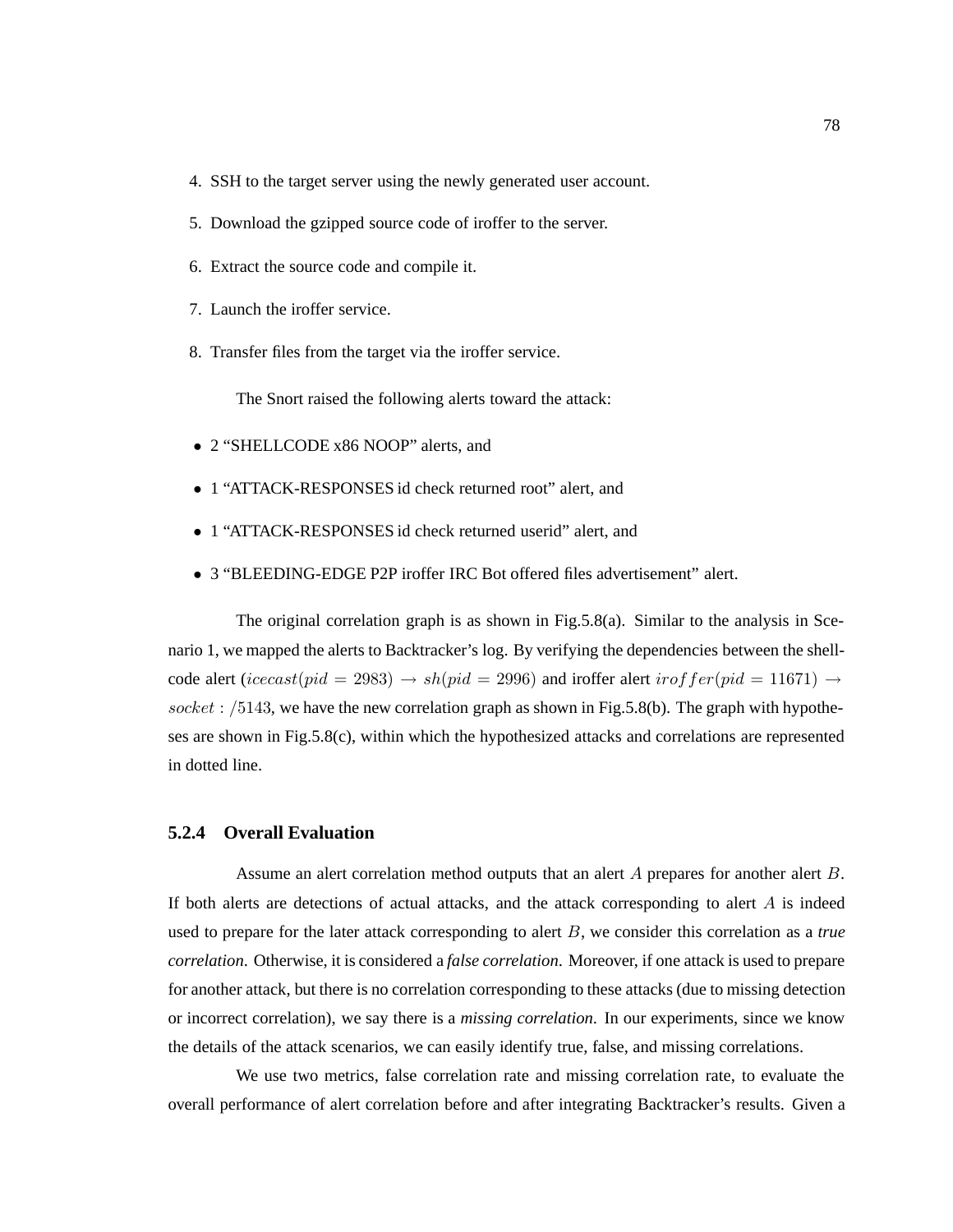

Figure 5.8: Correlation graphs in scenario 3

set of correlated alerts, the *false correlation rate* is the ratio between the number of false correlations over the total number of correlations generated by alert correlation. The *missing correlation rate* is the ratio between the number of missing correlations over the total number of correlations between *attacks*. Intuitively, false correlation rate shows how correct the identified correlations are, while missing correlation rate demonstrates how complete we can identify the correlations between attacks. Obviously, the smaller these two metrics are, the better performance alert correlation has.

Fig. 5.9(a) shows the false correlation rates in all three attack scenarios. As we can see, our proposed method reduces the false correlation rate significantly in all three scenarios. Indeed, false correlations are completely removed in all scenarios. This is not surprising, because OSlevel dependency provides another way to properly verify the correlation between alerts through trustworthy information kept in OS-level logs.

Fig. 5.9(b) shows the missing correlation rates in the three attack scenarios. We can see significant reduction in missing correlation rate in all three scenarios. While the missing correlation rate is reduced to 0 in scenarios 2 and 3, the missing correlation rate of the first scenario is still non-zero after making hypotheses. This is because the DDoS attack (via the tfn server) is neither detected by Snort, nor hypothesized by our approach.

Our experiments also showed that OS-level object dependency graphs can often be too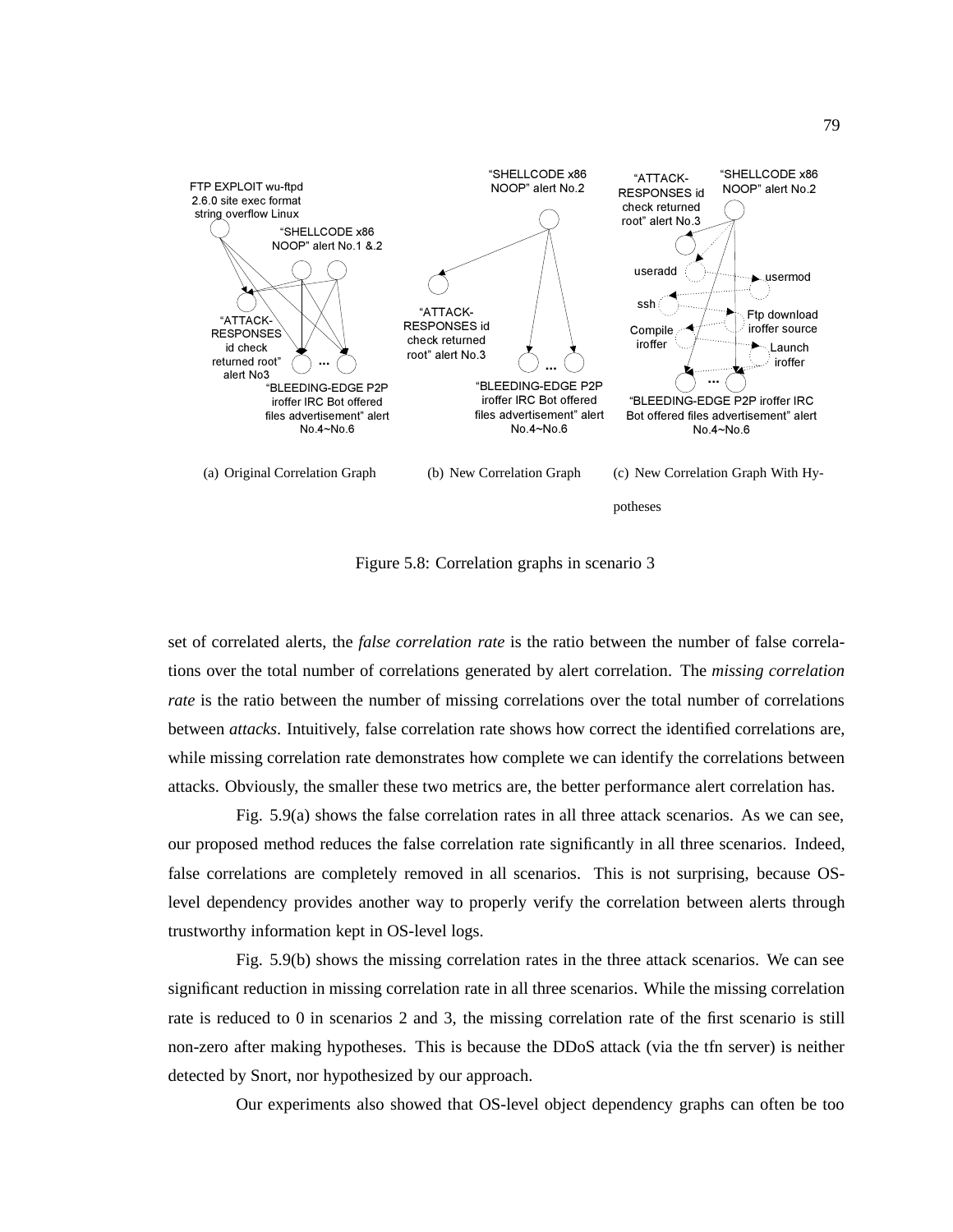

Figure 5.9: Comparison between the original correlation method [39] and the Proposed method

complicated to understand in reality. For example, during the 30 minutes' attacks in the third attack scenario, Backtracker logged more than 410, 000 events, and the resulting dependency graph contains more than 4, 000 nodes. Analyzing such a complicated graph requires a lot of human experts' time and detailed knowledge about attacks' OS-level behaviors. However, instead of analyzing the Backtracker dependency graph directly, our method uses it as complementary evidence for IDS alert correlation. Because the method *verifies* alert correlations instead of *detects attacks*, only moderate information about attacks' OS-level behaviors is required, and the verification of whether there exists strong connections between correlated alerts can be automatically done by computer programs instead of human experts.

The experiment results also show how the proposed method can help make hypotheses about possibly missed attacks. In the attack scenarios used in our experiments, there is one type of attack that is hard to detect by all types of IDS, which are the attackers' "legitimate" activities after the break-in. Without the OS-level dependency information provided by Backtracker, it would be quite difficult to guess about such activities that prepare for the later attacks.

# **5.3 Summary**

In this chapter, we developed a series of techniques to integrate the alert correlation method (based on prerequisites and consequences of attacks) and OS-level object dependency tracking. A critical step in this integration is to map IDS alerts to OS-level objects, so that connections between alert correlation and OS-level objects can be established. We also identified a number of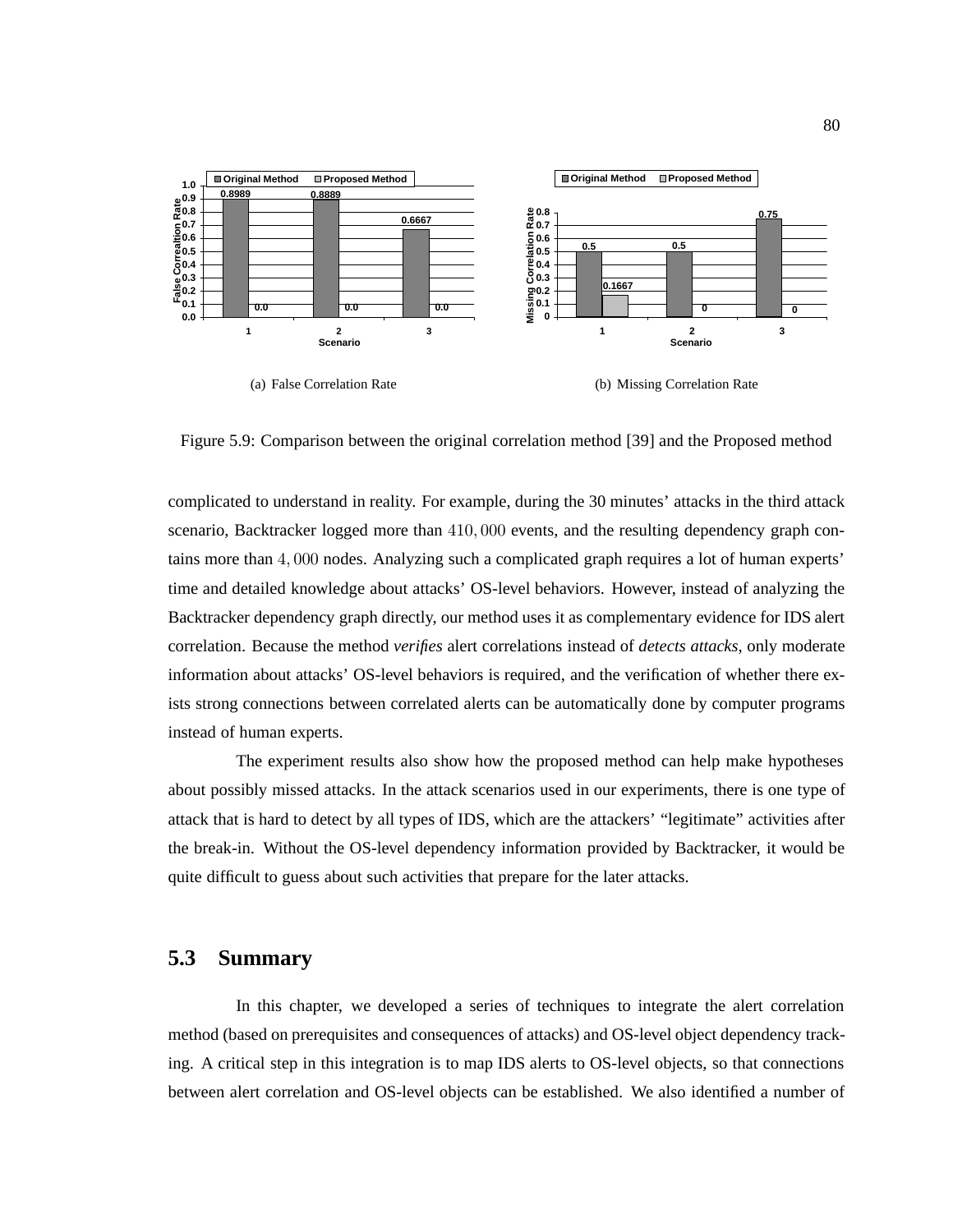constraints that the OS-level objects should satisfy if they are relevant to the IDS alerts (or attacks) that are correlated. By using these constraints, we can verify the IDS alerts as well as the correlation between IDS alerts, and filter out false correlations. Moreover, the dependency between OS-level objects can also facilitate the hypotheses of attacks possibly missed by the IDSs by tracking OS-level objects. Our experimental evaluation gave favorable results, showing that OS-level dependency tracking can significantly reduce false correlations when integrated with the alert correlation method.

The proposed method has several limitations. First, it depends on experts' knowledge about attacks' OS-level behavior. Second, it is not as effective against kernel level attacks, which may corrupt the logs kept by, for example, Backtracker. Finally, to use OS-level information, we have to focus on attacks that have impacts on OS-level objects. Thus, it does not provide any performance guarantee for the correlation of failed attack attempts.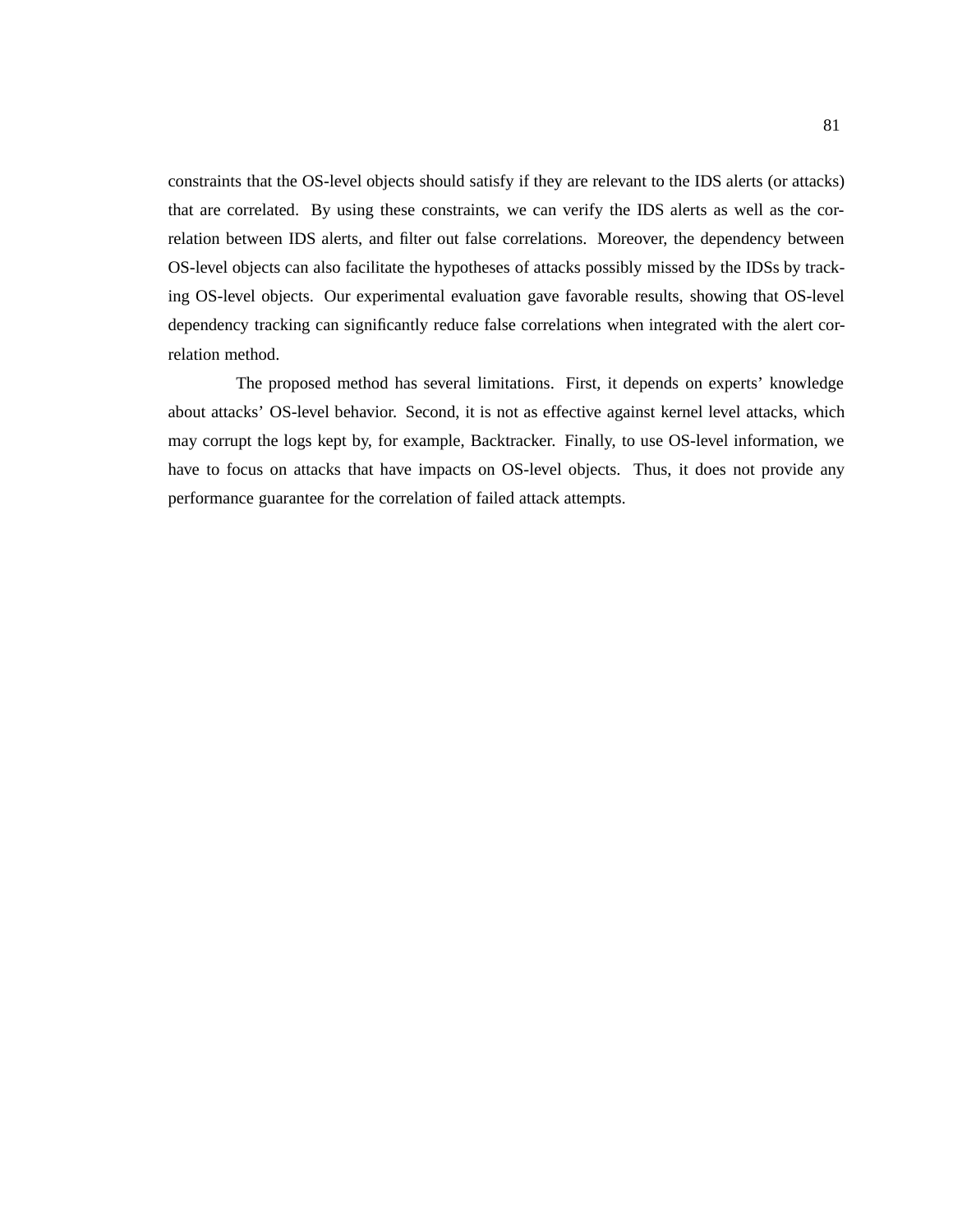# **Chapter 6**

# **A Flexible Privacy-preserving Framework for Security Event Data Sharing**

In recent years, large scale distributed attacks such as worms and zombie networks have become more and more significant threats to Internet security. Such distributed attacks can be very destructive and very hard to stop from a single victim's end. This trend of distributed attacks poses an immediate necessity for the sharing of the information of security incidents to facilitate collaborated detection and analysis. Collaborated intrusion detection has been widely recognized as a necessary step forward to mitigate the growing threat on Internet security. However, the privacy issue becomes a big concern for organizations to participate in such sharing schemes. To protect the participants' privacy, it is necessary to sanitize the sensitive data before sharing it with the others.

Recently, some organizations and researchers proposed several approaches to address this problem [56, 35, 64, 65] with various data sanitization techniques. However, as we have pointed out in section 2.2.2, they all have certain problems in either privacy protection or correlation capabilities. One common problem with those aforementioned methods is the inflexibility to adjust the degree of privacy protection to accommodate the correlation needs. Because of the dynamic nature of the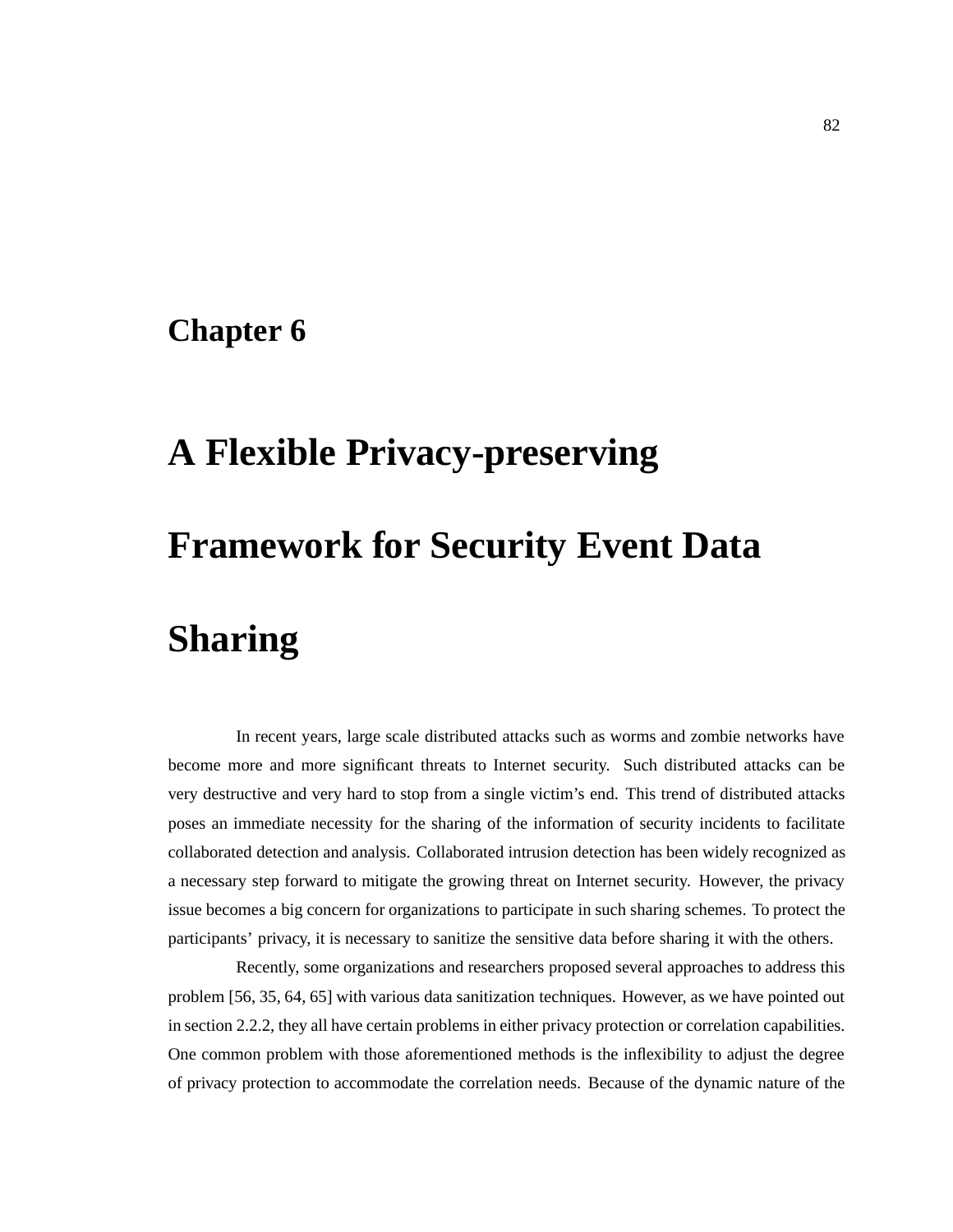security data, the sanitization's effect on the performance of various correlation analyses changes all the time. The schemes based on fixed configurations cannot provide appropriate trade-off between data usability and privacy. Balancing between data's privacy protection and correlation capability has become a critical issue in making the sharing schemes practical. Another problem with many of the existing approaches is the lack of systematic study on sanitized data's usability. Many previous works only discussed the usability on some particular type of analysis, which is not enough for a practical sharing scheme. In this chapter, we study a variety of analysis goals and threats for such sharing schemes, and propose a framework combining several existing and new sanitization techniques to achieve the goals. To solve the balance issue, we also propose a series of techniques to evaluate and gradually adjust the sanitization's effect on data's correlation capability to achieve flexible trade-off in the sharing model.

In the following parts of this chapter. We first define the analysis goal, the threat model, and some other issues related to security event data sharing in section 6.1, then we introduce our general sanitization and sharing scheme in section 6.2. After we present the sharing scheme, we discuss about the analyses supported by this sharing scheme in section 6.3. Afterward, section 6.4 presents our approaches to gradually release additional sanitized information to flexibly balance the usability and privacy. Then, section 6.5 discusses the framework's security against various types of attacks. Finally, section 6.6 concludes.

# **6.1 Sharing the Security Event Data**

In this section, we model the information carried by security events, as well as outline the goals people want to achieve in analysis and the problems to be solved in achieving those goals.

There are many types of information that are security-related and can be useful in analyses if shared. For example, firewall logs, system call logs, program crash dump history, IDS alert reports, and etc. Different types of security information require different analysis skills and may contain different types of privacy concerns. As the starting point of this research, we will focus on the reports of security-related events such as IDS alerts and firewall alerts. In particular, we will use the intrusion alerts as an example to study the usability and privacy concerns of sharing the security event information. The techniques discussed in this paper can also be extended to the sharing of other security-related information.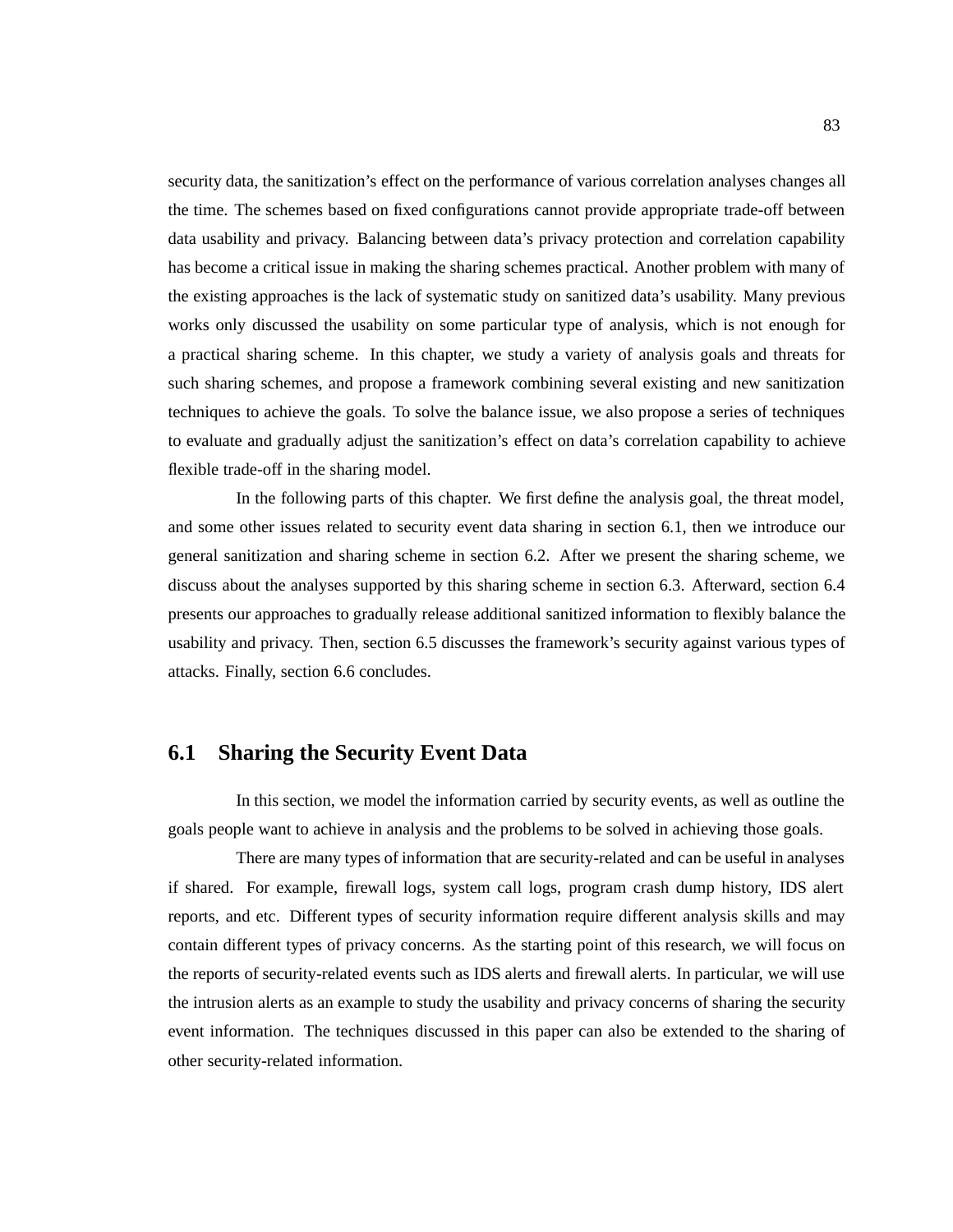# **6.1.1 Security Event Information**

A security event can be the detection of an intrusion attempt (intrusion alert), the discovery of a virus (virus report), an activity taken by the firewall (firewall log), or etc. Different tools and devices may raise different formats of reports with different amount of information. However, as event information, all such reports should contain the following four categories of basic information that define an event:

- **Type** The type information indicates what kind of event the report is about. It can contain a lot of semantics with the event based on the type definitions. For example, an IDS alert's alert name gives the type of intrusion the IDS has observed; the virus name in a virus scanning log gives which virus was found in the host.
- **Time** The time information indicates when the event happens. In security event reports, such information usually resides in timestamps or sequence numbers of event entries.
- **Location** The location information indicates where the event takes place. For security events, such information resides in the identity of the reporters and involved parties. For example, in an IDS report, the sensor's identity reveals in which part of the network has the events taken place.
- **Identity** The identity information indicates who are the involved parties in the event. The identity can be the IP addresses of involved hosts in an IP network, or phone numbers in a telephone network, or node IDs in a peer-to-peer network.

There may be some other types of information describing an event, e.g., details about how the event takes place and some other parameters. However, as the starting point of this research, we will not discuss about those detailed information for the following reasons: Firstly, part of such information can be derived from the type information; Secondly, those details are not as relevant in correlation analysis as the type/time/identity/location information; Finally, details such as packet payloads and process dumps may introduce very complex security and privacy concerns if made public.

# **6.1.2 Privacy Concerns**

There may be various privacy concerns during the sharing of security information, depending on the policies each participant may have and the different kinds of information to be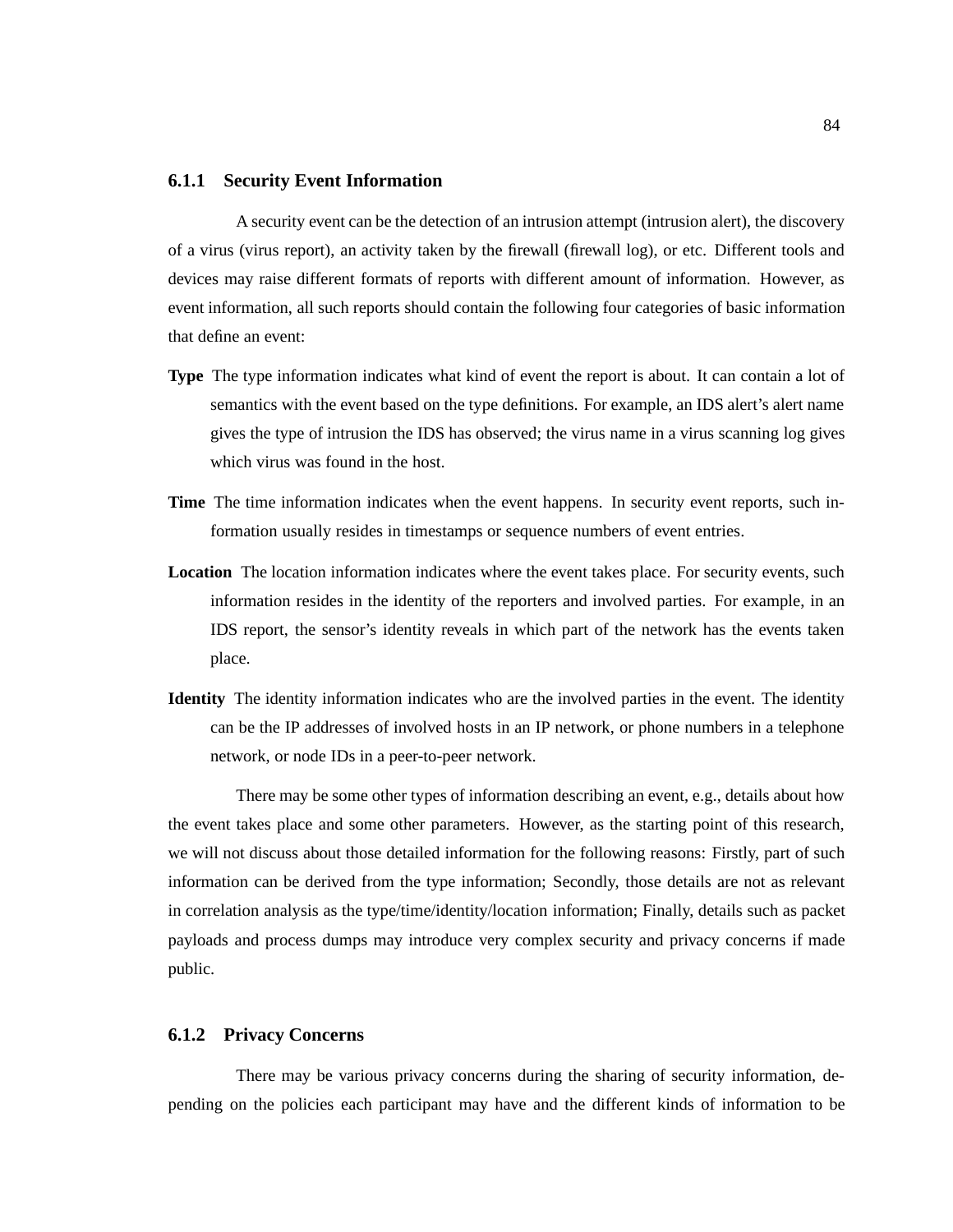shared. However, those concerns can be roughly classified in terms of the information fields within the security event reports: type, identity, time, location, and etc. As we have mentioned earlier, we only study the the privacy concerns with the aforementioned 4 types of information in this paper.

- **Type** Sharing a security event's type information can cause privacy concerns. They include: 1. Certain type information may reveal the service and security weaknesses within the systems in the network. For example, from worm alerts or botnet alerts, an outsider can learn that there exists compromised hosts or certain vulnerable services in the network. 2. The type information can be utilized by an active attacker to compose special patterns for later recognition, so as to recognize the identity of the event source. (We will discuss more details about this issue in section 6.1.5.)
- **Time** There are privacy concerns with sharing the time information of security events because time can serve as an indicator for various correlation analysis. One example is that an attacker can selectively launch a series of attacks toward some certain hosts, and try to identify later whether the attacks have been detected by looking up the event log corresponding to the time period. This threat also falls into the probe-response attack. We will discuss more about it in section 6.1.5.
- **Identity** Identity information is the most important privacy-concerning information. If attackers cannot identify the identities of the parties involved in the events, no matter what kind of information they can conclude from the shared event logs, the privacy of related parties is still not infringed. On the other hand, without identity protection, attackers can differentiate the events related to the parties of interest from all the other events, and thus to perform further analysis to gain more information about the involved parties.
- **Location** Location information can cause privacy concerns because, in a structured network, the location information can help attackers reduce their search spaces for the actual identities of involved parties in the events. Due to the structure of network addresses, such information is usually derived from the identity information.

At this time, we will focus on the protection on the identity privacy because it plays a key role in linking the shared information with the involved parties. Because we can always encode the identity information into code words with limited lengths, the sanitization techniques applied to the source/destination IP addresses shown in the example can be also applied to any other types of identity information.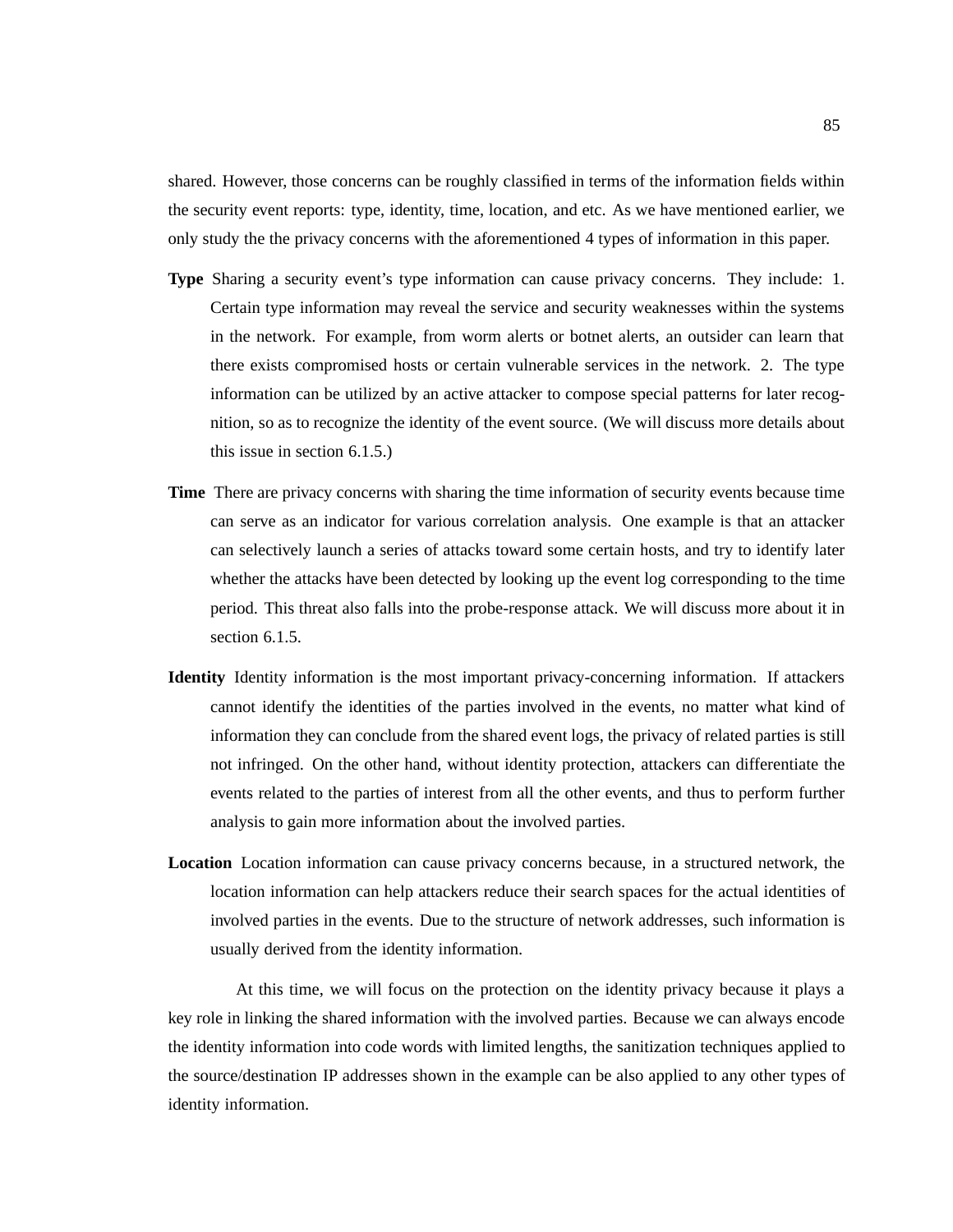# **6.1.3 Intrusion Alerts**

Intrusion alerts are usually reports from intrusion detection systems (IDSs) toward suspicious network/system activities that are considered as possible intrusions. Among various kinds of security events, intrusion alerts are especially important in sharing for the following reasons:

- 1. Many of today's attacks take place across multiple networks, which makes it very hard to analyze such attacks based on the data collected from one single network.
- 2. Current intrusion detection technology still cannot provide satisfying accuracy in detection. There will be attacks missed by IDSs and false alerts. Thus, reconfirming the detection results can help analysts to get a better idea about what has happened.
- 3. Distributed attacks and worm attacks are very popular in today's networks. Sharing the alert information can help administrators to detect the trends of such attacks and be prepared early.

Normally, an intrusion alert contains at least 7 fields of information: the source and destination host addresses, the source and destination port numbers, the name of alert (attack type), the timestamp, and the reporting sensor's ID. Among the 7 fields, the alert name and port numbers correspond to the type information of the event; the timestamp corresponds to the time information of the event; the source and destination host addresses, as well as the sensor IDs, correspond to the identity information of the event. As the identity of sensors can be easily protected by simply removing this information field from the alerts, we will focus on the privacy issues with the source and destination addresses within IDS alerts. To avoid confusions in this work, without losing the generality, we always use word "source address" to exclusively represent the attacker's address, and use word "destination address" to exclusively represent the victim's address. Given host A and host B, an alert  $A \rightarrow B$  represents an alert of host A attacking host B.

#### **6.1.4 Analysis Capabilities**

The goal of sharing security event information is to make it available for various analyses. Some analyses are desirable for security administration. Those include:

**Realtime Classification Analysis:** Due to large numbers of false positives within IDS alerts, it is highly desirable that, in case a local IDS detects an intrusion incident, the local administrator can get supporting evidence from other collaborating sensors to support his belief in this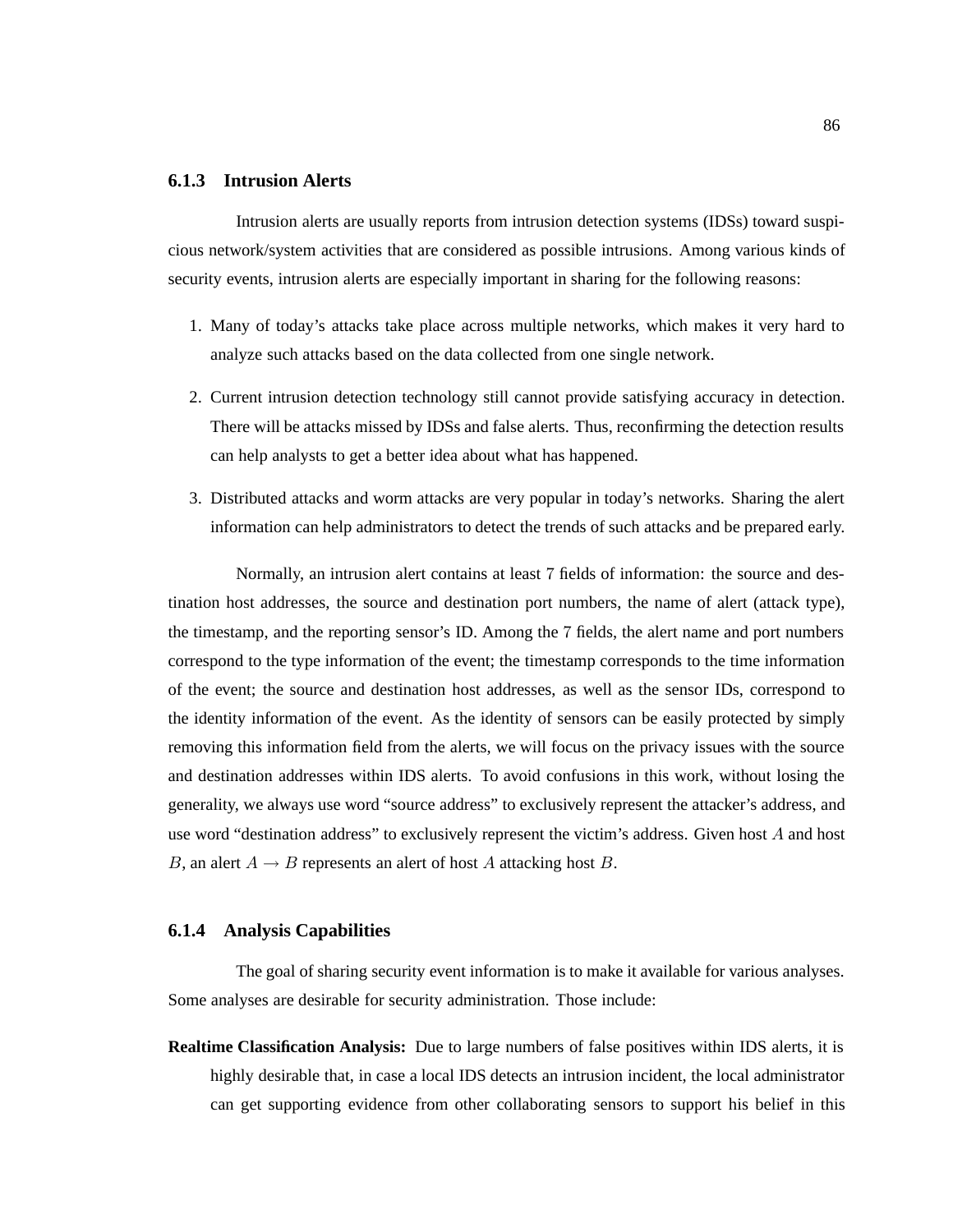alert being true or false. One way to do so is to perform classification analysis based on host addresses and attack types and see if similar incidents have been reported. If so, the administrator can correlate those alerts with the local detected incidents and re-evaluate his belief in the particular alert. Since many alerts require administrators' immediate response, it is also desirable if this analysis can be performed in realtime.

- **Realtime Clustering Analysis:** As we have mentioned earlier in the beginning of this chapter, large scale distributed attacks have become a very large threat to today's network security. One important goal of sharing security information is to seek opportunities to detect or prevent such attacks at their early stages. To analyze new emerging trends of attacks using shared intrusion alerts, we can cluster newly reported alerts based on the involved port numbers, alert type, and host addresses. For example, if suddenly a large number of alerts toward a specific port number are reported, it is possible that some vulnerability on the particular port is being exploited heavily, thus administrators can take necessary preventive actions such as tightening up the firewall rules on this port to better protect their networks. Similar to the previous discussion, the realtime property is also important for such applications.
- **Attack Scenario Analysis:** Correlating alerts into attack scenarios can help the administrators to better understand the security flaws and fix them, as well as help the security researchers to learn the attacker's strategies and attack trends.
- **Further Information Sharing Between Participants:** In case when attacks take place between hosts residing in different participating networks, it is possible for the involved parties to perform further sharing of more detailed information related to the attack incidents. The sharing scheme should support such communications and sharing.

After we present the details about our sharing framework, we will discuss the framework's support to these 4 types of analyses.

# **6.1.5 Threat Model**

There are also some possible threats that can potentially infringe the identity privacy or disrupt the sharing and correlation analysis. Those include:

**Diction Attacks:** For any sanitization technique that utilizes public hash functions, dictionary attack is an immediate threat. Because IP address space is limited (32 bits), attacker can pre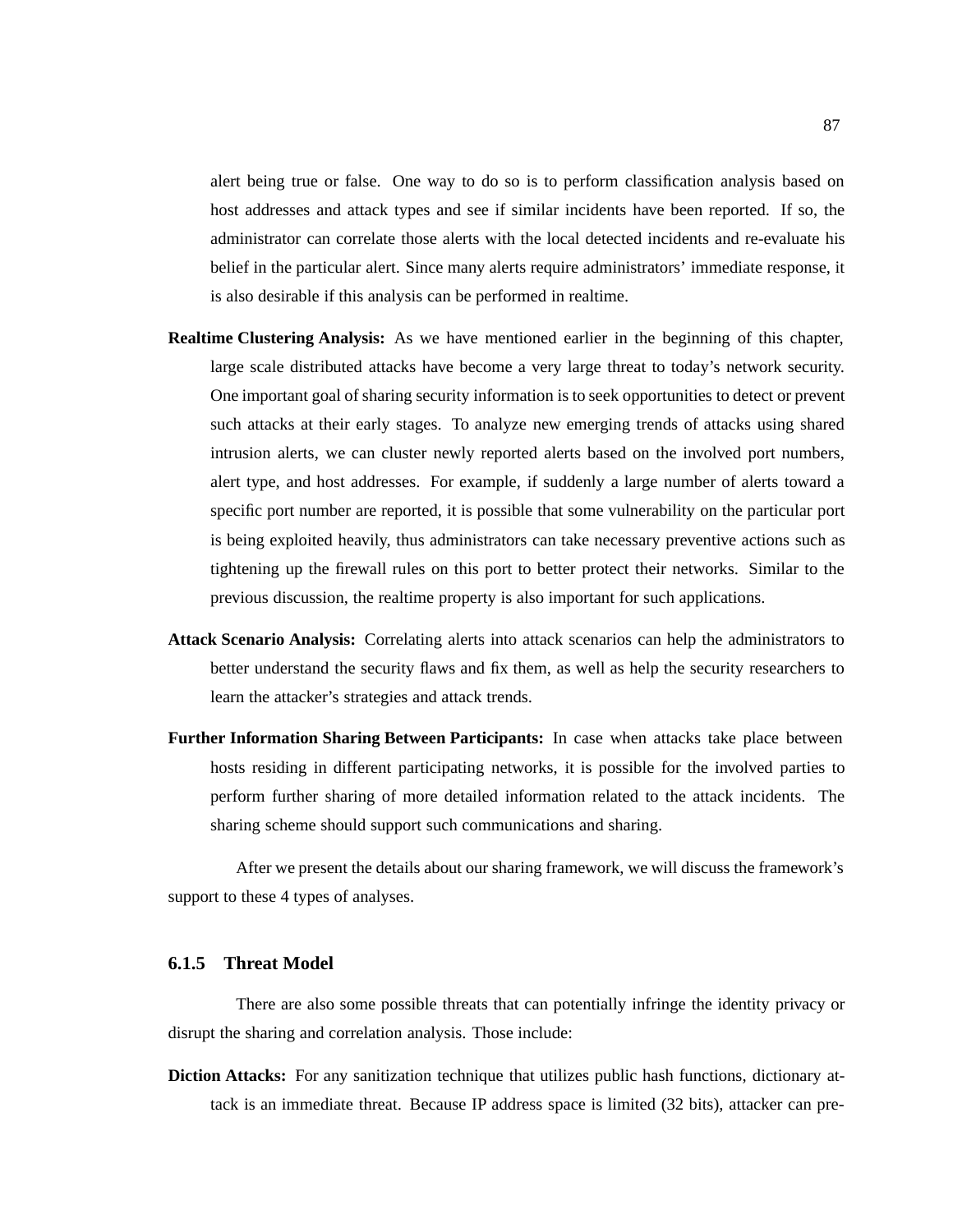compute all the possible hash values within the space of possible addresses (the whole Internet, the whole subnet, etc.), and try matching them with the address fields in the shared alerts.

- **Probe-response Attacks:** The attacker can intentionally launch a series of attacks to a known host with a carefully designed pattern composed with time sequence and type information. Then the attacker will try to identify the alerts corresponding to the same host within the sanitized alerts by recognizing the pattern and identifying the corresponding sanitized values. Such attacks are extremely hard to prevent in alert sharing because the type and time sequence information is critical in most analysis and cannot be modified much, and the time sequence and type information are all that this attack needs. In fact, all the existing alert sharing schemes, including [56, 35, 64, 65], are vulnerable to this kind of attacks to some extend. In our approach, although we also cannot fully prevent this type of attacks, we can mitigate the consequences of such attacks by limiting attacker's capability to launch such attacks, introducing extra uncertainties into sanitized addresses, and introducing extra uncertainties into the information used by attackers to compose patterns (e.g., using type abstraction to generalize the type information, and using time round-up to generalize the time information).
- **Insider Attacks:** Participating parties may be malicious, sensors may be compromised. Thus, we need to consider the threat of having insider attacks in the sharing scheme. An insider may be capable of breaking the encrypted information with shared secrets, provide fake information during sharing, and even disrupt the sharing mechanism with denial of service attacks.

After we present our sharing scheme, we will study the security of the scheme against these attacks.

# **6.2 Privacy-Preserving Sharing Scheme**

# **6.2.1 General Sharing Model**

The sources of the alerts are a number of network intrusion detection sensors deployed in various organizations' networks. To provide the owners of the sensors the capability to perform clustering and classification analyses in realtime, it is necessary that each sensor sanitizes and reports the alerts as soon as they are detected, and the reported alerts should be accessible by all the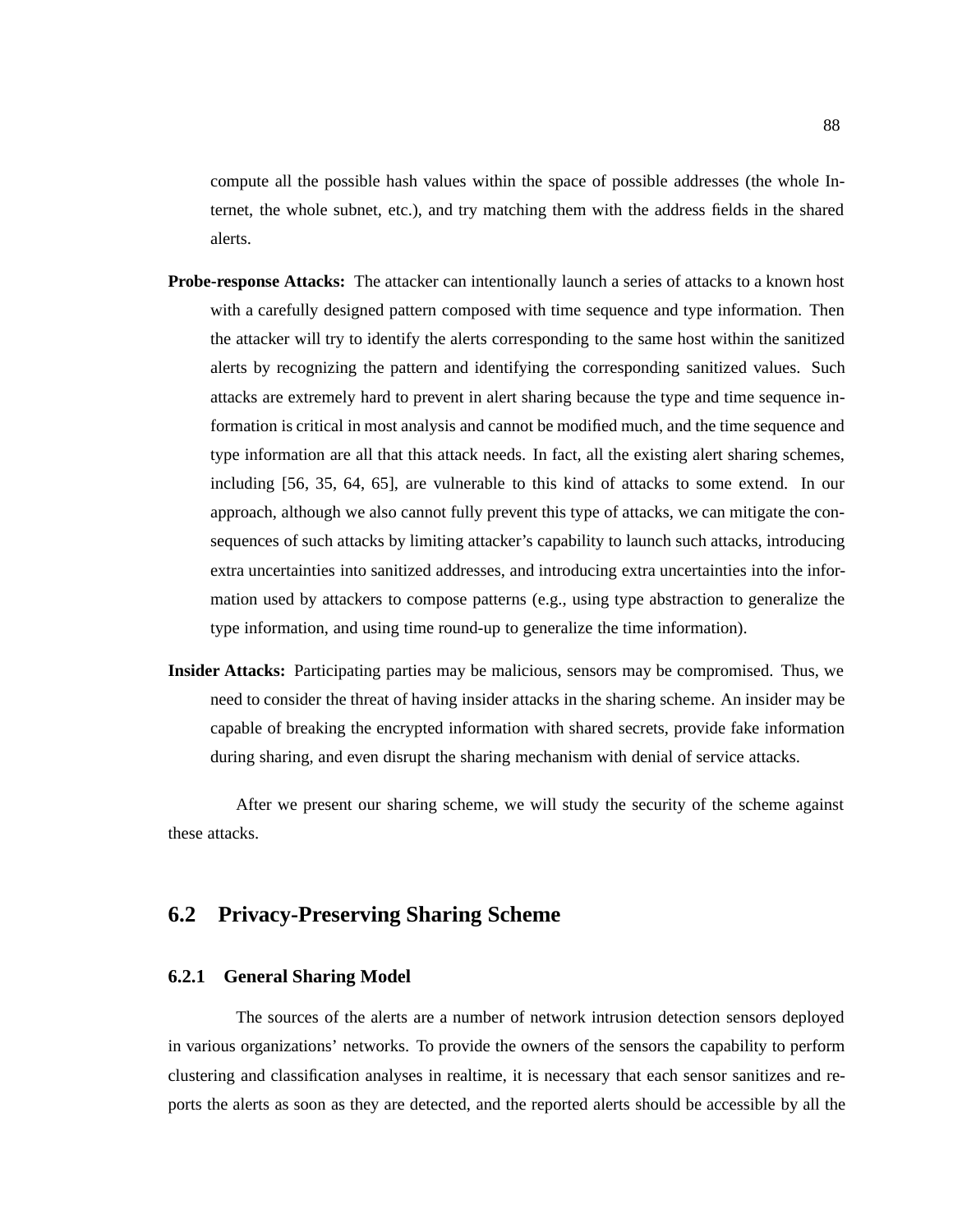participating parties. Thus, the sharing should take place in an instant message sharing channel such as an IRC server or a mailing list, where only the authorized subscribers (IDS sensors and administration parties) can post and receive messages in the channel instantly. Each sensor should first sanitize the detected alerts before sending them to the sharing channels. After a certain period of time (e.g., a day or a week), the alert log of the channel will be made available to the public for research purposes. To make probe-response attack more difficult to execute and easier to detect, the alerts' time and type information can be further generalized before the data is released to the public.

# **6.2.2 Sanitization Scheme**

From our previous discussion on the analysis goals and privacy concerns, given an alert  $(SrclP, SrcPort, DstIP, DstPort, AlertName, Timestamp),$  we have a few basic requirements for sanitization:

- 1. The port number and alert name should remain because these fields of information are essential for trend analysis and scenario analysis;
- 2. The source/destination address information can and should be sanitized because these fields can infringe the involved hosts' identity privacy;
- 3. The timestamp information cannot be greatly modified since it also plays an important role in many analyses.

Because organizations usually have higher privacy standards for their local hosts than for their remote hosts, it is necessary for individual sensors to classify host addresses into local addresses (the ones reside within the network monitored by the sensor) and remote addresses (the ones outside of the network monitored), and enforce double standards on them during sanitization. Because attacks between two remote hosts should not be detected by a local sensor, if a sensor does detect such an attack, it is very likely that a local host launched the attack with spoofed IP. The sensor can decide based on its own privacy policy on whether to report the alert with "spoofed IP" flagged (e.g., setting the source address to a special fixed value designated for spoofed IP).

There are two basic ways to protect the privacy of addresses: randomization [35, 65], and generalization [64]. In this framework we choose a combined approach utilizing both techniques to sanitize the addresses. More specifically, each address value is first converted to more general network addresses (e.g., by removing the last 8 bits, address 192.128.1.134 is converted to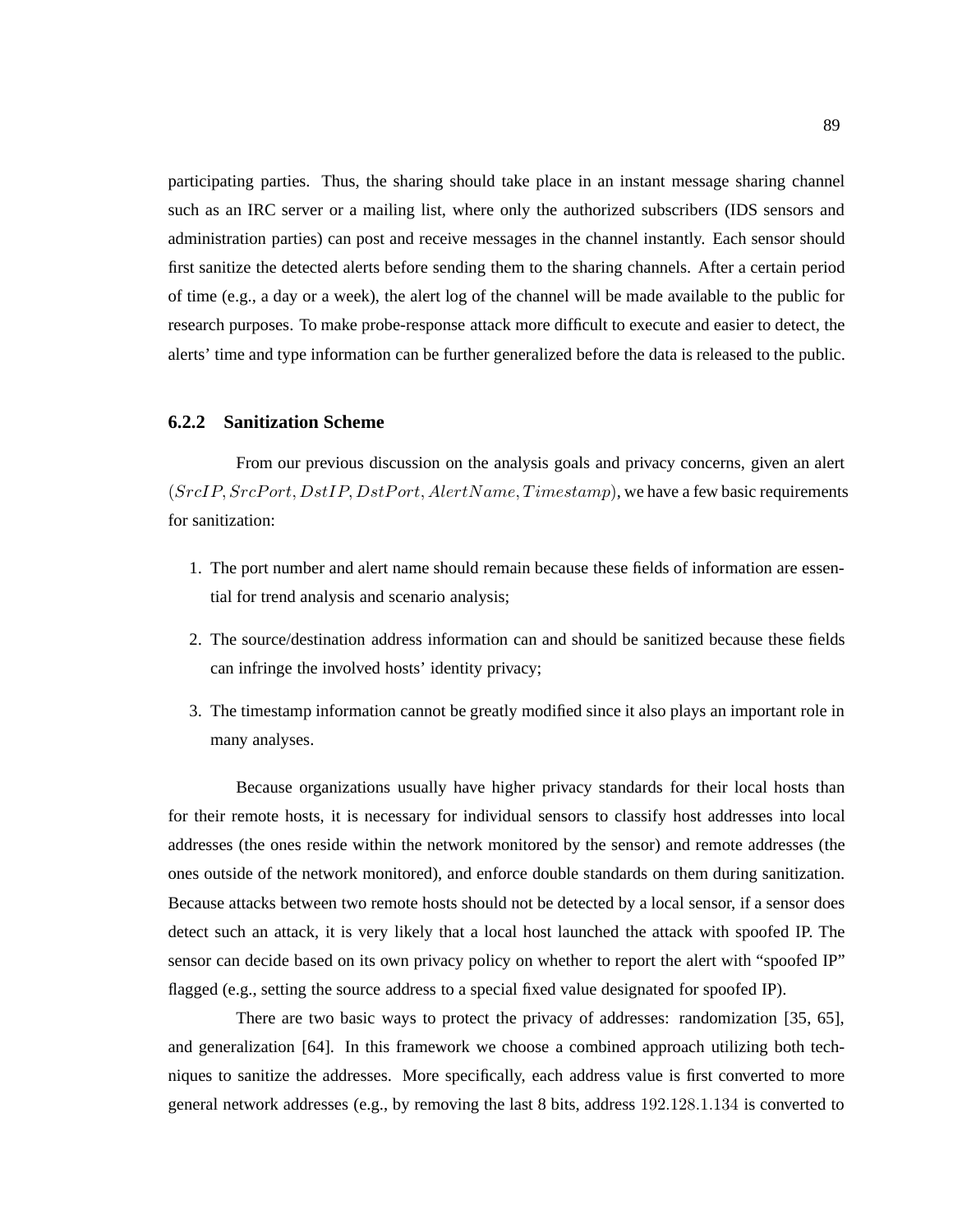192.128.1.0). Then, we use keyed hash (e.g., HMAC) to encrypt the addresses in IDS alerts. Because organizations usually have different privacy standards for local and remote addresses, sensors may have different degrees of generalization for local and remote addresses, and each sensor uses two keys to encrypt the addresses: For remote addresses, it uses a secret session key  $K_s$  shared among all the participating sensors  $(ADDR_{remote} = HMAC(K_s, ADDR_{remote}))$ , so that everyone can verify the identity of the remote hosts attacking the participating networks; For local addresses, it uses a private secret key  $K_p$  to encrypt the addresses  $(ADDR'_{local} = HMAC(K_p, ADDR_{local})),$ so that only the local sensor can decrypt them.

# **6.3 Security Analyses Based on the Sharing Model**

Now we discuss the various security analyses we can perform over the sharing model presented earlier.

## **6.3.1 Clustering Analysis**

Clustering analysis is widely used in alert correlation and other kinds of security analysis. Based on certain attributes of the incidents, it clusters related events together into clusters, so that analysts can correlate these similar events together and take a more general view at the events. In our sharing model, the clustering technique can be applied to all the event data posted to the sharing channel. It is useful because: identifying similar security events taking place in multiple locations can help administrators to discover potential large scale or multi-hop attacks, and thus to launch further collaborated investigation between the involved networks. The realtime clustering analysis can also give people the opportunity to discover on-going attack trends from the reported events. To study the trend of attacks, analysts can perform realtime clustering analysis toward the reported events within a flying time window. The goal of this analysis is to identify groups of similar or related events within the latest past time period, and those groups of security incidents may correspond to some emerging large scale attacks.

However, because the identity information (source and destination addresses in alerts) is generalized during the sanitization process, it will cause increased similarity between alerts if addresses have been chosen as a feature in clustering. For more effective clustering, the priority of such features should be decreased in the clustering analysis.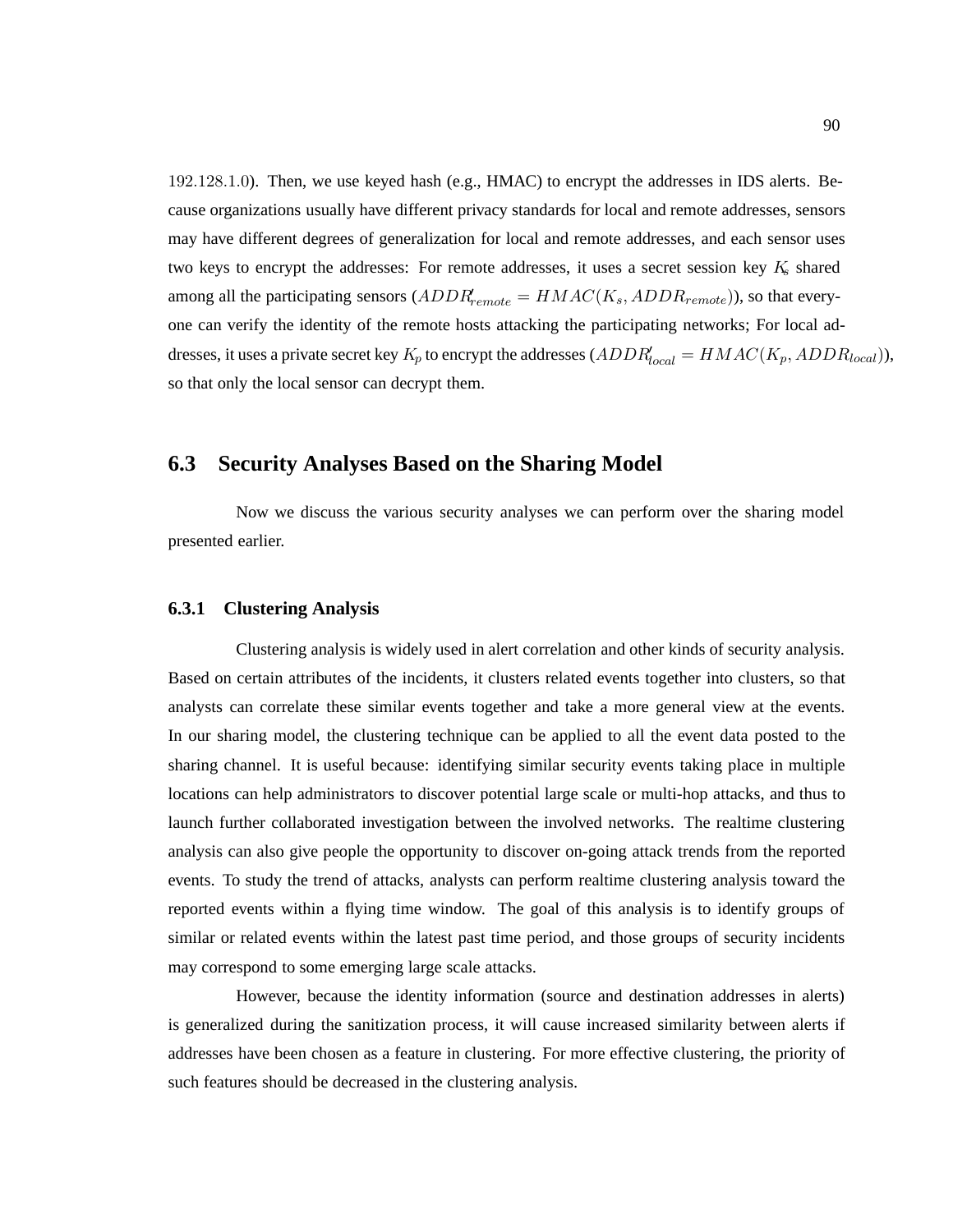# **6.3.2 Classification Analysis**

Upon receiving the reported events with sanitized identity information in the sharing channel, analysts can perform classification analysis on the shared data. The classification can be based on various attributes of the events such as the alert names, port numbers, and addresses of alerts. Due to the sanitization, the capability of classification on addresses is limited and the results will contain uncertainty correspondingly. That is, when two sanitized address values match, it demonstrates that the two actual hosts share the same generalized network address. Given the degree of generalization being  $u$  bits, we can have the conclusion that the probability of the two addresses corresponding to the same host is  $\frac{1}{2^u}$ .

Classification analysis on distributed event data can provide very useful knowledge to analysts, which can be quite hard to find from local data.

Firstly, classifying the events based on their time properties (i.e., timestamps) and type properties (i.e., alert names and port numbers) can give a more general view of security incidents over the networks, which can help local administrators or analysts to make better judgments on locally detected security incidents. For example, given a specific alert, analysts may be unsure about the its truthfulness. Thus, the analysts can classify all the reported alerts during the same time period based on their alert names, so as to see whether there are similar incidents taking place during the time period. Large number of similar incidents may indicate an outbreak of such attacks, which increases analysts' confidence in the particular alert being true. Also, if many alerts have been reported against a particular host/network, that host/network is more likely to have been compromised thus the alert is also more likely to be true.

Secondly, although we have sanitized the source and destination addresses in alerts to protect hosts' identity privacy, because all the remote addresses are sanitized using hash functions, we can still get useful results from classifying the alerts based on the addresses. The output of the classification are categorized in (hashed) network addresses instead of individual hosts. Thus, we can still find out which networks correspond to the source of certain attacks and can use such information in worm/spam protection. For example, an administrator may tighten up the firewall rules for traffics from a network that has been active in attacking other hosts recently.

Thirdly, by performing realtime classification analysis to the alerts based on various alert attributes such as port numbers, attack types, and addresses, analysts can get the information about how the numbers of particular types of incidents change upon time. For example, analysts can compute the following statistics within sanitized alerts: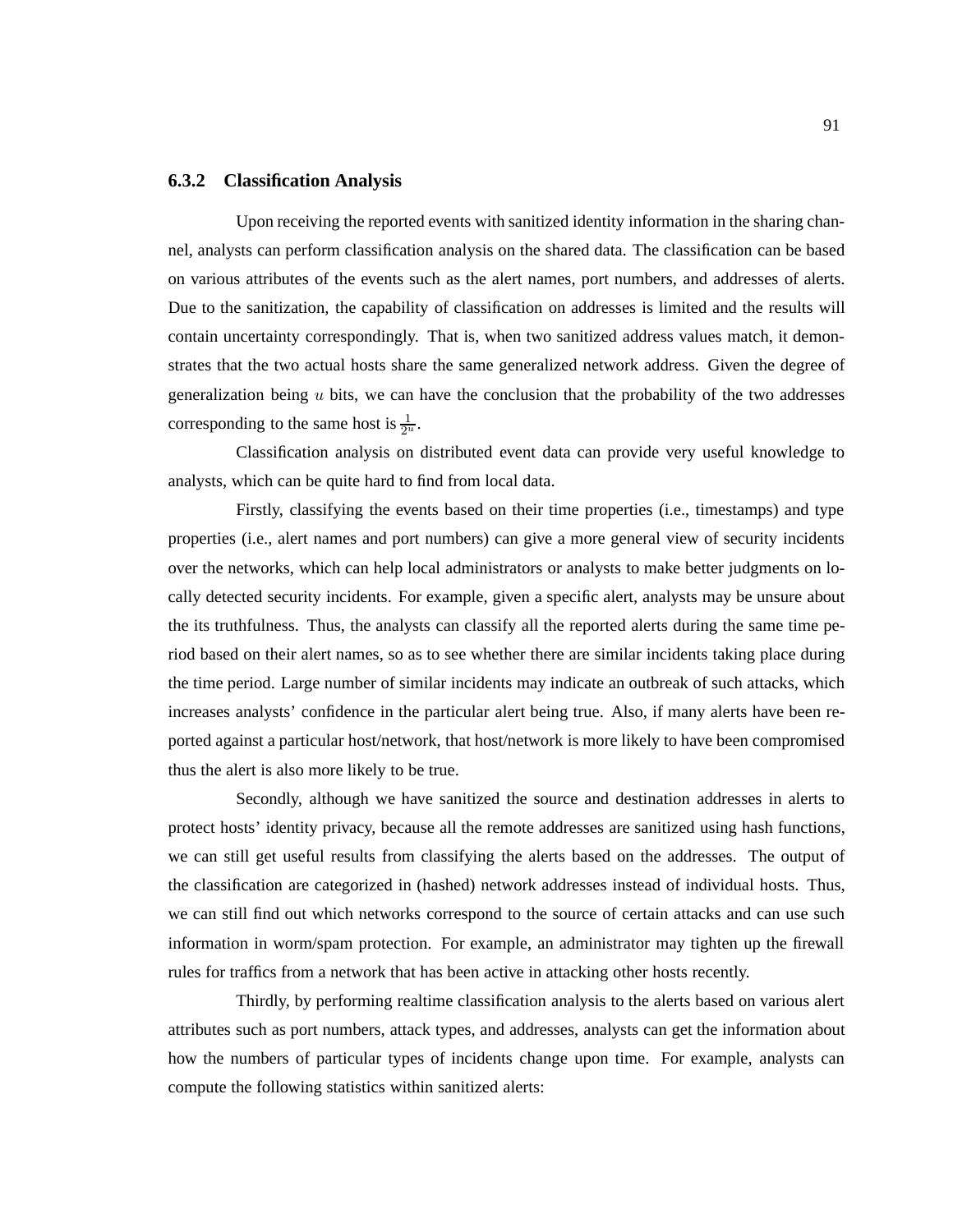- 1. identifying the occurrence frequency of a particular type of alerts,
- 2. identifying the occurrence frequency of security events on specific ports, and
- 3. identifying the occurrence frequency of particular (hashed) network addresses in the reported alerts.

The above statistics are important in studying the emerging trend of attacks in the network. They can provide the type, port, and location information about recent popular attacks.

# **6.3.3 Attack scenario analysis**

There are basically two categories of correlation methods that focus on intruders' attack scenarios: the correlation based on matching alerts with pre-defined attack scenarios, and the correlation based on matching individual alert's pre-conditions (prerequisites) and post-conditions (consequences). In general, both techniques can be break into two procedures:

- utilizing the type information to either match alerts into the positions in predefined scenarios or combine together the alerts with potential causal relationships, and
- applying a series of constraints, such as time and host address constraints, to filter out inappropriately correlated alerts.

Note that the sequence of the two procedures is interchangeable and can interlace with each other.

Because the identification information of events is sanitized, the host address constraints need to be adjusted in these correlation methods. Generally, a host address constraint is a set of equations on alerts' address values. For example, given a correlation between two alerts  $A$  and  $B$ , an address constraint can be  $Destination(A) = Source(B)$ , which indicates the destination address of alert  $A$  should be the same as the source address of alert  $B$ . After sanitization, uncertainty is introduced into the address values of alerts during the generalization process. Thus, the evaluation of host constraints needs to be modified correspondingly. Given two address values Addr*<sup>A</sup>* generalized by x bits and  $Addr_B$  generalized by y bits (assume  $x \geq y$ ), we say the two addresses match if the probability for the two addresses to represent the same host is larger than 0, which means  $\text{Add}_{B}$  can be further generalized into Addr*A*. If Addr*<sup>A</sup>* matches Addr*B*, the probability for the two addresses to be the same host is 2−*x*. Such probabilities of constraints can be combined together to generate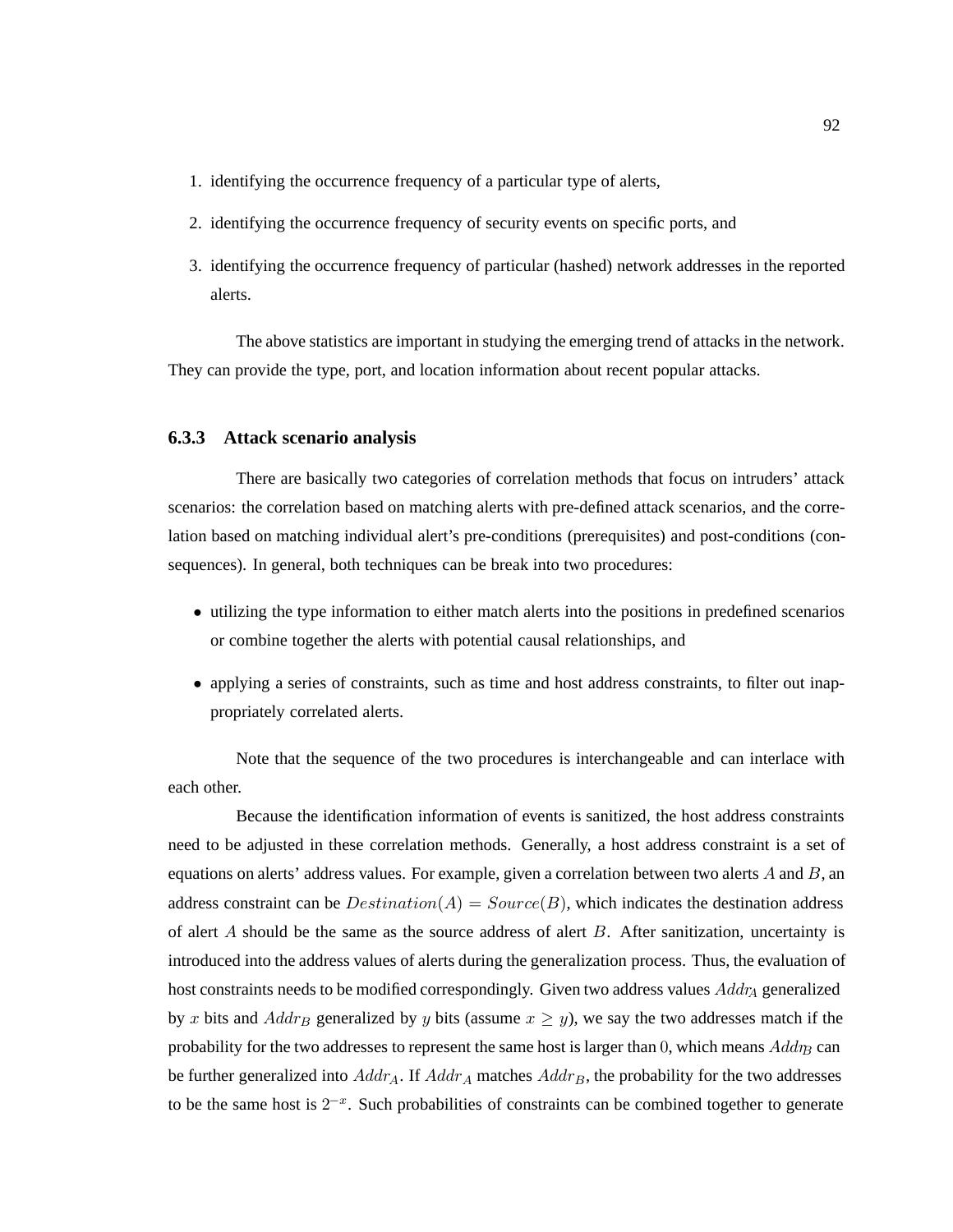the probability for the correlations between individual alerts, and can be used to evaluate and sort the correlation results.

# **6.3.4 Additional Information for Collaborated Analysis**

The cross-network sharing of intrusion alerts provides opportunities for different sensors to collaborate in alert analysis. For example, when a sensor detects an attack from a remote host that is under monitoring of another sensor, it is possible for the two sensors to exchange information about the incident and thus to improve the detection performance.

Before we discuss in detail about such collaborated analysis, we need to define the situations when it is necessary and feasible for involved parties to further share the forensic information to facilitate collaborated alert analysis.

From a participating IDS sensor's point of view, we classify the reported alerts based on 2 criteria:

- 1. Where the involved hosts are located in (local network, remote participating network, or outside of participating networks), and
- 2. Which role (attacker or target) does the host play in an alert.

We call a host/address an internal host/address if it resides in one of the participating networks, and use symbol "*T*" to denote an internal host/address. Correspondingly, we call a host/address an external host/address if it does not reside in any of the participating networks, and use symbol " $\mathcal{E}$ " to denote an external host/address. Thus, based on the role of involved hosts, alerts can be classified into four categories:  $\mathcal{I} \to \mathcal{I}$ ,  $\mathcal{I} \to \mathcal{E}$ ,  $\mathcal{E} \to \mathcal{I}$ , and  $\mathcal{E} \to \mathcal{E}$ . Note that from an individual sensor's point of view, an internal host/address can be further classified into local and remote internal host/address.

We assume that, given an internal host address, each sensor knows the host's corresponding sensor. Thus, in case of a sensor finds that one of its local hosts is attacked by a remote internal host, since the other network is also participating in this sharing scheme, we would expect sensors to perform advanced sharing to gather more information from each other and perform further analysis based on that piece of information. This advanced sharing should be carried out in a requestresponse fashion. That is, the sensor on the target host's side would initiate a request for additional information of the attacker host from the sensor on the attacker's side, and the attacker-side sen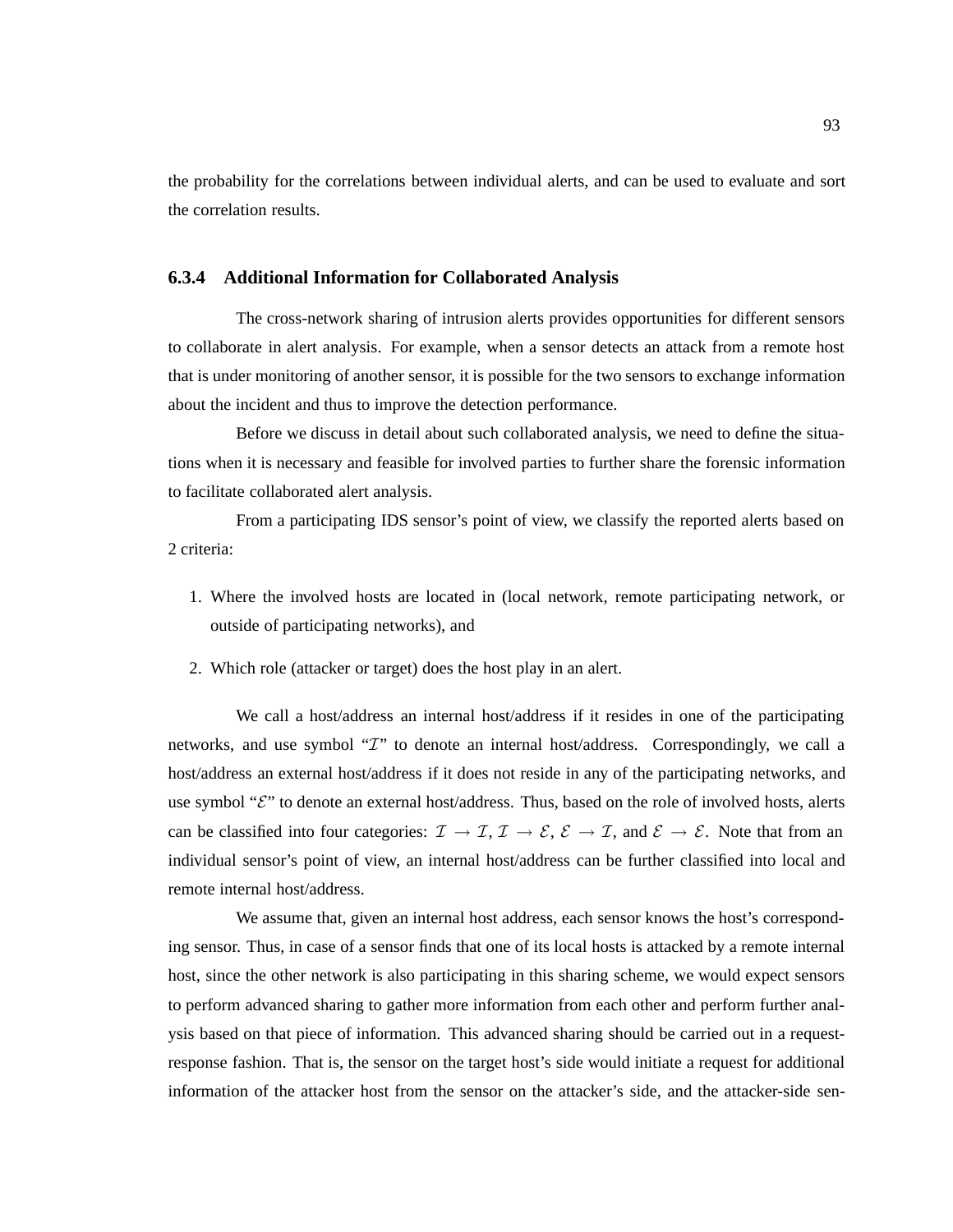sor will make the decision on whether to release the information based on the request and its local privacy policy.

When a sensor A detects an alert  $I_1 \rightarrow I_2$ , where  $I_1$  is a remote internal address and  $I_2$  is a local address to this sensor, to request for more information from  $I_1$ 's sensor, it needs to prove to that sensor that this alert is real. Thus, the target-side sensor  $A$  computes a "ticket":  $T = HMAC(K<sub>s</sub>, I<sub>1</sub>|I<sub>2</sub>)$ , attach this value to the sanitized alert, and send this message to the attacker-side sensor  $B$  via some private channel between the two sensors (e.g., a separate IRC channel, email, or some instant message tool). When sensor  $B$  receives the request, given the sanitized alert information and sensor A's identity, it can immediately identify the corresponding alert and verify the "ticket". Then,  $B$  can decide whether to release the previous records about the attacking host based on its own privacy policies. In case we have keyed hash chain UIDCs implemented in the sharing (see section 6.4.3 for details about  $UIDC$ ), B can release the hash chain information of host  $I_1$  to A, so that A can easily identify the previous alert history of host  $I_1$ and thus to better analyze this attack incident.

# **6.4 Balancing the Sanitization Between Privacy And Usability**

The uncertainty introduced into alert addresses during the generalization can cause problems in alert correlation. For example, in scenario-based analyses, when address constraints cannot be effectively applied, separate attack scenarios can be wrongfully correlated into one single attack scenario, which can make the result very confusing. To avoid such problems, sensor owners (organizations, institutions, etc.) may be willing to make limited compromise in privacy to improve the correlation performance. Hence, here we will first propose several measurements to evaluate the privacy protection and correlation capability on the sanitized data, then we will propose three schemes for making such trade-offs to support flexible sanitization control.

#### **6.4.1 Evaluation of the Protection on Privacy**

Privacy policies usually contain qualitative criteria such as "host A's address should not be revealed". However, to better study the privacy protection and to have more flexible controls, it is necessary to have quantitative measurements on privacy. Intuitively, the identity privacy can be defined as the capability for the other parties to identify the actual identities given the sanitized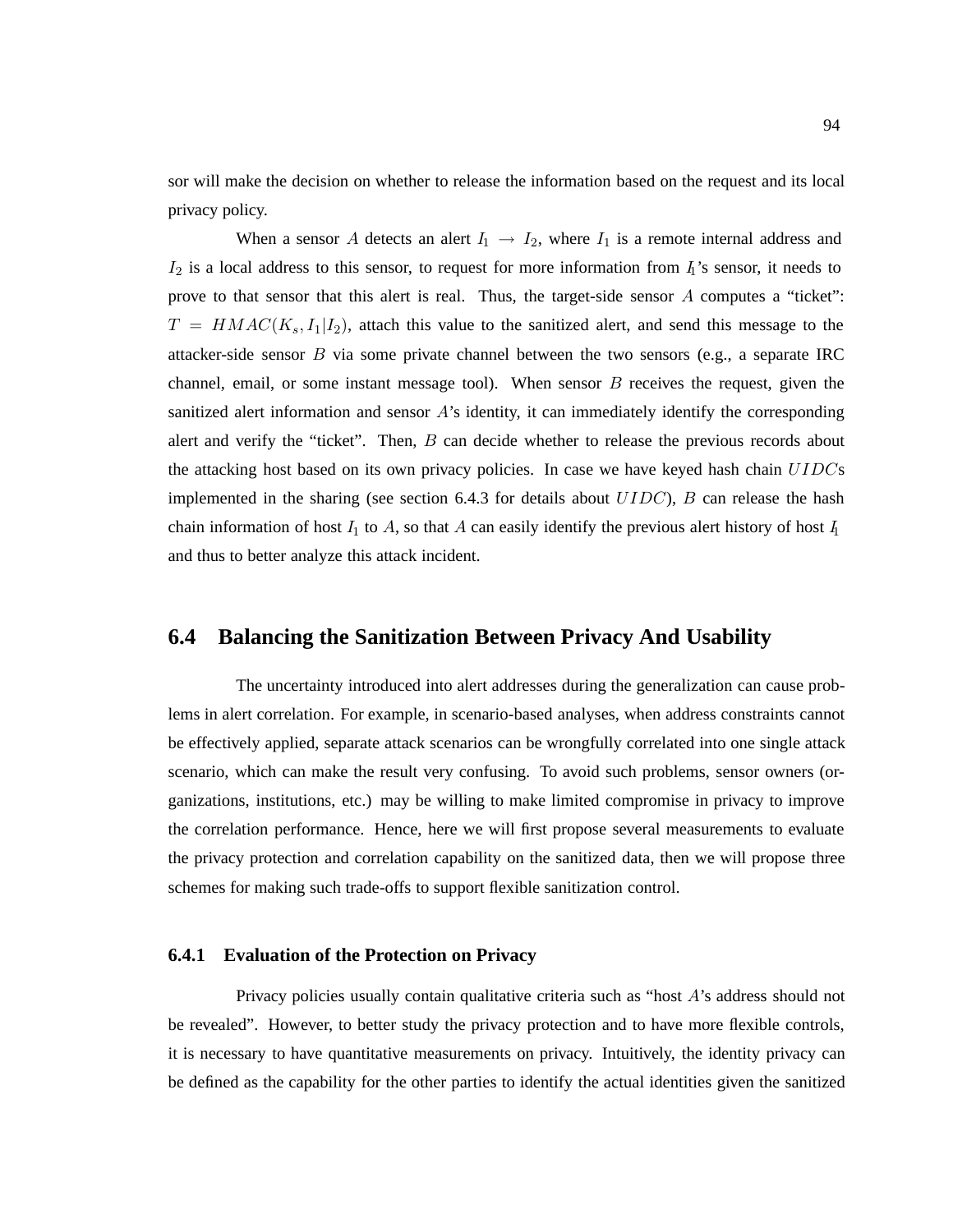data. Such identification capability is based on the information carried by (sanitized) data. Thus, following the approach in [64], we can use information entropy to measure how sanitization has affected such capability.

Given a sanitized identity attribute A, if each of its possible value  $a_i$  has a probability of  $p_i$  to be the actual original value from a third party's point of view, its entropy can be computed as

$$
H(A) = \sum_{i} \left(-p_i log(p_i)\right).
$$

We call this entropy value, which is computed using the general probability distributions of possible attribute values, the *local entropy* [64] of the data. Obviously, the higher this local entropy value is, the more uncertainty we have within the sanitized data, which corresponds to better protection on the sensitive data. Thus, we use the local entropy as the measurement to evaluate the protection of privacy.

#### **6.4.2 Evaluation of the Correlation Capability of Sanitized Data**

As we have mentioned earlier, too much uncertainty within sanitized alert information can cause confusions in alert correlation. Those problems are caused by the removal of too much diversity (variety) among the alerts during the generalization. A typical example of such problems is multiple separate attack scenarios being correlated together due to the ineffective host constraints. Because the network owners cannot make accurate assumptions about the analysts' correlation methods, it is impossible for the owners to evaluate how exactly the correlation is affected by the sanitization. Thus, we propose an entropy-based measurement on the change of attribute value distribution to serve as a *reference* to evaluate the effect of generalization on correlation analyses.

Let us consider a general sanitization scheme: Within a number of original alerts, there are n different values on a particular attribute (e.g., local addresses) of the alerts, and the total number of such attribute entries within these alerts is S. Assume those values are  $N_1, N_2, \ldots, N_n$ , and for each  $N_i$  ( $1 \le i \le n$ ), there are  $n_i$  attribute entries being  $N_i$  ( $\sum_i n_i = S$ ). After sanitization, the number of different values on this attribute is reduced to  $m$  ( $m \leq N$ ). Assume those values are  $M_1, M_2, \cdots, M_m$ , and for each  $M_i$  ( $1 \le i \le m$ ), there are  $m_i$  attribute entries being  $M_i$ . Thus, if we consider the total number of different attribute values as the total set of attribute value space, we can compute the entropy of these attribute values based on their probabilistic distributions before and after the sanitization: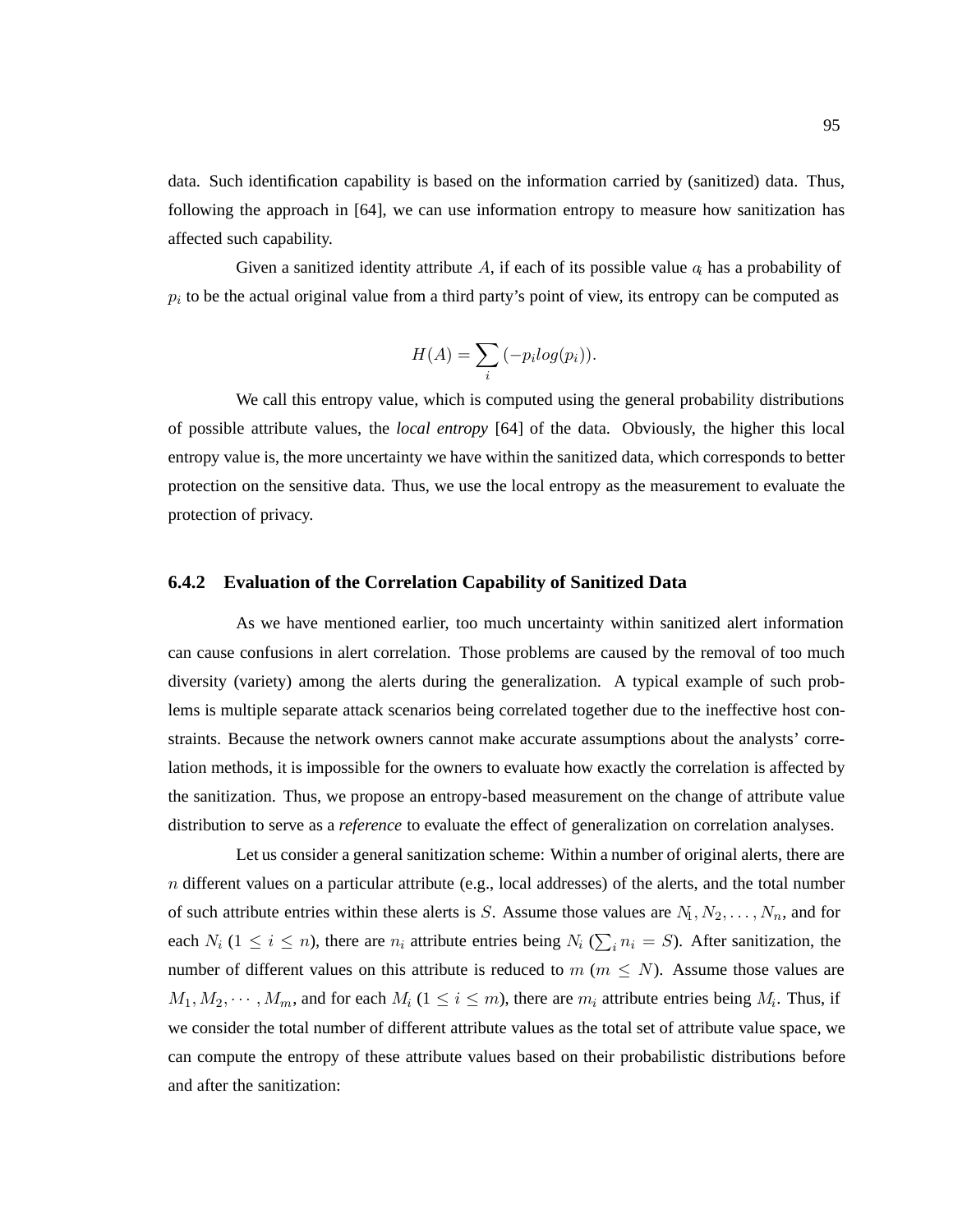**Before sanitization:**  $H = -\sum_{i=1}^{n} \left( \sum_{j=1}^{n_i} \left( \frac{1}{S} log \frac{n_i}{S} \right) \right)$ After sanitization:  $H' = -\sum_{i=1}^{m} \left( \sum_{j=1}^{m_i} \left( \frac{1}{S} log \frac{m_i}{S} \right) \right)$ 

Note that the entropy values are computed based on the specific distribution of the attributes within the reported alerts instead of the general probabilistic distribution of attributes. To distinguish such entropy values from the *local entropy* values we just discussed earlier, we call this type of entropy the *global entropy*.

It is obvious that  $H' \leq H$  ( $H' = H$  only if  $m = N$ ). Thus, given a fixed number of alerts, we can compute the *difference* between the global entropy values of the original alerts and the sanitized alerts, and use this *difference* value to measure how much variety the sanitization has removed from the original alerts, which, in many cases, will affect the performance of correlation.

In practice, based on the daily average volume of alerts raised by sensors, network administrators can select a fixed number  $S$  for the evaluation. For example, if we pick  $S$  to be 1000, we will be computing the global entropy value for every 1000 sanitized attributes. Then, the administrators can assign a threshold for the global entropy change according to historical data. Thus, by computing the global entropy differences and comparing with the threshold value, the administrators can decide whether the sanitization has caused too much confusion for analysis and it is necessary to release additional identity information about the alerts. For example, let us assume we have a threshold of 3.0 for 100 alerts with 100 different local addresses. The original global entropy is 6.64. When the local addresses are generalized into 20 different values, each sanitized value corresponds to 5 local addresses, the global entropy value would be 4.32. Thus, the change of global entropy is  $6.64 - 4.32 = 2.32$ , which is lower than the threshold. When the local addresses in those alerts are generalized into 10 different values and each value corresponds to 10 local addresses, the global entropy value for the sanitized alerts is 3.32. Thus, the change of global entropy is  $6.64 - 3.32 = 3.32$ , which is higher than the threshold. Thus, in the second case, it may be necessary to release additional identity information to improve the correlation capability of the sanitized alerts.

In the following we propose three schemes to release additional identity information. The first approach tries to increase the variety by marking out the attribute entries with the same original values; The second approach tries to release extra generalized bits to increase the attribute value variety; The third approach tries to partition the sanitized attribute entries based on the variety of their original values, so as to increase the variety of the sanitized values.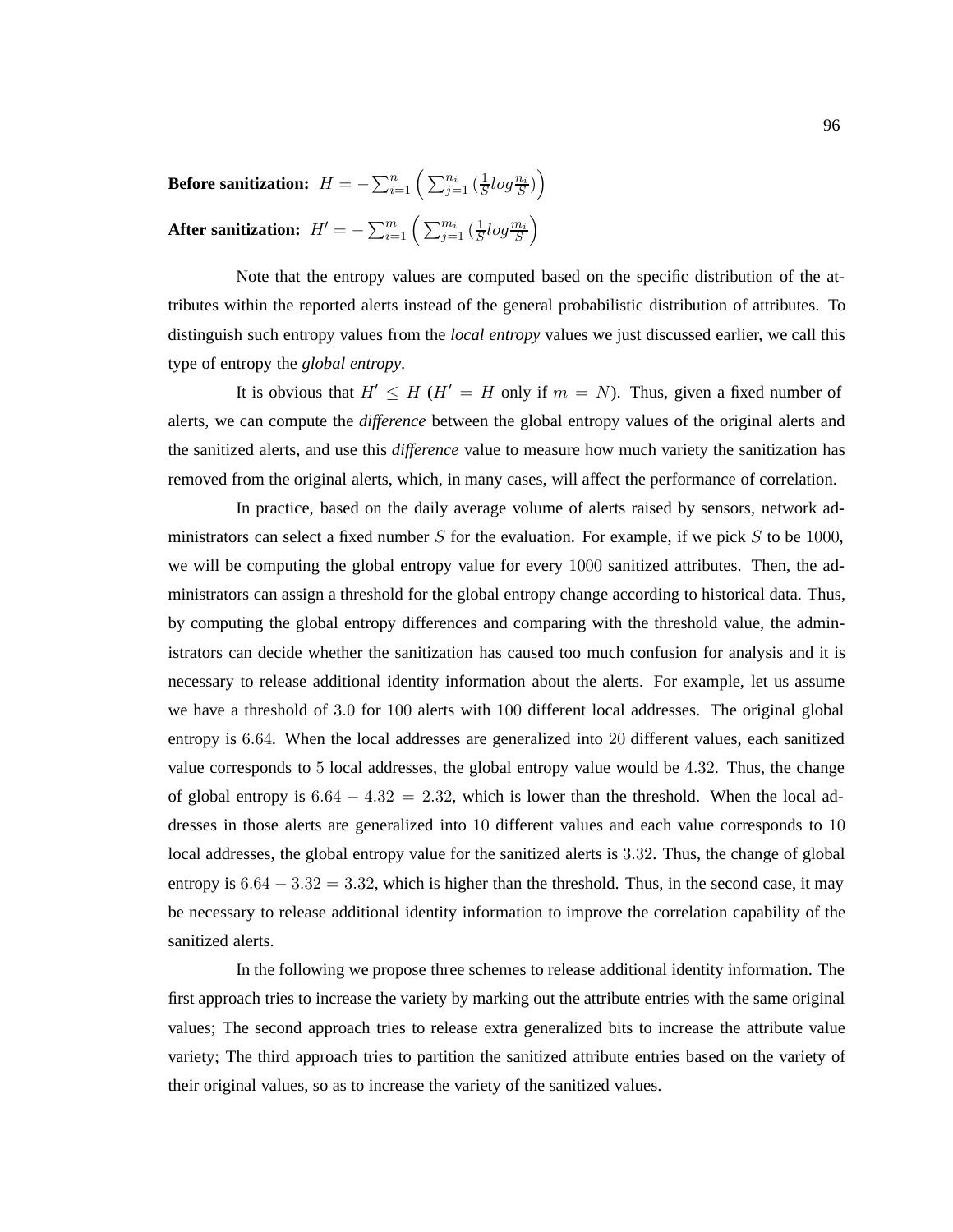#### **6.4.3 Information Release Scheme 1: Unique Identification Code**

One way to increase the variety within the sanitized values is to mark out the sanitized attributes of the same original values. By doing so, analysts can distinguish the marked ones from the others even though they may have the same sanitized attribute value. For example, a sensor owner can find out all the alerts associated with one particular original address, and mark out the corresponding sanitized alerts. As a result, analysts can differentiate these alerts from the others with the same sanitized address value.

Because the time information and sequence numbers may be distorted in case of time generalization, these two fields cannot be used as accurate identifiers for marking the alerts. Thus, we have designed a unique identification code  $(UIDC)$  to be attached to each sanitized attribute.

In our specific alert sharing framework, because the local addresses are usually sanitized to a higher degree of generalization and cause more problems in correlation, our scheme can support releasing additional information on sanitized local addresses. The method of generating the identification codes in our address sanitization scheme makes use of *keyed hash chains*. Basically, we generate a keyed hash chain for each local IP address in the local sensor's alert log, and attach the hash values to those alerts. Following the time sequence in a local sensor's alert log, when a local host's IP address has its first appearance in an alert in the log, we will compute the initial value  $U_0 = HMAC(K_0, SrcIP)$  of its corresponding hash chain, where  $K_0$  is a private secret key only known by the sensor. When there is a new alert with the same local address reported later, we hash the previous value  $U_i$  ( $i \geq 0$ ) in the hash chain with a secondary key  $K'$  to generate a new  $UIDC$ :  $U_{i+1} = HMAC(K', U_i)$  for the new alert. Please note that  $K_0$  is a universal value for all hash chains computed by the specific sensor, while  $K'$  is unique for each individual original addresses. When the number of alerts has reached the limit  $S$ , all the existing hash chains will end and new hash chains will be started from  $U_0' = HMAC(K_0, U_0)$  with a new  $K'' = HMAC(K_0, K')$ . By doing so, the alerts are divided into separate groups, and releasing information in one group will not affect the others.

When the sensor owner decides to release additional identity information on a local host, he can release the corresponding secondary key  $K'$  together with the initial value  $(U_1)$  in the hash chain to the analysts. With the two values, an analyst would be able to reconstruct the hash chain and identify all the sanitized local addresses marked with this hash chain. Thus, the variety within the sanitized alerts is increased and the analyst can apply the host address constraints more effectively in correlation. On the other hand, because key  $K'$  is unique for each individual hash chains, analysts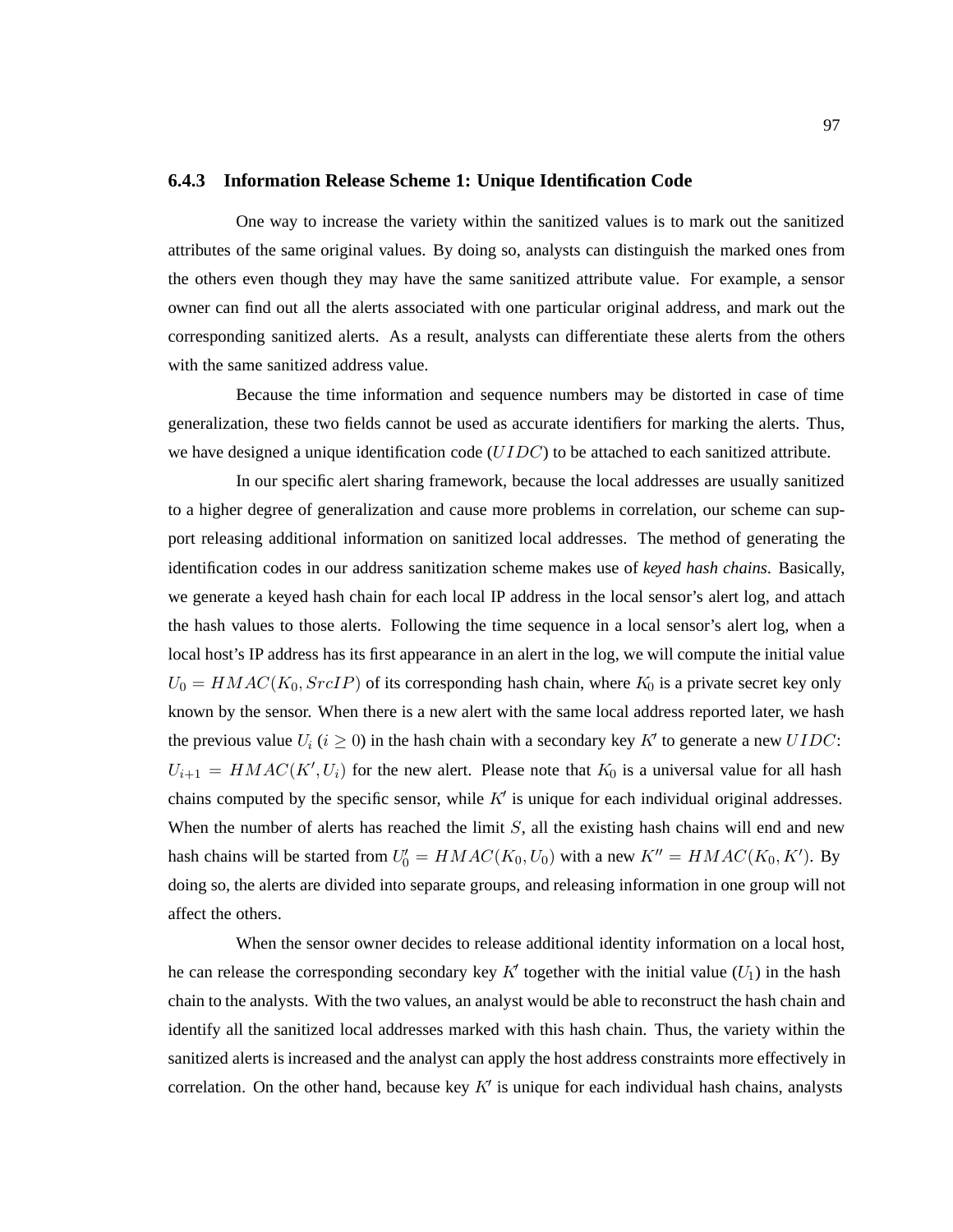cannot find out any extra information about the other hash chains. Thus, the anonymity of the specific local host and the privacy of the other hosts are still protected against the public.

In case when the owner of the sensor has decided to release additional identification information when the global entropy change exceeds the pre-determined threshold, the owner needs to decide which local addresses' hash chains should be released. There are several rules for the selection of keys:

Firstly, because the privacy policy usually rules out the usability, no release will be performed for those events or hosts that are specified against such operations in the privacy policies.

Secondly, when there are multiple choices of keys to release, because we want to improve the usability with as few keys released as possible, we want to release the ones that can effectively increase the variety. For this particular reason, we call the amount of increase on the global entropy value caused by releasing a key the *efficiency* of the key or the original address, or simply the *efficiency* of the original address. Although the owners of the sensors do not necessarily need to always release the most "efficient" keys, it would be helpful if we can have a method to quickly find out the ones with high efficiency.

One immediate solution to the problem of finding the most "efficient" keys is to compute and compare the amounts of increase on the global entropy by releasing each individual keys. However, due to the amount of computation overhead involved, it is obviously not an efficient method.

Let  $a_i$  be the set of all the addresses with their original value being  $N_i$ , and  $b_i$  be the set of all the addresses with their sanitized value being M*i*. Because addresses with the same original values also have the same sanitized values, and multiple original values may be sanitized to the same value due to the generalization, the sanitization process can be modeled as a mapping  ${a_1,\ldots,a_n} \rightarrow {b_1,\ldots,b_m}$ , and each member in  ${b_1,b_2,\ldots,b_m}$  is a member or the union of several members of set  $\{a_1, a_2, \ldots, a_n\}$ . Thus, this mapping can also be looked on as partitioning the set  $\{a_1, a_2, \ldots, a_n\}$  into m portions.

The global entropy before the sanitization is:

$$
H = -\sum_{i=1}^{n} \frac{n_i}{S} \log \frac{n_i}{S}.
$$

The global entropy after the sanitization is:

$$
H' = -\sum_{i=1}^{m} \frac{m_i}{S} log \frac{m_i}{S}.
$$

Assume the key of set  $a_p$  ( $1 \le p \le n$ ) is released, and  $a_p \subseteq b_q$  ( $1 \le q \le m$ ). Thus, the new global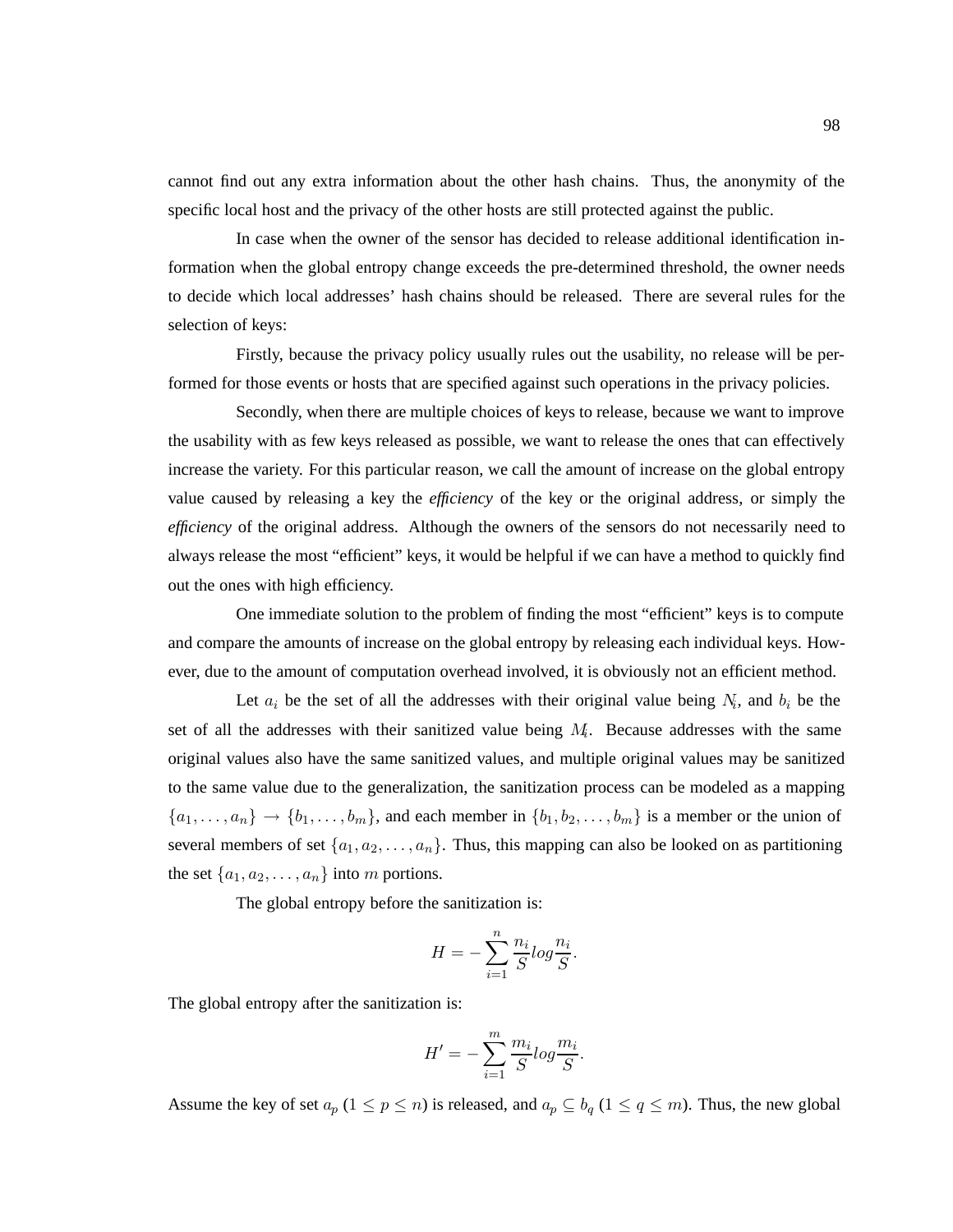entropy after releasing the key is:

$$
H'' = -\sum_{i=1}^{m} \frac{m_i}{S} log \frac{m_i}{S} - \left(\frac{n_p}{S} log \frac{n_p}{S} + \frac{m_q - n_p}{S} log \frac{m_q - n_p}{S} - \frac{m_q}{S} log \frac{m_q}{S}\right).
$$

Let  $x = \frac{n_p}{m_q}$ , and  $k = \frac{m_q}{S}$ , the above equation becomes:

$$
H'' = -\sum_{i=1}^{m} \frac{m_i}{S} log \frac{m_i}{S} - (kxlog(kx) + k(1-x)log(k(1-x)) - klogk).
$$

Take the second part of the right side of the above equation and let it be a function  $f(x)$  of x, we have:

$$
f(x) = kxlog(kx) + k(1-x)log(k(1-x)) - klogk,
$$

where  $0 < x < 1$ . By computing the differential coefficient  $f'(x) = k(logx - log(1 - x))$ , we know that the function  $f(x)$  reaches its minimum when  $x = \frac{1}{2}$ , and  $f(x)$  is symmetric to  $x = \frac{1}{2}$ . Thus, when k is fixed, the new global entropy has its maximum value when x equals to  $\frac{1}{2}$ , and the further x is different from  $\frac{1}{2}$ , the smaller the global entropy value will be. Similarly, we can prove that when multiple hash chains are to be released for the same sanitized value, the e

Similarly, consider the function of  $k$ :

$$
f(k) = kxlog(kx) + k(1-x)log(k(1-x)) - klogk.
$$

After simplifying the above equation, we have  $f(k)=(xlog x + (1 - x)log(1 - x))k$ , which is linear to k if x is fixed. Because  $xlogx + (1 - x)log(1 - x) \le 0$  if  $0 < x < 1$ , the bigger the k goes, the higher the global entropy value will be.

With the previous discussion, given two sets  $\{x_1, k_1\}$  and  $\{x_2, k_2\}$ , where  $|x_1 - 0.5| \le$  $|x_2 - 0.5|$  and  $k_1 \ge k_2$ , we know that releasing the key corresponding to  $\{x_1, k_1\}$  will result a higher global entropy than releasing the key corresponding to  $\{x_2, k_2\}$ . So for a sensor owner to find the most efficient key to release, he can quickly identify the most efficient keys for each different sanitized value, then he can compare them to find the most efficient ones.

After keys are released to increase the variety within the sanitized alerts to the acceptable range (the decrease on global entropy value is below the pre-determined threshold), it is necessary to evaluate how the protection of privacy has been affected. Recall our discussion on using the local entropy values for the evaluation of privacy protection, we now compute the local entropy values for each sanitized address under different conditions.

When the analysts have no other information but the published sanitized alerts and a released key, the probability for a sanitized address to correspond to an original value still does not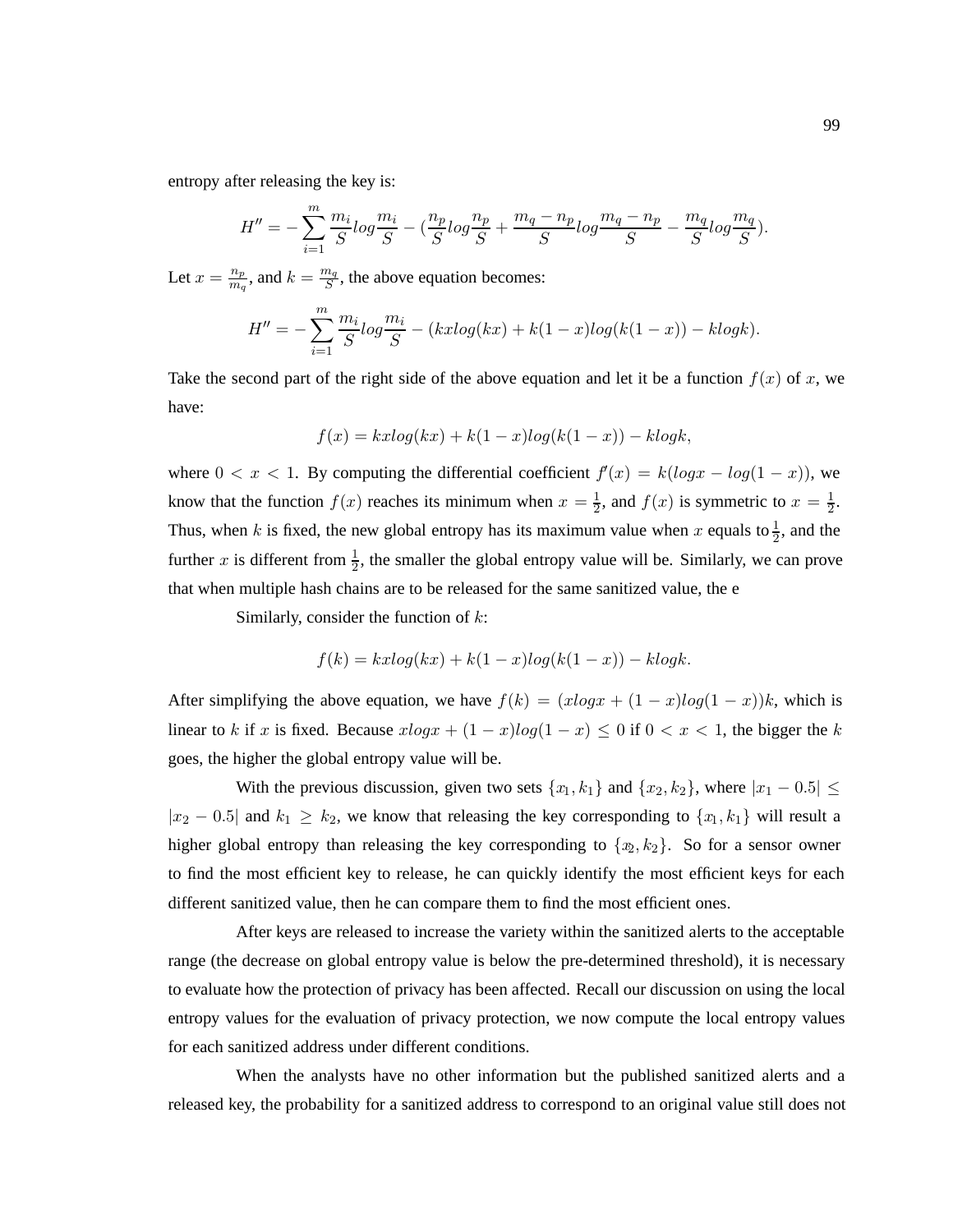change after its corresponding hash chain is released. Thus, the local entropy values on the sanitized addresses do not change after releasing keys.

If, by some means (e.g., a malicious sensor participating the sharing), the (malicious) analysts have gained the knowledge of the generalized address values before they are encrypted with keyed hash, given the degree of generalization being  $q$  bits, the local entropy on a sanitized address will be g bits. Releasing keys does not affect the local entropy because the probability for a sanitized address value being any value within the range of generalization is still  $\frac{1}{2^g}$ .

However, when the malicious analyst has gained not only the knowledge about the generalized address values in plain text, but also the exact original address value through probe-response attacks or some other means, releasing hash chains may affect the local entropy values. If attacker knows the exact value of an address and the key corresponding to its  $UIDC$  is released, all the sanitized entries with the same original value will be identified. In other words, the privacy of all the probed hosts that have their  $UIDC$  released is compromised. Assume t addresses are compromised by the release of UIDC, the local entropy value for the rest of the addresses would be  $H = log(2<sup>g</sup> - t)$ . When t is small, the affect on other addresses can be ignored.

The risk of having the privacy of some addresses compromised in case of probe-response attacks is certainly not desirable. Thus, we propose a second scheme to reduce that risk with preserved uncertainty.

#### **6.4.4 Information Release Scheme 2: Reveal Extra Bits**

Another technique to increase the variety in the sanitized alerts is to carefully reverse the generalization process. That is, because we generalize the attributes by cutting off the last a few bits of their values, we can release some of the removed bits when it is necessary to increase the variety. In our case of address sanitization and sharing, due to the hierarchy of IP addresses, we release the extra bits in the sequence from high to low. For example, on a sensor enforcing generalization over the last 7 bits of the addresses, both address 10.1.1.194 and 10.1.1.160 will be converted to 10.1.1.128, and an analyst will not be able to tell the difference between them. However, if the 26th bit on both addresses are released, which are different on the two addresses, they will make the difference and increase the variety within the sanitized values. Please note that it is still necessary for each sanitized alert to be published with some certain identifier. These identifiers are not necessarily as complex as the  $UIDC$  we have discussed in the previous section, but they must be unique with each alert and not affected by the second-stage sanitization.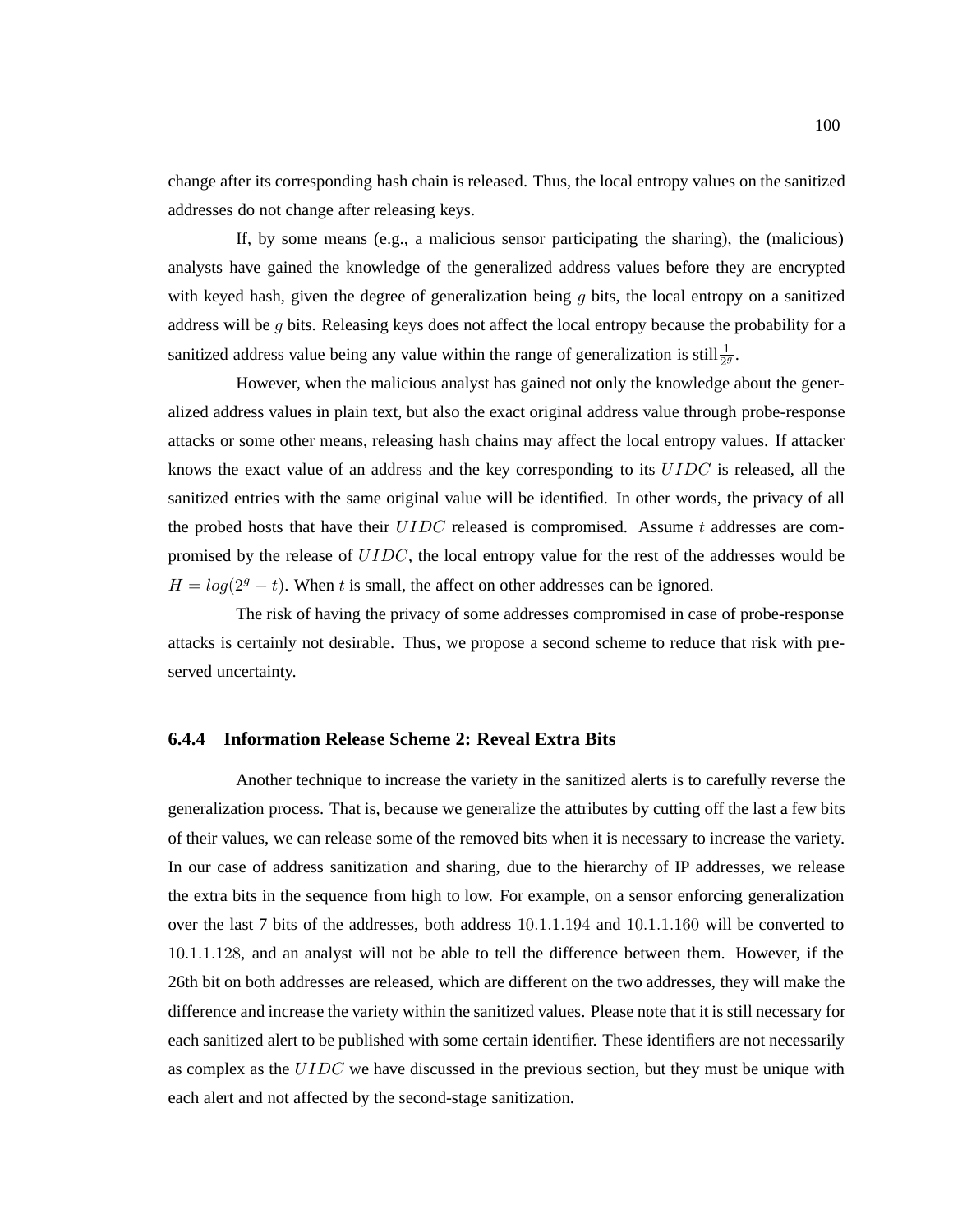In order to protect the identity privacy, we must guarantee that the additional bits can only be used to distinguish different hosts and cannot give the analysts any more information about the original attribute values. To achieve this goal, the bit values cannot be released directly (otherwise, part of the original value is leaked). Instead, the sensor uses a random per-session key (which is used on all the attribute entries within the release session) or a series of per-attribute keys (which are used on corresponding sanitized attribute values within the release session) to hash the sanitized attribute values combined with the extra bits to generate the final values to be released. For example, assume two attribute entries  $a_1$  and  $a_2$  are both sanitized to  $b_1$ , as well as  $a_3$  and  $a_4$  are both sanitized to  $b_2$ . Let the first extra bit to be released be 1, 0, 1, 0 for  $a_1, \ldots, a_4$  respectively. Thus, we can either randomly pick a per-session key sk for all the 4 entries, or two per-attribute keys  $ak<sub>1</sub>$  for  $a_1, a_2$  and  $ak_2$  for  $a_3, a_4$ , to compute the keyed hash on  $b_1|1,b_1|0,b_2|1$ , and  $b_2|0$ . With the additional information, analysts are able to distinguish between  $a_1$  and  $a_2$ , as well as  $a_3$  and  $a_4$ . Using the per-attribute keys gives more security to the scheme: one key being compromised does not affect the others. Also, instead of releasing extra bits on all the sanitized attribute values, extra bits can be released for individual sanitized attribute values to improve the data's usability. It is easy for the sensor owners to compute the amounts of increase on the global entropy caused by releasing extra bits on each sanitized attribute value, and make their decision based on those amounts of increase.

Now let us discuss how the usability and privacy protection are affected after extra bits are released on all or some of the attributes. For an individual sanitized attribute value that has extra bits released, both per-session approach and per-attribute approach have the same effect on the involved attributes if we ignore the possibility of keys getting compromised. Thus, if we only release extra bits on one sanitized attribute value, assuming the attribute entries are partitioned into k groups containing the original values  $a_1, a_2, \ldots, a_k$  respectively, and the total number of attribute entries is S, the increase on the global entropy values will be

$$
-\sum_{i}^{k} \left(\frac{a_i}{S} \log \frac{a_i}{S}\right) + \frac{\sum_{i}^{k} a_i}{S} \log \frac{\sum_{i}^{k} a_i}{S},
$$

which is always non-negative. Obviously, when the number of released bits is fixed, the increase on the global entropy is determined by the distribution of the bits for the particular sanitized value.

Because the bit release is performed with keyed hash, although the released bits can partition the sanitized attributes, without additional information, analysts still do not know what exact value the released bits are, and how many bits are actually released in order to form the partition. Thus, the local entropy of the sanitized attributes is not affected in this case.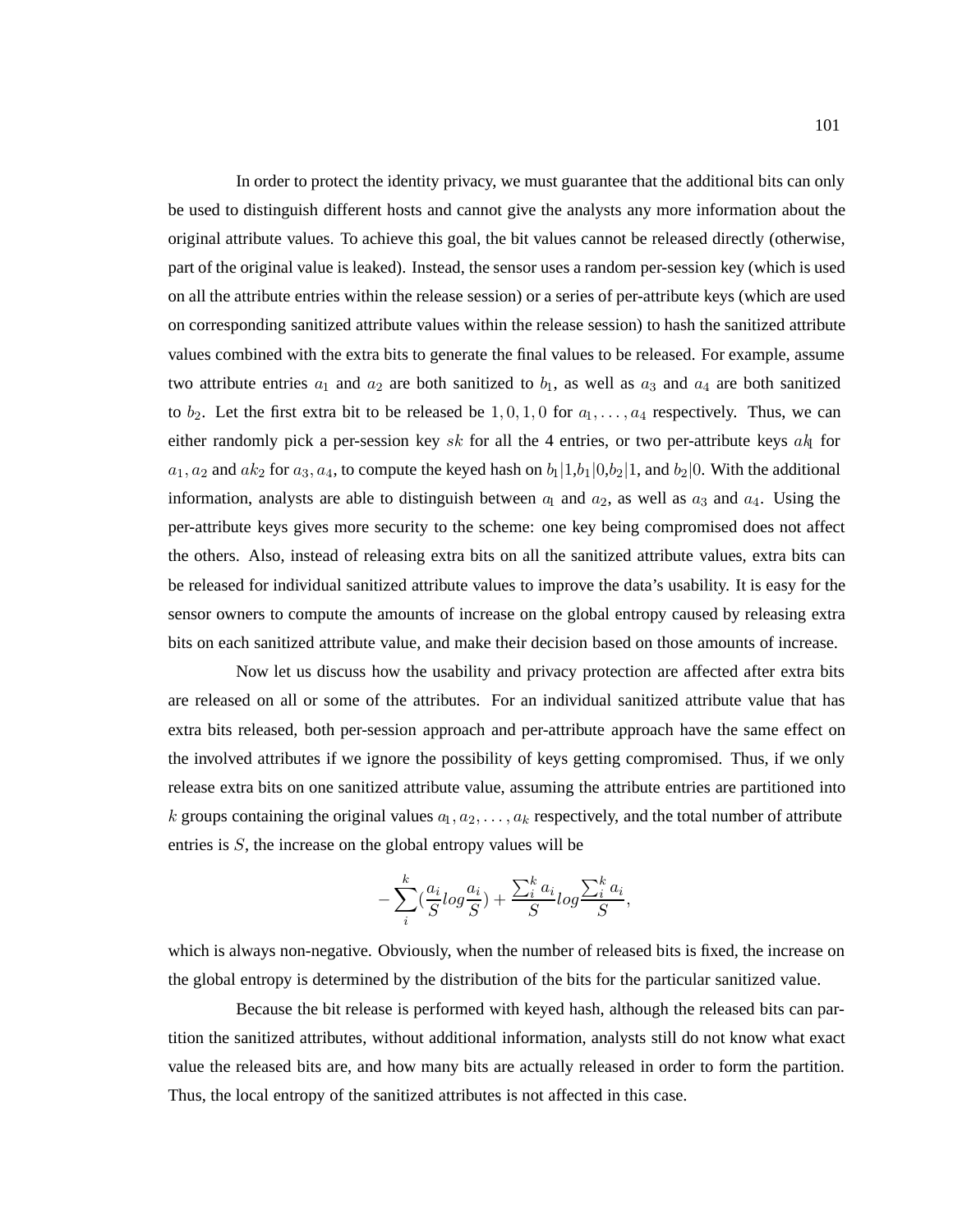When an attacker actually knows the exact original value for some sanitized attributes through probe-response attacks or some other means, the release of extra bits will help him to identify the other entries sanitized to the same value. That is, if he knows exactly how many bits are released, e.g.,  $t$  bits, given another attribute entry in the same partition of the one probed, the probability for them to be the same becomes  $2^{t-g}$  instead of the previous  $2^{-g}$ . The local entropy for these sanitized attributes becomes  $g - t$ .

From the above discussion, we can see that, because there is still uncertainty kept within each group of sanitized attributes, even an attacker can identify some of them through proberesponse attacks, he cannot be certain about whether the other attribute entries have the same sanitized value.

#### **6.4.5 Information Release Scheme 3: Partitioning The Sanitized Attributes**

Generically, the useful information provided by releasing extra bits is to partition the sanitized attributes into separate groups which corresponds to different original values. However, though it is convenient to partition with bits, providing such partitioning results also releases information about the differences of attribute values on the particular bits, which is unnecessary for ordinary correlation analyses but helpful for attackers to figure out the original values. Such unnecessary information leak can be avoided at the price of a little bit more complex partitioning method. Instead of partitioning the attributes based on the values of some particular bits, we can simply partition the sanitized attributes based on their original attribute values. That is, we partition a group of sanitized attributes  $G$  into a number of sub-groups so that, for any unique original attribute value, all its corresponding sanitized attribute entries in  $G$  are partitioned into the same sub-group. It is obvious that such partitioning on attributes will cause more variety on attribute values' distribution and thus to increase the global entropy.

Given a sanitized value  $s$ , assume that there are  $n$  different original attribute values corresponding to it:  $o_1, \ldots, o_n$ . Each  $o_i$  ( $1 \leq i \leq n$ ) corresponds to  $a_i$  sanitized attribute entries, and we use  $A_i$  to denote the set of these entries. A partition on the sanitized value is to split all those corresponding attribute entries into multiple disjoint groups:  $P_1, \ldots, P_m$  ( $2 \le m \le n$ ), that each group is the union of one or more A*i*s.

Let the total number of attribute entries be  $S$ , the number of attribute entries with the same particular sanitized value be  $h$ , and the number of entries in each partition be  $k<sub>i</sub>$ . After the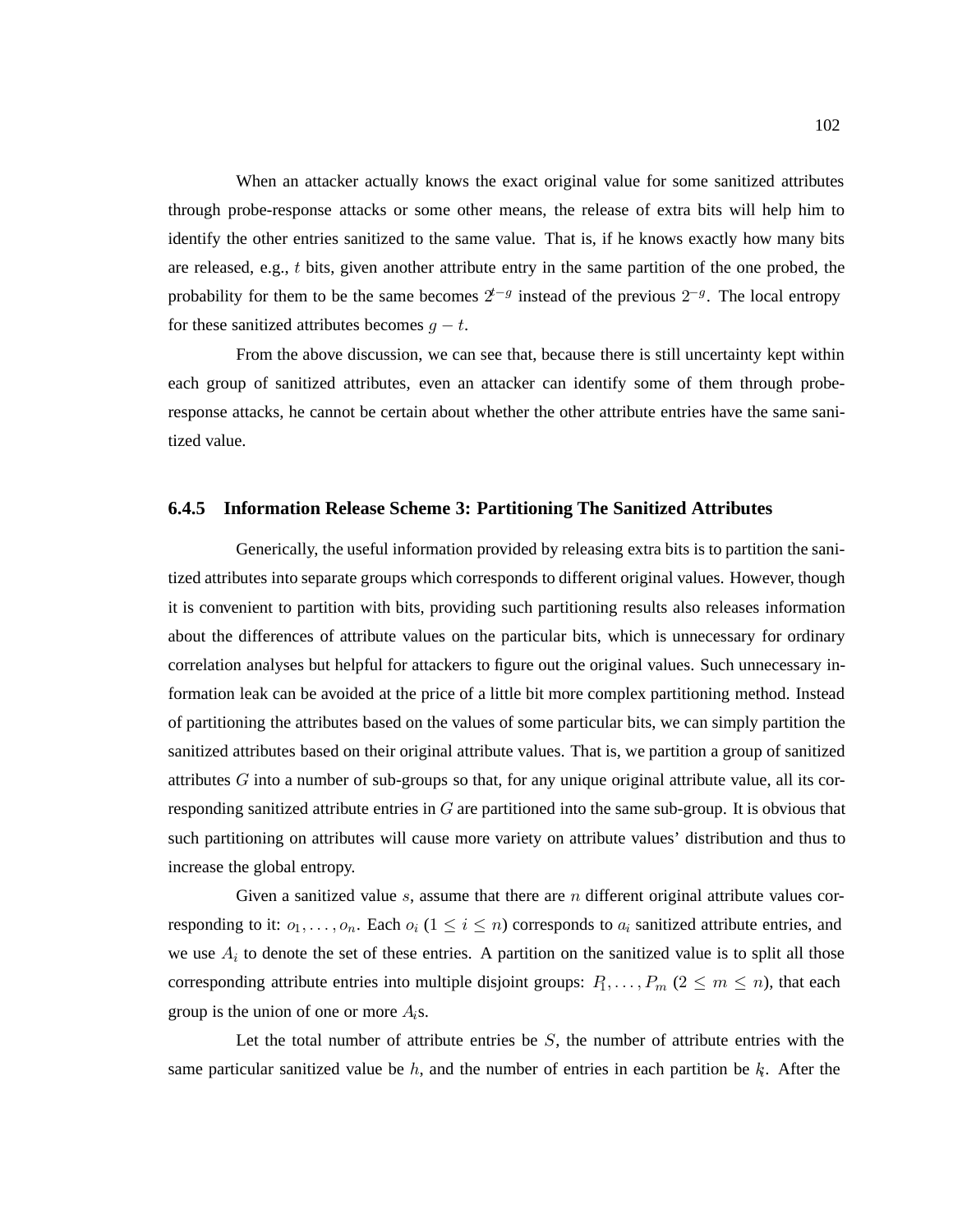partitioning information is released, the increase on the global entropy is:

$$
\frac{h}{S}log\frac{h}{S} - \sum_{i} \left(\frac{k_i}{S}log\frac{k_i}{S}\right).
$$

Let  $\frac{h}{S}$ log  $\frac{h}{S}$  be a function over  $\frac{h}{S}$ , and we can see it is monotonic and reaches its maximum value when  $\frac{h}{S} = 1$ . Also, let  $\frac{k_i}{S}$  be  $x_i$  and the above global entropy be a function  $f(x_1, \ldots, x_m)$ . It is easy to prove using mathematical induction that function  $f$  reaches it maximum value when the partition is even. Thus, we have the following two conclusion:

- 1. When the number of partitions is fixed, the evener the sanitized attribute entries are partitioned, the higher increase we can get on the global entropy.
- 2. When the probabilistic distribution of the partition is fixed, the larger  $h$  goes, the larger the global entropy will increase.

Similar to the second scheme, partitioning does not affect the local entropy of partitioned attributes when there is no prior knowledge about particular attributes' actual original values. In addition, because the partitioning is not based on any specific bits of the original values, knowing the original value of an attribute in a partitioned group can only provide the attacker information on two issues:

- 1. The attribute entries partitioned into the other groups must have different original values than the one he knows. However, when the number of partitioned groups and the number of different original attributes identified by attackers are relatively small compared to the degree of generalization, the effect of such information can be ignored.
- 2. Correspondingly, the probability for the attribute entries in the same group to have the same original value will increase, and the amount of increase is determined by both the prior distribution of attribute values and the way how the sensor owner partitions the attribute entries. However, if we assume uniform distribution on attribute values and the partitioning is decided randomly, when the number of partitions is relatively small compared to the degree of generalization, the increase will also be small enough to be ignored.

Assume that  $n$  different original values generalized into one single sanitized value. Before partition, each attribute entry has  $\frac{1}{n}$  probability to be a specific original value. If a group of S attributes are partitioned into m sub-groups with  $s_i$  members in each sub-group, and an attacker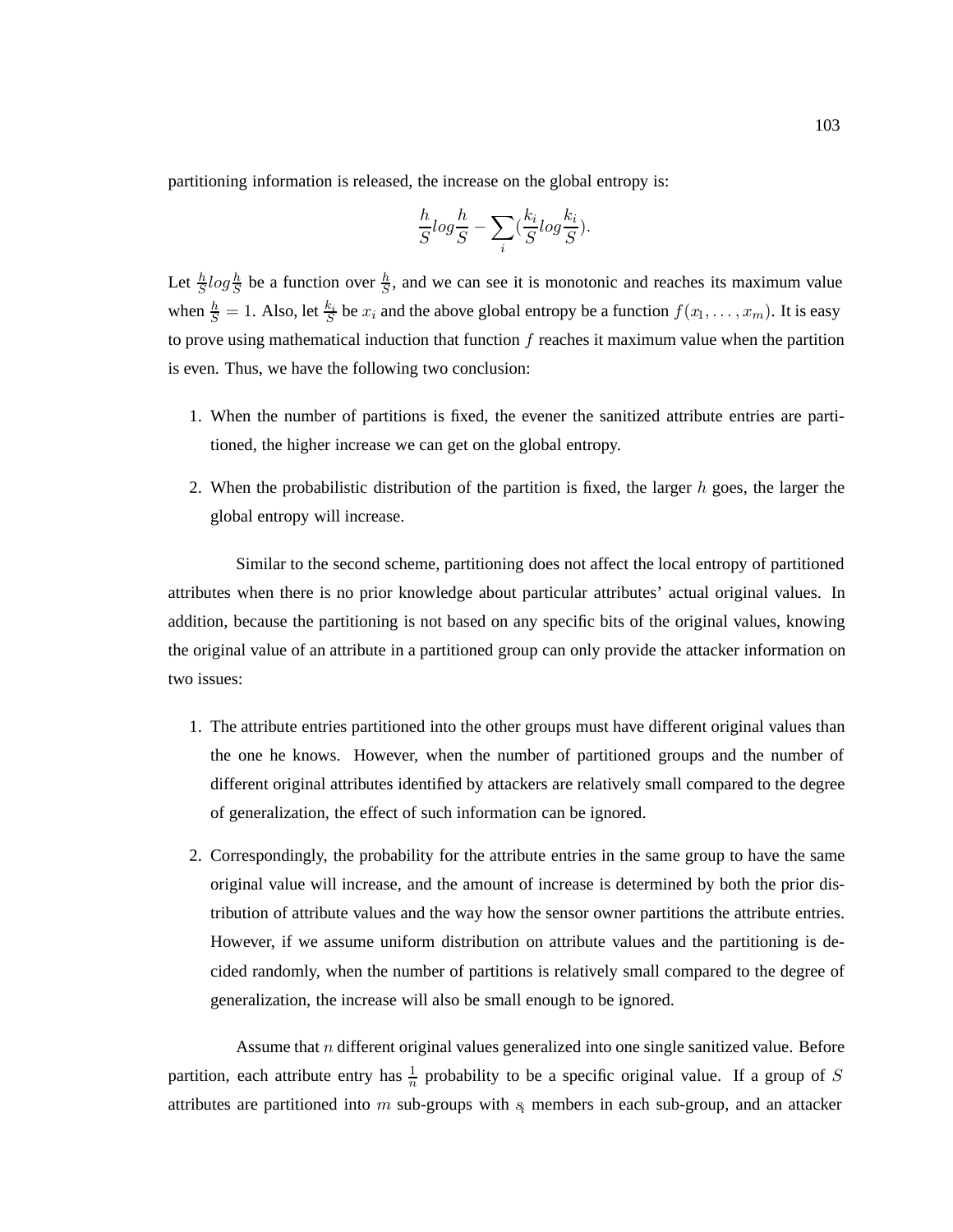has got the (*original, sanitized*) correspondence information through probe-response attacks on k different original values. Thus, assuming uniform distribution, each sub-group may have  $\frac{k \cdot s_i}{S}$ probed attribute values. Thus, for each un-probed attribute entry in the ith group, it cannot take the probed values in other sub-groups, and its probability to correspond to any of the rest original values is:

$$
p = \frac{1}{n - k \frac{S - s_i}{S}}.
$$

From the above equation, we can see that the smaller the  $s_i$  is, the larger probability we will have, which will result in lower local entropy. It is easy to see that even partition yields larger local entropy than uneven ones. In an ideal situation of even partition, the above equation becomes:

$$
p = \frac{1}{n - k \frac{m-1}{m}}.
$$

Thus, the smaller  $m$  and  $k$  are, the smaller probability values we have, which result in larger local entropy values. When m and k are both small compared with n, the effect on local entropy values can be minor. If the sensor owner has a lower bound on the uncertainty with sanitized values and can estimate the number of probed hosts, he will be able to estimate the upper bound of the partition numbers to maintain the uncertainty over its lower bound. For example, if the sensor owner decides that it is acceptable to have the uncertainty of each sanitized value decreased to  $\frac{15}{16}$  of the original uncertainty, given  $n = 2^8$  and estimated number of probed hosts being less than 20, the number of partitions should be less than  $\frac{20}{20-\frac{2^8}{16}}$  $= 5.$ 

From the above discussion, we can see that, to effectively lower the global entropy with little compromise on local entropy values, sensor owners should:

- 1. partition those sanitized values with large number of sanitized attribute entries,
- 2. try to partition the attributes evenly, and
- 3. avoid partitioning a group of attribute entries into large number of sub-groups.

In practice, when partition is necessary, the sensor owner can just pick the sanitized value with the largest population, and try to partition it as evenly as possible (which is a knapsack problem [43] with the capacity of the sack being half of the total population). For details about various knapsack algorithms, please refer to [43].

Among the three information release schemes, we can see that scheme 3 is the more generalized form of the previous 2 schemes, scheme 1 and scheme 2 can both be looked on as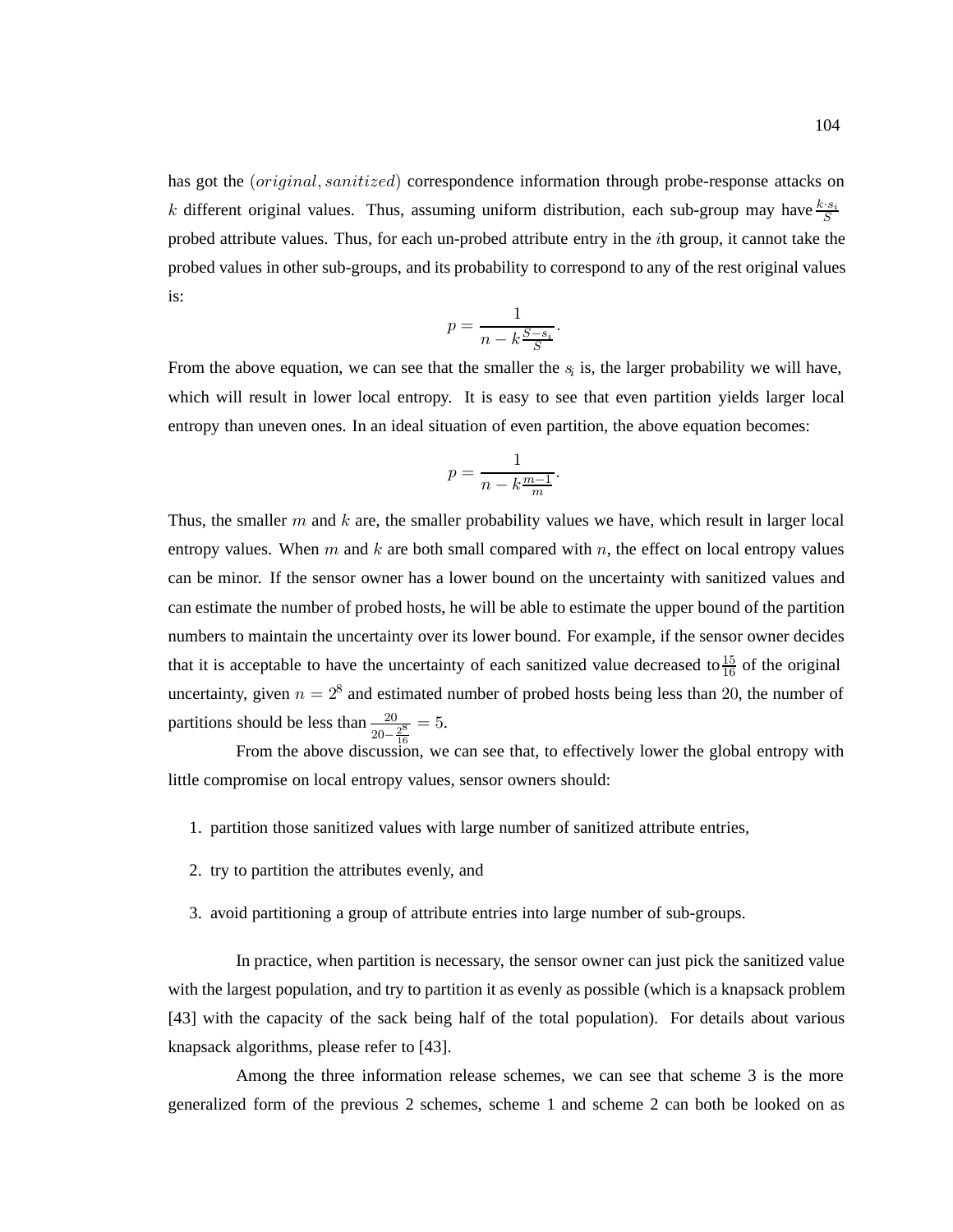special cases of scheme 3. Because they both enforce strict rules in the partitioning (partitioning based on one specific original value, and partitioning based on the values of specific bits), they both provide chances for attackers to gain further knowledge with certain prior knowledge.

# **6.5 The Protection of Privacy in the Sharing Model**

In this section, we discuss how the privacy of individual hosts are preserved through out the sharing scheme Our sharing and sanitization scheme provide pretty good privacy for alert sources. Because all the addresses are hashed using secret keys, both the source and the destination addresses are unreadable by human. Below we will study how secure the scheme is against some potential attacks.

#### **6.5.1 Dictionary attacks**

Because we use keyed hash for scrambling IP addresses and generating UIDC, it is not possible for attackers to perform any sort of dictionary attacks without knowing the keys used in hash functions, so our scheme is safe against dictionary attacks.

In case of attackers having the session key K*<sup>s</sup>* used for keyed hash, the only result of dictionary attacks is the generalized network addresses, which still protect the actual hosts' identity by some uncertainty (e.g.,  $2^16$ ).

Without actively launching any attacks toward a host, the only way an attacker can extract out the specific host's identity is by cracking the UIDC. Since it is also protected by keyed hash, it is computationally secure against brutal force attacks.

#### **6.5.2 Probe-response analysis**

Our method cannot achieve perfect protection of identity privacy against probe-response analysis. Attackers can always launch a series of carefully selected attacks toward a designated host with specific time intervals between them. Thus, the attackers can look into published alert reports for the special type and sequence/frequency patterns in their attacks, and thus to identify the corresponding sanitized addresses of the hosts probed. In this way, an attacker can identify the target networks' corresponding hash values without knowing the shared secret key K*s*. Techniques such as time generalization and attack type abstraction [35] can only make it a little more difficult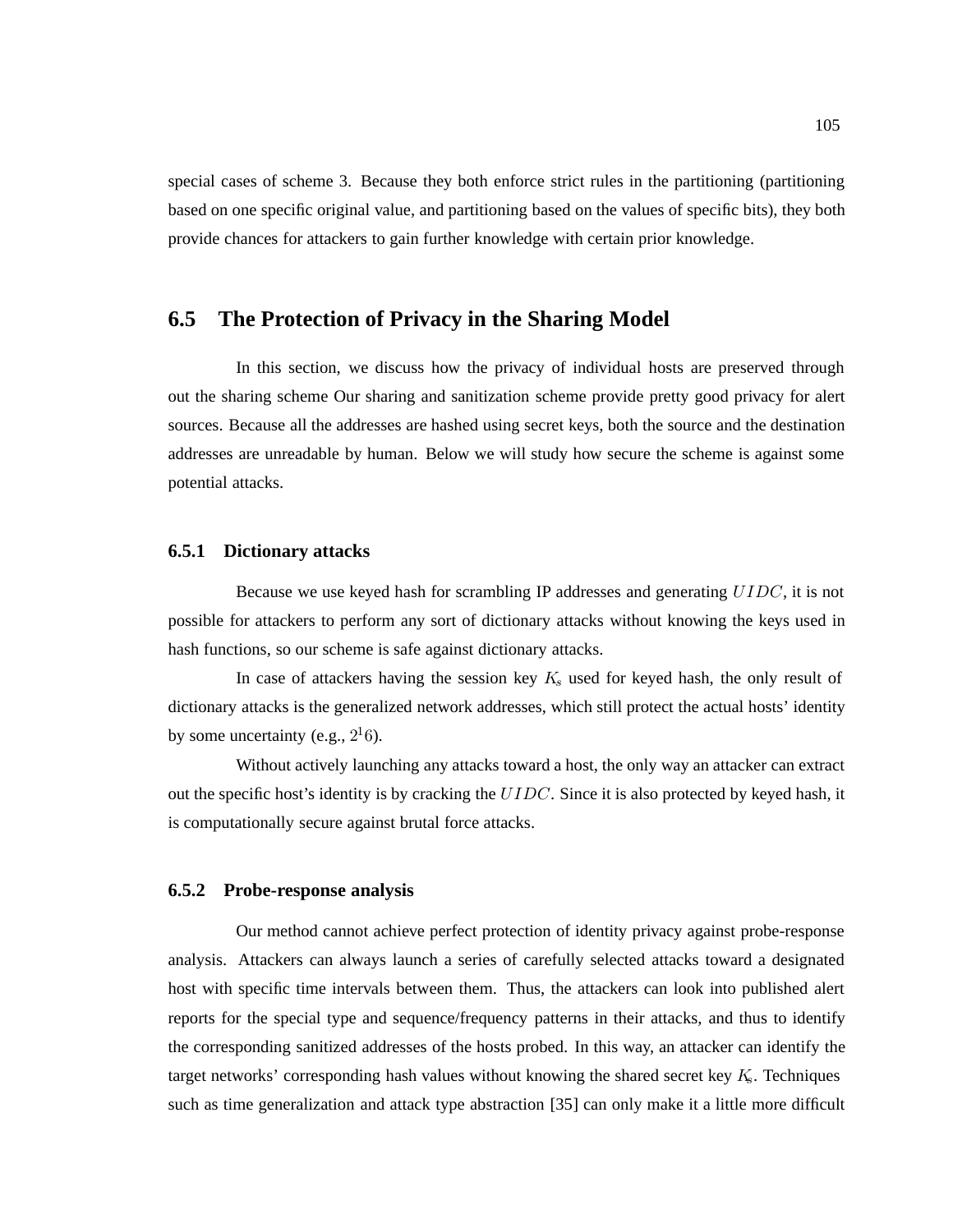for attackers to perform the probe-response attacks stealthily, but cannot fully deter it. For example, attacker can increase the amount of attacks to defeat time round-ups; attacker can pick a larger variety of attacks to form his attack pattern in order to defeat the type abstraction. However, the the uncertainties we introduce into the host IP addresses can prevent the attackers from further identifying the specific host in the alert log, as they can only identify the generalized addresses and cannot isolate the specific host's alerts from other alerts in this network.

One thing we want to point out is that it is extremely difficult to guard against proberesponse analysis. Both [35, 64] cannot guard against such attacks. Actually, probe-response analysis can very easily identify the specific host's alert in [35]'s approach.

### **6.5.3 Insider attacks**

If one of the participating sensors is compromised, it gives the attacker the following additional capabilities:

- 1. The attacker now has the shared key K*<sup>s</sup>* used in hashing host addresses.
- 2. The attacker can report fake alerts to the shared channel.
- 3. The attacker can request to other sensors for advanced sharing and investigation, or to provide fake information when other sensors request for advanced sharing and investigation.

If an attacker has the shared key K*s*, it can recover all the network addresses of *external* hosts in the alert reports. It can also get some internal network addresses in case some  $\mathcal{I} \to \mathcal{I}$  alerts are reported. However, for the internal addresses in  $\mathcal{E} \to \mathcal{I}$  and  $\mathcal{I} \to \mathcal{E}$  alerts, because the keys used to hash those addresses are not shared among sensors, they are still protected. Also, because all the host addresses are generalized, the attacker still cannot get the exact host addresses involved in an alert unless the alert is monitored by the compromised sensor itself.

The attacker can fake alert reports sent to the sharing channel. By doing this, he/she can either hide the security incidents within the local network from the others, or send out a lot of fake reports regarding a particular network/host that he/she wants to defame. Too many fake alerts involving some particular remote internal hosts can be detected by the remote hosts' own corresponding sensor and possibly reported to the administrative parties of the sharing framework. Fake alerts involving external hosts will not be detected by the other sensors in the scheme. However, because the compromised sensor still needs to generalize the addresses in alerts in order to appear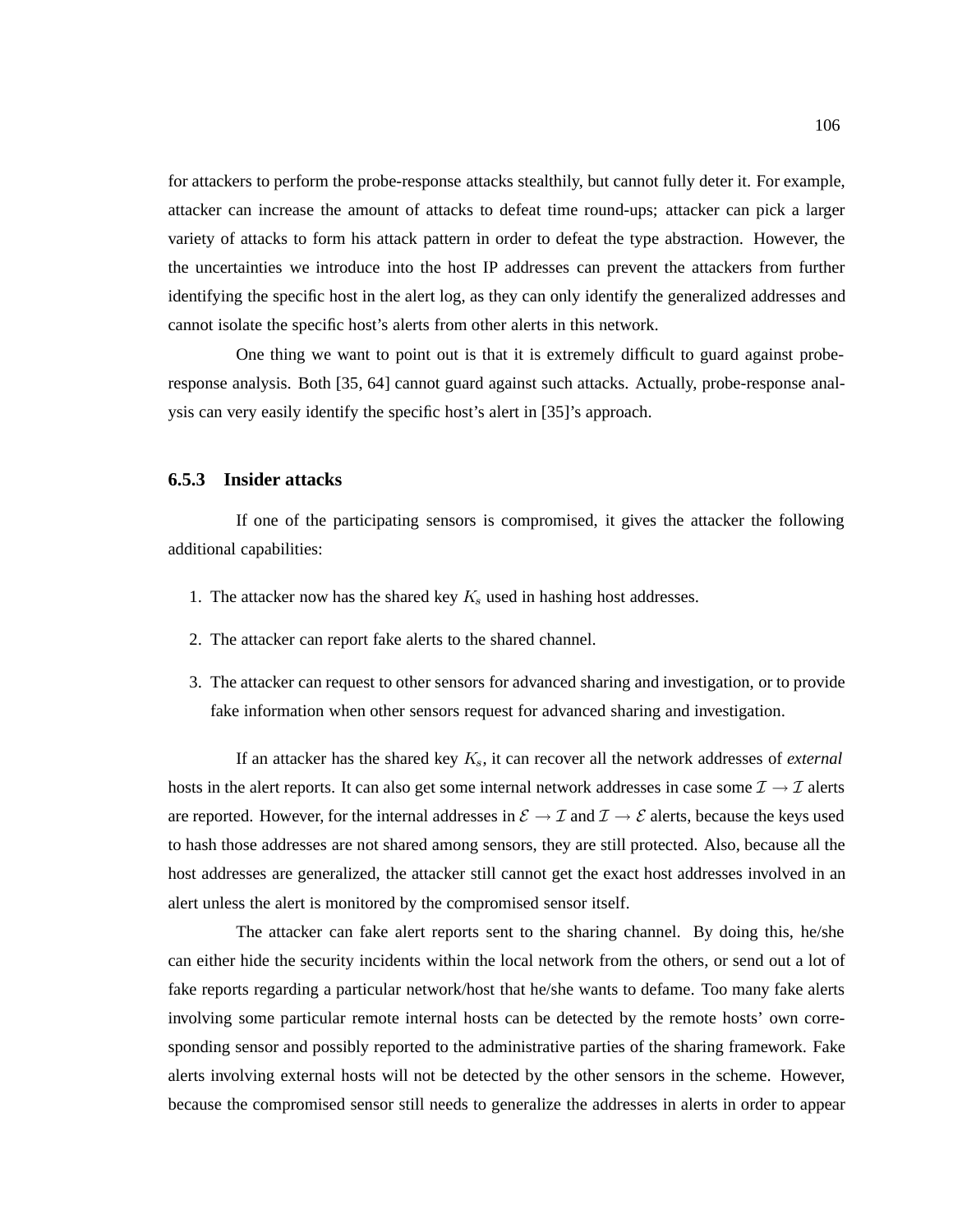normal to others, the attacker cannot defame a specific host at this stage until he/she gets some sensor into advanced investigation, which will be discussed later in this subsection.

The request for advanced sharing can only be approved by the other receiving sensor if it also detects the same alert-triggering event and it is on the attacker host's side of the event. Thus, the attacker owning the compromised sensor has to be able to generate such an event that is observable by the remote sensor in order to start advanced sharing, which is quite difficult since he/she needs hosts inside that network and spoof IP. However, if the attacker could send out spoofed attack attempts from a host inside the remote network to a host monitored by the compromised sensor, he would be able to pull out the exact alert history of the spoofed host through advanced sharing if the privacy policy in that network allows. Because sensors are usually well protected, and it is possible to detect IP-spoofing inside a local network in various devices such as gateways, routers, and firewalls, we consider the chance of having this threat to be quite rare.

When other sensors request for advanced sharing to a compromised sensor, the attacker can either simply deny the requests or approve the requests and release keys to the other sensors. Denying valid requests can only affect the effectiveness of collaborated analysis but does not infringe the remote parties' privacy. However, approving the requests and releasing fake information can cause the remote sensor to get more detailed information from attacker's previous fake reports, and can affect the corresponding administrators' assessment on particular hosts/networks' security status. For example, to defame a particular network/host, an attacker can inject a lot of fake alerts toward that network/host, and actively launch some attack attempts from a local address to remote internal hosts. When the remote networks' sensors detect the attempts and request for advanced sharing and investigation, the compromised sensor approves such requests and releases corresponding information about the fake reports. In this way, the attacker can get over the generalization and achieve his/her goal of defaming a particular party. Again, this threat is valid to our model but no party's privacy is infringed except for the network monitored by the compromised sensor.

### **6.6 Summary**

In this chapter, we studied the privacy issues with security event information sharing. To solve those problems, we also proposed and analyzed several sanitization techniques as well as corresponding correlation analyses supported by those sharing and sanitization techniques. To study the privacy problems in sharing the security events, we first modeled the different information fields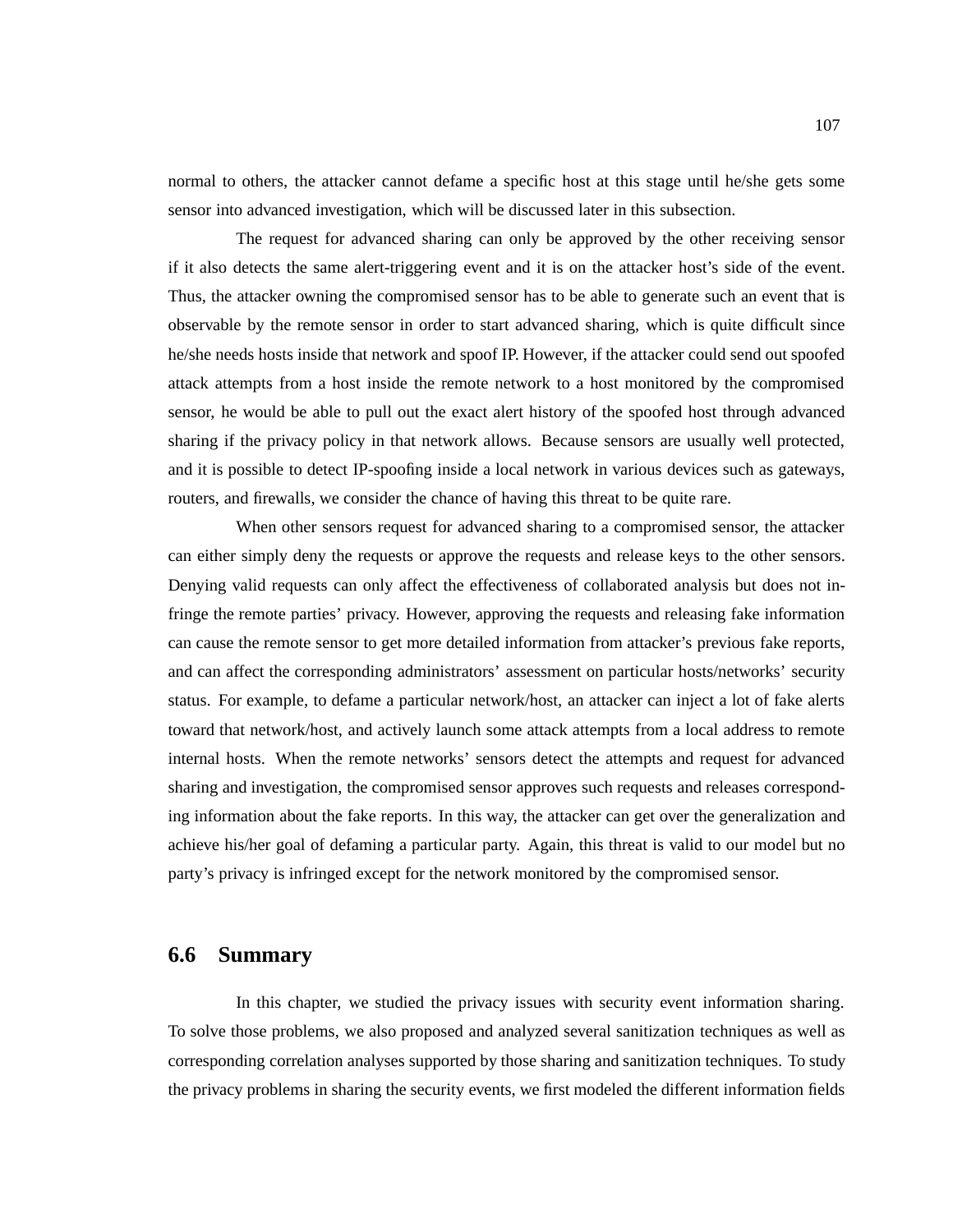within a security event; then we introduced the desirable analyzing capability on the shared security event data; afterward, we modeled possible threats to compromise the privacy in the information. With the help of all these studies, we proposed our framework of security event information sharing and corresponding sanitization techniques as well as some other techniques in privacy control and analysis.

The sanitization technique adopted in this sharing framework is a combination of generalization and randomization. The reason why generalization is necessary is that the uncertainty introduced by the generalization can help protect the privacy when randomization is compromised by various attacks (e.g., insider attacks and probe-response attacks). Compared with the approaches in [35], our technique provides much stronger cross-network correlation analysis capability and is more secure against the probe-response attacks. Compared with the approaches in [64, 65], our framework employs randomization technique to hide the information that is not necessary for third party analysts, and provide more analysis capability and control over data generalization.

The uncertainty introduced into the sanitized attributes not only improves the protection on data privacy, but also affects the performance of various correlation analyses. Thus, we proposed references to evaluate the privacy protection and the usability of sanitized data, together with two methods to release additional information to balance the privacy and usability.

Our framework also have its limitations. For example, as we have discussed in section 6.5.2, like all the other sanitization techniques, our techniques also cannot fully prevent the proberesponse attacks. This is generic for all the sanitization techniques as long as the time sequence information and alert name information is preserved for future analysis during the sanitization period. However, by introducing uncertainty into the sanitized data, even if an attacker can launch such attacks, he still cannot get precise information about the identity of the event data. Another limitation is the communication overhead while transferring the event data to all the subscribers. Peer to peer may be a solution to this problem, I plan to further study into this issue and improve the performance of this framework in my future study.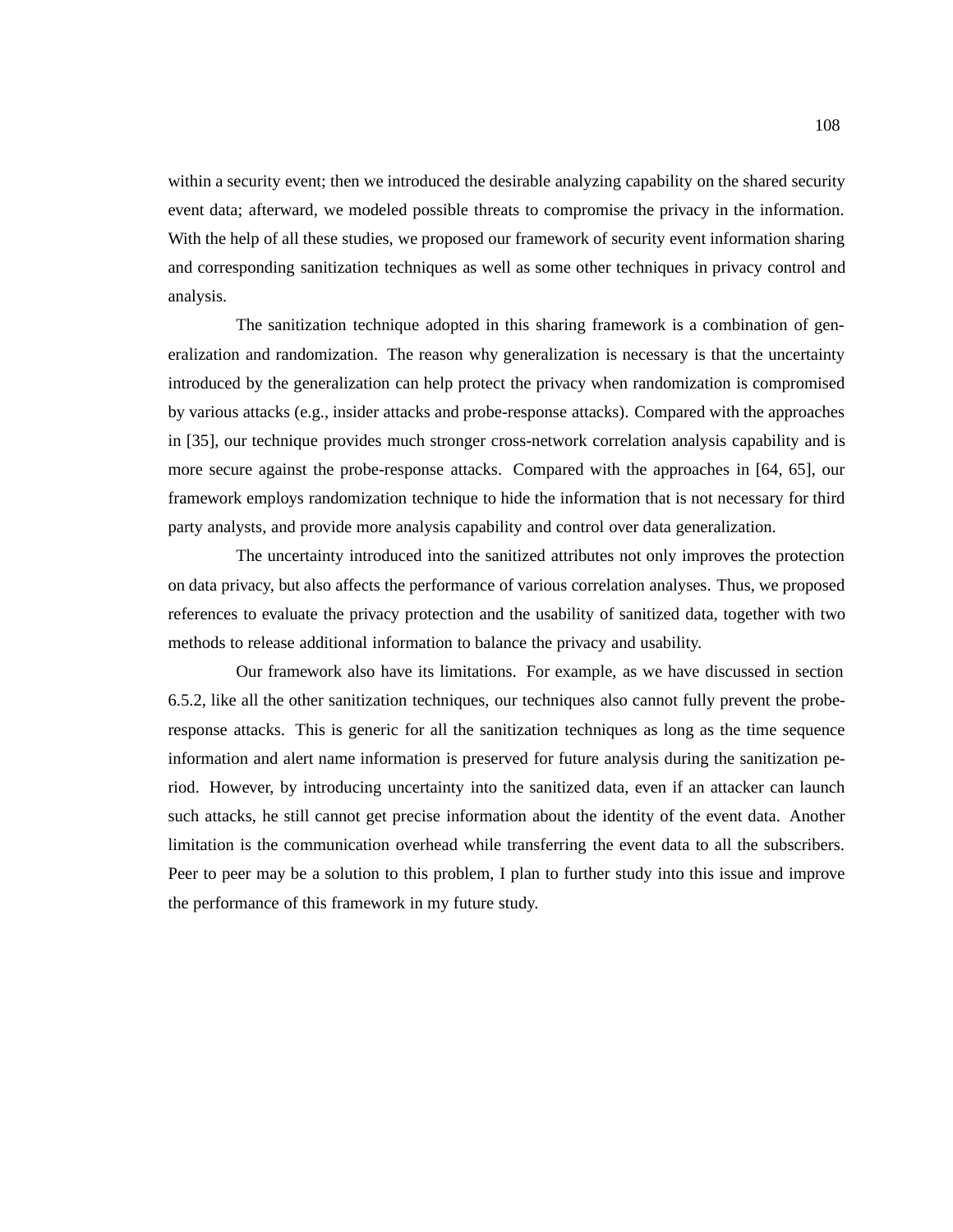# **Chapter 7**

# **Conclusion and Future Work**

# **7.1 Conclusion**

As computer systems and services are becoming ever more complex, various new exploits and attacks are reported every day. Securing the systems and networks cannot solely depend on prevention systems such as firewalls and passwords. It is important to deploy intrusion detection systems (IDSs) to monitor the systems and networks to notify the administrators on possible intrusive activities. However, due to the current limitations in the intrusion detection technology, today's IDSs suffers from three common problems: excessive alert amount, large number of false positives, and false negatives. Alert correlation analysis becomes a necessary step for people to extract the useful information from IDS reports and better understand the reported security incidents.

The problems with current IDSs also place difficult challenges in front of the analysts to perform effective and accurate correlation analyses – the results can be faulty and misleading if those issues (large volume, false positives and negatives) are not well handled.

My dissertation work focuses on improving the performance of correlation analysis of intrusion alerts by integrating multiple security information sources into the correlation analysis. In particular, I have studied the following problems.

**Combining Multiple Types of Information in Alert Correlation.** Observing the fact that the information from many other security tools such as vulnerability scanners, anti-virus softwares, and file system integrity monitors are more accurate and reliable than IDS alerts, as well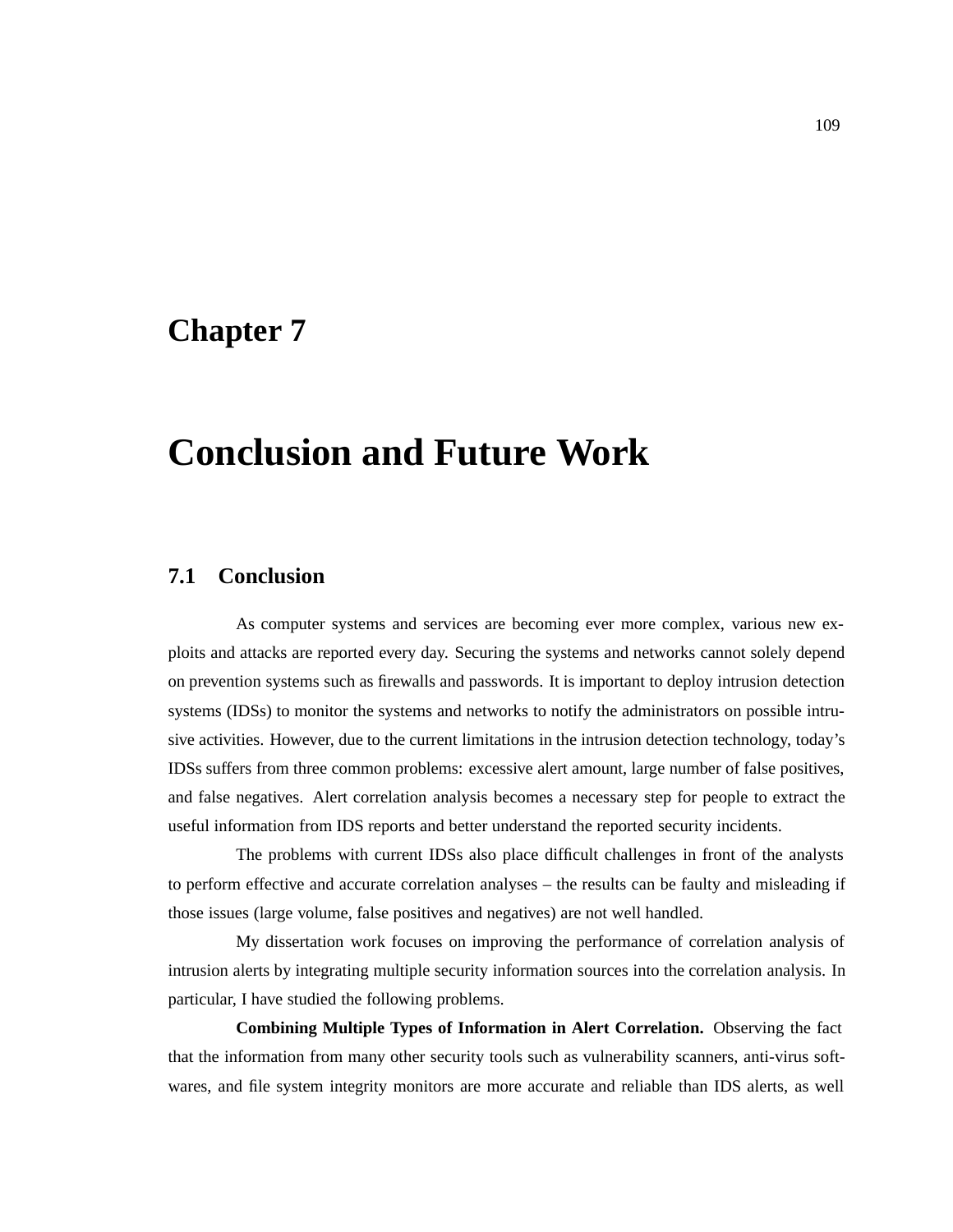as the statistical nature of the experience knowledge from human experts, we build a correlation framework based on Bayesian statistics. By classifying various security evidences into state-based and event-based, and modeling the intrusion attacks as transformations between prerequisites and consequences, the causal relationships between intrusions and system states are established. Human experts' knowledge on the attack types are encoded into the topology of Bayesian networks, while their experience on the likelihood of intrusion alerts are encoded into the conditional probabilistic distributions associated with each nodes in the network. Thus, by performing Bayesian inference within the established Bayesian networks, we combine the various types of security evidence together into the alert correlation, so as to improve the correlation performance. Our experiments show that, after combining the more reliable evidence from other security devices, the confidence values in the real attacks are increased through the inference, while those of false alerts remain the same or get decreased. With this statistical framework, we can also hypothesize about possibly missed attacks and make reasonable assessments on the likelihood of the hypotheses.

**The Bayesian Reasoning Framework's Robustness.** One problem with the Bayesian reasoning framework is the ineluctable errors in human experts' assessments of prior confidence in individual attack types. It is necessary to perform a theoretical analysis on such Bayesian networks' robustness. We study this issue by analyzing the robustness issue from both quantitative measurements and qualitative measurements. We also discuss on how to use the results from sensitivity analysis and qualitative analysis to direct the evidence investigation more efficiently.

**Combining OS-level Dependency Tracking with Alert Correlation.** Through looking into the generic common features of attack scenarios, we observe that the attacks within the same attack scenario usually have dependencies between related OS-level objects. We study individual attack's OS-level behavior, and the types of OS-level objects and events tracked by the dependency tracking tools. By mapping individual attack's pre-conditions and post-conditions into OS-level objects and events, we establish the correspondences between intrusion alerts and OS-level objects/events. Then, we present the method to use the dependency tracking results over OS-level objects to verify the correlation results over IDS alerts, and the method to use the dependency tracking result to make reasonable hypotheses about missed attack steps within the attack scenarios.

**Privacy Preserving Sharing and Correlation of Security Event Data.** In spite of correlating alerts with other types of security evidence, we can also improve the correlation performance by combining the detected results from multiple sensors in the network. Such sharing and correlation analysis are especially helpful in detecting large scale network attacks. However, organizations' privacy concerns for the security alert data require that sensitive data be sanitized, which obviously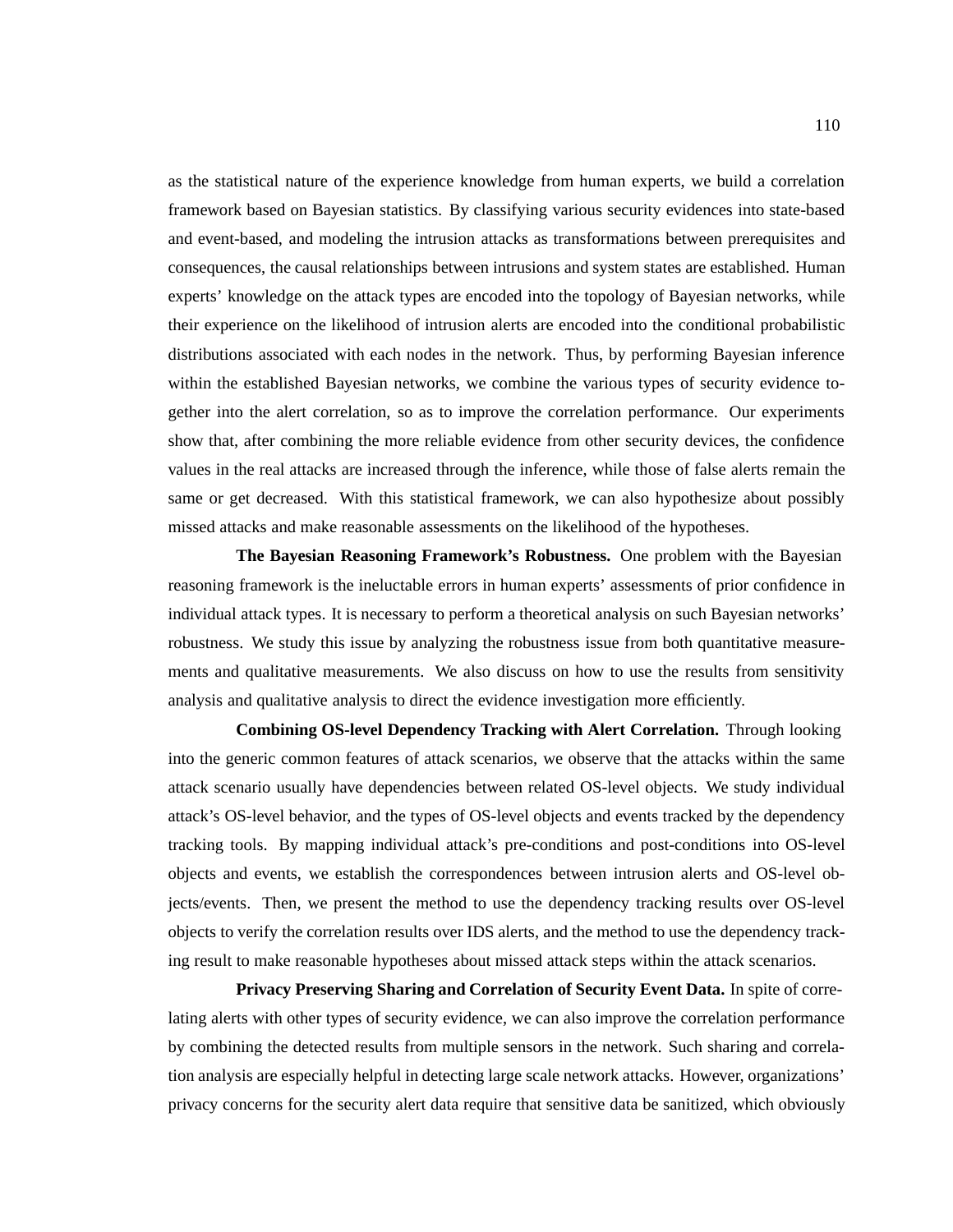will affect the performance of correlation analysis. We first discuss the information fields within security event data, the analysis goals, and the privacy threat models in this problem scope. Then we focus on the privacy concerns on the identities within event data, and present our scheme of sanitization and sharing. The sanitization method employed in this scheme combines both generalization and randomization techniques to achieve better protection on the privacy. To better balance the usability and privacy of shared data, we also discuss on using entropy to evaluate the usability and privacy of the data, and propose three schemes to release additional identity information in case the usability is affected by the sanitization too much.

## **7.2 Future Work**

There are still many problems in the field of alert correlation that are not fully addressed. In the following, I list two directions that I plan for further investigate.

- **Correlation analysis in detecting botnets** A botnet is one of the most powerful weapon owned by malicious attackers. A botnet is a group of compromised hosts on the Internet, that communicates with the attacker and perform designated actions upon attacker's commands. Botnets are widely used in the business of spamming, DDoS attacks, identity theft, and many other attacks. Modern botnets are extremely hard to detect because various technologies such as p2p communication, polymorph, self-update are widely used to make the botnets stealthy. Existing techniques usually rely on detecting well known outdated botnet patterns such as special IRC commands or sequences of IRC operations, which is not applicable for more recent botnets. On the other hand, it is possible to detect the botnets by correlating all the abnormal patterns that can be associated with botnets and thus to direct further evidence gathering. For example, similarities among individual anomalies may be correlated together to identify possible coordinated attack; the patterns in time sequences and locations of security incidents may be correlated and identified to detect possible botnets. These are all challenging problems that need to be solved.
- **Trend analysis in distributed intrusion detection** The outbreaks of large scale distributed attacks, such as worms and DDoS attacks, have become serious threat to Internet security in recent years. To control the damage of such attacks, it is desirable to detect the trend of outbreaks early, and to fix the vulnerability exploited fast. Obviously, these require distributed detec-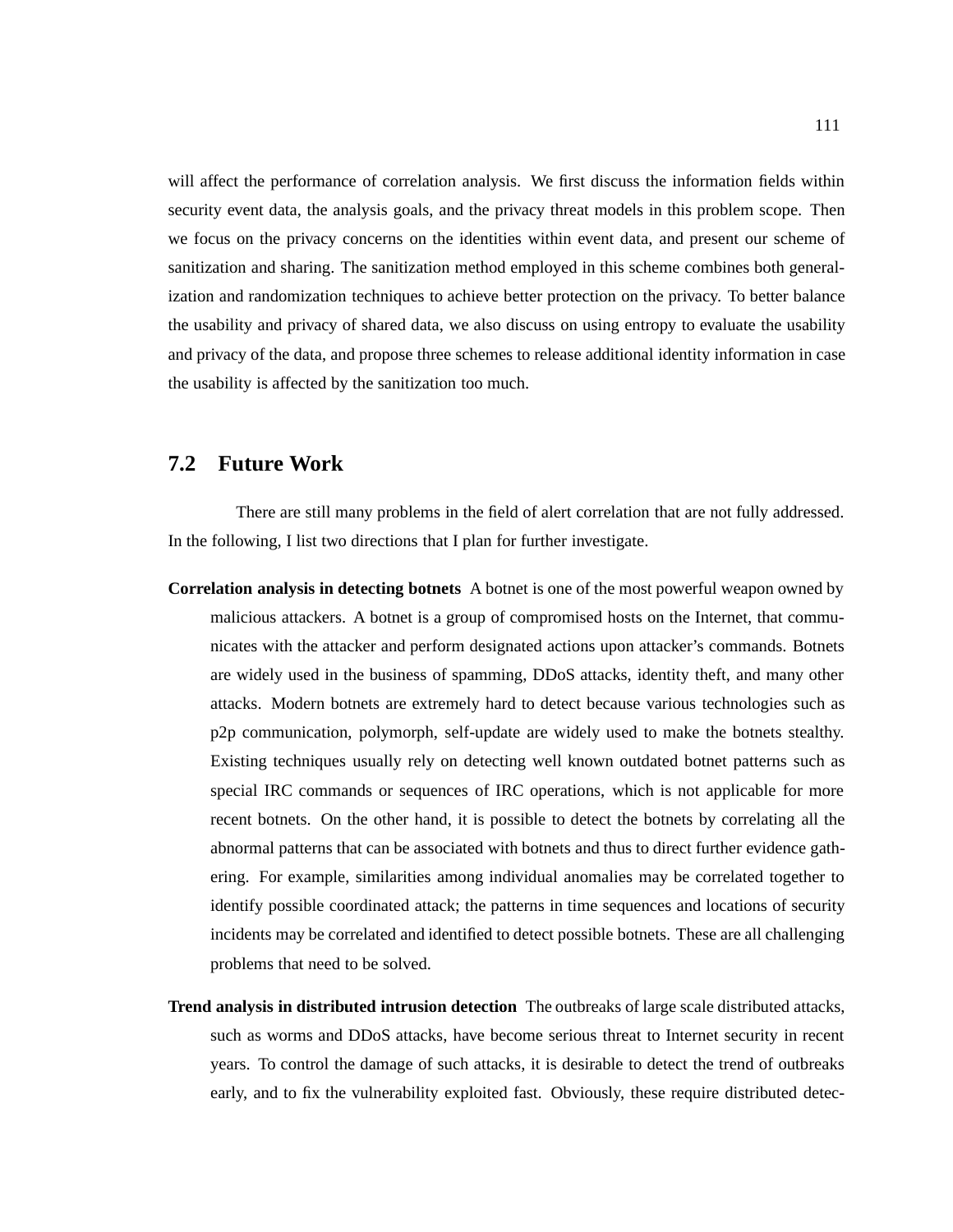tion, effective analysis, and prompt communication. The problem is very challenging due to the large volume of data, privacy concerns in sharing the data, and critical requirements in processing speed. In chapter 6, we have discussed about the privacy issues and correlation analyses over shared alert data. However, there are still many more problems to be solved in this direction.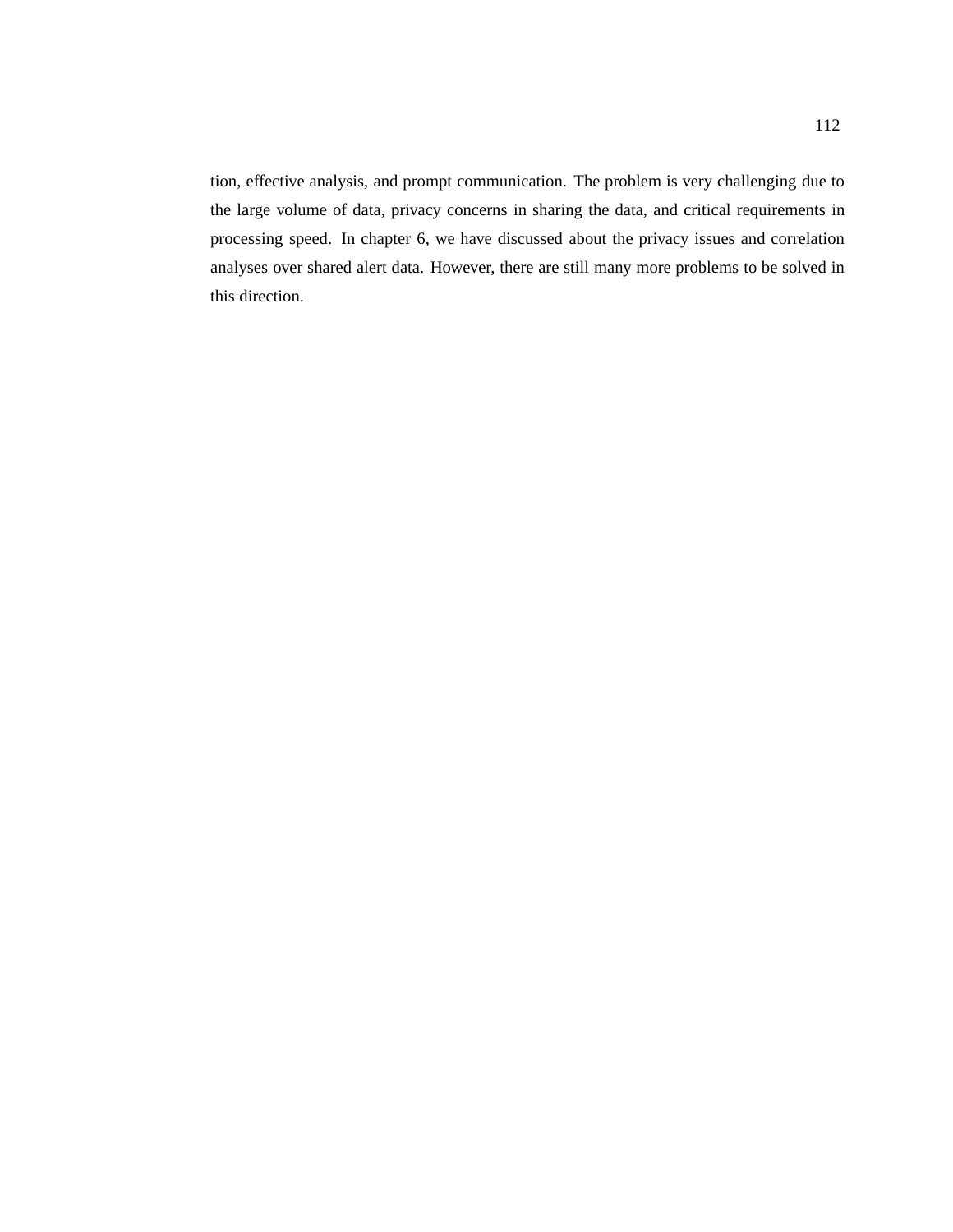# **Bibliography**

- [1] Bleedingsnort. www.bleedingsnort.com.
- [2] checkrootkit. http://www.checkrootkit.org. Accessed on Feb. 4, 2004.
- [3] Javabayes. http://www-2.cs.cmu.edu/˜javabayes/Home/. Accessed on Oct 10, 2003.
- [4] Nessus. http://www.nessus.org. Accessed on Feb. 4, 2004.
- [5] Samhain. http://la-samhna.de/samhain/. Accessed on April 4, 2004.
- [6] Tripwire. http://www.tripwire.com. Accessed on Feb. 4, 2004.
- [7] P. Ammann, D. Wijesekera, and S. Kaushik. Scalable, graph-based network vulnerability analysis. In *Proceedings of the 9th ACM Conference on Computer and Communications Security*, pages 217–224, November 2002.
- [8] D. Anderson, T. Frivold, A. Tamaru, and A. Valdes. NIDES software design, product specification, and version description documentation. Technical report, SRI International, July 1994.
- [9] E. Castillo, J.M. Guitiérrez, and A.S. Hadi. Sensitivity analysis in discrete bayesian networks. *IEEE Transactions on Systems, Man, and Cybernetics*, 27:412–423, 1997.
- [10] Hei Chan and Adnan Darwiche. A distance measure for bounding probabilistic belief change. In *AAAI/IAAI*, pages 539–545, 2002.
- [11] G. F. Cooper. The computational complexity of probabilistic inference using bayesian belief networks. *Artificial Intelligence*, 42:393–405, 1990.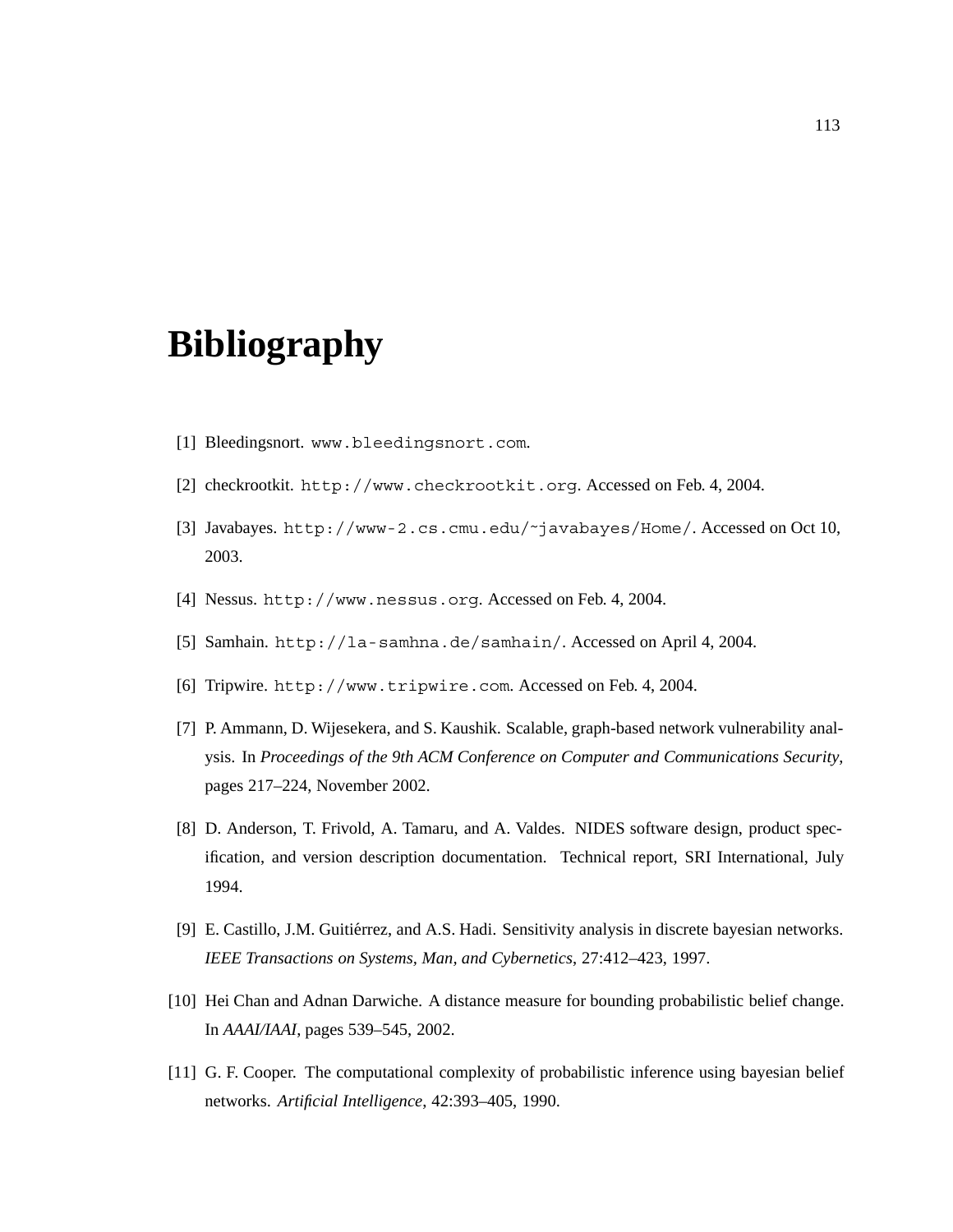- [12] Veerle M. H. Coupé and Linda C. van der Gaag. Properties of sensitivity analysis of bayesian belief networks. *Annals of Mathematics and Artificial Intelligence*, 36:323–356, 2002.
- [13] F. Cuppens. Managing alerts in a multi-intrusion detection environment. In *Proceedings of the 17th Annual Computer Security Applications Conference*, December 2001.
- [14] F. Cuppens and A. Miege. Alert correlation in a cooperative intrusion detection framework. In *Proceedings of the 2002 IEEE Symposium on Security and Privacy*, May 2002.
- [15] F. Cuppens and R. Ortalo. LAMBDA: A language to model a database for detection of attacks. In *Proc. of Recent Advances in Intrusion Detection (RAID 2000)*, pages 197–216, September 2000.
- [16] P. Dagum and M. Luby. Approximating probabilistic inference in bayesian belief networks is NP-hard. *Artificial Intelligence*, 60:141–153, 1993.
- [17] O. Dain and R.K. Cunningham. Building scenarios from a heterogeneous alert stream. In *Proceedings of the 2001 IEEE Workshop on Information Assurance and Security*, pages 231– 235, June 2001.
- [18] O. Dain and R.K. Cunningham. Fusing a heterogeneous alert stream into scenarios. In *Proceedings of the 2001 ACM Workshop on Data Mining for Security Applications*, pages 1–13, November 2001.
- [19] H. Debar and A. Wespi. Aggregation and correlation of intrusion-detection alerts. In *Recent Advances in Intrusion Detection*, LNCS 2212, pages 85 – 103, 2001.
- [20] Marek J. Druzdzel and Max Henrion. Efficient reasoning in qualitative probabilistic networks. In *Proceedings of the Ninth Annual Conference on Uncertainty in Artificial Intelligence (UAI-93)*, pages 548–553, Menlo Park, CA, 1993. AAAI Press/The MIT Press.
- [21] S.T. Eckmann, G. Vigna, and R.A. Kemmerer. STATL: An Attack Language for State-based Intrusion Detection. *Journal of Computer Security*, 10(1/2):71–104, 2002.
- [22] D. Farmer and W. Venema. SATAN: Security administrator tool for analyzing networks. http://142.3.223.54/˜short/SECURITY/satan.html.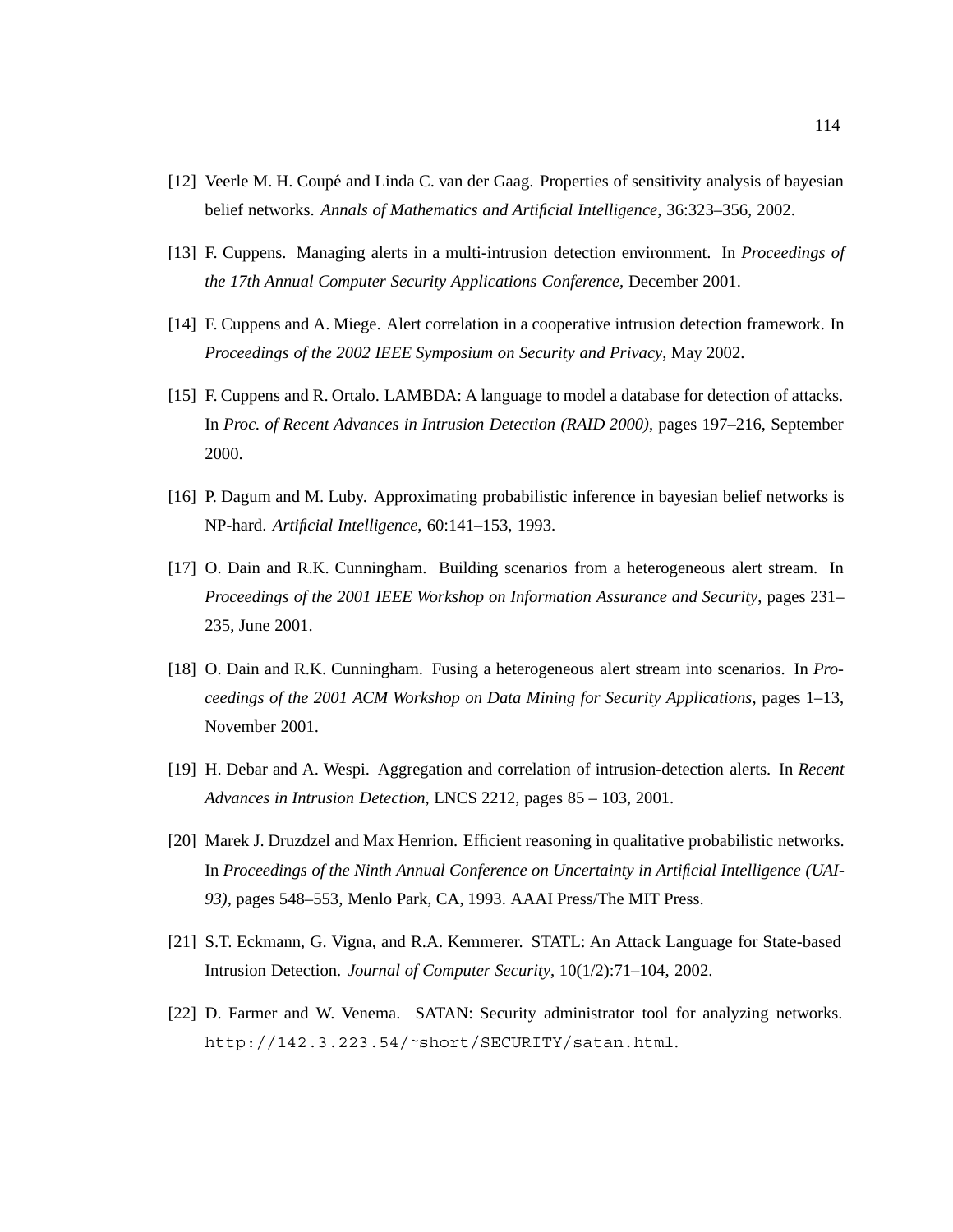- [23] S. Forrest, S. A. Hofmeyr, and T. A. Longstaff. A sense of self for unix processes. In *Proceedings of 1996 IEEE Symposium on Security and Privacy*, pages 120–128, Oakland, CA, May 1996.
- [24] Fyodor. Nmap free security scanner. http://www.insecure.org/nmap, 2003.
- [25] A. K. Ghosh, J. Wanken, and F. Charron. Detecting anomalous and unknown intrusions against programs. In *Proceedings of the 14th Annual Computer Security Applications Conference*, pages 259–267, December 1998.
- [26] K. Ilgun, R. A. Kemmerer, and P. A. Porras. State transition analysis: A rule-based intrusion detection approach. *IEEE Transaction on Software Engineering*, 21(3):181–199, 1995.
- [27] Internet Security Systems. RealSecure intrusion detection system. http://www.iss.net.
- [28] F.V. Jensen. *Bayesian Networks and Decision Graphs*. Statistics for Engineering and Information Science. Springer, 2001.
- [29] K. Julisch. Mining alarm clusters to improve alarm handling efficiency. In *Proceedings of the 17th Annual Computer Security Applications Conference (ACSAC)*, pages 12–21, December 2001.
- [30] K. Julisch and M. Dacier. Mining intrusion detection alarms for actionable knowledge. In *The 8th ACM International Conference on Knowledge Discovery and Data Mining*, July 2002.
- [31] S.T. King and P.M. Chen. Backtracking intrusions. In *Proceedings of the 2003 Symposium on Operating Systems Principles (SOSP)*, October 2003.
- [32] S.T. King, Z.M. Mao, D.G. Lucchetti, and P.M. Chen. Enriching intrusion alerts through multi-host causality. In *Proceedings of the 2005 Network and Distributed System Security Symposium (NDSS)*, February 2005.
- [33] C. Ko, M. Ruschitzka, and K. Levitt. Execution monitoring of security-critical programs in distributed systems: A specification-based approach. In *Proceedings of 1997 IEEE Symposium on Security and Privacy*, pages 175–187, Oakland, CA, May 1997.
- [34] S. L. Lauritzen and D. J. Spiegelhalter. Local computations with probabilities on graphical structures and their applications with probabilities on graphical structures and their applica-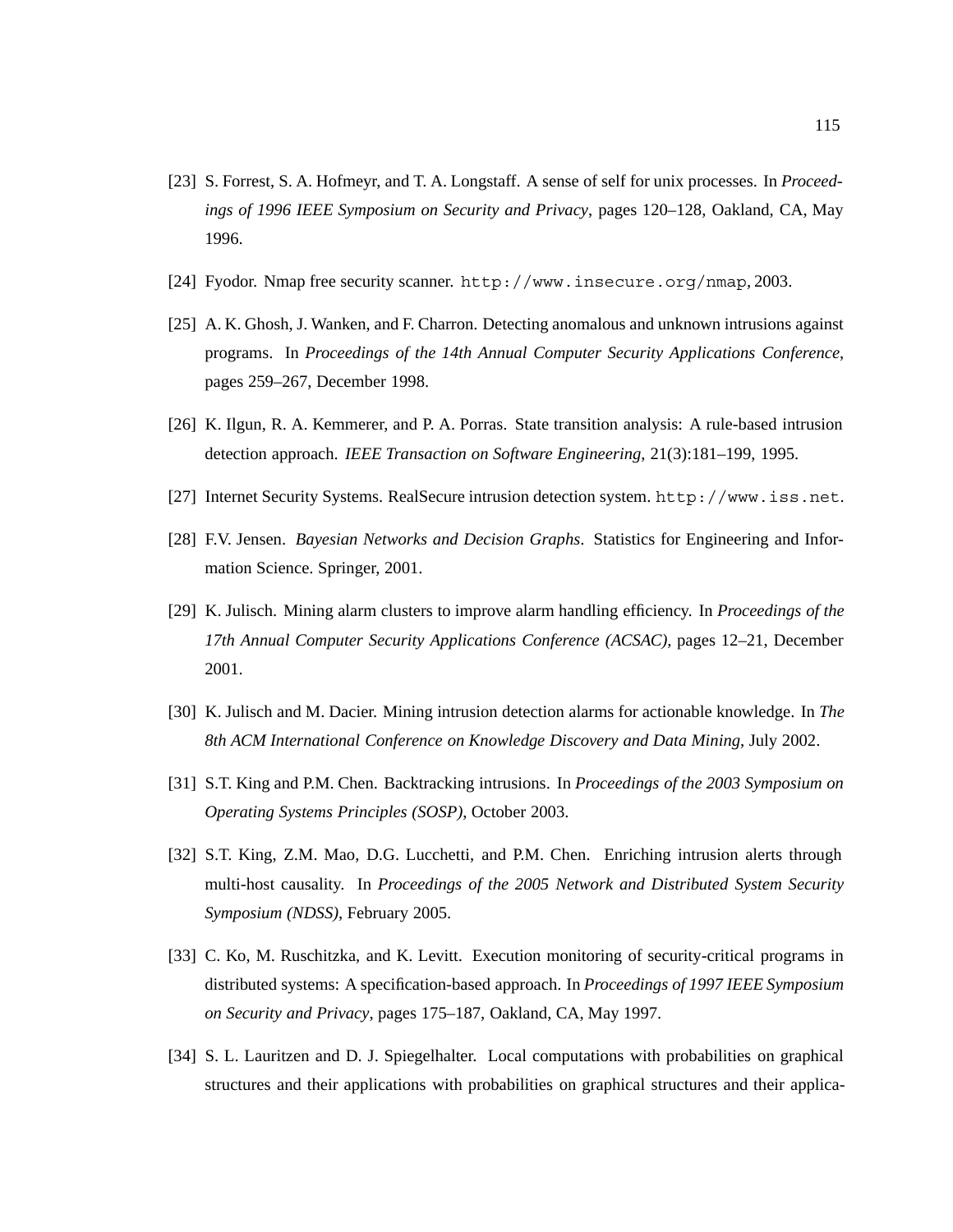tions to expert systems. In *Proceedings of the Royal Statistical Society*, B., pages 154–227, 1988.

- [35] P. Lincoln, P. Porras, and V. Shmatikov. Privacy-preserving sharing and correlation of security alerts. In *Proceedings of 13th USENIX Security Symposium*, August 2004.
- [36] T. F. Lunt and R. Jagannathan. A prototype real-time intrusion detection expert system. In *Proceedings of 1988 IEEE Symposium on Security and Privacy*, May 1988.
- [37] MIT Lincoln Lab. 1999 DARPA intrusion detection scenario specific datasets. http:// www.ll.mit.edu/IST/ideval/data/1999/1999\_data\_index.html, 1999.
- [38] B. Morin, L. Mé, H. Debar, and M. Ducassé. M2D2: A formal data model for IDS alert correlation. In *Proceedings of the 5th International Symposium on Recent Advances in Intrusion Detection (RAID 2002)*, pages 115–137, 2002.
- [39] P. Ning, Y. Cui, and D. S Reeves. Constructing attack scenarios through correlation of intrusion alerts. In *Proceedings of the 9th ACM Conference on Computer and Communications Security*, pages 245–254, Washington, D.C., November 2002.
- [40] P. Ning, D. Xu, C. Healey, and R. St. Amant. Building attack scenarios through integration of complementary alert correlation methods. In *Proceedings of the 11th Annual Network and Distributed System Security Symposium (NDSS '04)*, pages 97–111, February 2004.
- [41] Vern Paxson. Bro: a system for detecting network intruders in real-time. *Computer Networks*, 31(23-24):2435–2463, 1999.
- [42] J. Pearl. Fusion, propagation and structuring in belief networks. *Artificial Intelligence*, 29:241– 288, 1986.
- [43] D. Pisinger. *Algorithms for Knapsack Problems*. PhD thesis, University of Copenhagen, January 1995.
- [44] P.A. Porras, M.W. Fong, and A. Valdes. A mission-impact-based approach to INFOSEC alarm correlation. In *Proceedings of the 5th International Symposium on Recent Advances in Intrusion Detection (RAID 2002)*, pages 95–114, 2002.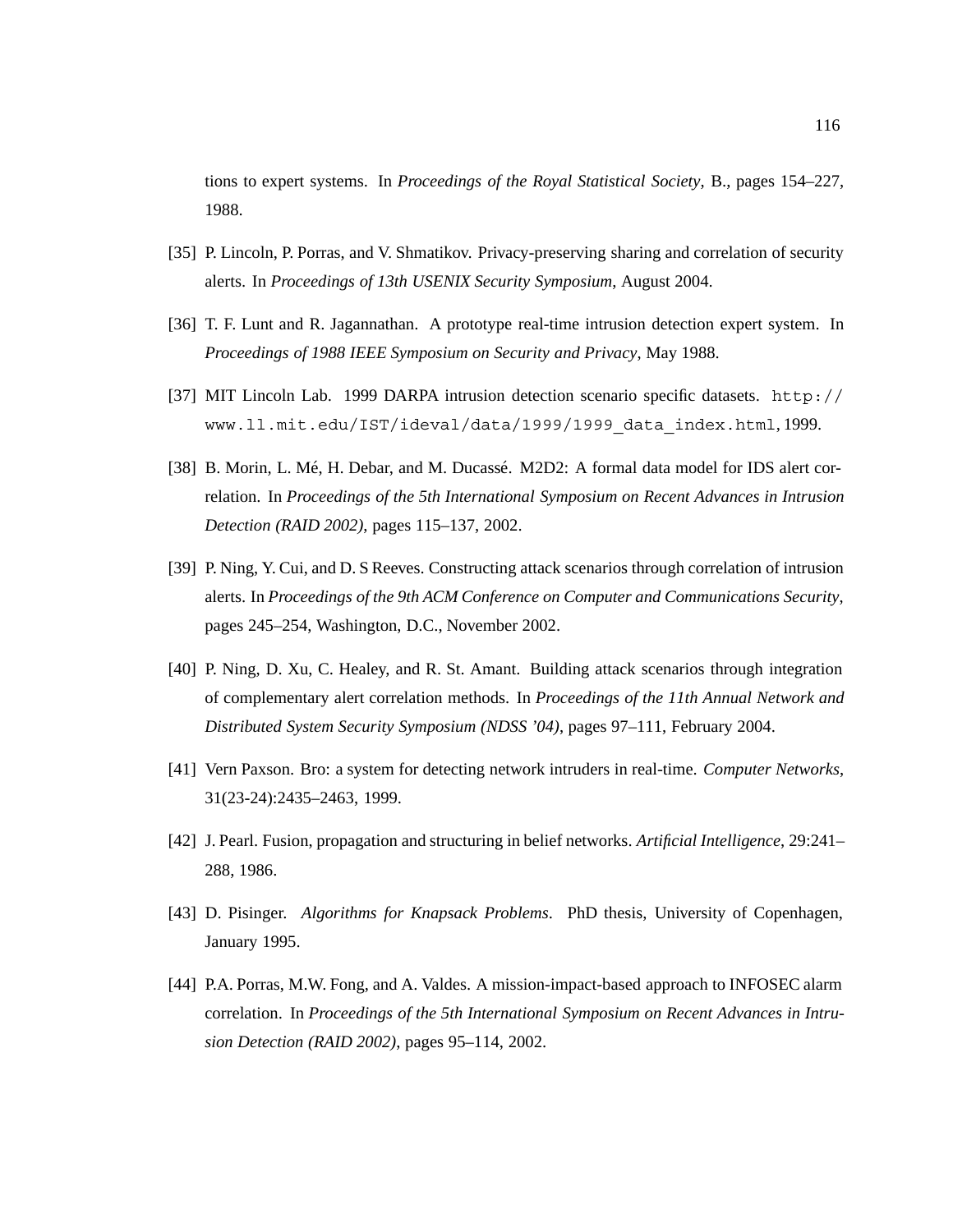- [45] X. Qin and W. Lee. Statistical causality analysis of infosec alert data. In *Proceedings of The 6th International Symposium on Recent Advances in Intrusion Detection (RAID 2003)*, Pittsburgh, PA, September 2003.
- [46] M. Roesch. Snort lightweight intrusion detection for networks. In *Proceedings of the 1999 USENIX LISA conference*, 1999.
- [47] M.M. Sebring, E. Shellhouse, M.E. Hanna, and R.A. Whitehurst. Expert systems in intrusion detection. In *Proceedings of the 11th National Computer Security Conference*, pages 74–81, 1988.
- [48] R. Sekar, M. Bendre, D. Dhurjati, and P. Bollineni. A fast automaton-based method for detecting anomalous program behaviors. In *Proceedings of 2001 IEEE Symposium on Security and Privacy*, pages 144–155, Oakland, CA, May 2001.
- [49] R. Sekar, A. Gupta, J. Frullo, T. Shanbhag, A. Tiwari, H. Yang, and S. Zhou. Specificationbased anomaly detection: A new approach for detecting network intrusions. In *Proceedings of the 9th ACM Conference on Computer and Communications Security (CCS 03)*, pages 265– 274, November 2002.
- [50] O. Sheyner, J. Haines, S. Jha, R. Lippmann, and J.M. Wing. Automated generation and analysis of attack graphs. In *Proceedings of IEEE Symposium on Security and Privacy*, May 2002.
- [51] S. Staniford, J.A. Hoagland, and J.M. McAlerney. Practical automated detection of stealthy portscans. *Journal of Computer Security*, 10(1/2):105–136, 2002.
- [52] S. Staniford-Chen and L. Heberlein. Holding intruders accountable on the internet. In *Proceedings of 1995 IEEE Symposium on Security and Privacy*, pages 39–49, Oakland, May 1995.
- [53] H.J. Suermondt and G.F. Cooper. Probabilistic inference in multiply connected belief networks using loop cutsets. *International Journal of Approximate Inference*, 4:283–306, 1990.
- [54] Tauscan. http://www.agnitum.com/products/tauscan/.
- [55] S. Templeton and K. Levitt. A requires/provides model for computer attacks. In *Proceedings of New Security Paradigms Workshop*, pages 31 – 38. ACM Press, September 2000.
- [56] J. Ullrich. DShield distributed intrusion detection system. http://www.dshield.org.